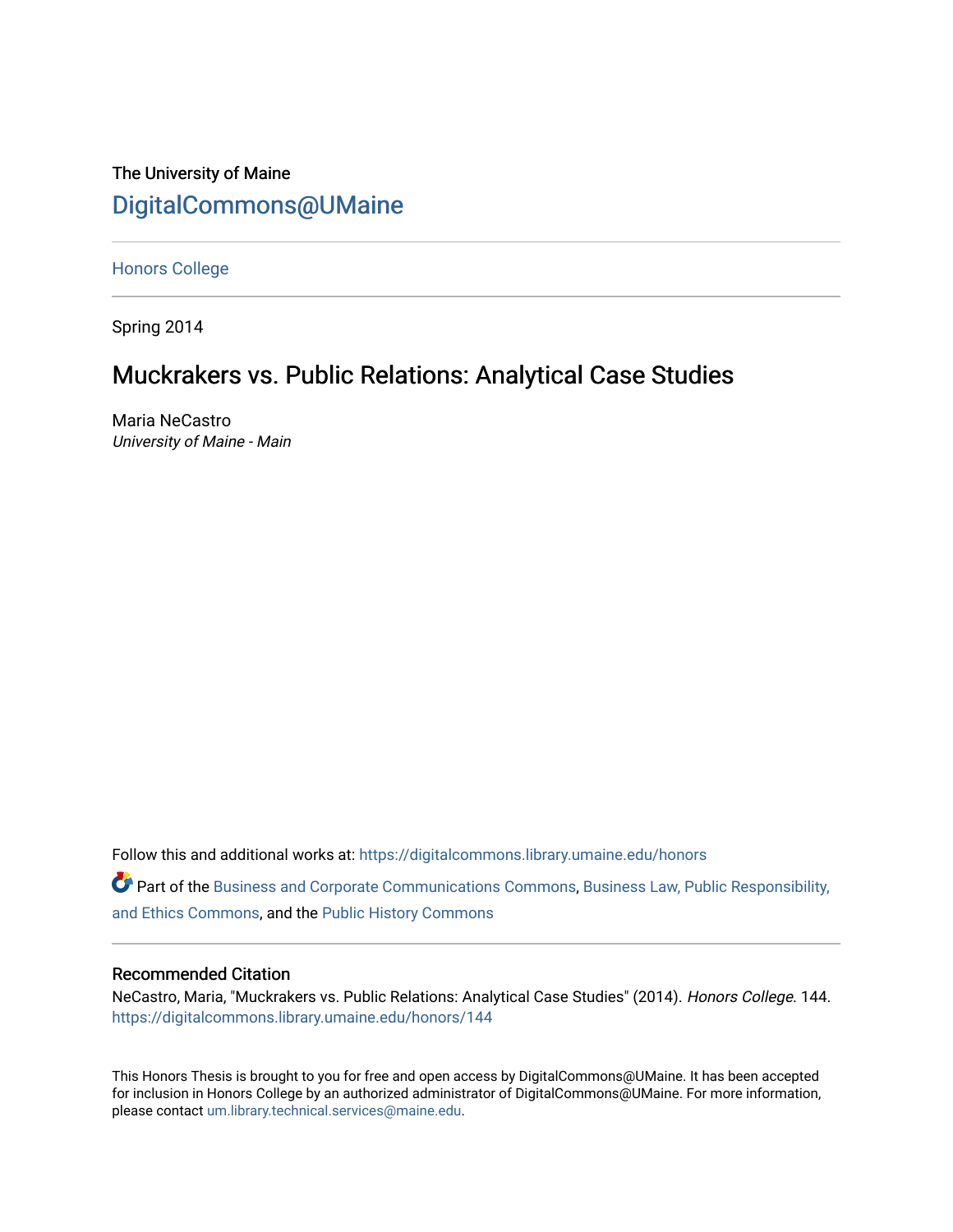# MUCKRAKERS VS. PUBLIC RELATIONS: ANALYTICAL CASE STUDIES

by

Maria T. NeCastro

A Thesis Submitted in Partial Fulfillment of the Requirements for a Degree with Honors (Journalism)

The Honors College

University of Maine

May 2014

Advisory Committee:

Michael Socolow, Associate Professor of Communication and Journalism, Advisor Sarah Harlan-Haughey, CLAS-Honors Preceptor of English Jim Bishop, Lecturer, English (Retired) Hollie Smith, Graduate Research Assistant, Department of Communication and Journalism

Beth Staples, News Writer, Division of Marketing and Communications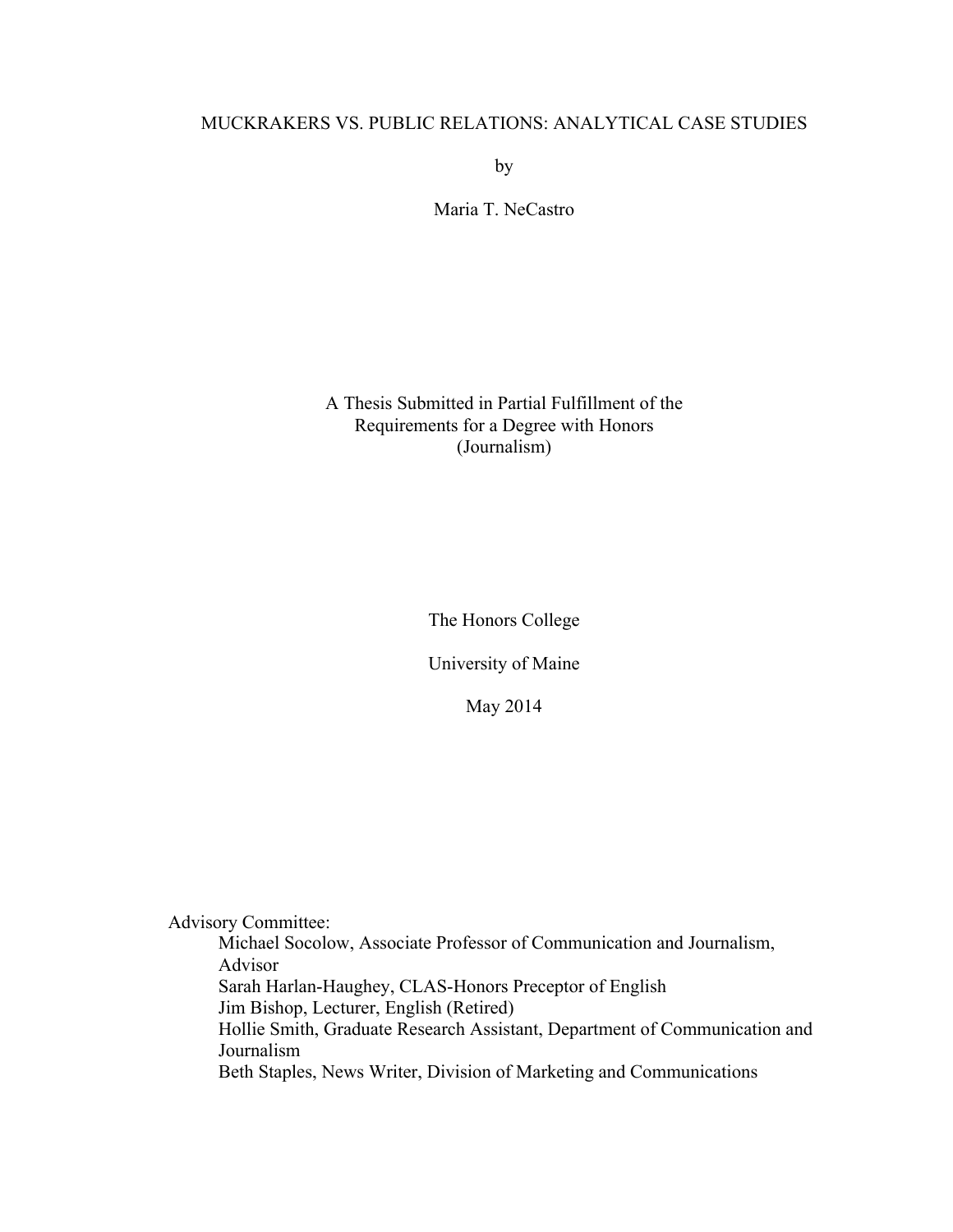#### ABSTRACT

The purpose of the three independent case studies in this thesis is to examine the complex relationship between investigative journalism and corporate public relations. By examining the journalistic works written by three of America's best-selling authors and the following corporate communications responses, it becomes possible to understand the importance of strategic communication. Ultimately the dynamic relationship between investigative reporting and public relations is one that produces visible change, within both society and corporations.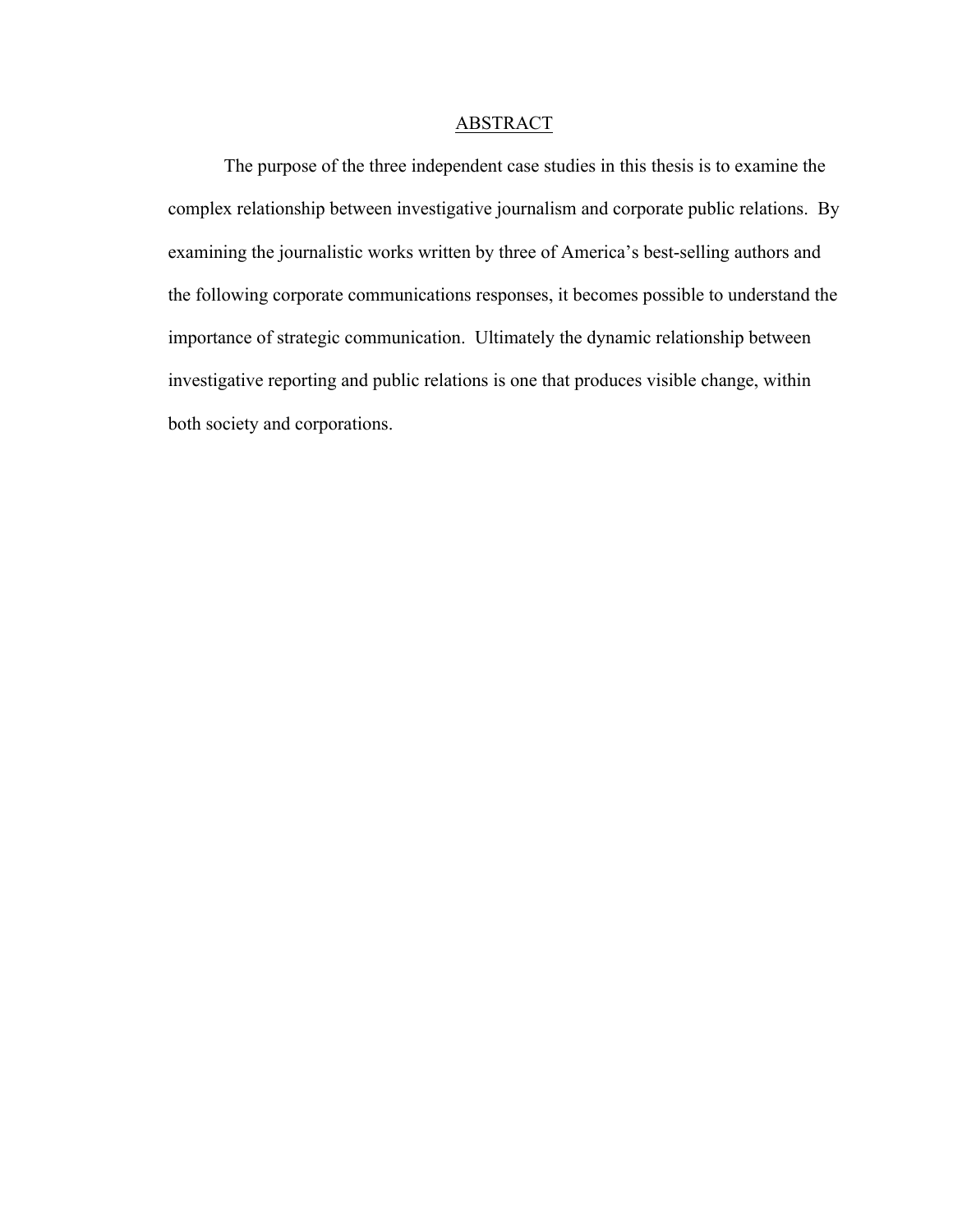# **DEDICATION**

In memory of Susan Willey—a beloved teacher, mentor and friend.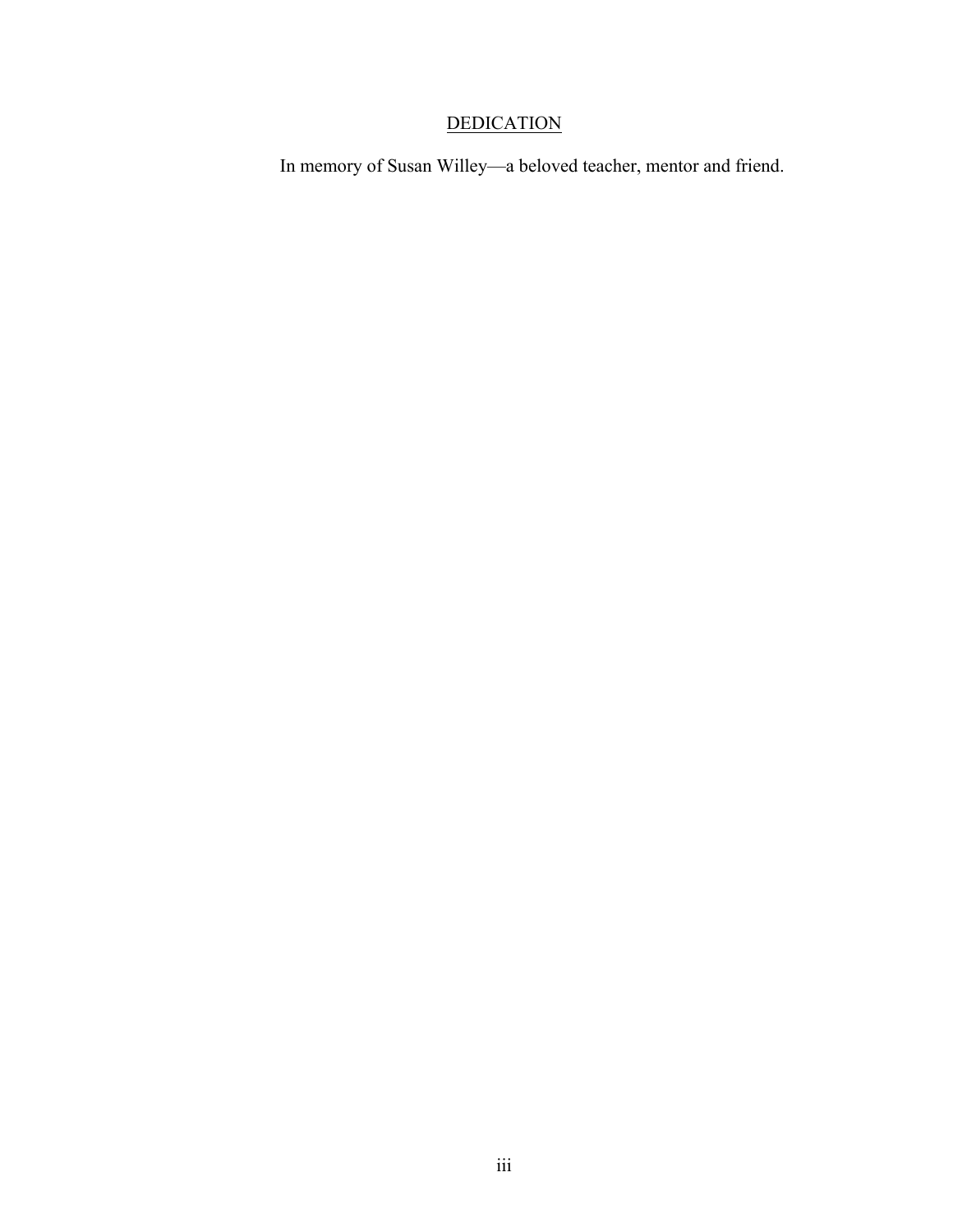# ACKNOWLEDGEMENTS

I would like to my advisor, Michael Socolow, for all of the time he has spent mentoring me on this project, as well as Jen Bonnet, for her research guidance. I would also like to thank my committee members, Sarah Harlan-Haughey, Jim Bishop, Hollie Smith and Beth Staples, for their support and advice. Finally, I would like to thank my parents for always encouraging me to pursue my goals.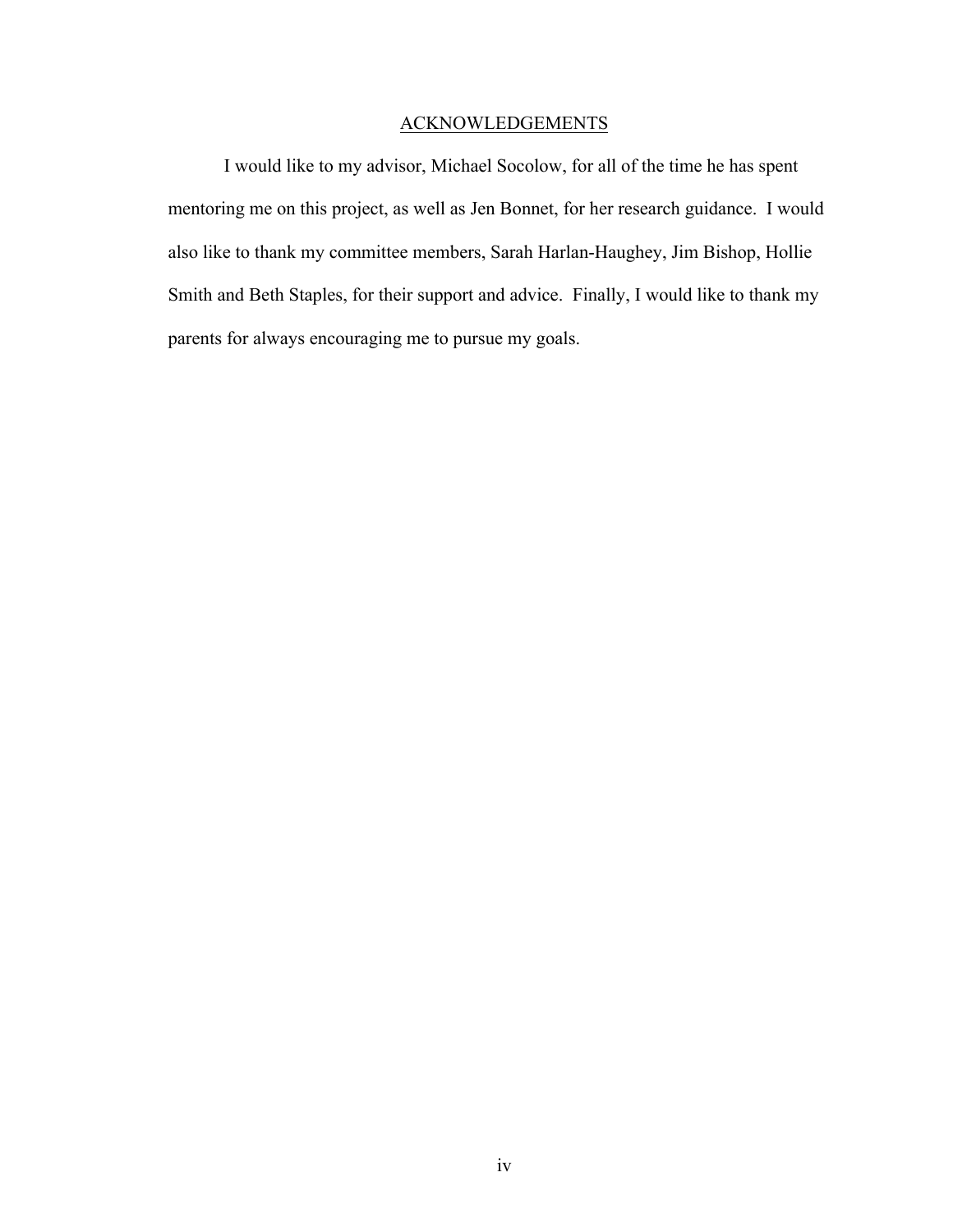# TABLE OF CONTENTS

| 50  |
|-----|
| .58 |
|     |
|     |
|     |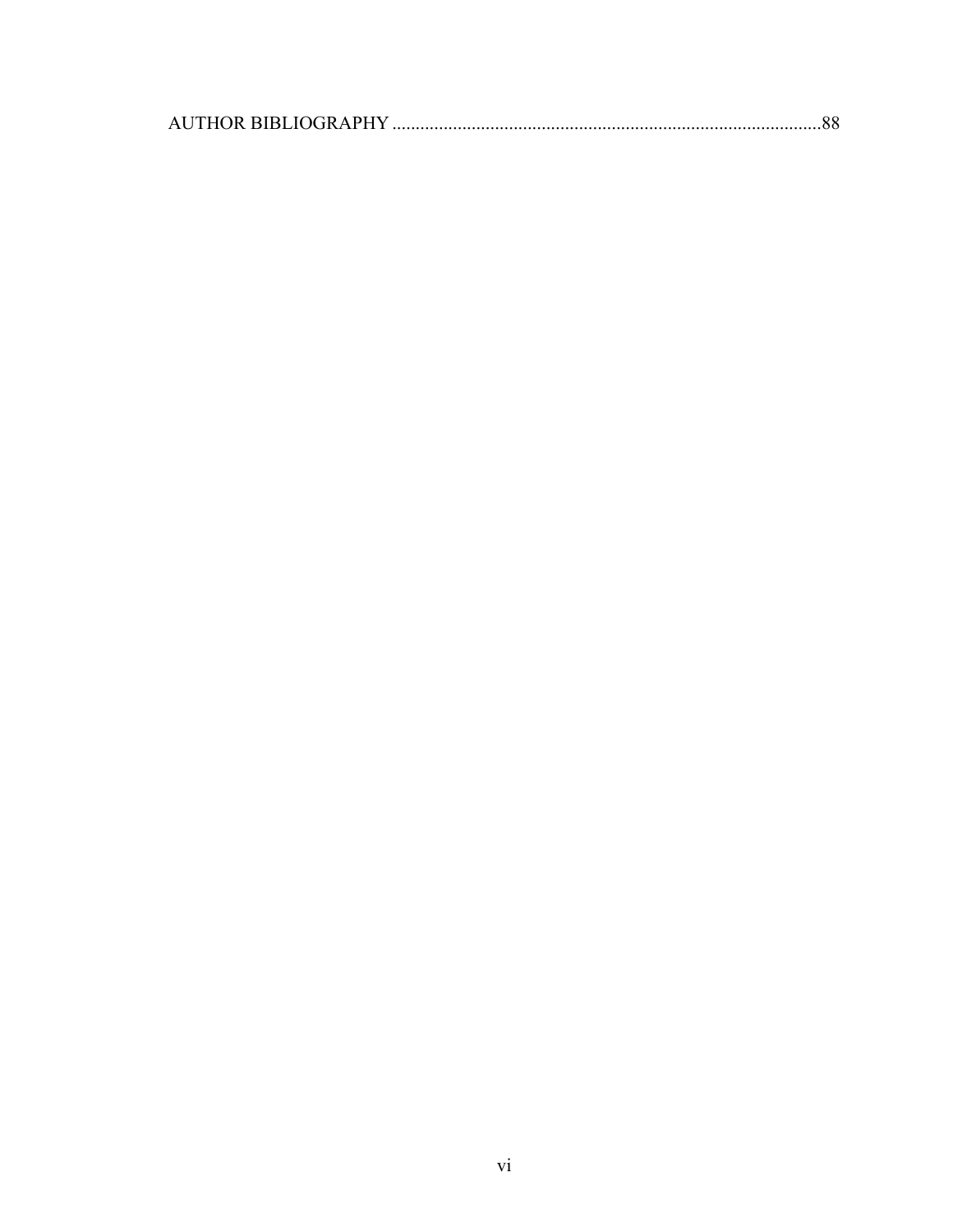#### INTRODUCTION

For more than a century, there has been a battle between investigative journalism and public relations over who is to inform the public. While both fields borrow techniques and stylistic methods from each other, their dynamic relationship often hinders the public's access to accurate and essential information. Journalists have played a key role in the public's knowledge of current events, global disasters and scandals of all kinds, while inspiring governmental, environmental and social change through their work. All the while, the organizations these journalists have exposed needed to find ways to maintain strong public images.

This dialectic relationship between the two communication fields is not a new concept. Stuart Ewen's *PR!: A Social History of Spin* (1996) details some of the most important battles. Two of the most influential faces in the histories of journalism and public relations are Ida Tarbell and Edward Bernays. Tarbell, as one of the most wellknown journalists of the early 1900s, wrote an exposé about the Standard Oil Company (*The History of the Standard Oil Company* (1904)) that led to the dissolution of the oil monopoly in 1911. Less than a decade later, Bernays, known today as "the father of public relations," began a series of legendary public relations campaigns, ranging from branding Lucky Strike cigarettes as "Torches of Freedom," to convincing the United States public that bacon and eggs are the "true American breakfast." These two communication innovators are the inspiration for this study.

The central purpose of this thesis is to provide an analytical and descriptive study of the dialectic relationship between informative reporting and public relations. This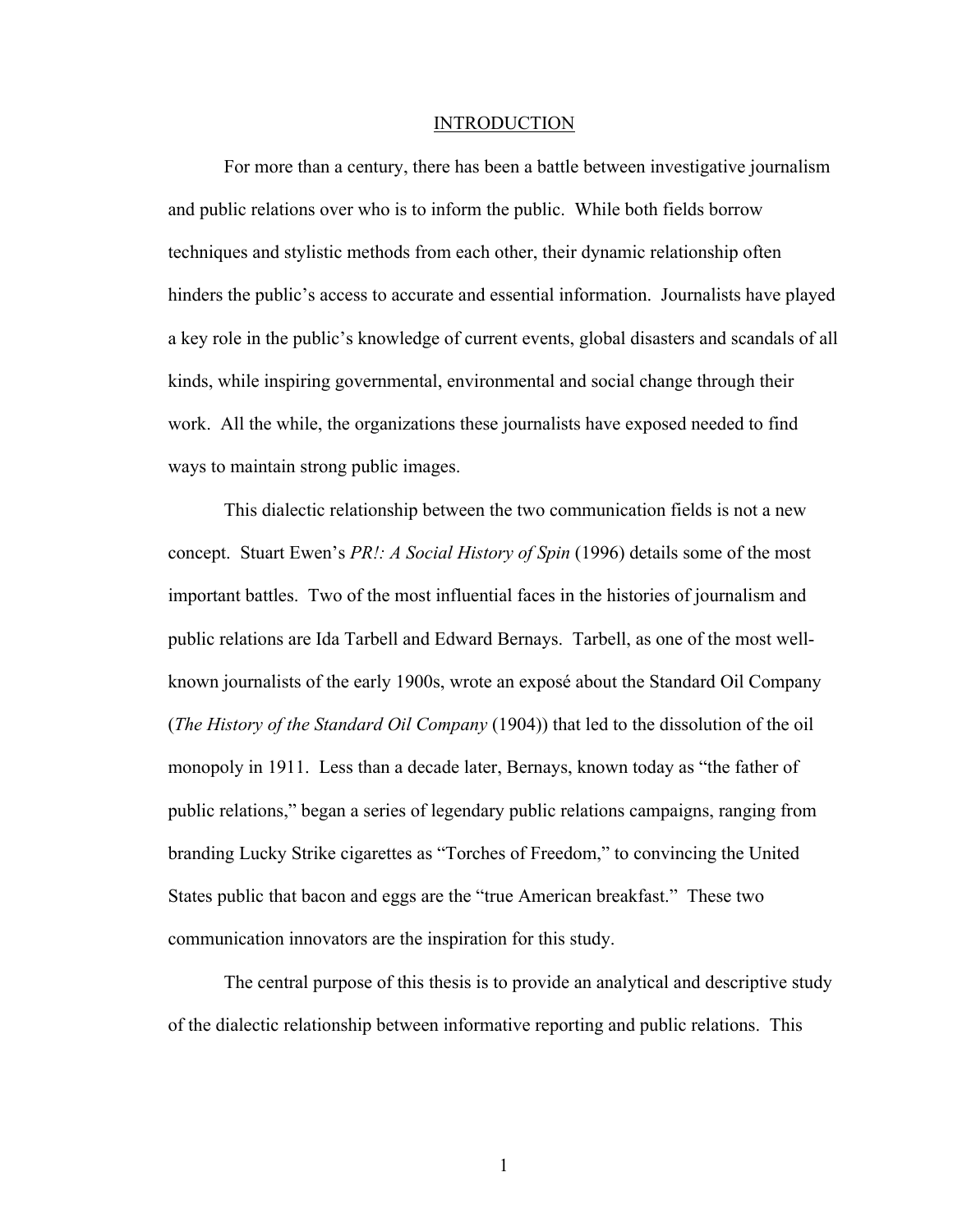study will use specific case studies to explore the common themes, issues and strategies used by journalists and public relations executives across time.

As Bernays said, "It is sometimes possible to change the attitudes of millions but impossible to change the attitude of one man" (Tye, 2002, p. 102). This "one man," or, in the discussed case studies, one person, often tends to be someone seeking truth. According to Merriam-Webster dictionary, to muckrake means, "to search out and publicly expose real or apparent misconduct of a prominent individual or business" ("Muckracke," 2007).

There is a model of muckraking that was pioneered by Ida Tarbell's work in the first decade of the twentieth century. It involves in-depth investigative journalism first in a magazine series then collectively in book format. Tarbell's articles in McClure's magazine prepared audiences for her substantial book *The History of the Standard Oil Company*. Rachel Carson, Barbara Ehrenreich and Eric Schlosser each made waves in the same manner that Tarbell did when she brought the wrongdoings of the Standard Oil Company to light and was faced with a corporate public relations rebuttal.

The discussed pieces of journalism in this thesis each had exposure prior to the publishing date of their book forms. *Silent Spring* appeared in *The New Yorker* as a three-part series in the summer of 1962, the first chapter of *Nickel and Dimed* appeared in *Harper's Magazine* in January 1999 and *Fast Food Nation* began as a two-part article in the fall of 1998.

While each of the books is focused on different issues, they share essential journalistic elements with each other. Carson's *Silent Spring* brought attention to the issue of pesticide use, just as Ehrenreich's *Nickel and Dimed* shed light on the problems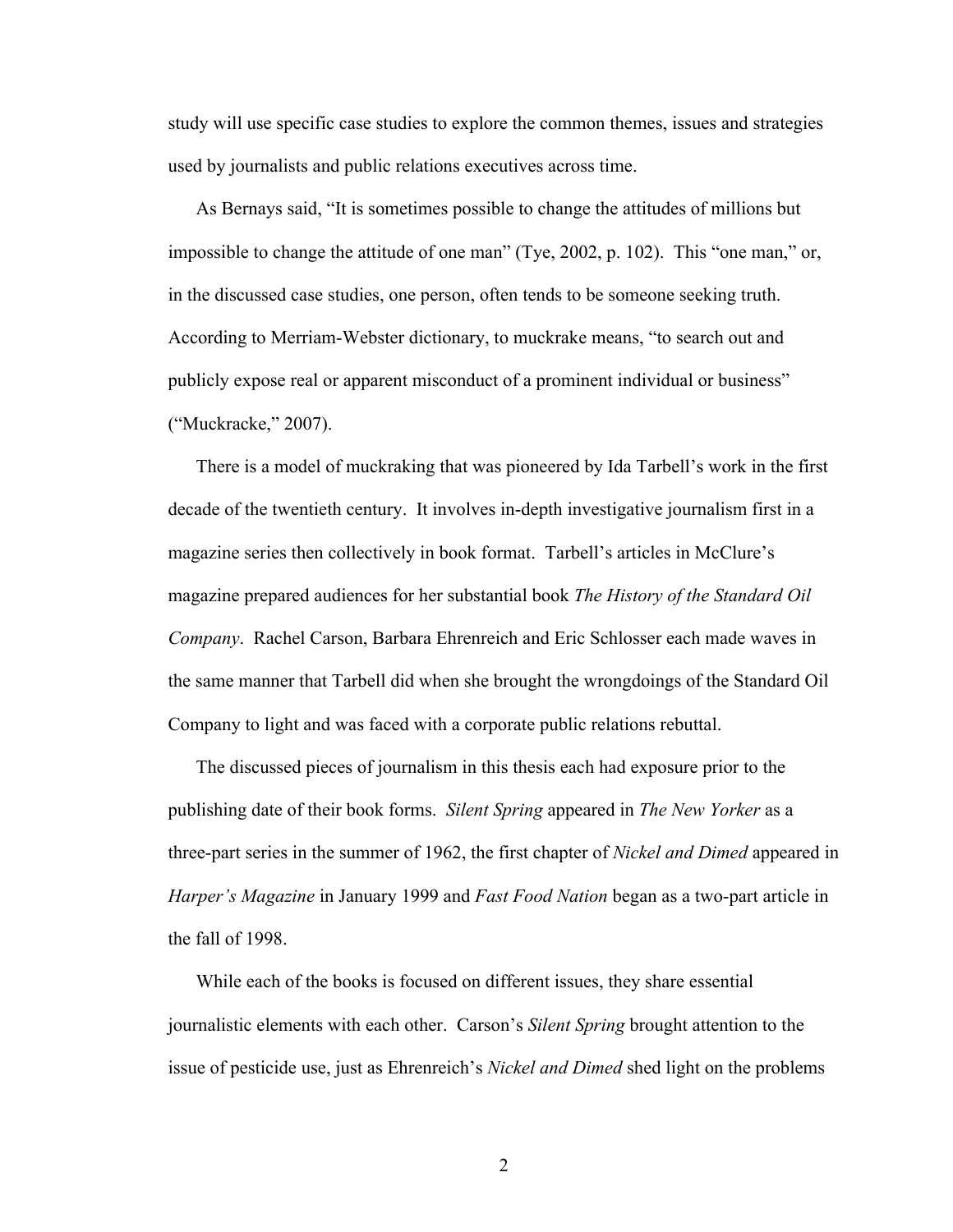that low-wage Americans face trying to make ends meet and finally in the same way that Schlosser's *Fast Food Nation* exposes the tactics of the fast food industry. The works all provided historical information, statistics and suggestions from their authors, in addition to the thorough reports that provoked change in the pesticide industry, Wal-Mart and McDonald's, respectively.

The investigative journalists mentioned in the three individual case studies, Carson, Ehrenreich and Schlosser, have a great deal in common with each other. Perhaps what the journalists share above all are their impressive levels of education. In chronological order: Carson completed a bachelor's degree in science and received masters degrees in marine biology and zoology; Ehrenreich earned a bachelor's degree in physics and a doctorate in cell biology; and Schlosser studied American history in his undergraduate career and British history in his graduate work.

Despite the fact that none of these highly educated individuals had studied specifically to become journalists, they all proved to be very talented at writing for mass public audiences, as exhibited in their varying forms of muckraking. The three managed to translate complex social problems in a way that enables the general public to understand while maintaining a writing style that was engaging to its audience, as proven by book sales and public debate. It is likely that what made Carson, Ehrenreich and Schlosser successful in their journalistic pursuits is that each had fairly extensive writing backgrounds. Carson had written freelance in the 1930s for *The Baltimore Sun*, Ehrenreich began to write books on social issues in the early 1970s and Schlosser began his journalism career in the early 1990s.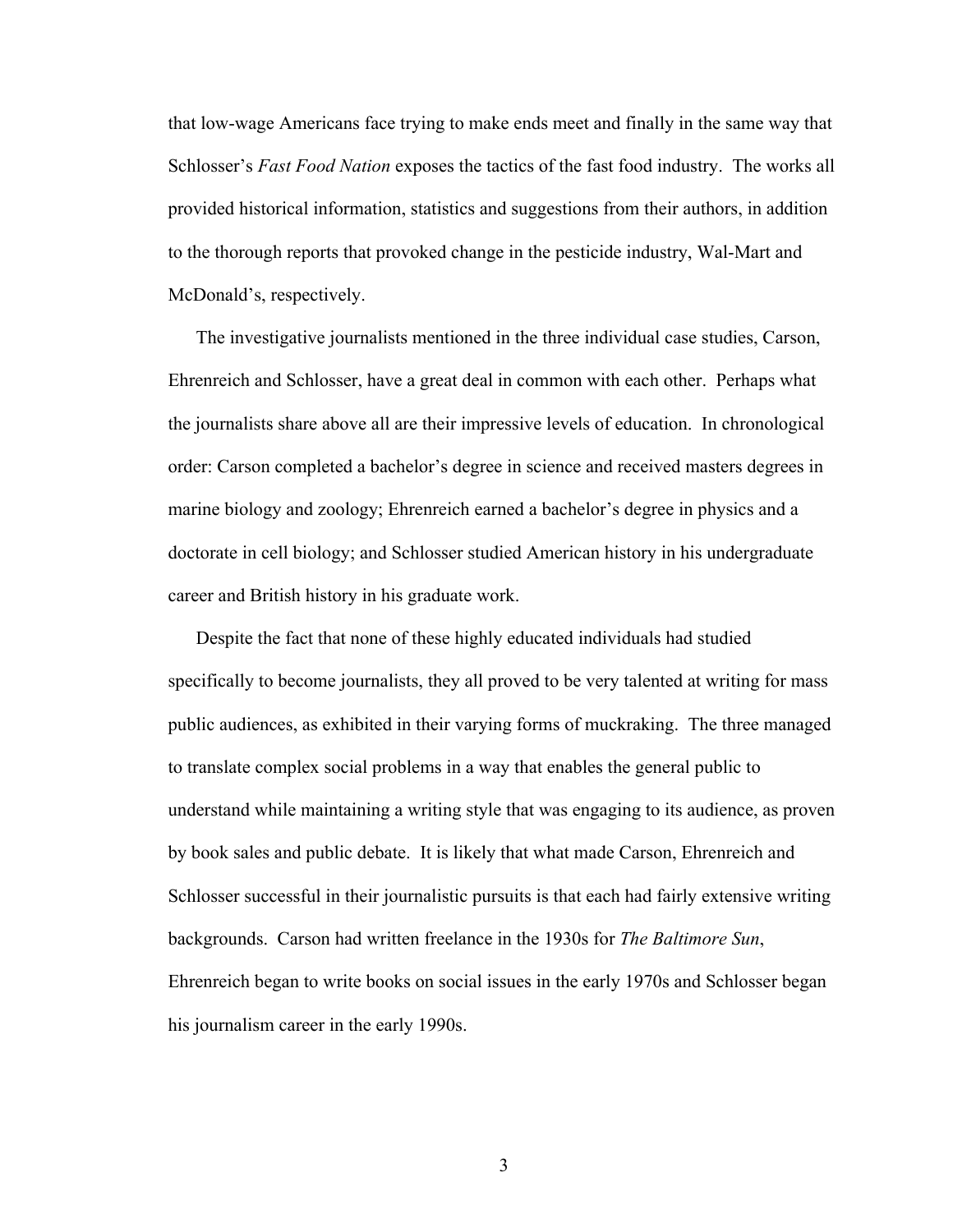The fact that the three discussed authors had the ability to obtain a high level of education and pursue a relatively low-paying career in investigative journalism proves another commonality among them: some level of privilege, whether it was self-earned or inherited. Carson had a full-time environmental job, Ehrenreich was a scientist and Schlosser's father was the head of NBC.

It also seems that the public relations responses to the discussed texts have commonalities. Each of the responses that will be discussed managed to demonstrate both a rhetorical response and attempts to address the criticism in an operational or systematic way within the organization or industry being attacked. Specifically, chemical companies released defensive literature in 1962 and discontinued the use of DDT in products sold in the United States in 1972; Wal-Mart focused on persuasive advertising in 2001 and became more philanthropic to unexpected charitable causes (including National Public Radio) in 2004; and McDonald's released statements denying Schlosser's claims and changed their menu offerings in 2002, 2003 and 2004.

While there is a multitude of similarities between the three case studies, it will also be important to look closely at the apparent differences in terms of the journalists and actions of corporate public relations teams. By examining the three works and the reactions provoked by each, it appears that the works of Carson and Schlosser elicited similar amounts of criticism. The two authors experienced harsh words from the corporations that they wrote about, yet managed to inspire more proactive change than their muckraking counterpart, Ehrenreich. A possible explanation of this phenomena is that the previewed portions Carson and Schlosser's work that appeared before their works were published as books made mention of specific corporations, while Ehrenreich's did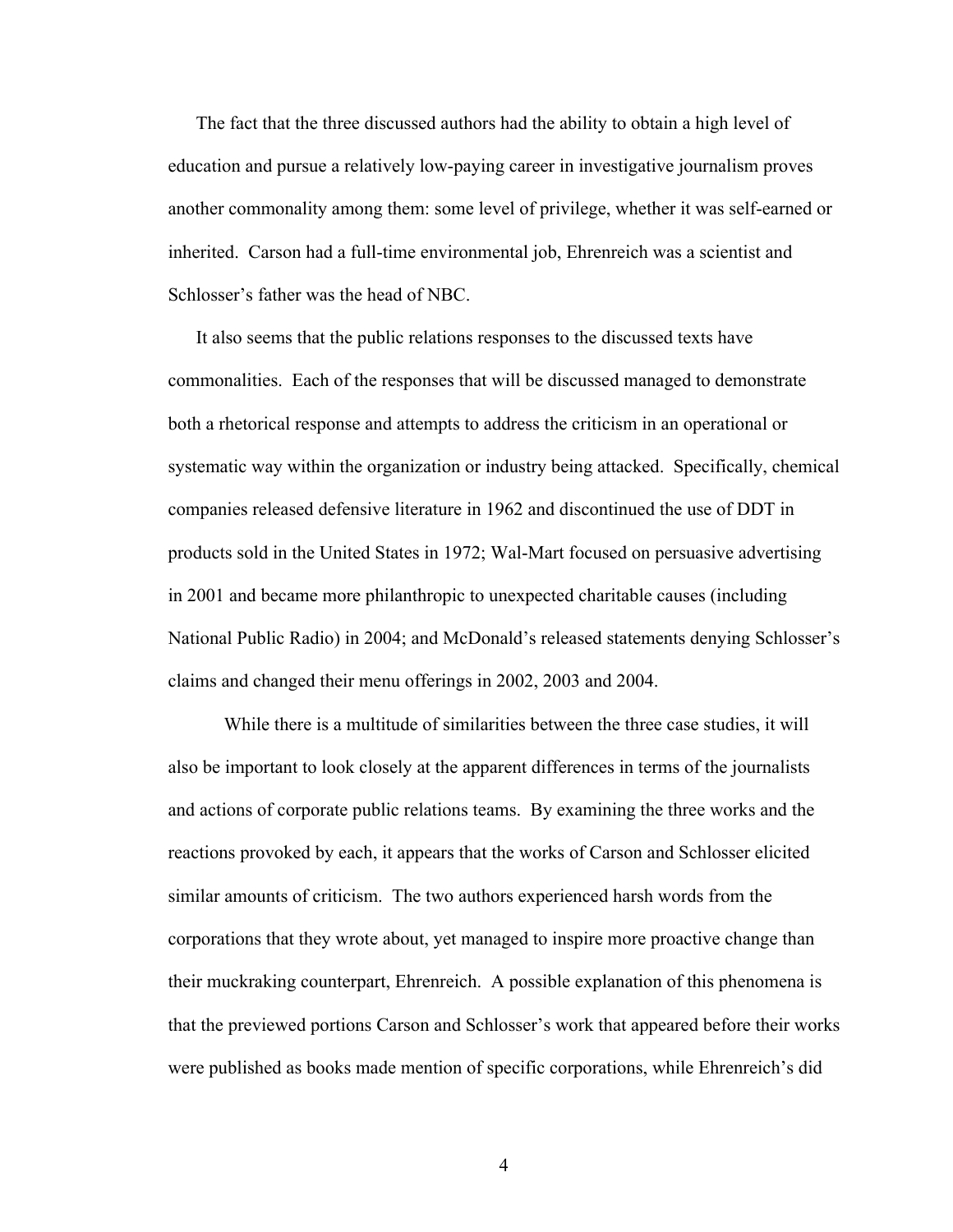not state anything regarding the Wal-Mart corporation. While other journalists had the opportunity to expand upon the issues within the chemical and fast food corporations, there was no forewarning of an attack on Wal-Mart based on the *Harper's* piece.

Another difference that is important to look at when discussing these three cases is that Carson was the only one who had a visible team of her own preparing for corporate backlash. It is possible that the social progress made within the forty-nine years between the publishing of the works made it possible for Ehrenreich and Schlosser to have less fear about the consequence of their words.

Furthermore, it is likely that corporate culture plays a role in what is considered an appropriate reaction to muckraking. In the early 1960s, corporate public relations was a fairly new concept, thus companies had no real frame of reference in regards to suitable attempts to manage a corporate image. Although Carson's work, *Silent Spring*, was released nearly five decades before *Fast Food Nation*, McDonald's managed to provide a negative reaction to criticism as well. What is interesting is that Wal-Mart, the youngest of the three entities, had a different approach to handling their threatened image, as it focused on the positive and began to restructure its communications staff. It is worth mentioning, however, that this mild reaction may be a result of the fact that Ehrenreich's words seemed to be the least harsh toward the varying corporations.

It is also important to note that both Carson and Schlosser received the chance to publicly discuss the content of their work with the corporations of which they were critical on CBS and BBC, respectively. This fact illustrates the sort of relationship between journalists and corporate public relations that was not apparently present in the reception of Ehrenreich's work. As she explained in an interview for *Columbia*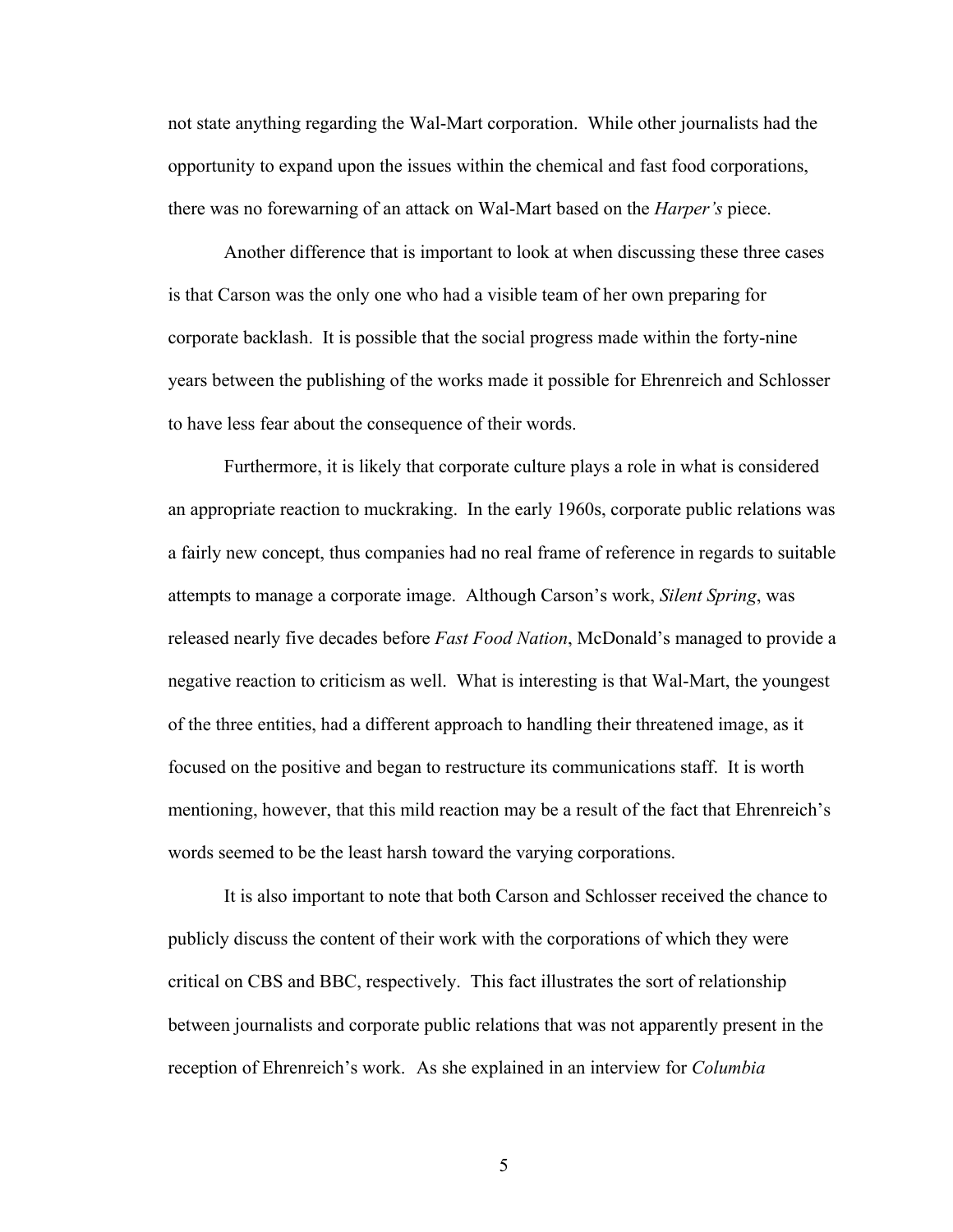*Journalism Review* regarding the manner in which *Nickel and Dimed* was received, "My moment of maximum influence was in the summer of 2001 when it first came out and I was invited to Washington to speak to a lunch of Democratic senators...I said to myself, 'Wow, I am so influential!' But then came 9/11 and they forgot all that" (Sherman, 2001).

Another important aspect of the three case studies is that two of them are related to the works of women. It seems as though misogyny and gender roles played a strong part in the reception of Carson's work, but were not present in the reception of Ehrenreich's. While Carson received comments calling her a "spinster" and "uninformed woman," Ehrenreich actively mentioned that her work assignment at Wal-Mart seemed sexist, but did not receive flack for being a female speaking about the struggles of lowwage America.

By taking a closer look at the dynamic relationship between investigative journalism and corporate public relations, it is possible to interpret the effects of corporate responses to individual journalistic works, as well as the social changes with which the works have been correlated.

This thesis will hopefully benefit future investigative reporters by showing how public relations strategies borrow from the techniques of journalism in order to undermine independent, investigative reporting.

#### Methodology

The primary methodology of this work will be a descriptive case study method, in which the author will examine three cases to compare specific details in the context of the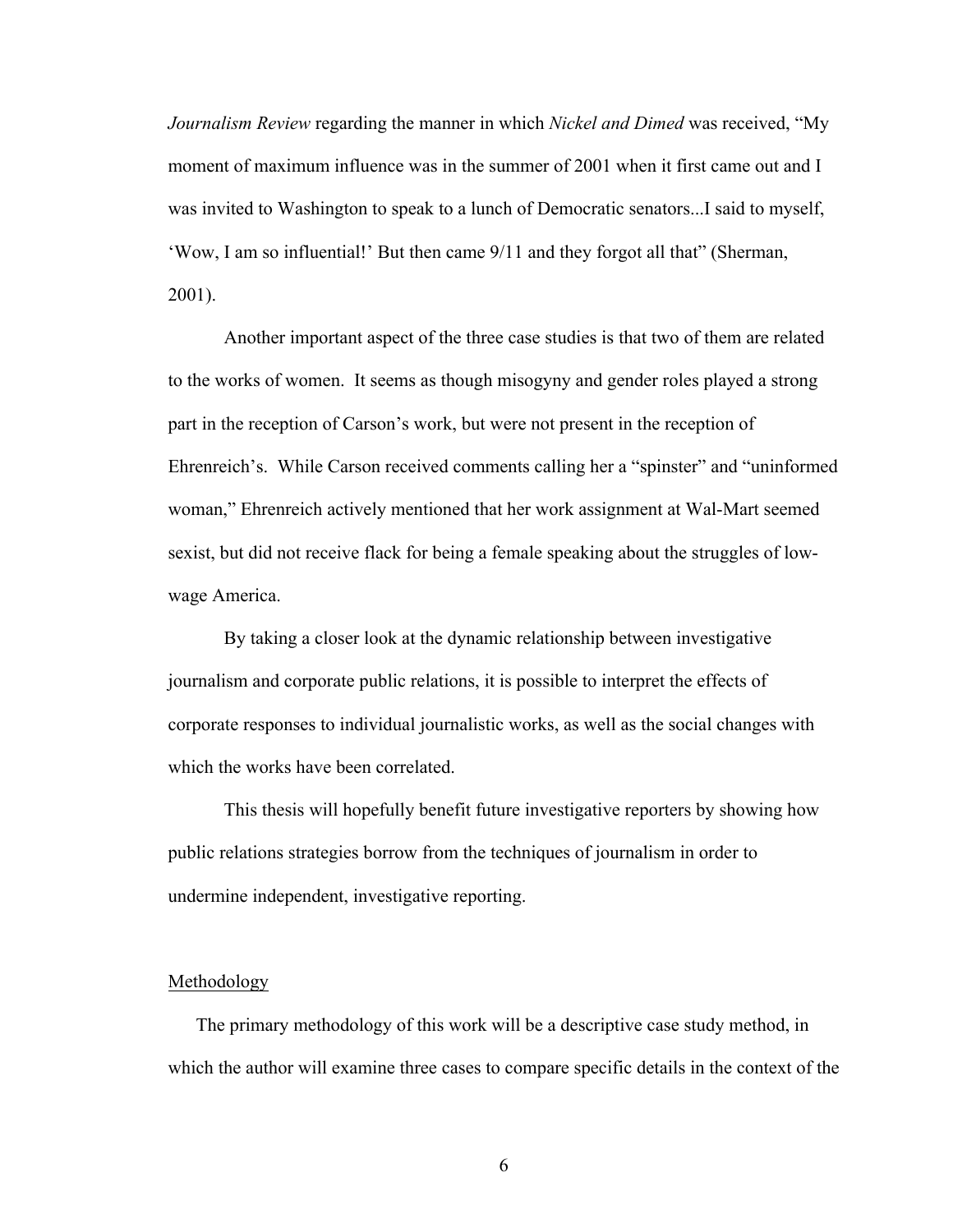dynamic relationship between investigative journalism and corporate public relations. The relationship that will be discussed is one of action and reaction. In the case studies presented in this thesis, the initial action is the wrongdoing of a corporation, the reaction is the investigative report by a journalist and the final action is the corporate public relations' response to the report, otherwise known as damage control.

The thesis will consist of an introduction, three chapters and a conclusion. In each chapter the individual works will serve as the case study, each contextualized by reference to contemporaneous journalism and contemporaneous public relations. Within the case studies will be an overview of the piece of investigative journalism, as well as brief reviews and summaries of other relevant pieces of work, including previous scholarship, articles or documentaries. This analysis will also contain details such as histories of the varying corporations being investigated and any lawsuits in which they were involved before journalists revealed their work. These case summaries will also cover biographical information about the journalist.

Reviews within the chapters will be followed by an analysis of dynamic relationship between public relations and the publication under examination. Analyses will consist of corporate public relations responses to the studied works and any policies that were changed as a result of the works.

## Important terms

Throughout this thesis, the following defined terms will be used repeatedly. In order to assure clarity while reading, please refer to the following definitions. According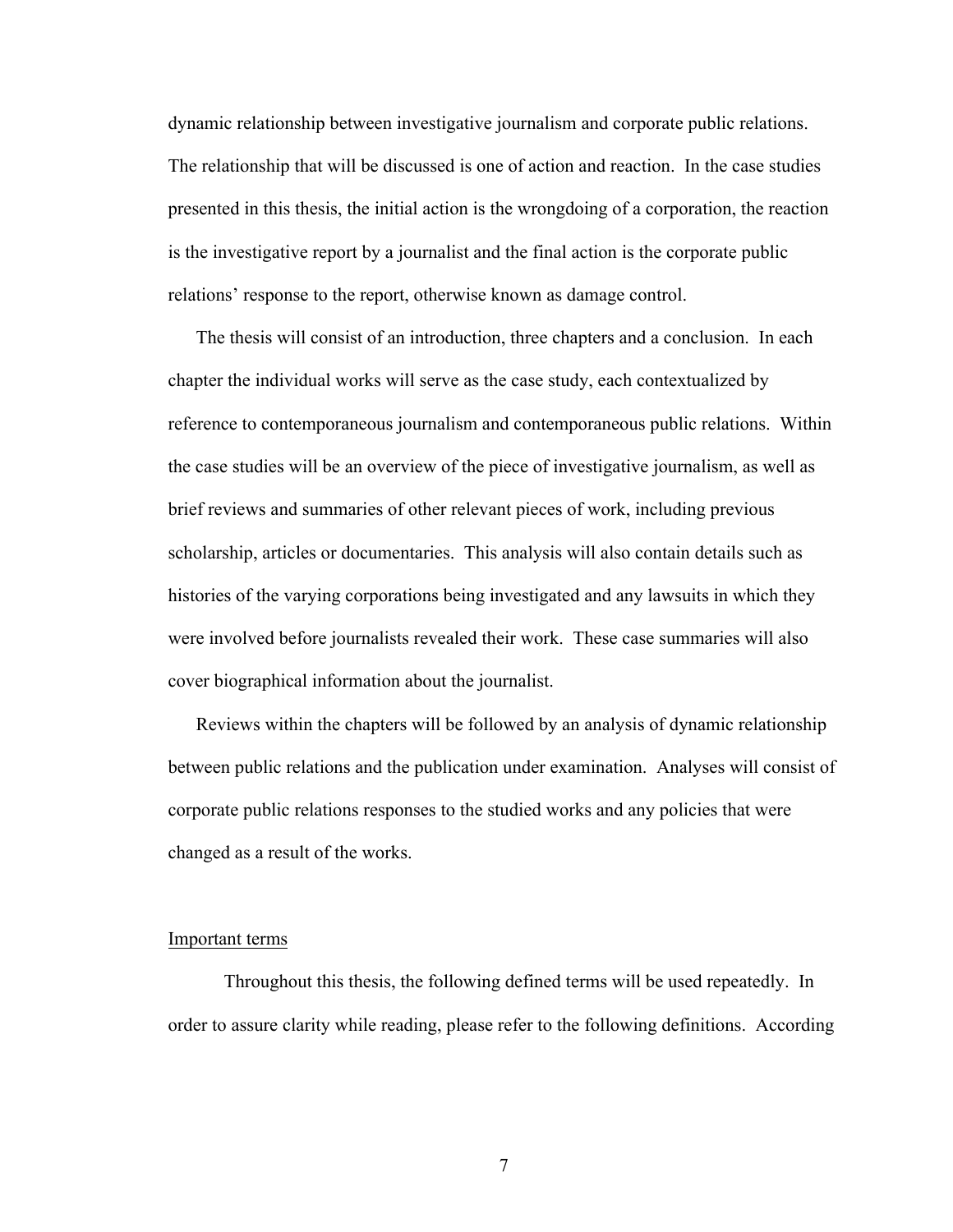to Harry H. Stein and John M. Harrison, authors of *Muckraking: Past, Present and* 

*Future* (1973), **muckraking** is defined as being

Associated with four major press traditions in America. It bears closest resemblance to investigative journalism; less to advocacy journalism. It has distant relation to sensationalistic and yellow journalism...Muckrakers exercise a surveillance over a wider area than government and politics and so have probed the unique and the common in American society, the highest reaches of power and the everyday social patterns of the population.

**Journalism** is defined by Merriam-Webster Dictionary as, "the activity or job of collecting, writing, and editing news stories for newspapers, magazines, television, or radio" ("Journalism," 2006). **Investigative reporting**, thusly, can be defined as a form of journalistic writing in which a reporter thoroughly investigates a specific topic, generally of importance and/or public interest.

**Public relations** was once described by Edward Bernays as being as "the engineering of consent." The Public Relations Society of America now defines the concept with the following definition: "Public relations is a strategic communication process that builds mutually beneficial relationships between organizations and their publics" ("What is Public Relations," 2013).

A **corporate response**, as it will be discussed in the context of this thesis, includes any actions taken or messages produced during crises that have damaged a corporation's image or reputation (Benoit, 1997).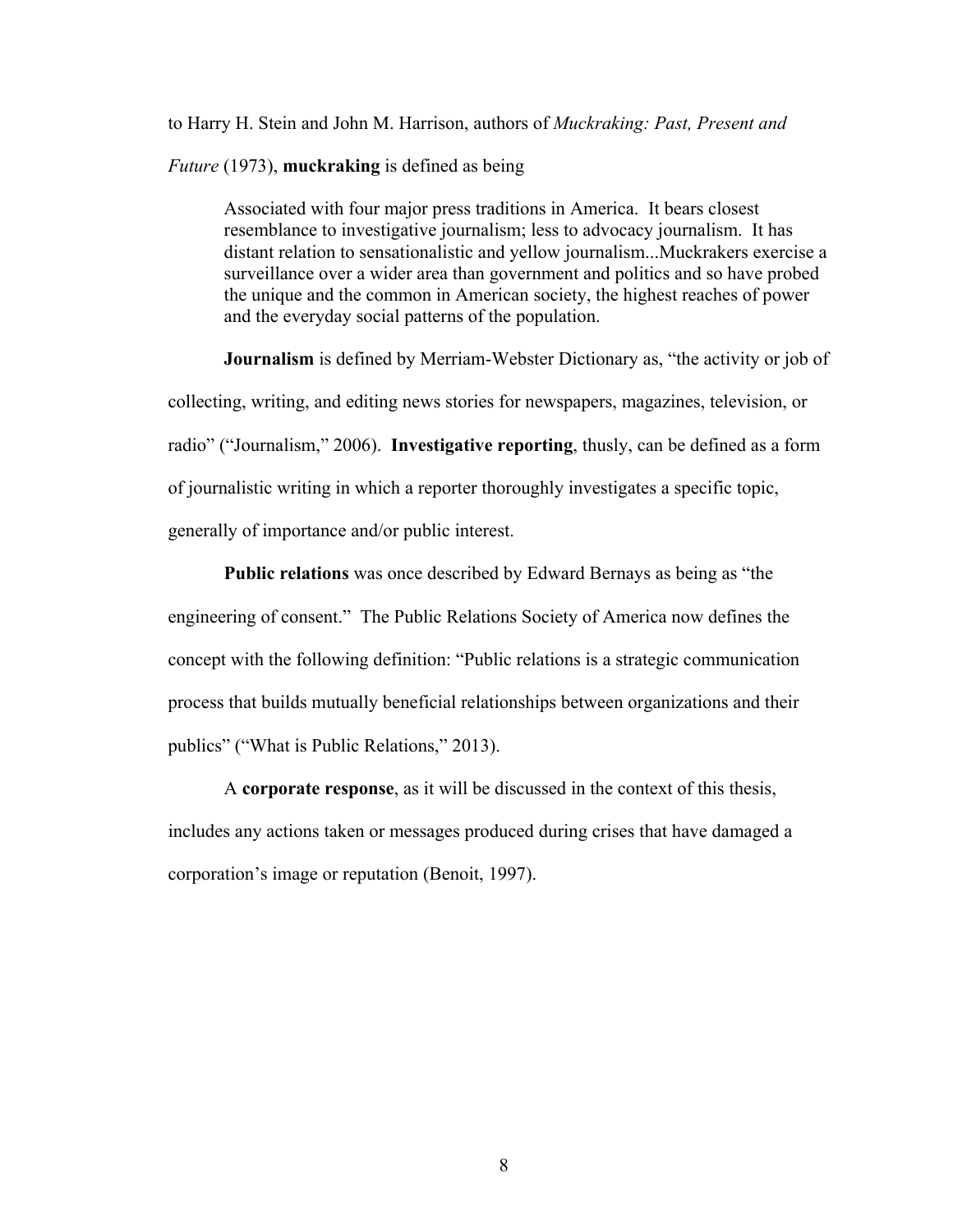#### CHAPTER 1

This chapter will discuss the muckraking efforts of Rachel Carson and her 1962 work, *Silent Spring,* as well as the numerous responses she received from the corporate public relations specialists at several chemical companies. *Silent Spring*, a work about the dangers or pesticide use elicited a negative response from chemical corporations, but also managed to create visible change in the form of anti-DDT legislation.

"It is clear that we are all to receive heavy doses of tranquilizing information, designed to lull the public into the sleep from which *Silent Spring* so rudely awakened it," said Carson to the Women's National Press Club in December 1962 about the suppressive information that chemical industries were distributing after the release of her controversial 1962 work (Murphy, 2005).

This work and the environmental and social changes that ensued have led to Carson being compared to the muckrakers of the early 1900s(Bausum, 2007). These powerful investigative writers include Lincoln Steffens, who exposed political corruption in U.S. cities in his 1904 work *The Shame of the Cities*; and Ida Tarbell, who revealed the monopoly of the Standard Oil Company. Carson's work, much like that of the investigative journalists before her, has helped to shed light on important issues and created changes that are still valued today.

Just as Tarbell's work is credited with helping to break up a monopoly in 1911, Carson's *Silent Spring* has been recognized for its role in the chemical pesticide DDT being banned. This work led to U.S. President John F. Kennedy's strengthening of pesticide regulations, the banning of DDT in the United States in 1972 and the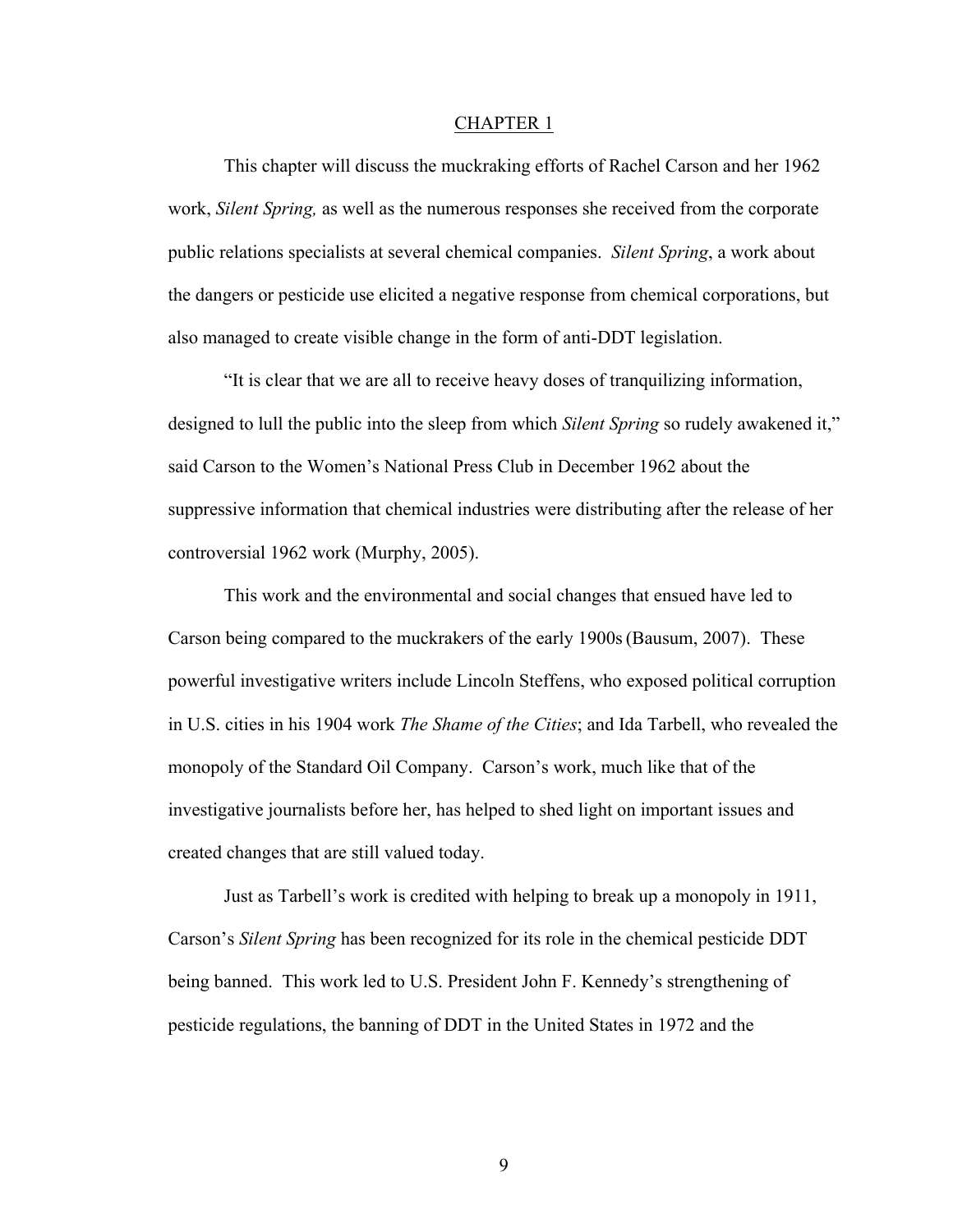international banning of DDT in 2004 ("Congressional Record," 2010). Like most great movements, this change came with a great deal of struggle.

## Rachel Carson

Rachel Louise Carson was born on May 27, 1907 in Springdale, Pennsylvania. Carson, known today as a scientist, ecologist and writer, grew up on a farm. From a young age she was interested in nature and the living world. "She enjoyed wandering around in the fields," said Patricia DeMarco, the executive director of the Rachel Carson Homestead. "It was her playground. She just was very fascinated with living things and growing things. From an early age she wanted to be a writer and her mother was teaching her at home a lot" (Johnson, 2007). She initially entered Pennsylvania College for Women as an English major with a focus on writing, but decided to pursue her scientific interests. In 1929 she graduated from the school, now known as Chatham College, with a bachelor's degree in biology. She went on to graduate school at Johns Hopkins University, where she earned an MA in zoology in 1932. During this period, she taught at both Johns Hopkins and the University of Maryland and spent summers working at the Woods Hole Marine Biological Laboratory on Cape Cod ("Rachel Louise Carson," 2014).

Before writing the books that have since permanently tied her name to the environmental movement, the conservationist and marine biologist took a position at the U.S. Bureau of Fisheries in 1936, which later became the U.S. Fish and Wildlife Service (FWS) ("About the U.S. Fish and Wildlife Service," 2007). At this job, Carson was able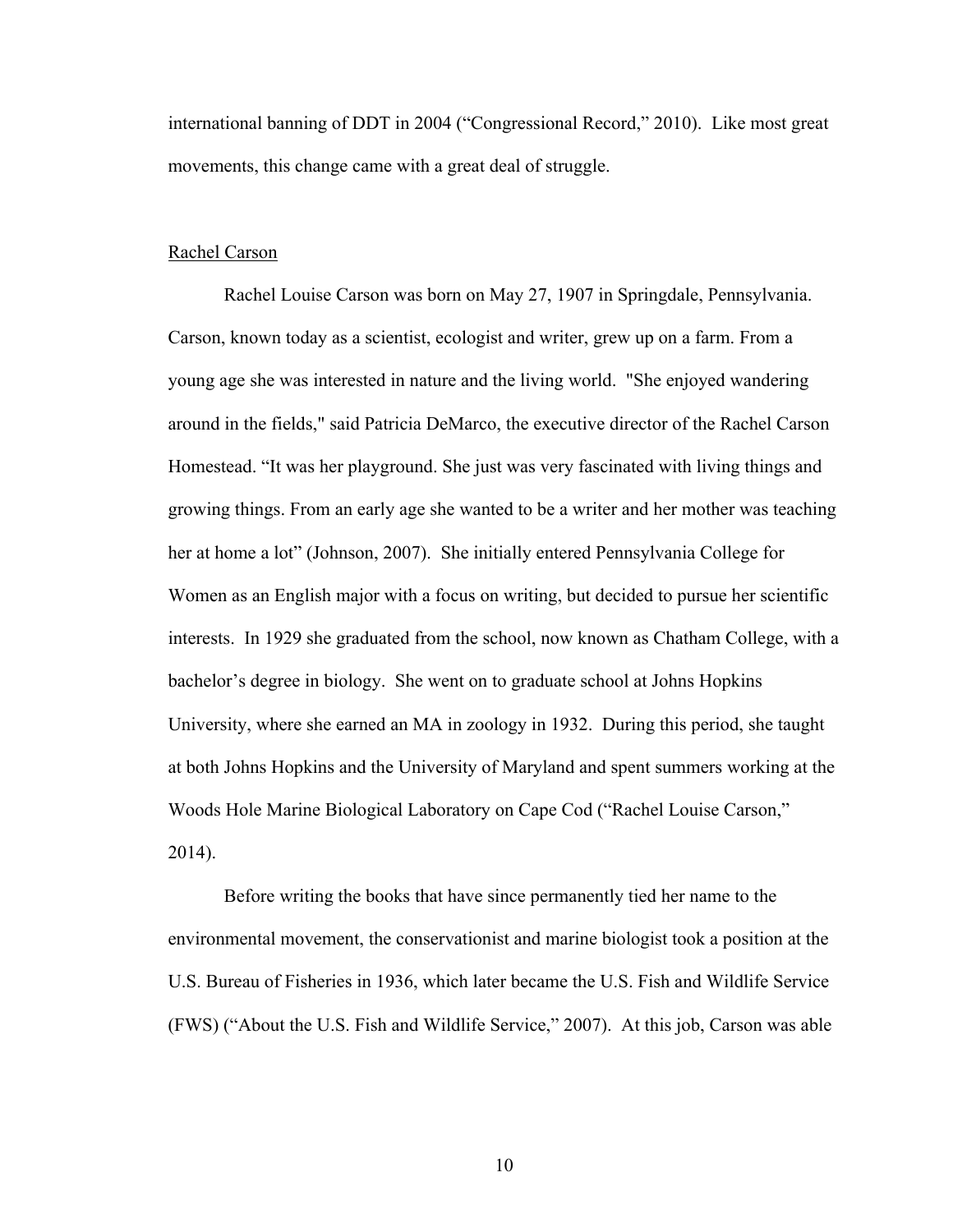to combine her talents and interests in both natural science and writing, and became the editor-in-chief of the FWS.

When she worked for the government, Carson also dedicated time to her own writing and publishing efforts. Carson wrote for local newspapers in Baltimore, MD and Richmond, VA, including the *Baltimore Sun*, for which she created feature articles on natural history (Murphy, 2005). She also wrote several articles to teach people about the beauty of the living world, including *Help Your Child to Wonder* in 1956 (Cason, 1956).

Prior to writing what is now her most celebrated piece of scientific nonfiction, *Silent Spring*, Carson wrote several other books. *Under the Sea-Wind*, which began as an article in a 1937 issue of *Atlantic Monthly*, was published in 1941. Her 1951 work, *The Sea Around Us*, was a National Book Award winner and national best-seller in the U.S. *The Edge of the Sea*, Carson's third book, was published in 1955.

Carson's official research for *Silent Spring* began in 1958 when she received a letter from a friend concerned about a large number of birds that had been killed near Cape Cod, Massachusetts, which was believed to be a result of DDT usage. Since its commercial introduction in 1945, few had criticized DDT's possible effects on the environment and wildlife, but Carson had investigated the chemical for many years before she had the opportunity to fully explore the ramifications of its use. In 1945 ("Rachel Carson to The Readers Digest") she wrote to *Reader's Digest* proposing an article in which she would explain a series of tests involving DDT that were being conducted near her home in Maryland, but the magazine rejected the idea ("The Story of Silent Spring," 2000).

Between 1945 and the time Carson began her research that would lead to the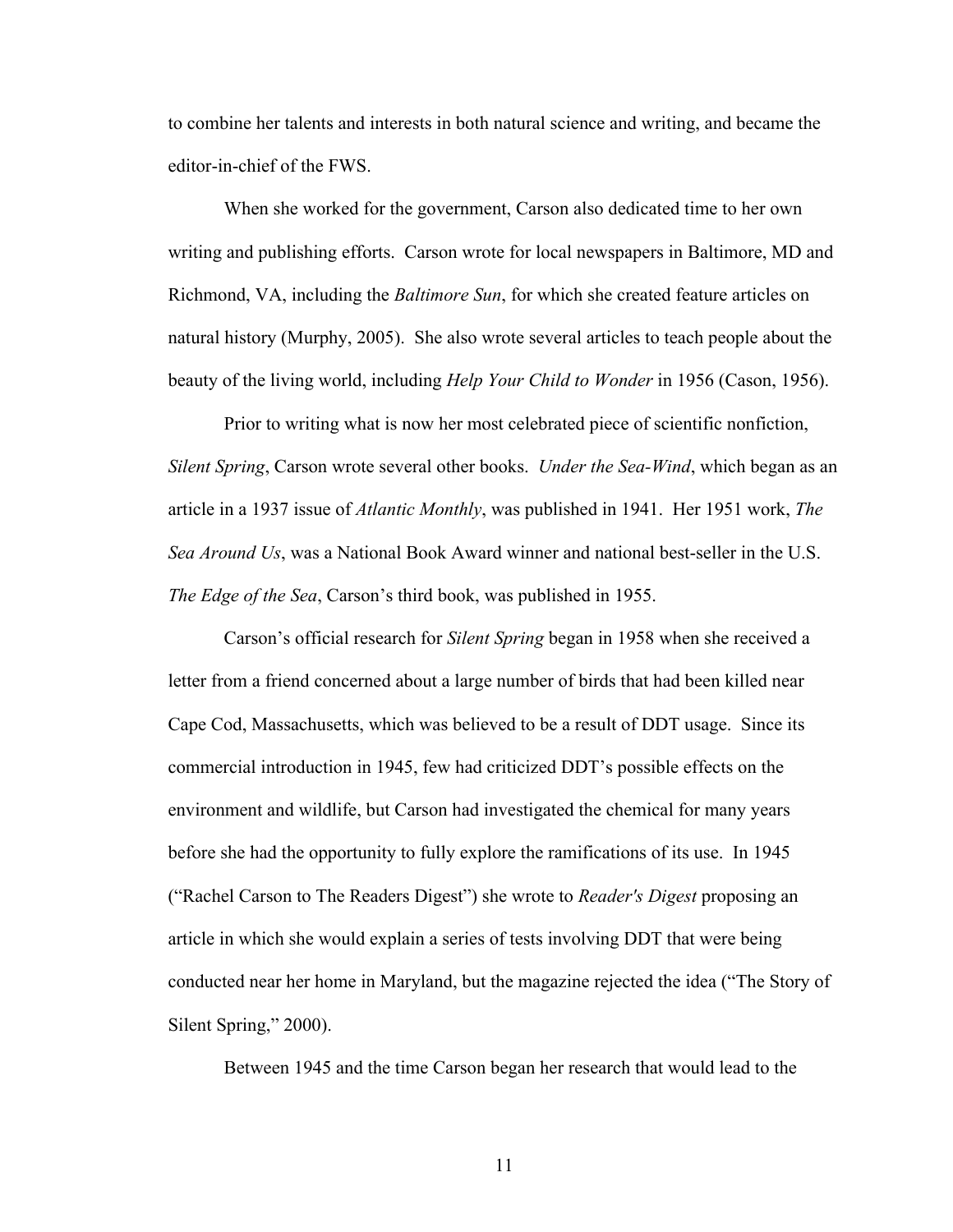production of *Silent Spring* the use of the pesticide had multiplied. Once *The New Yorker* and Houghton Mifflin finally gave her support in 1958, the author took four years to complete her work, in which she described how DDT entered ecosystems and subsequently entered the bodies of animals, including humans, accumulating in the fatty tissues and causing cancer and creating genetic damage.

Upon publication day, September 27, 1962, the advance sales of the book amounted to 40,000, and another 150,000 copies were distributed to the Book of the Month Club. Within the first year of publishing, more than 250,000 copies of the book had been sold (McLaughlin, 1999). In 1963, 11 years after having been awarded the National Book Award for her nonfiction bestseller, *The Sea Around Us*, Carson was nominated for the same award for writing the revolutionary *Silent Spring* ("National Book Awards 1963," 2002)*.*

This was the last book that she published before she died in 1964 of cancer. Carson's work in her last book, according to Linda Lear, author of *Rachel Carson: Witness for Nature*, "compels each generation to reevaluate its relationship to the natural world" (Carson, 2012, p. xviii-xix). Although the author died before she was able to see major results from her work on this of environmental pollutant, she left behind some of the most influential environmental writing that has been published thus far.

#### *Silent Spring*

When Carson agreed to write *Silent Spring* for Houghton Mifflin and *The New Yorker* in 1958, she thought that the work would be ready for publication in the summer of 1959. Carson and her publishers realized early in the writing process that the amount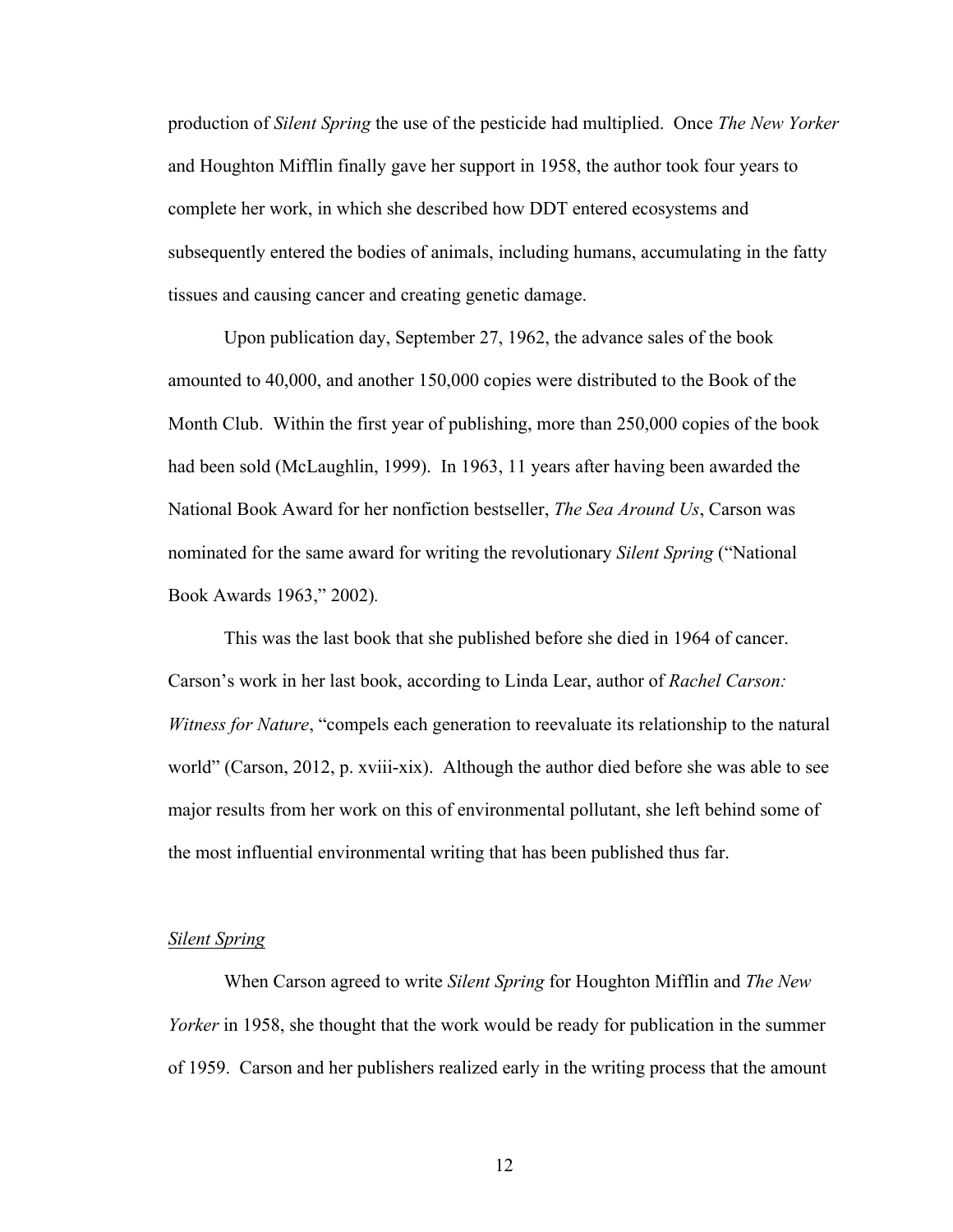of research needed to make a convincing argument would require far more research than was originally anticipated. With delays from this issue and health-related problems, the manuscript was completed in January 1962 (Murphy, 2005). Houghton Mifflin released Carson's final book, *Silent Spring*, in September 1962 after *The New Yorker* had published its primary text as a three-part series beginning in June 1962*.* The nonfiction work that became one of the most influential books in the environmental movement created the social background required for a nationally important discussion about the use and long-term effects of pesticides, particularly dichlorodiphenyltrichloroethane (DDT).

This topic, however, was not entirely new. In 1961 a *Times* editorial called for greater controls of and more education regarding pesticide hazards, and the *Saturday Evening Post* published, "Pesticides Are Good Friends, But Can Be Dangerous Enemies if Used by Zealots." This particular editorial described the study conducted by Michigan professor George Wallace regarding the decreasing robin population on campus and his argument that "the current widespread and ever-expanding pesticide program poses the greatest threat that animal life in North America has ever faced" (1961).

DDT had been approved for use in 1945. While numerous other authors and publications had covered various aspects, Carson's work proved to be unique in the sense that her writing provided the context for readers to become both intrigued and educated by the subject. As an experienced and award-winning author, Carson managed to get people from a variety of educational and socioeconomic backgrounds thinking about the future. The Book of the Month Club immediately picked up her work for their October mailing (Lear, 1997).

The 17-chapter book opens with, "A Fable for Tomorrow" which is cautionary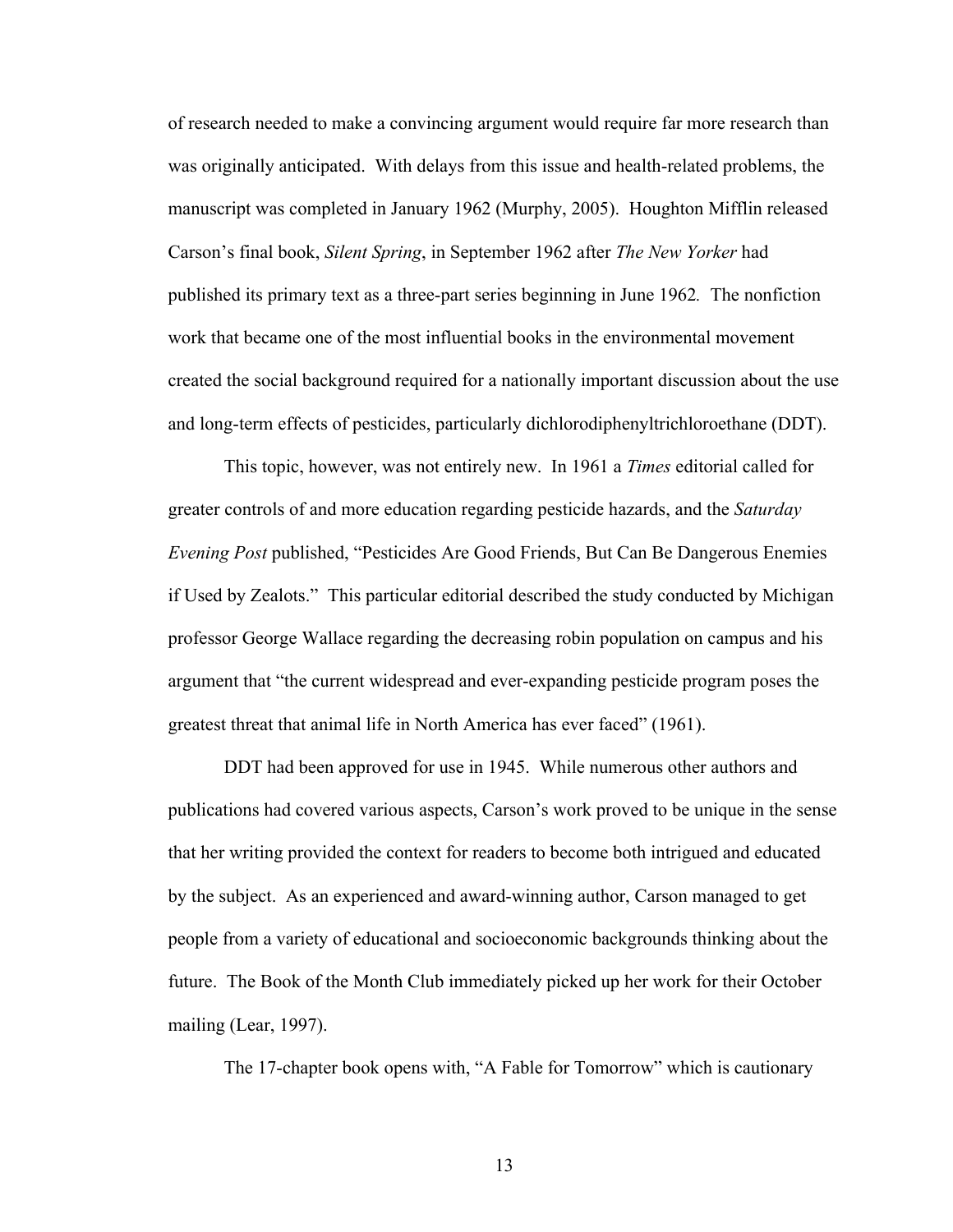10-paragraph story about "a town in the heart of America where all life seemed to live in harmony with its surroundings," which was suddenly stricken by a "blight" which brought silence to the springtime because there were no birds. She writes,

In the gutters under the eaves and between the shingles of the roofs, a white granular powder still showed a few patches; some weeks before it had fallen like snow upon the roofs and the lawns, the fields and streams. No witchcraft, no enemy action had silenced the rebirth of new life in this stricken world. The people had done it themselves (p. 3).

The book's second chapter is devoted to explaining her philosophical reasons for completing the work and clearly states that she does not agree with the idea of completely banning pesticides. She concludes the chapter by quoting Jean Rostand, writing, "The obligation to endure gives us the right to know" (Carson, 2002, p. 13).

From the start of the third to the end of the seventh chapter, Carson discuss the

ways in which chemical pesticides, intended to control insects, plant diseases and weeds,

pose a threat to all living things. A quote from the third chapter titled "Elixirs of Death,"

that likely sparked controversy in the pesticide industry reads:

Every human being is now subjected to contact with dangerous chemicals...In the less than two decades of their use, the synthetic pesticides have been so thoroughly distributed throughout the animate and inanimate world that they occur everywhere. They have been recovered from most of the major river systems and even from streams of groundwater...Residues of these chemicals linger in soil to which they may have been applied a dozen years before. They have entered and lodged in the bodies of fish, birds, reptiles, and domestic and wild animals so universally that scientists carrying on animal experiments find it almost impossible to locate subjects free from such contamination...these chemicals are now stored in the bodies of the vast majority of human beings, regardless of age (2002, p. 15-16).

These sections explain the problems created by using harmful chemicals in varying ecosystems and environments. Chapters eight through 10 present a particular aspect of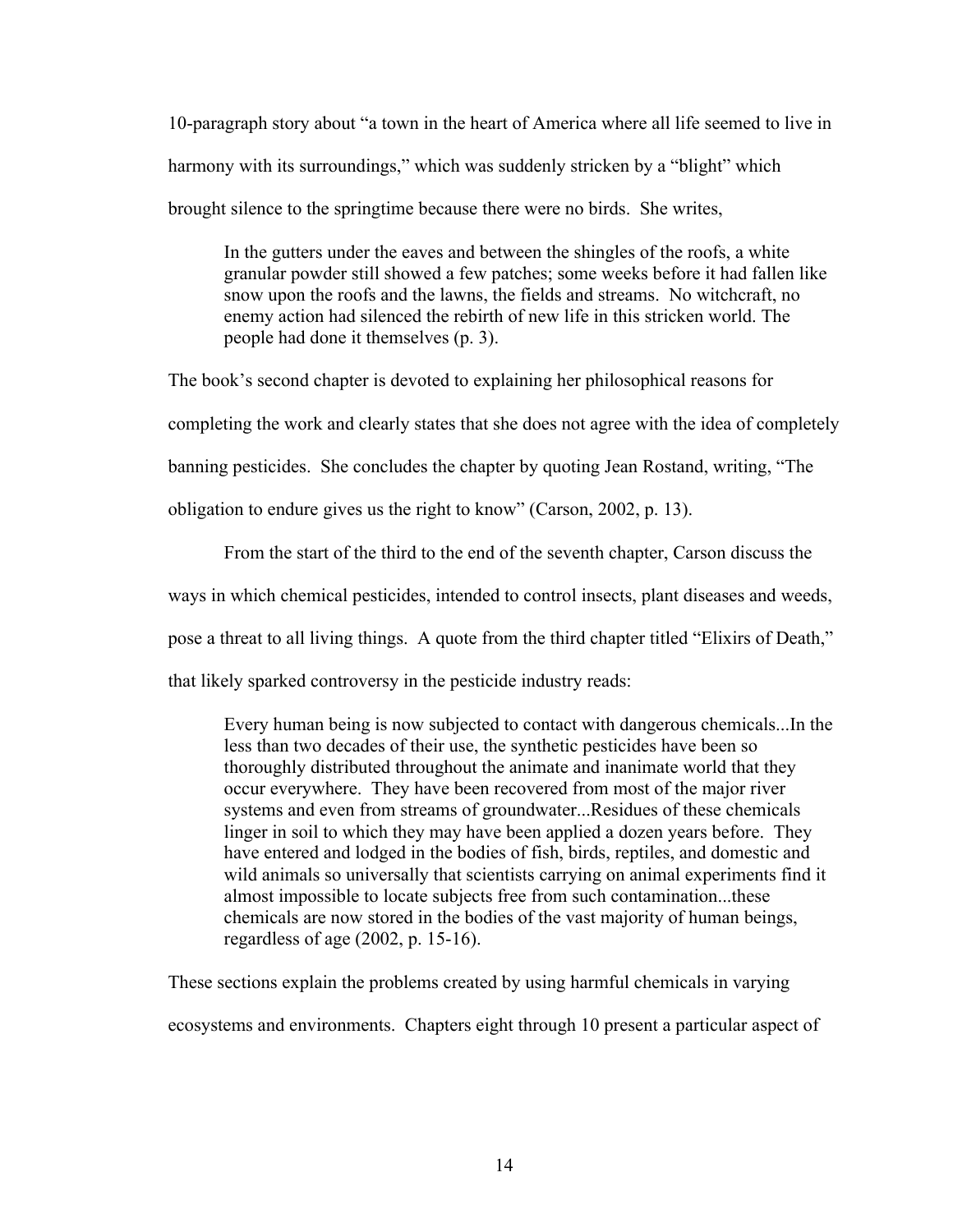the issue, give specific examples of the problem at hand, a call for action and a search for a solution.

Chapter 11, "Beyond the Dreams of Borgias," which addresses the dangers of crop dusting and spraying to kill gypsy moths and Japanese beetles, proved to be one of the most confrontational chapters. In this section Carson challenges the Food and Drug Administration (FDA) regarding the topic of consumer foodstuffs being contaminated. The chapter is full of incriminating facts about the organization's practices, which she later validates with her expansive principal source list. Her writing has a rational and persuasive tone in regards to her professional feelings toward the FDA.

In setting a tolerance level the Food and Drug Administration reviews tests of the poison on laboratory animals and then establishes a maximum level of contamination that is much less than required to produce symptoms in the test animal. This system, which is supposed to ensure safety, ignores a number of important facts…Even if 7 parts per million of DDT on the lettuce in [one's] luncheon salad were 'safe,' the meal includes other foods, each with allowable residues, and the pesticides on his food are, as we have seen, only a part, and possibly a small part, of his total exposure. This piling up of chemicals from many different sources creates a total exposure that cannot be measured (2002, p. 181).

From chapter 12 to 14, Carson describes the physical effects, including cancer,

that can be caused by the ingestion of pesticides. She writes in her twelfth chapter,

cautioning readers of the harms of pesticide use,

Where do pesticides fit into the picture of environmental disease? We have seen that they now contaminate soil, water, and food, that they have the power to make our streams fishless and our gardens and woodlands silent and birdless. Can [man] escape a pollution that is now so thoroughly distributed throughout our world? We know that even single exposures to these chemicals, if the amount is large enough, can precipitate acute poisoning...For the population as a whole, we must be more concerned with the delayed effects of absorbing small amounts of the pesticides that invisibly contaminate our world (2002, p. 188).

Chapter 15, "Nature Fights Back," illustrates the ways in which nature perseveres

when threatened, from mutations to increased resistance to hazardous substances. In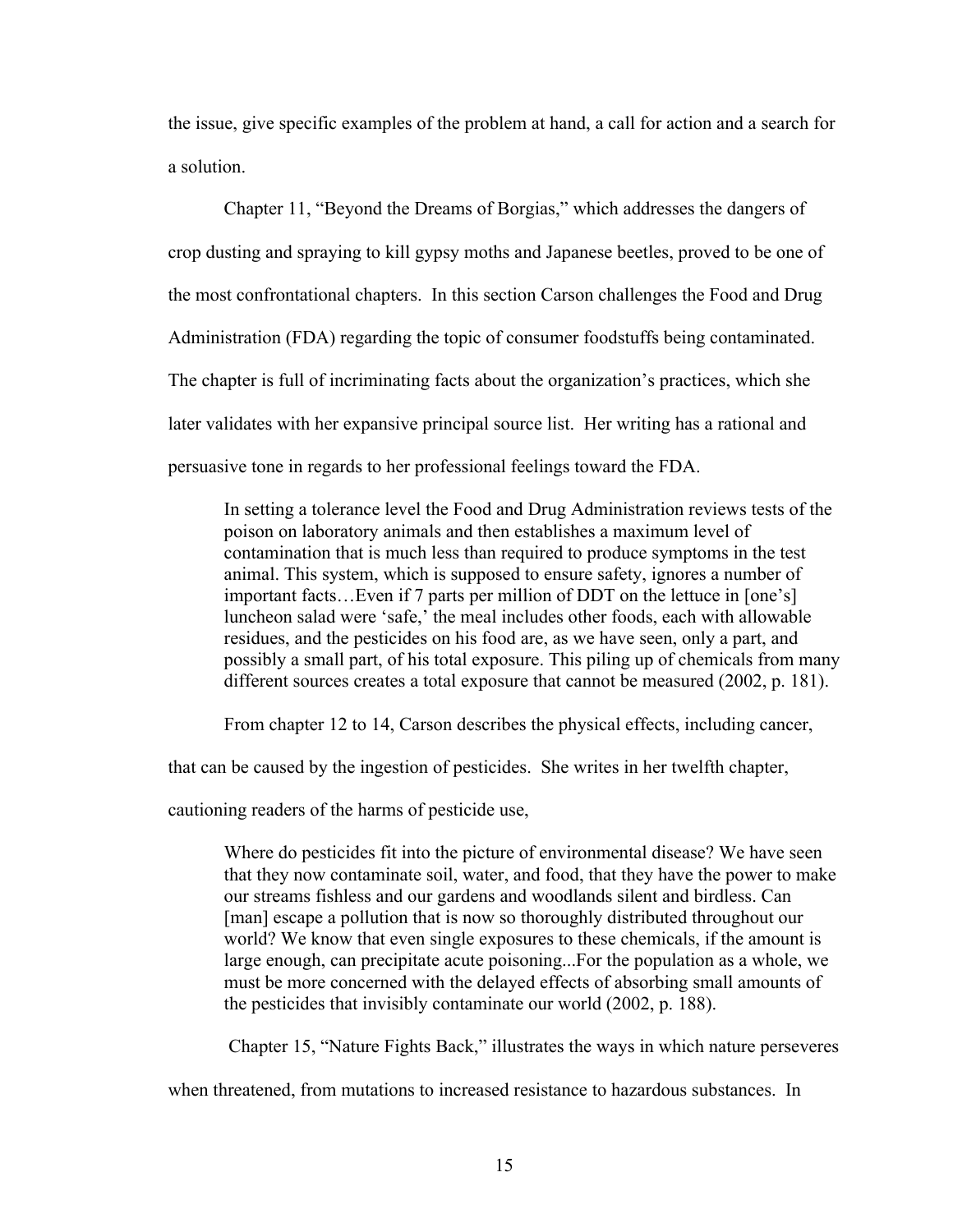chapter 16 she informs readers that species of pests which have built up a resistance to pesticides may eventually prove to be unstoppable, which could lead to the spread of diseases.

The work concludes with, "The Other Road," in which Carson offered ideas for nonchemical alternatives to pest control. These suggestions were not delivered in a harsh manner, but rather one that illustrated an educated idea of a way to success. Although the work includes several suggestions and does not support the complete discontinuing of pest control, Carson's critics often ignore these efforts.

As a whole, Carson's *Silent Spring* is a considered call to action that was widely read, despite criticism from chemical companies and critics that protested its contents. As she wrote, "The public must decide whether it wishes to continue on the present road, and it can do so only when in full possession of the facts" (2002, p. 13).

The book is written with a scientific tone that manages to accommodate different levels of understanding in regard to biological functions, chemicals and diseases. At times, she may use technical terms but she quickly explains the relevancy of such an item. For example, in Chapter 5, "Realms of the Soil" she writes,

The origin of these insecticides has a certain ironic significance. Although some of the chemicals themselves—organic esters of phosphoric acid—had been known for many years…The organic phosphorus insecticides act on the living organism in a peculiar way. They have the ability to destroy enzymes—enzymes that perform necessary functions in the body. Their target is the nervous system, whether the victim is an insect or a warm-blooded animal. Under normal conditions, an impulse passes from nerve to nerve with the aid of a "chemical transmitter" called acetylcholine, a substance that performs an essential function and then disappears. …This transient nature of the transmitting chemical is necessary to the normal functioning of the body. If the acetylcholine is not destroyed… impulses continue to flash across the bridge from nerve to nerve, as the chemical exerts its effects in an ever more intensified manner. The movements of the whole body become uncoordinated: tremors, muscular spasms, convulsions, and death quickly result (p. 28).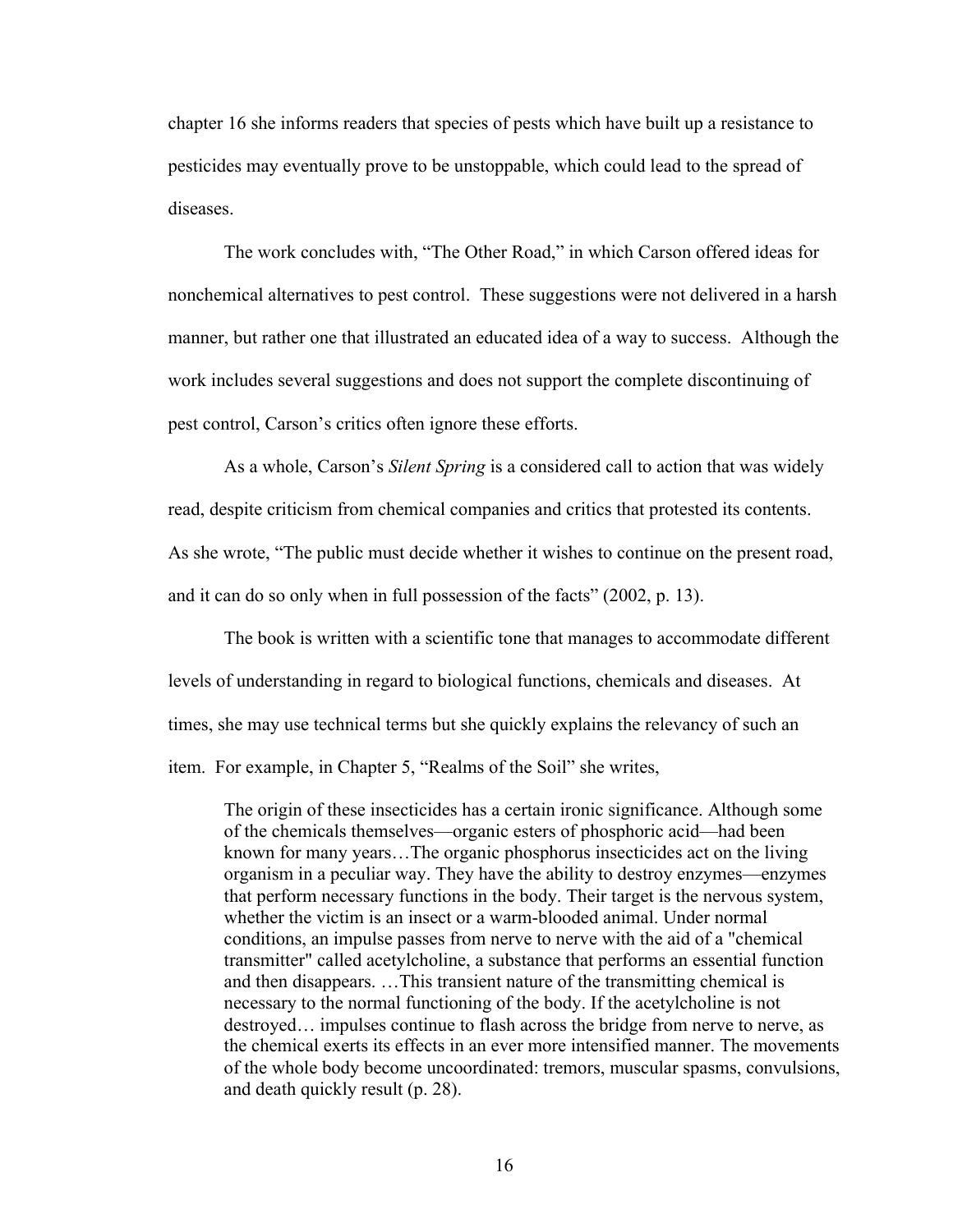Furthermore, while her words toward enemies of the environment may be

confrontational, she provides substantial evidence to support an informed and convincing

argument. Her advice to find alternatives to pesticides rather than to completely

discontinue their use is evidence that her work was an attempt to be practical rather than

hurtful.

Some scholars have found Carson's writing content and style to contain a

principled, moral argument. As Craig Waddell wrote in *And No Birds Sing*,

Carson insists that the pesticide issue has a moral dimension: "Incidents like the eastern Illinois spraying raise a question that is not only scientific but moral. The question is whether any civilization can wage a relentless war on life without...losing the right to be called civilized." As Carson represents this conflict, the unbridgeable ideological chasm is between domination and accommodation, arrogance and humility, stupidity and intelligence, greed and grace, right and wrong. Finding themselves publicly vilified, it is no wonder that chemical manufacturers attempted to block publication of the book and spent a quarter of a million dollars on a public-relations campaign. The ideological warfare of environmentalism continues today in much the same terms that Carson used, with a few new unbridgeable chasms appearing on the horizon, such as the ones separating patriarchy and ecofeminism, and anthropocentrism and biocentrism (2000, p. 165).

Thus, Carson employed a combination of scientific rhetoric, a popular writing style and

moral outrage to effectively promote her argument.

#### Corporate Response

Before explaining how various corporations affected by Carson's work responded to the assertions of *Silent Spring*, it is important to understand the social and economic climate in which such an industry thrived. In the mid-20th century, the pesticide and chemical production industry was booming, especially with the amount of knowledge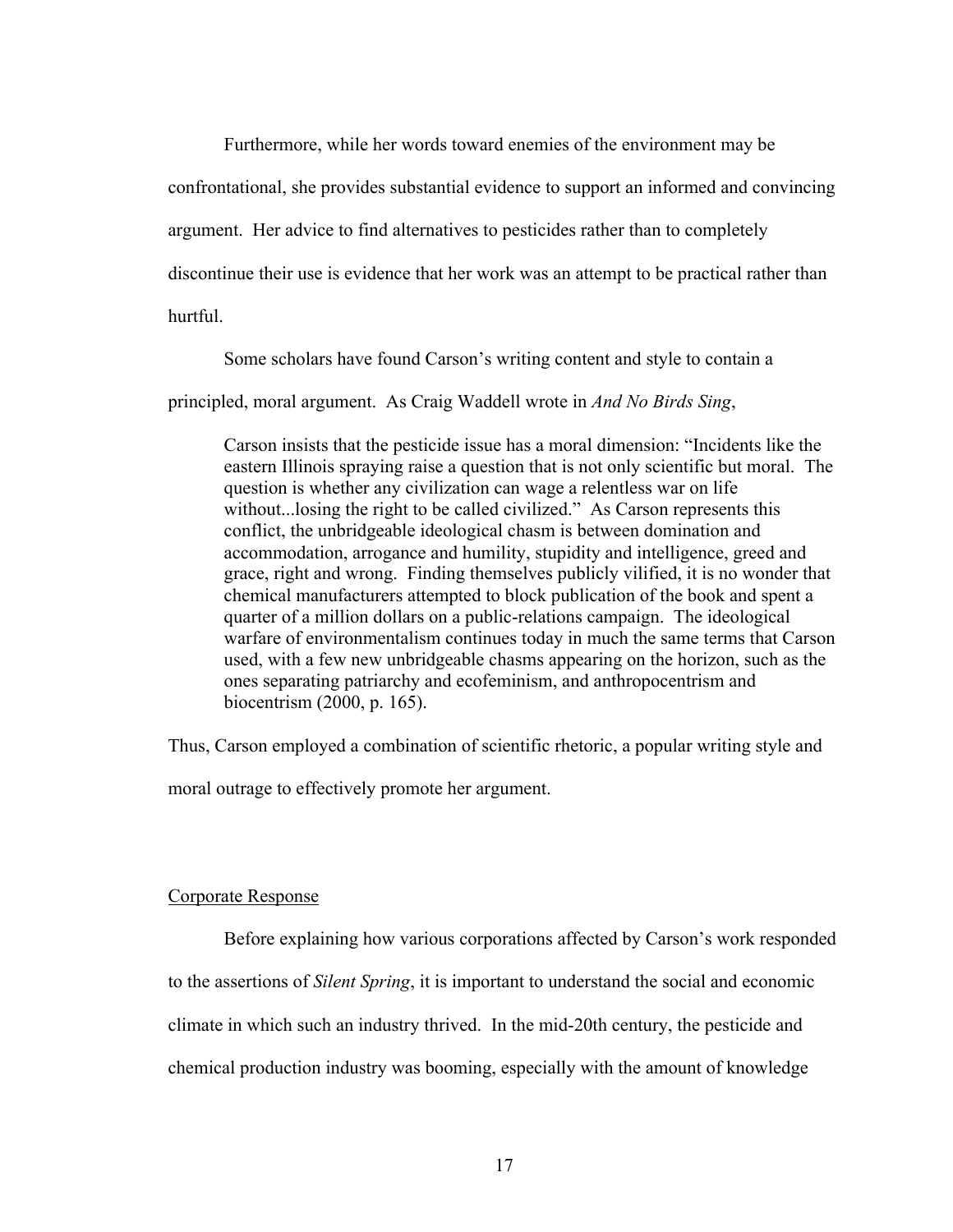that had been gained from their development during World War II. Chemicals had cut disease-related deaths down to 115,000 between 1941 and 1945, from 373,458 between 1860 and 1865 (during the Civil War) and pesticide use was highly regarded.

After Swiss scientist Paul Müller discovered that DDT could kill insects, DDT was used during wartime to kill fleas and mosquitoes that carried potentially fatal diseases. Once scientists to studied this chemical, they developed new insecticides and herbicides. These creations were intended primarily for agricultural purposes. In the late 1940s, chemical companies had invested \$3.8 billion in improving their production facilities and by 1952 registered nearly 10,000 pesticide products with the USDA ("The Chemical Age Dawns in Agriculture," 2004).

When Carson's book debuted, the pesticide industry was in its golden age and thus anyone who threatened the chemical companies' success was typically the subject of a legal suit. Furthermore, the work was published at a time when public relations was expanding as an institutional profession and an essential piece of the corporate landscape. Chemical companies were at their most profitable stage, yet it was clear that many of them were attempting to generate campaigns promoting their products, even before *Silent Spring* (Markowitz and Rosner, 2002, p.139-167). In 1955, Gene Harlan and Alan Scott wrote, "Public relations is skilled communication of ideas to various publics with the object of producing desired results" (1955). A few years later John Marston wrote, "Public relations is planned, persuasive communications designed to influence significant publics" (1963). As early as 1963, one of the largest public relations firms in the United States, Hill & Knowlton, emphasized the importance of community relations (Morris, 2011, p.38).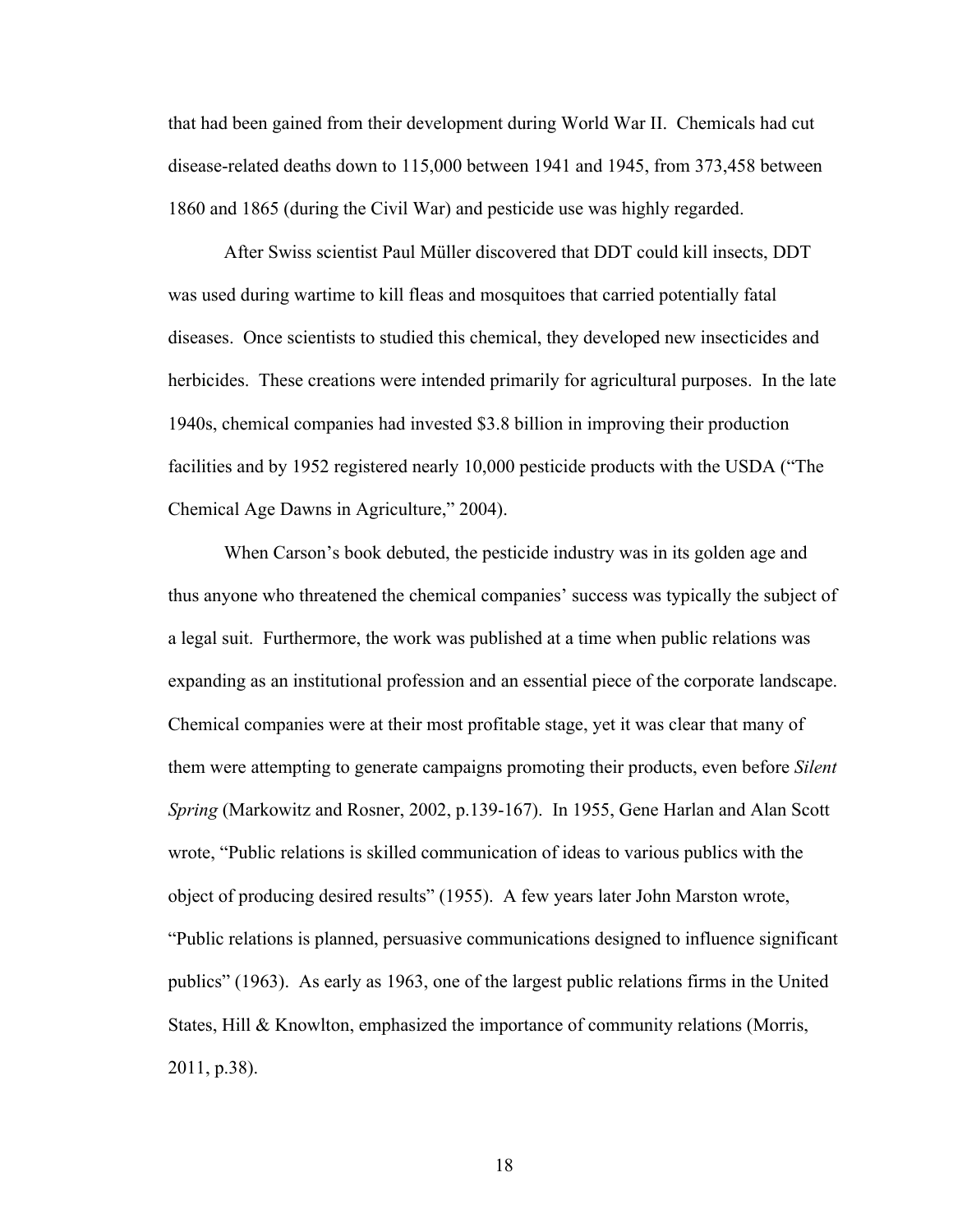With the growing importance of public relations in the corporate workforce accompanied by the advancements in the chemical industry, Carson's publishers would need to strategize when faced with the attacks that would come from the corporations they were affecting. The corporations most directly impacted by *Silent Spring* were DuPont, Monsanto, American Cyanamid, Vesicol, Goodrich-Gulf, Shell Chemical, Dow and W.R. Grace.

The first sign of objection from the chemical companies was when *The New Yorker*'s legal counsel received a phone call from Louis McLean, who identified himself as an attorney for two chemical companies. When speaking with the legal council, McLean mentioned several details that his clients thought were inaccurate and urged the magazine to get an opinion other than Carson's to publish. When this call was received, *The New Yorker* had just printed the second part of Carson's three-part series, and McLean said, "in the interest of fairness, it would be better not to run the third part of the article" (1962). *The New Yorker* proceeded with publishing the third installment, and Carson's work continued to be negatively received by America's chemical industry leaders.

The next documented corporate response to *Silent Spring* was a formal letter McLean wrote in August 1962 to Houghton Mifflin's board chairman, William Spaulding. The five-page letter explained that McLean was officially working as secretary and general counsel for Vesicol Corporation. McLean cited the articles published by *The New Yorker* and accused the book of "disparaging products manufactured by a single company and of containing misstatements and inaccuracies." McLean conveyed that Vesicol's products ought to be treated fairly and truthfully. He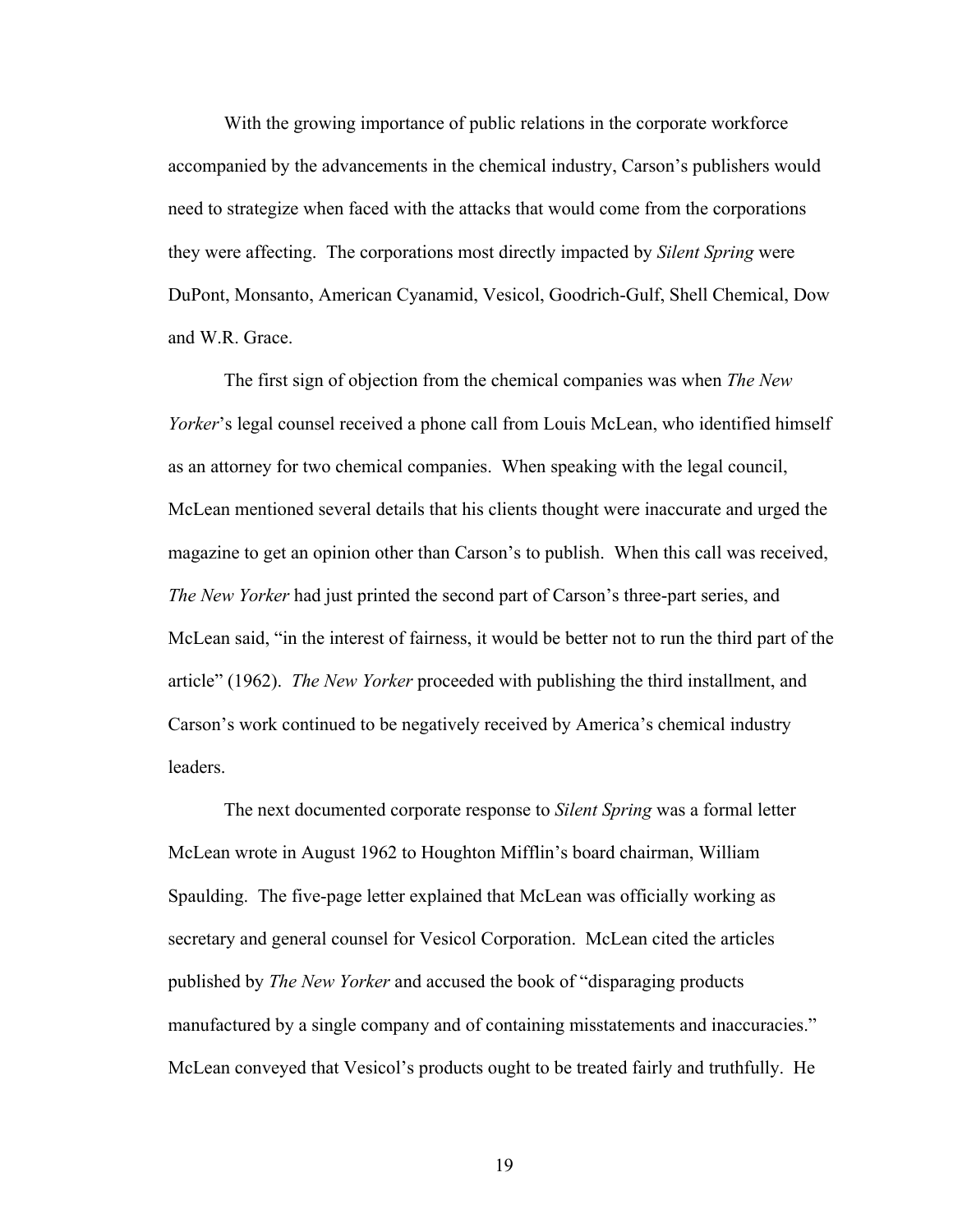went on to say that if the publisher were to proceed with the same information that was presented within the magazine articles, there could be "unfortunate consequences" (McLean, 1962).

Houghton Mifflin's editor in chief, Paul Brooks, was subsequently informed in 1962 that the National Agricultural Chemicals Association (NACA) was developing a \$250,000 public-relations campaign against *Silent Spring*, a total that was expected to exceed the publisher's advertisement and promotional budget for the book (Brooks, 1972, p. 294). This campaign created two of the most detrimental counter-argumentative documents that Carson's work faced. The first was Monsanto's October 1962 parody titled, "The Desolate Year," which was created for the company's corporate magazine. Monsanto's public relations department published and distributed 5,000 copies for editors and reviewers to correlate with the book's release date. "The Desolate Year" suggested that devastation, famine and disease would be the imminent fate of a world in which chemical pesticides were banned. The parody resembled Carson's short-story format found in *Silent Spring*'s first chapter. As a Monsanto official said of the controversy caused by *Silent Spring*, "This was, for us, an opportunity to wield our public relations power" (Graham, 1970, p. 65).

The next corporate move was made by the NACA in the August 1962 publication and circulation of a booklet entitled *Fact And Fancy: A Reference Checklist for Evaluating Information about Pesticides*. The booklet contained uncredited direct quotes from *Silent Spring* that were immediately refuted by quotes from people the NACA considered to be experts. The readings of the text from *Silent Spring* were referred to as "allegations." The "facts" were provided by sources including Frederick J. Stare, one of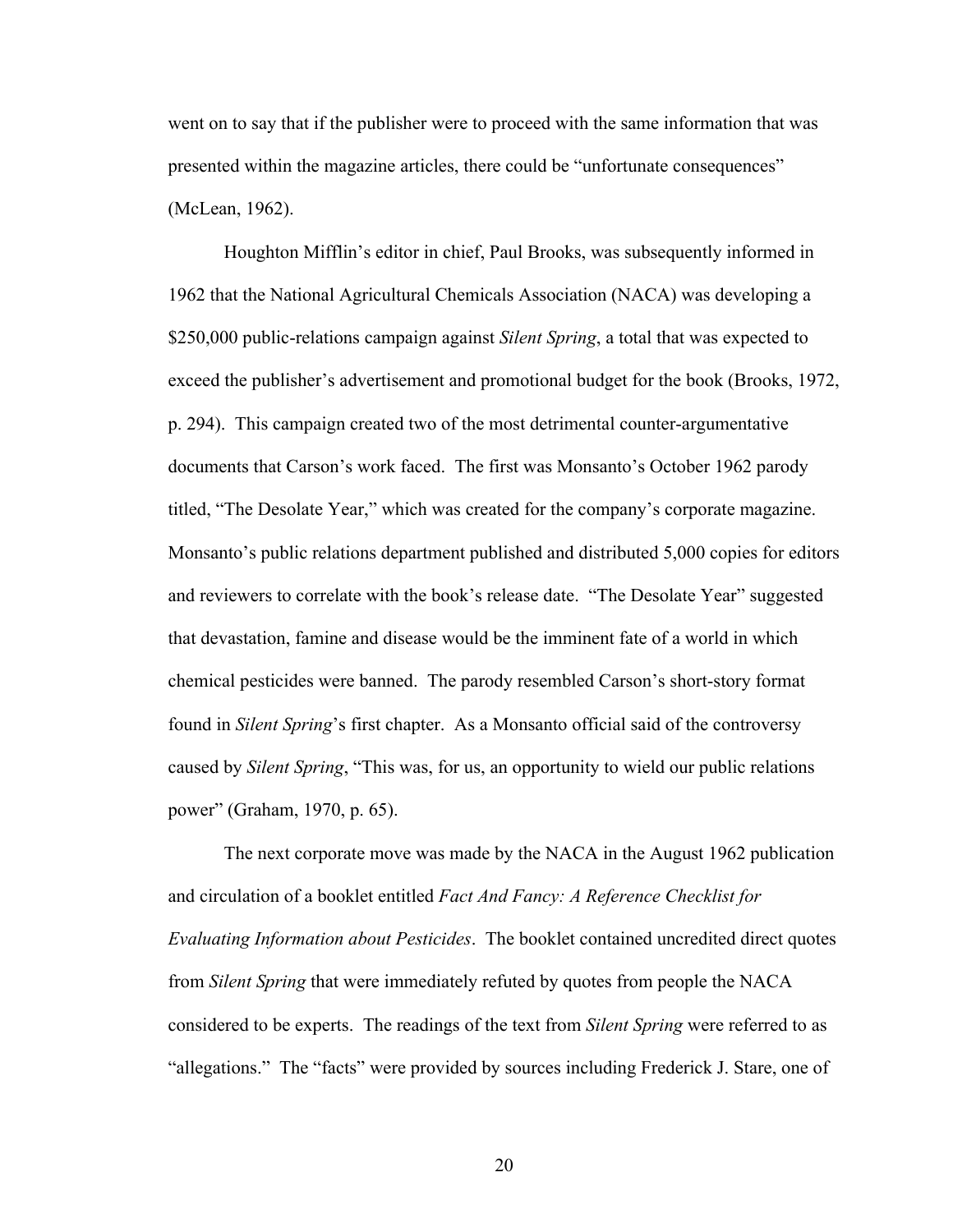*Silent Spring*'s critics, and George C. Decker, a scientific adviser on insect control to the U.S. Department of Agriculture, and a consultant to chemical companies and one of the more forthright opponents *Silent Spring*. The reports in *Fact and Fancy* as well as the individuals who were cited in the pamphlet had close chemical industry associations, and many of the "facts" were biased (Murphy, 2005).

One such "fact" was this: "Despite the use of billions of pounds of pesticides on millions of acres of cropland, damage to wildlife has been relatively insignificant and in the vast majority of cases undetectable" (National Agricultural Chemicals Association, 1962, p. 3). Upon reading the pamphlets contents, it is clear that Carson's extensive research is not taken into consideration. The pamphlet's last "fact" is as follows:

The U.S. Department of Agriculture, the U.S. Public Health Service, the National Safety Council's Farm Division, the National Agricultural Chemicals Association, and individual companies which make pesticide chemicals are continually warning users of the nature of pesticide chemicals and cautioning them to read the label for specific warnings and cautions (p. 13).

Another such publication was written by McLean for Vesicol, titled *The* 

*Necessity, Value, and Safety of Pesticides*, which was 18 pages of philosophical and legal

content related to pesticide usage. A section of McLean's work read:

Throughout the centuries, however, the superstitious and the impractical, giving voice to their desires to escape from reality, have repeatedly misasserted a benevolence in nature and have stated that man's efforts to bend nature to better serve man are themselves evil (McLean, 1962).

While it is clear that research had been done about pesticides, there was no evidence of

any effort to look at the long-term effects of pesticide use as Carson did, especially in this

passage from the McLean piece:

Insects annually kill and curtail more than 15.6 billion board feet of saw lumber in our forests and 2.8 billion cubic feet of other timber. This and the smaller losses of cover caused by fire each account for substantially greater losses of wildlife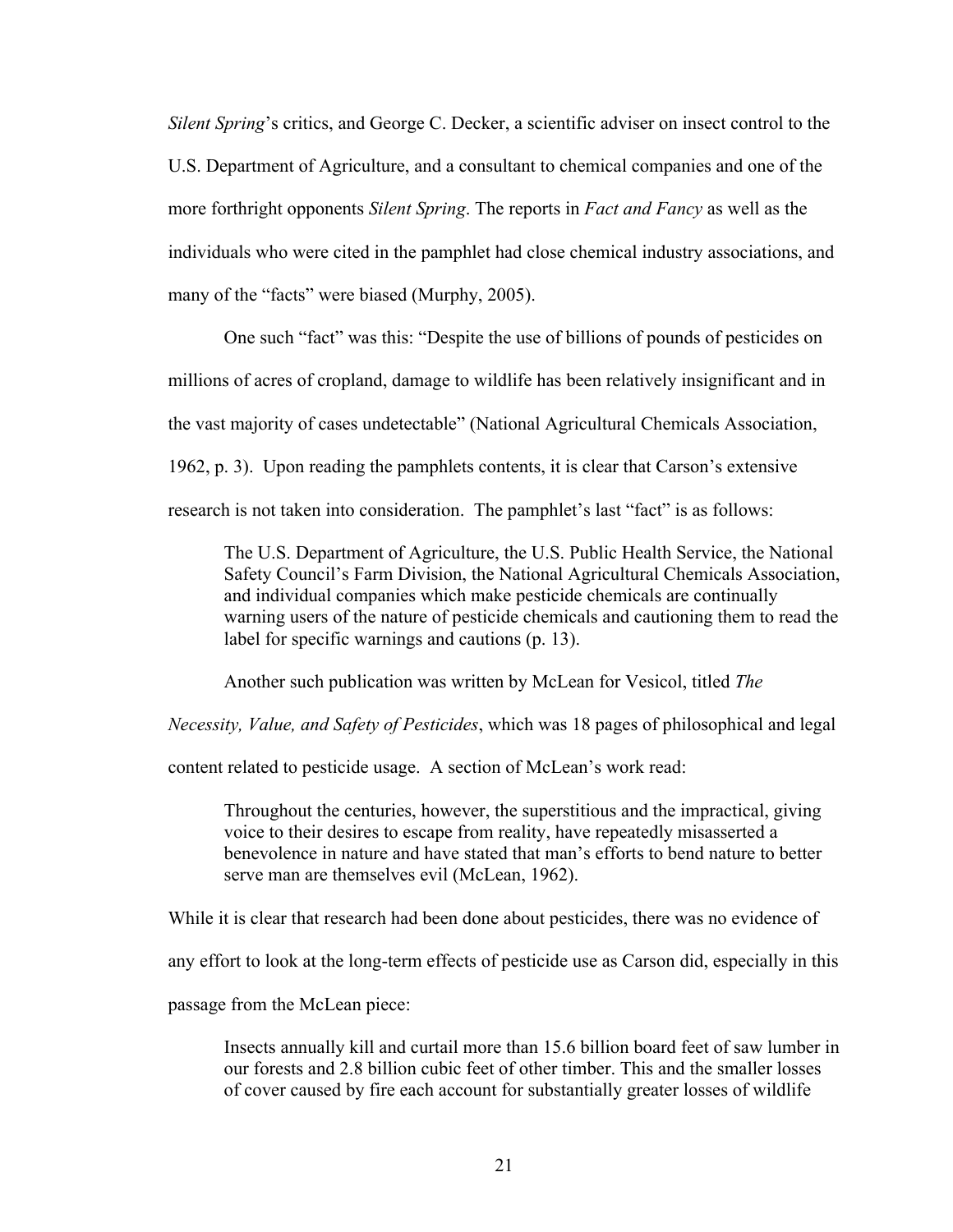habitats than the small amount of incidental damage caused by pesticides (McLean, 1962).

Carson's critics, both corporate and independent, said the author's eloquent writing in her previous works would "disparage her science, or express fear that literary brilliance will blind readers to what these critics consider logical or scientific flaws" (Gartner, 1983, p. 102).

Critics of *Silent Spring* exhibited an "Image Restoration Strategy" known as "reducing offensiveness of event". William Beniot explained this concept in his *Public Relations Review* article, "Image Repair Discourse and Crisis Communication," as "those accused of wrong-doing may decide to attack their accusers" (1997, p. 179-181).

## Protecting *Silent Spring*

As early as November 1958, Carson and those most closely involved in the publication of *Silent Spring* recognized that the work would be challenged by chemical companies attempting to protect their interests. Carson wrote to a friend and FWS colleague in 1959 saying, "I feel that premature disclosure of even part of this material would do more harm than good to our cause…the whole thing is so explosive, and the pressures on the other side so powerful and enormous, that I feel it far wiser to keep my own council insofar as I can until I am ready to launch my attack as a whole" (Murphy, 2005, p. 42-43).

Carson's instincts were correct; over the course of the next few years she was called a communist and subjected to sexism. Her work was the subject of lawsuits threatened by chemical companies and parodies minimizing her extensively researched work (Lear, 1997, p. 206).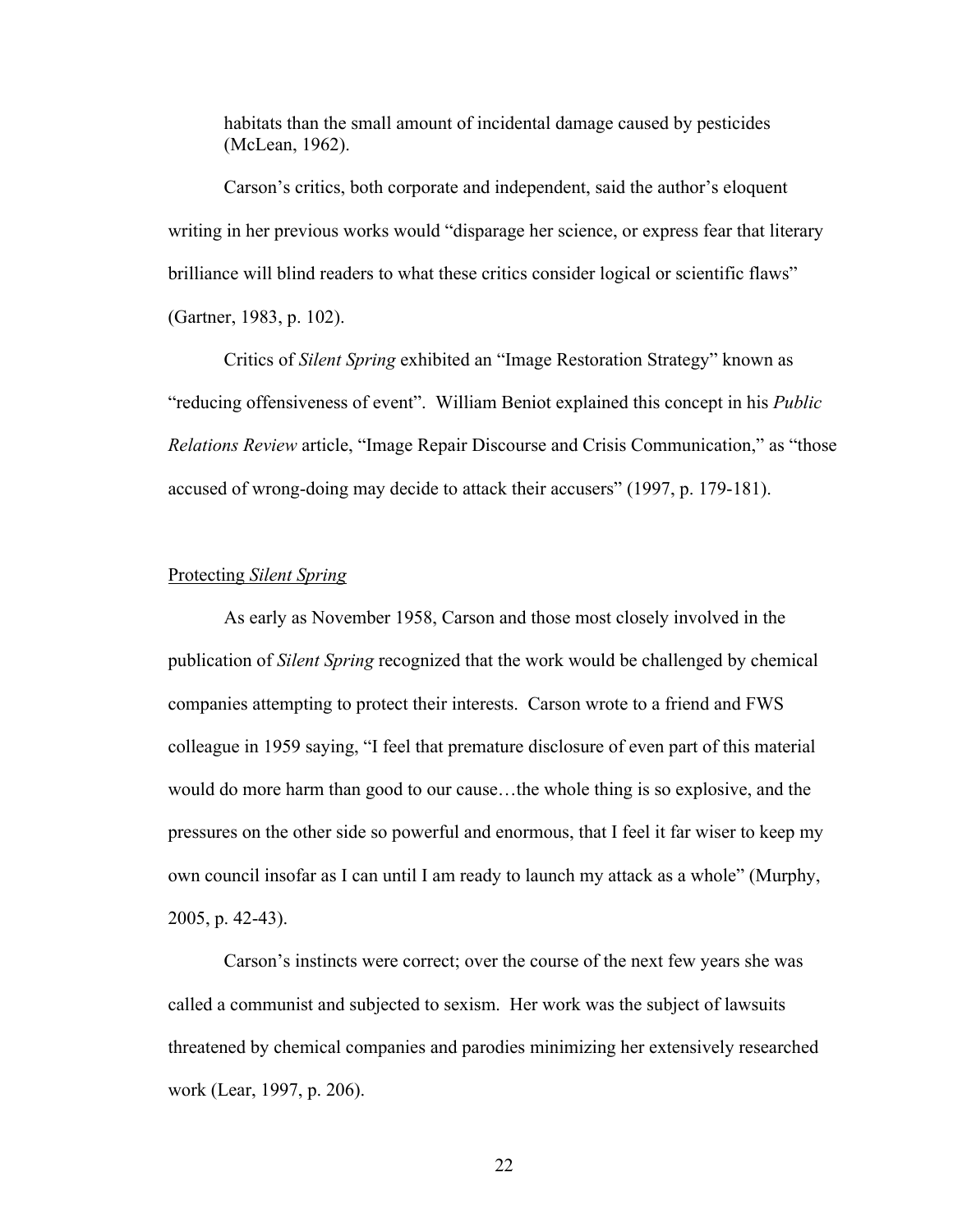When Houghton Mifflin received requests for advance copies of the book by corporations and reviewers, the publisher's head of publicity, Anne Ford, took precaution to prevent legal actions. Ford wrote in a letter to Carson's agent, Marie Rodell, "Would you be sure that any proofs that are sent out are clearly marked 'uncorrected proofs,' and that the lawyer also told us we should write on them 'no quotation please.' This is to doubly insure us the proofs couldn't be borrowed by anyone and get into any hands that might possibly quote from them not realizing they are 'uncorrected proofs'" (Murphy, 2005, p. 71).

Carson's agent, Rodell, also showed some concern about DuPont asking for proofs in July 1962. She wrote, "The only danger in such a course is the remote possibility that a bad court might grant an injunction on inadequate evidence…if we were to delay sending books until they are in the stores in early September…we would then be robbed of one line of defense which would go as follows: 'You've had the books since early August. If you were going to object, that was the time'" (Murphy, 2005, p. 72).

With the NACA's publication of *Fact and Fancy*, which lifted uncredited quotes from Carson's work, Houghton Mifflin created its own booklet that was originally identical to the NACA format, but with filled with content that was correctly documented. Once Carson and others expressed that the work should not mirror the NACA format, "*The Story of Silent Spring"* became a publication that documented the career of the book, the work's publicity and the attacks on it from critics and corporations. Approval was given for 100,000 copies to be distributed, but the publication was delayed after pending Carson's meticulous review of it as her health was beginning to fail. Eventually only a few copies were sent out to television-page editors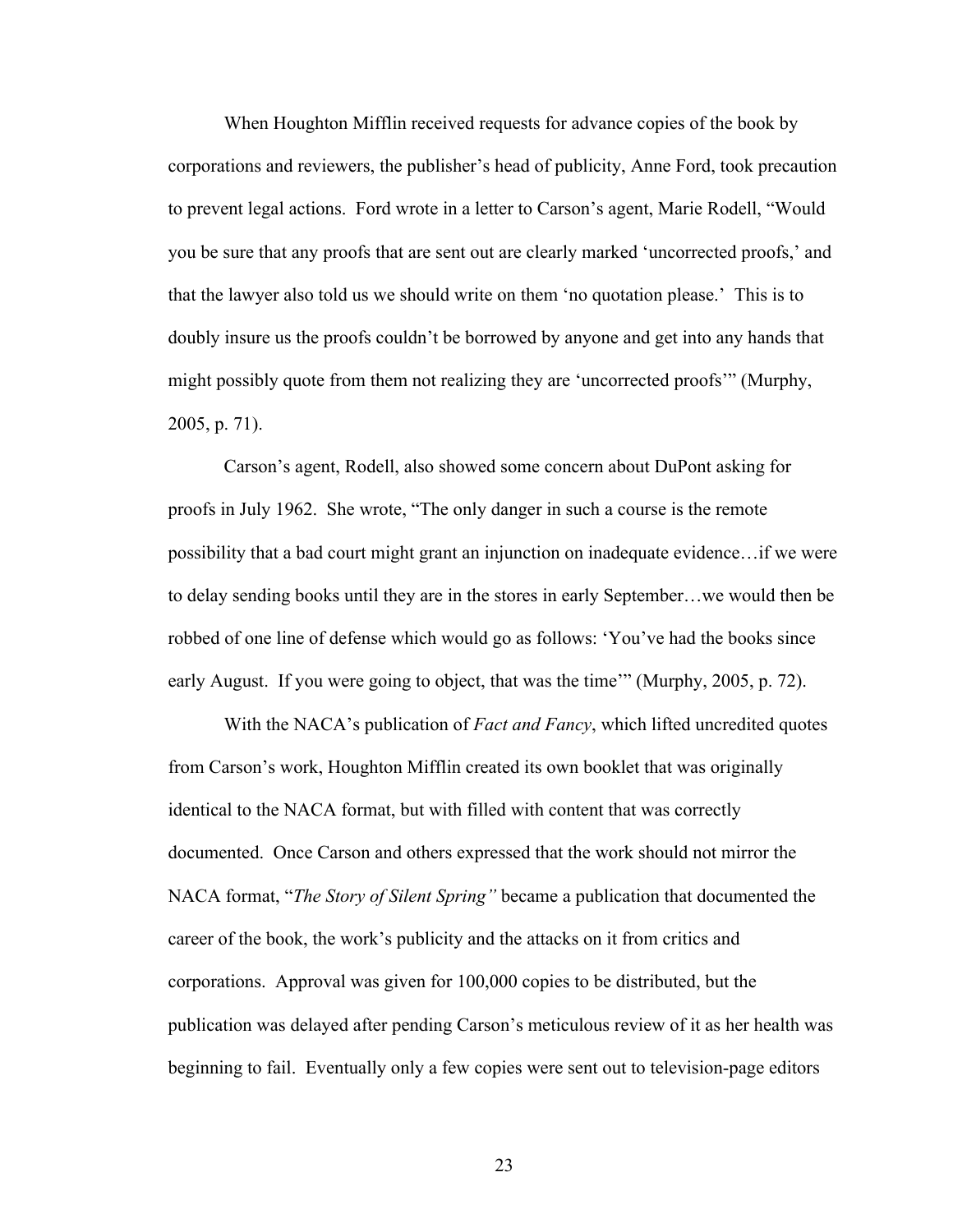prior to the next event that defined the dialectic relationship between Carson and corporate public relations (Murphy, 2005, p. 79).

## Conclusion

What is distinctive about the relationship between the writer and the corporations is that Carson and those who were most involved in the publishing of the work were fearful of the potential backlash that would be caused by *Silent Spring*'s content and popularity. With each move made by corporations prior to the publishing date, Carson's team tried to extinguish the threats of lawsuits and tarnishment of the work and the author's reputations.

The relationship that has been illustrated involves a text with the potential to change the minds of a nation and an industry that feared a change in public opinion. While corporate critics of *Silent Spring* failed to find character flaws in Carson or errors in her work, "the publications distributed by these groups resorted to unsubstantiated claims of scientific inaccuracy or bias, condemnations of emotionality in her work, and attention on the positive impact of their own products" (Chang, 2007).

During the time span of *Silent Spring*'s publishing several corporations proved to be dignified in the face of insult, as *The New Yorker* did not lose its advertisements from DuPont, Cyanamid and Esso/Humble during the period that the magazine published Carson's work (Murphy, 2005, p. 65).

While some corporations did not have a public comment, others were harsh with their critiques, as they were generally unable to find errors within Carson's text. One such commentary came from as Dr. Robert White-Stevens, a former biochemist and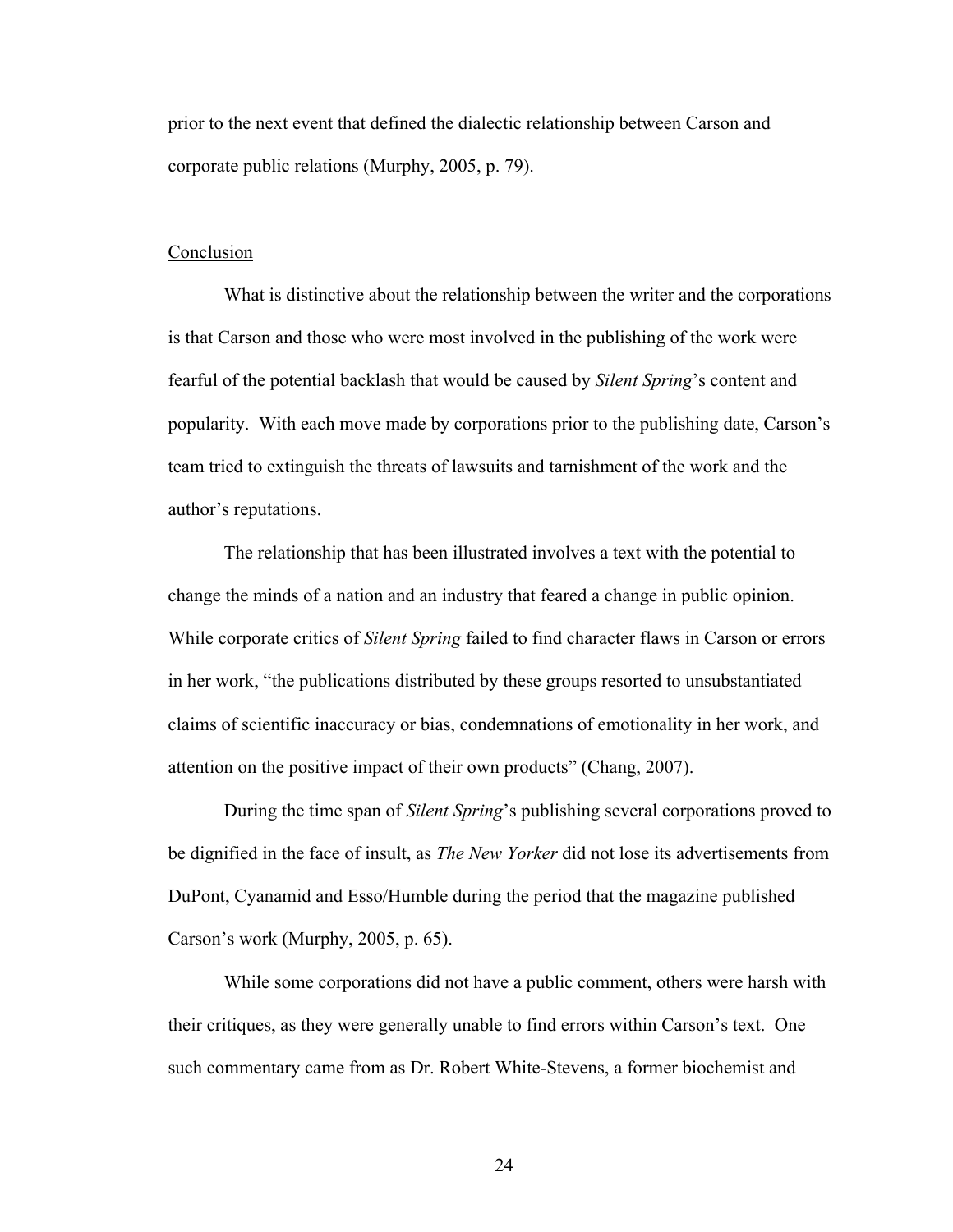assistant director of the Agricultural Research Division of American Cyanamid, who, as a spokesperson for American Cyanamid, told the public, "If man were to follow the teachings of Miss Carson, we would return to the Dark Ages, and the insects and diseases and vermin would once again inherit the earth" (Murphy, 2005, p. 152). Another critic of her work, former Agriculture Secretary Ezra Taft Benson questioned why, "a spinster with no children is worried about genetics" (Lear, 1997, p. 429).

Although most modern scholars have interpreted these comments, parodies and attacks to be unwarranted, the original format of Carson's work may have justified some of the uproar from the chemical companies. As *Silent Spring* was originally published in *The New Yorker*, the work was mostly unaccompanied by her sources. McLean's initial letter to Houghton Mifflin claimed that much of the information published in the series of articles was incorrect. Although *The New Yorker* had years of prestige, Carson's articles had no real authority without a full presentation of her research. When the articles became the full book, however, Carson's work became fully credible. With 55 pages of reference materials that provided legitimacy to her claims, the work was far fairer to the corporations it criticized than in its original format (Murphy, 2005, p. 29).

While the writer was invited to debate her work with her critics, her cancer did not permit her to travel to the various events where *Silent Spring* was being discussed. The relationship between writer and her corporate critics was evident, however, as it culminated in the Columbia Broadcast System's broadcast of "C.B.S. Reports: The Silent Spring of Rachel Carson," which was filmed in November 1962, aired on April 3, 1963. During the broadcast Carson said,

It is the public that is being asked to assume the risks that the insect controllers calculate. The public must decide whether it wishes to continue on the present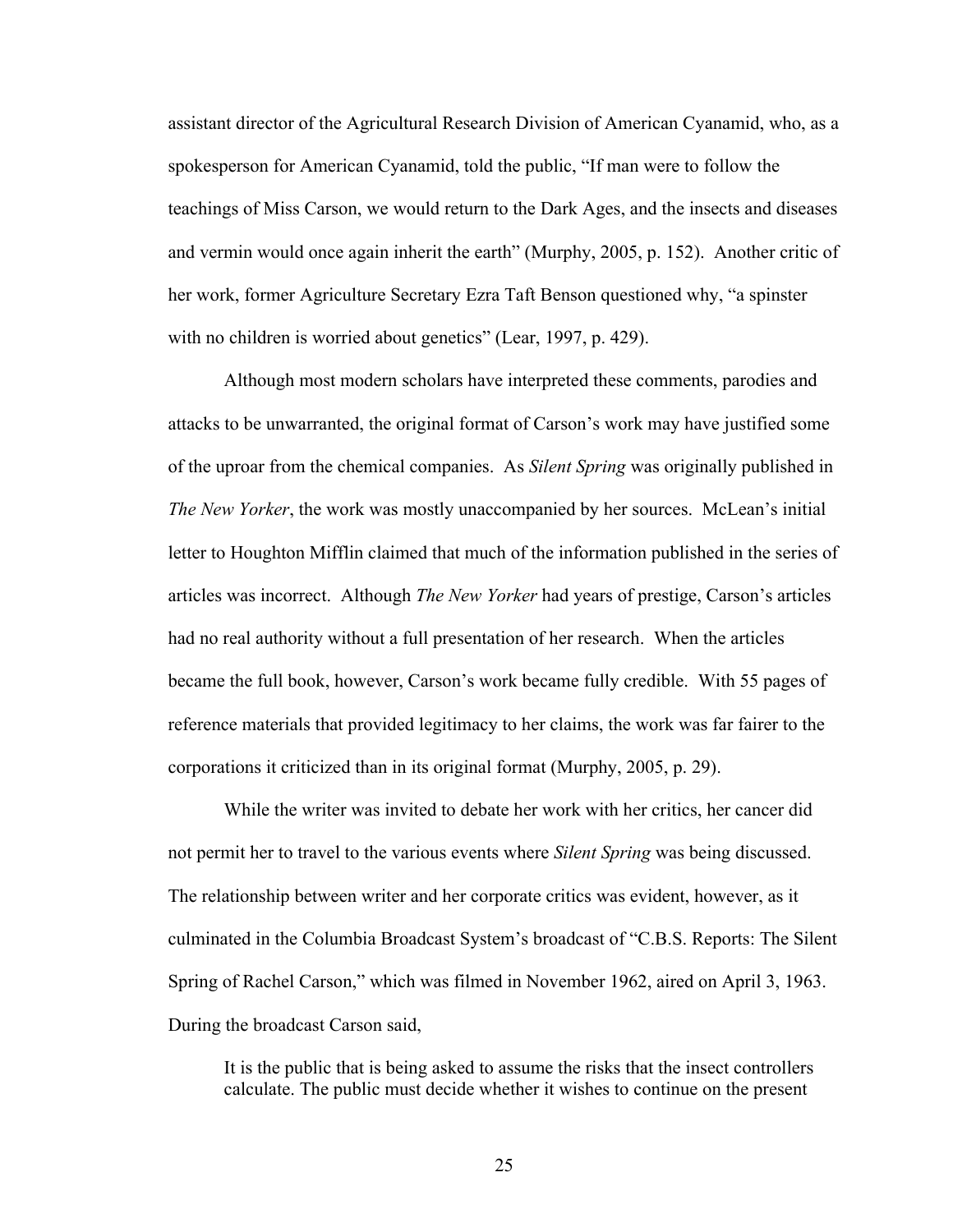road, and it can do so only when in full possession of the facts…We still talk in terms of conquest. We still haven't become mature enough to think of ourselves as only a tiny part of a vast and incredible universe. Man's attitude toward nature is today critically important simply because we have now acquired a fateful power to alter and destroy nature…But man is a part of nature, and his war against nature is inevitably a war against himself. The rains have become an instrument to bring down from the atmosphere the deadly products of atomic explosions. Water, which is probably our most important natural resource, is now used and re-used with incredible recklessness... Now, I truly believe, that we in this generation, must come to terms with nature, and I think we're challenged as mankind has never been challenged before to prove our maturity and our mastery, not of nature, but of ourselves (Leonard, 1964).

Robert White-Stevens, the spokesman for the agricultural chemical industry that appeared during the broadcast, made statements including, "The major claims of Miss Rachel Carson's book, *Silent Spring*, are gross distortions of the actual facts, completely unsupported by scientific, experimental evidence, and general practical experience in the field" ("Silent Spring on television, 2012). After one of the broadcast's commercials, reporter Eric Sevareid presented the perspectives of industry spokesman White-Stevens, USDA Secretary Orville Freeman, a citrus grower, representatives from the PSAC, Public Health Service and the Fish and Wildlife Service.

Although Carson's interview, book readings and voiceovers were juxtaposed by the chemical industry's position on her work, the broadcast still managed to speak about its similarities to *Uncle Tom's Cabin* and the fact Carson might be worthy of a Nobel prize (Murphy, 2005, p. 152-153).

When *Silent Spring* was published, Carson was accused by many of attempting to reverse the scientific progress that had recently been made by chemical companies. Although she and her work were repeatedly attacked, Carson's evidence proved to be relevant enough for executive legislation to spend time investigating the potential hazards of pesticide use. Whereas her work was provocative enough to gain the attention of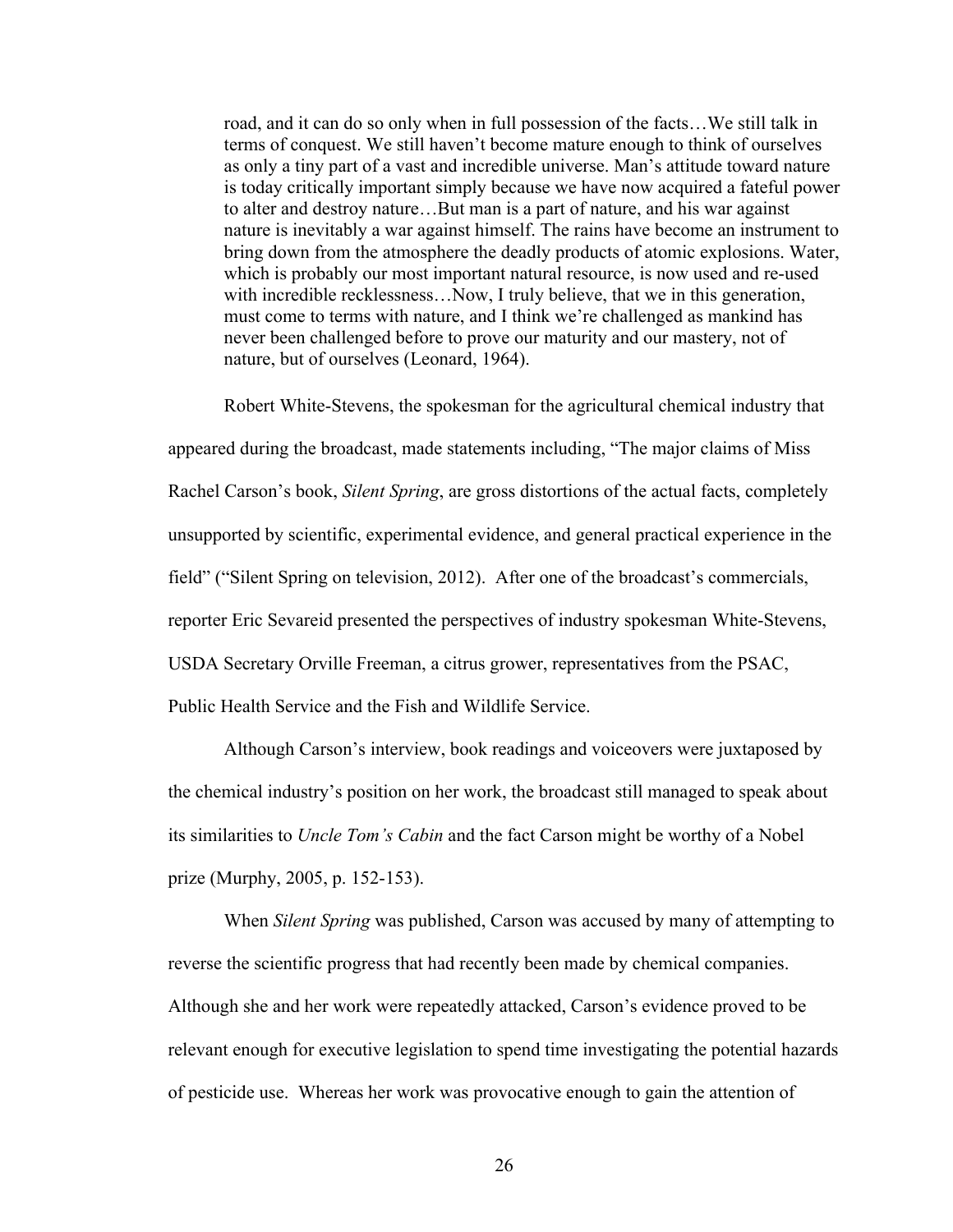President Kennedy and his council, it was not so controversial that it drew all attention away from Carson's important research.

While Carson was unable to see the eventual effects of her work, *Silent Spring* is credited with having led to U.S. President John F. Kennedy's strengthening of pesticide regulations, the banning of DDT in the United States in 1972 and the international banning of DDT in 2004 ("Congressional Record," 2010). Alternatively, the public relations campaigns of the chemical companies are seen as one-sided and lacking forethought, which demonstrates that the relationship between public relations and journalism is not always balanced.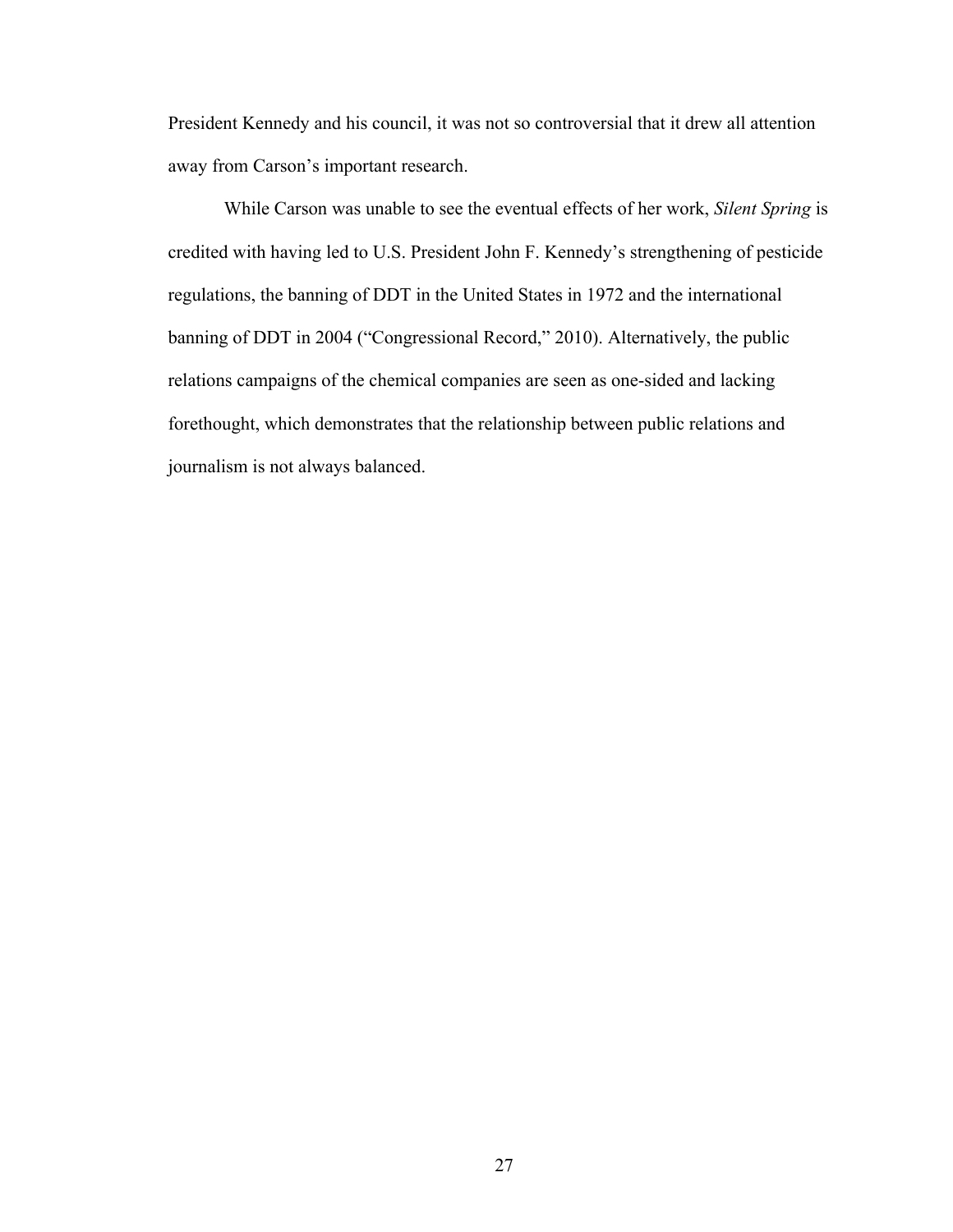#### CHAPTER 2

When Barbara Ehrenreich set out to write *Nickel and Dimed* at the turn of the 20th century, her intentions were to capture the struggles of low-wage Americans by going undercover. In the years since her work was published, her book has been recognized for exposing the truth about Wal-Mart. In response to *Nickel and Dimed*, Wal-Mart attempted to make light of her criticisms, but Ehrenreich's work continues to be credited with shedding light on the issues Wal-Mart has neglected.

In her March 2011 article for *The American Prospect*, "Wal-Mart – It's Alive!" modern muckraker Barbara Ehrenreich wrote,

What is Wal-Mart – in a strictly taxonomic sense, that is? Based on size alone, it would be easy to confuse it with a nation…But there is also the possibility that Wal-Mart and other planet-spanning enterprises are not mere aggregations of people at all. They may be independent life forms…This seems to be the conclusion of the 2010 Citizens United decision, in which the US supreme court, in a frenzy of anthropomorphism, ruled that corporations are actually persons and therefore entitled to freedom of speech and the right to make unlimited campaign contributions…Much has changed since my tenure at Wal-Mart. The company has struggled to upgrade its sweatshop image. It has vowed to promote more women. But one thing it hasn't done is to reconfigure itself as an anarchist collective. Bentonville still rules absolutely, over both store managers and "associates", which is the winsome Wal-Mart term for its chronically underpaid workers (Ehrenreich, 2011).

Since her employment at the Bentonville, Arkansas-based corporation while

working as an undercover journalist, Ehrenreich, the author of *Nickel and Dimed: On* 

*(Not) Getting By in America*, has given a voice to the struggle to make ends meet when

living on the poverty line. Ehrenreich's work has been credited with sparking several

documentaries, studies, articles and books that expose the work environment at Wal-Mart

(Adams, 2011, p. 117-125).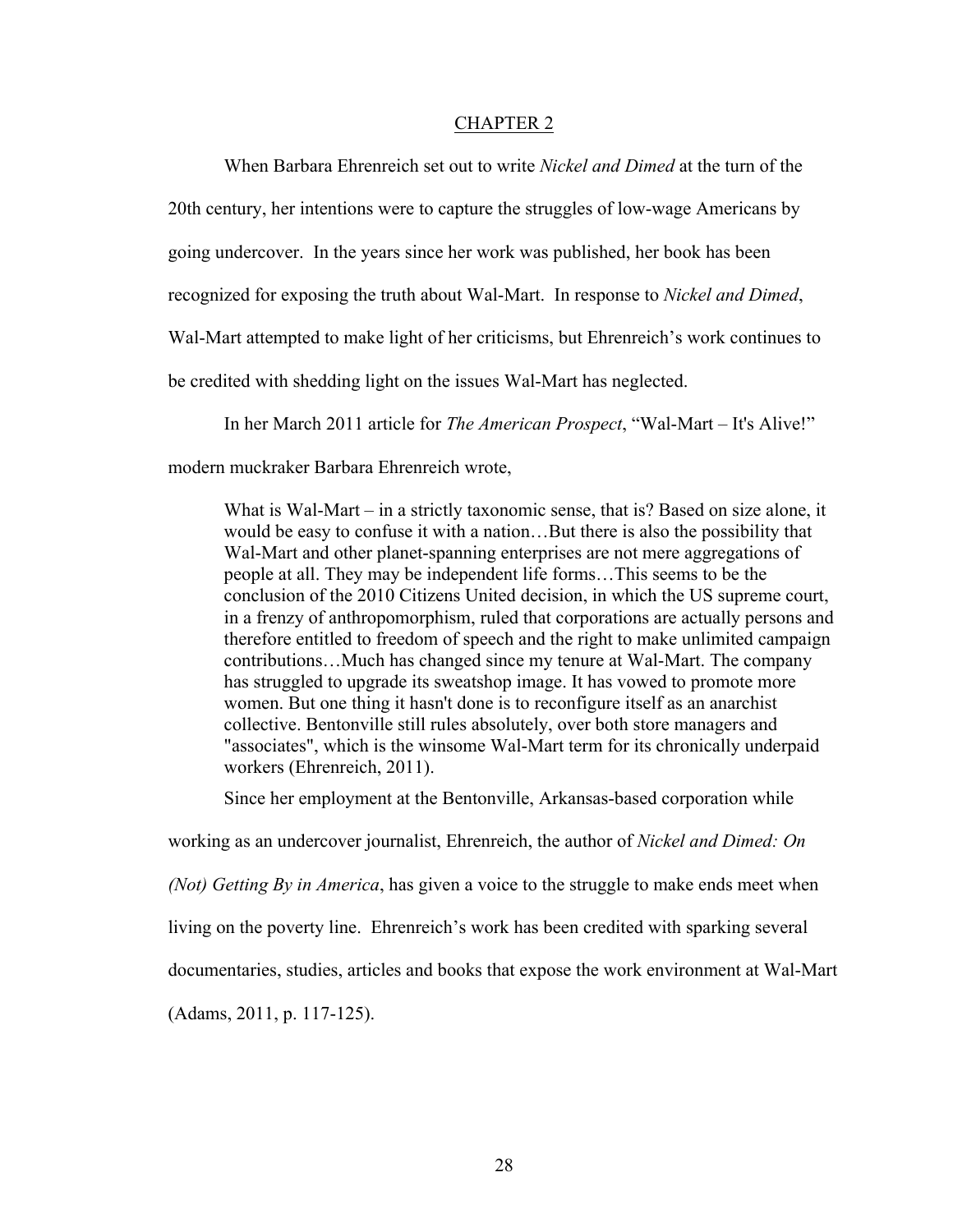## Barbara Ehrenreich

Ehrenreich was born in Butte, Montana, in 1941. Her family moved frequently throughout her childhood and adolescence. According to a profile on the writer featured in the *Columbia Journalism Review*, "She went to high school in Lowell, Massachusetts, and in Los Angeles, where she was a self-described "geek, nerd, dork," a reader of Dostoevsky and Conrad, two of her favorite writers" (Sherman, 2003). In 1963 she graduated from Reed College with a degree in physics and wrote her senior thesis about "Electrochemical oscillations of the silicon anode." She continued her education at Rockefeller University and earned a doctorate in cell biology, graduating in 1968. Despite her extensive scientific background, she found herself more interested in activism ("About Barbara," 2005).

In 1969 she joined the Health Policy Advisory Center, a nonprofit organization, which advocated for higher quality healthcare for low-income citizens. While working for the organization, she enjoyed writing investigative pieces for its monthly newsletter. By 1971, she had co-written a book titled *The American Health Empire: Power, Profits, and Politics*. During the 1970s, she began focusing on women's healthcare, and by 1997 she had written 15 works on topics ranging from historical medical careers to social battles of the middle class.

In 1998 the author began working on her best-known book, *Nickel and Dimed: On (Not) Getting By in America.* According to the previously mentioned article on Ehrenreich in the *Columbia Journalism Review*,

In 1998, over a lunch of salmon and field greens with Harper's editor, Lewis Lapham, Ehrenreich, ruminating on welfare reform, wondered how four million former welfare recipients would survive on \$6 or \$7 an hour. "Someone," she averred, "ought to do the old-fashioned kind of journalism — you know, go out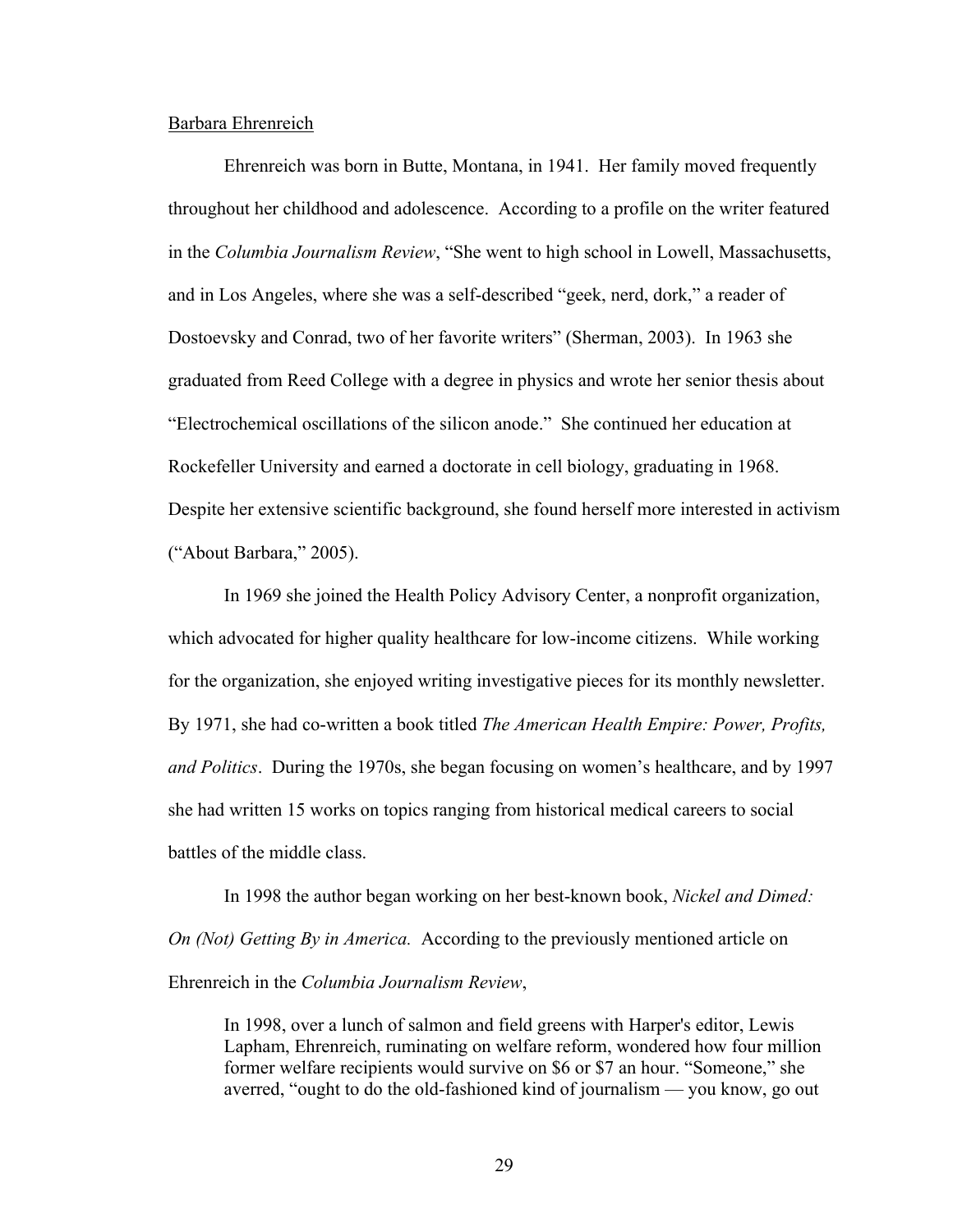there and try it for themselves." Lapham, with a half-smile, replied in an instant: "You" (Sherman, 2003).

According to *Harper's* profile of Ehrenreich, the work "originated as a piece of undercover reportage published in the January 1999 issue of the magazine, for which she received the Sidney Hillman Award in 2000" ("Barbara Ehrenreich," 2013). Since being published, Ehrenreich's investigative work has sold more than 1.5 million copies worldwide and is taught in many high schools (Drier, 2012, p. 414) and more than 600 colleges and universities today ("Barbara Ehrenreich: Dorsett Fellow - Winter 2008," 2008).

To write the bestseller, Ehrenreich altered her social class to become one of the millions of low-wage workers in America. She did this by temporarily leaving her home and status as a writer "in exchange for an identity as a minimally skilled homemaker reentering the workforce. Her goal was to illuminate the lives of the working poor, especially the four million women forced into the labor market by welfare reform" (Donovan, 2002, p. 129-130). During this project, she lived in Florida, Maine, and Minnesota, each for one month. Throughout those months, she worked as a waitress, maid and sales clerk in an attempt to make enough money to completely pay for her lodging, food and living expenses.

After *Nickel and Dimed* was published in January 2001, Ehrenreich's work was adapted for the stage in 2002 by Joan Holden under the advisement of the author. The play, which features eleven actors, has been performed throughout the country (Stevens, 2006). Since 2001, Ehrenreich has worked as columnist and contributor at the *New York Times*, *Time* magazine, *Harper's* and *The Nation*; written for *Mother Jones*, *The Atlantic Monthly*, *Ms*, *The New Republic*, *Z Magazine*, *In These Times* and other publications; and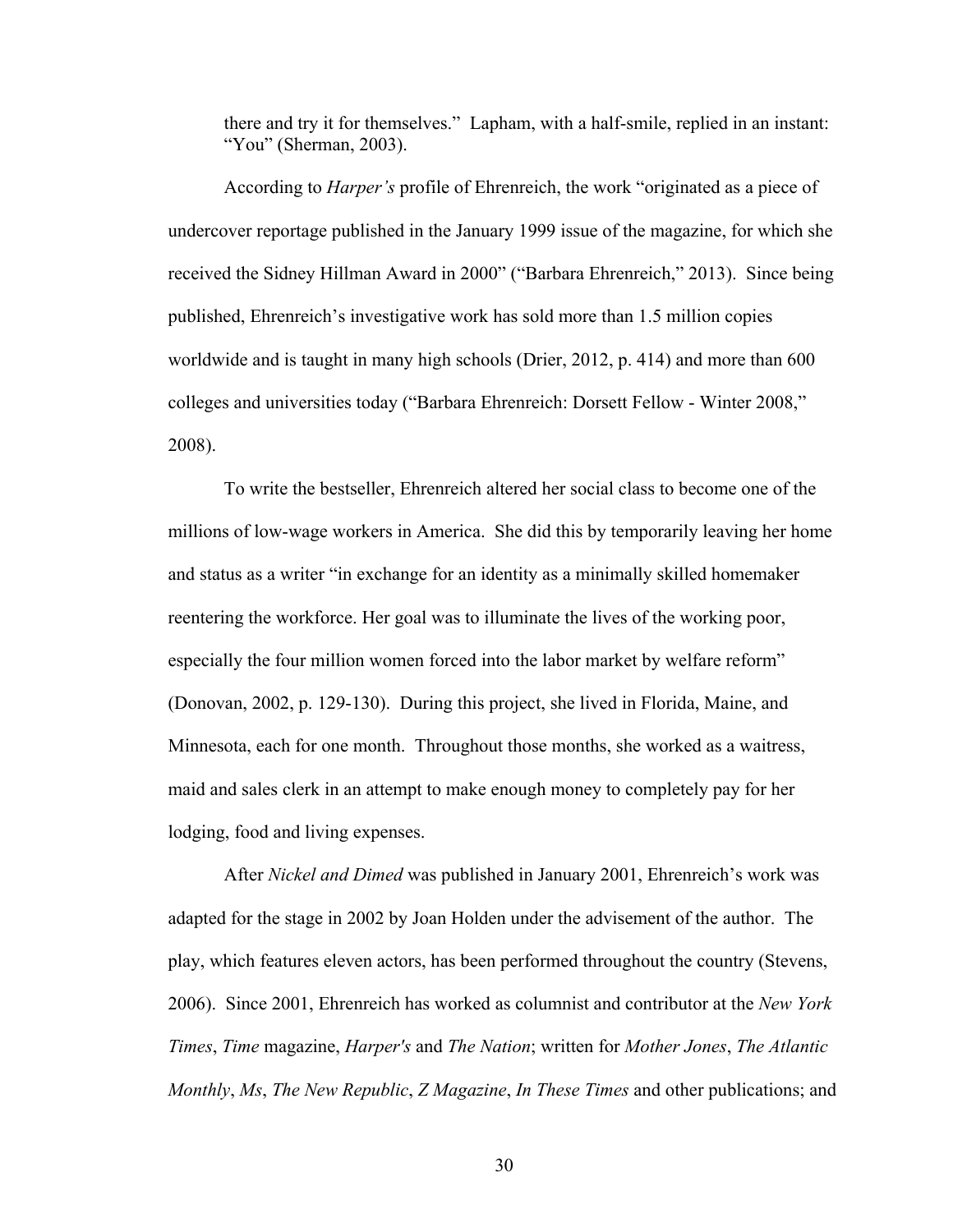published four books focusing mainly on the American social climate ("About Barbara," 2005). The author received the Nation Institute/Puffin Foundation Prize for Creative Citizenship in 2004, which is given annually to an American "who challenges the status quo 'through distinctive, courageous, imaginative, socially responsible work of significance'" ("Barbara Ehrenreich: Dorsett Fellow - Winter 2008," 2008). She now lives in Florida and is an honorary co-chair of the Democratic Socialists of America and serves on the NORML Board of Directors.

## *Nickel and Dimed*

Ehrenreich's 2001 work, *Nickel and Dimed: On (Not) Getting By in America,* is a compilation of her experiences working in low-wage, entry-level jobs while trying to maintain housing and other basic needs. The book analyzes both Ehrenreich's personal struggles and the struggles of the people she meets who work in these low-wage jobs. Over the course of three months, documented in three individual chapters, the author takes five jobs, ranging from waitress to maid to Wal-Mart sales associate. After working for one month in Florida, she travels to Maine and Minnesota, spending roughly a month in both locations.

Ehrenreich documents the start of her quest to understand the struggles of lowwage workers in her first chapter, "Serving in Florida." She begins working at a restaurant that she calls Jerry's in Key West, FL. Throughout her month spent on the job, the author realizes that the job is more difficult and physically demanding than she had expected. She explains the problems that she has in working with other employees, as well as the rough relationship she has with her manager.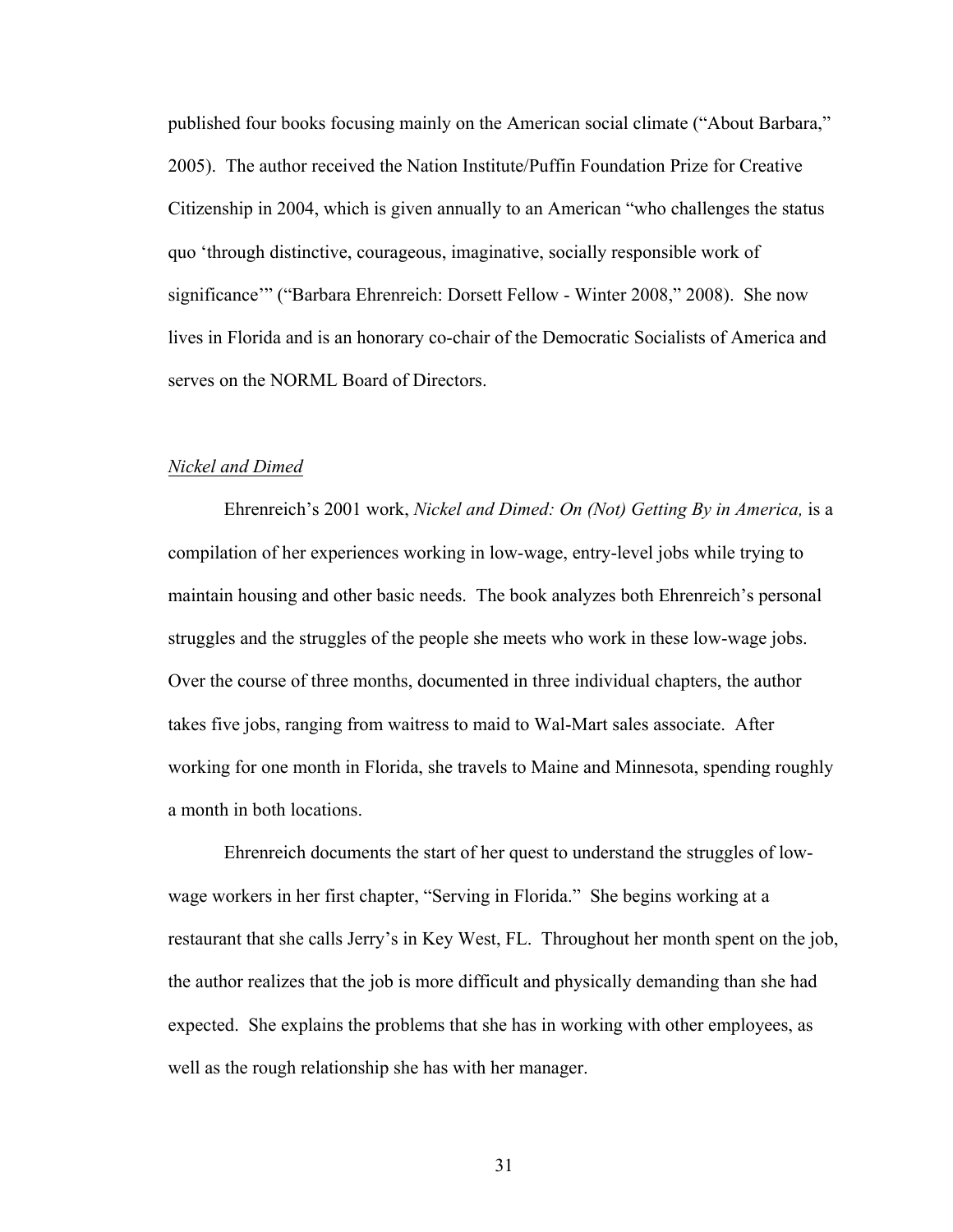During her time at the restaurant, she also finds it difficult to find affordable housing and speaks about her co-worker living in a vehicle to make ends meet temporarily. To pay for the trailer she has found to live in, the under-cover writer takes a second job as a housekeeper at the hotel to which Jerry's is adjoined. After working as a housekeeper for one day, however, she quits the job and soon after quits waitressing at the restaurant, having only worked for two weeks total in Key West. She reflects that she feared she would not have been able to make rent on her housing if she had continued in either of her jobs.

Ehrenreich chronicles her experience working in Portland, Maine, in the second chapter, "Scrubbing in Maine." She explains that she decided to move to Portland, Maine, as the primarily Caucasian population she had seen in the area while traveling there to speak at a college in the past had intrigued her. At this location she is able to find two jobs that she is able to work at simultaneously, as well as several weekly hotels for living arrangements.

Her weekend job is as a dietary aid at a nursing home, where she feeds residents and cleans up food items, primarily in the ward for Alzheimer's patients. At the same time she begins working weekdays as a maid for a housekeeping service. She finds that the latter job is more physically and mentally strenuous than she had originally anticipated, as its requirements and schedule are quite rigorous. After spending a month bonding with her co-workers, she reveals her undercover status and leaves Maine.

 The primary focus of this chapter of this thesis is centered on Ehrenreich's third chapter, "Selling in Minnesota," in which she takes a job as a sales associate at Wal-Mart in Minneapolis. According to the U.S. Department of Labor, it is estimated that the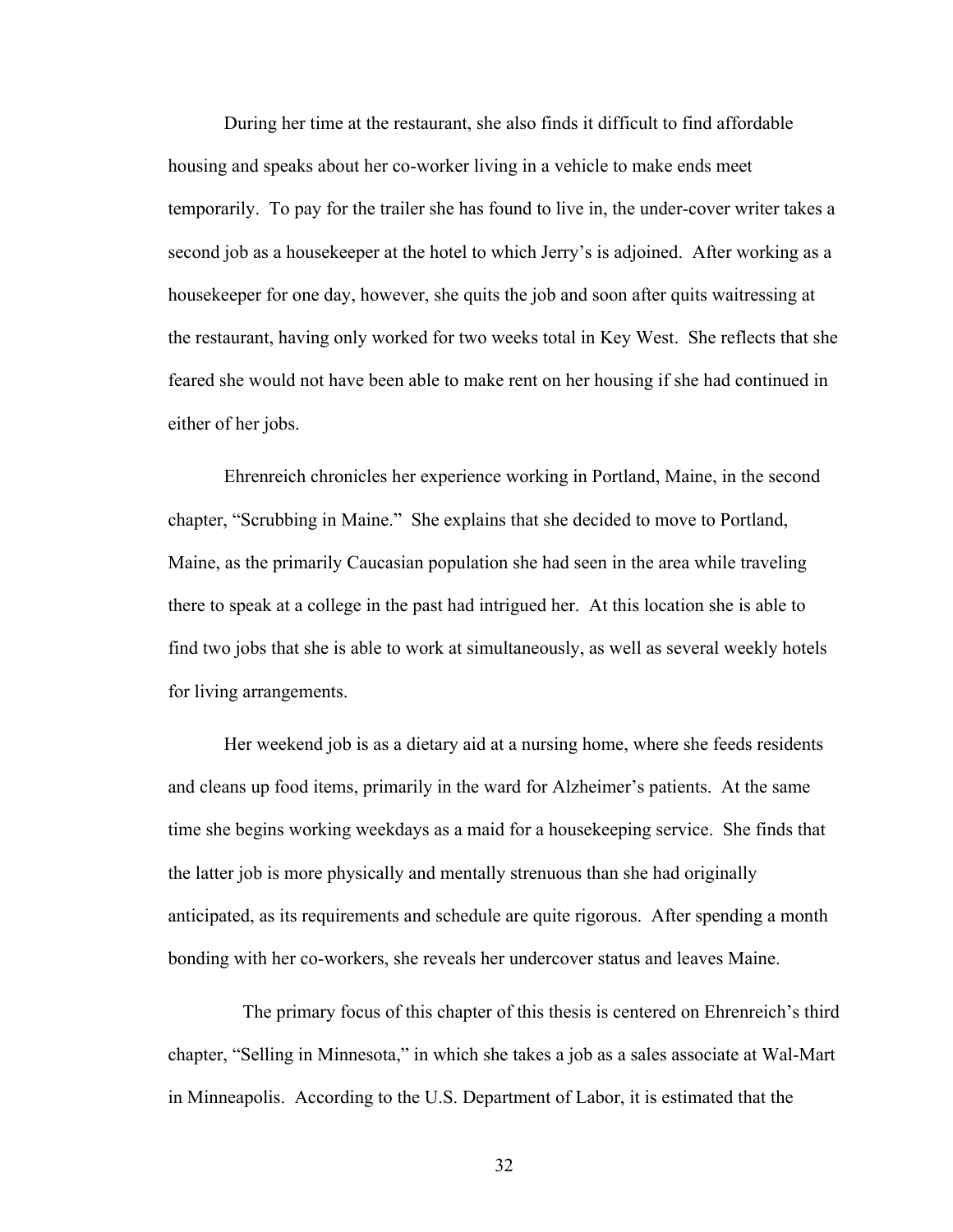author was making \$5.15 per hour at the corporation ("Changes in Basic Minimum Wages in Non-Farm Employment Under State Law: Selected Years 1968 to 2013," 2013). A large portion of this chapter is dedicated to the record-low vacancy rate of the city and the author's struggle to pay for any housing with the little money she was making. Originally she had applied to work at both a hardware store called Menards and Wal-Mart. Unlike her previous jobs, she was required to take a drug test in order to be considered for hiring at both of the establishments. After hearing back from both businesses that she was requested to attend new employee orientation, Ehrenreich decided to take the position at Wal-Mart, although she would be paid less than if she had chosen to work at Menards. She writes of this decision,

I just tell [the manager of Menards] I'm going to send my knife, my vest, and my tape measure back. In the days that follow I will try to rationalize this decision by telling myself that, given Wal-Mart's position as the nation's largest private employer, whatever I experience there will be of grand social significance (2001, p. 149).

She describes her orientation at Wal-Mart and explains that the company discourages any union involvement. She finds that organizing the ladies' clothing department is repetitive and that it is difficult to stand on her feet for an entire day, as she had in other recent employments. She wrote about the physical difficulties that came with the job, "The embarrassing truth is that I am just too exhausted to work, especially for eleven hours in a row" (2001, p. 149). By the end of her month in Minneapolis, she has discovered her lack of freedoms as a Wal-Mart employee, such as not being able to have discussions with other employees and random work rescheduling without advanced notification. Throughout her time at the store, she is able to bond with a couple of her coworkers and explain to them that they deserve better wages for their work and that they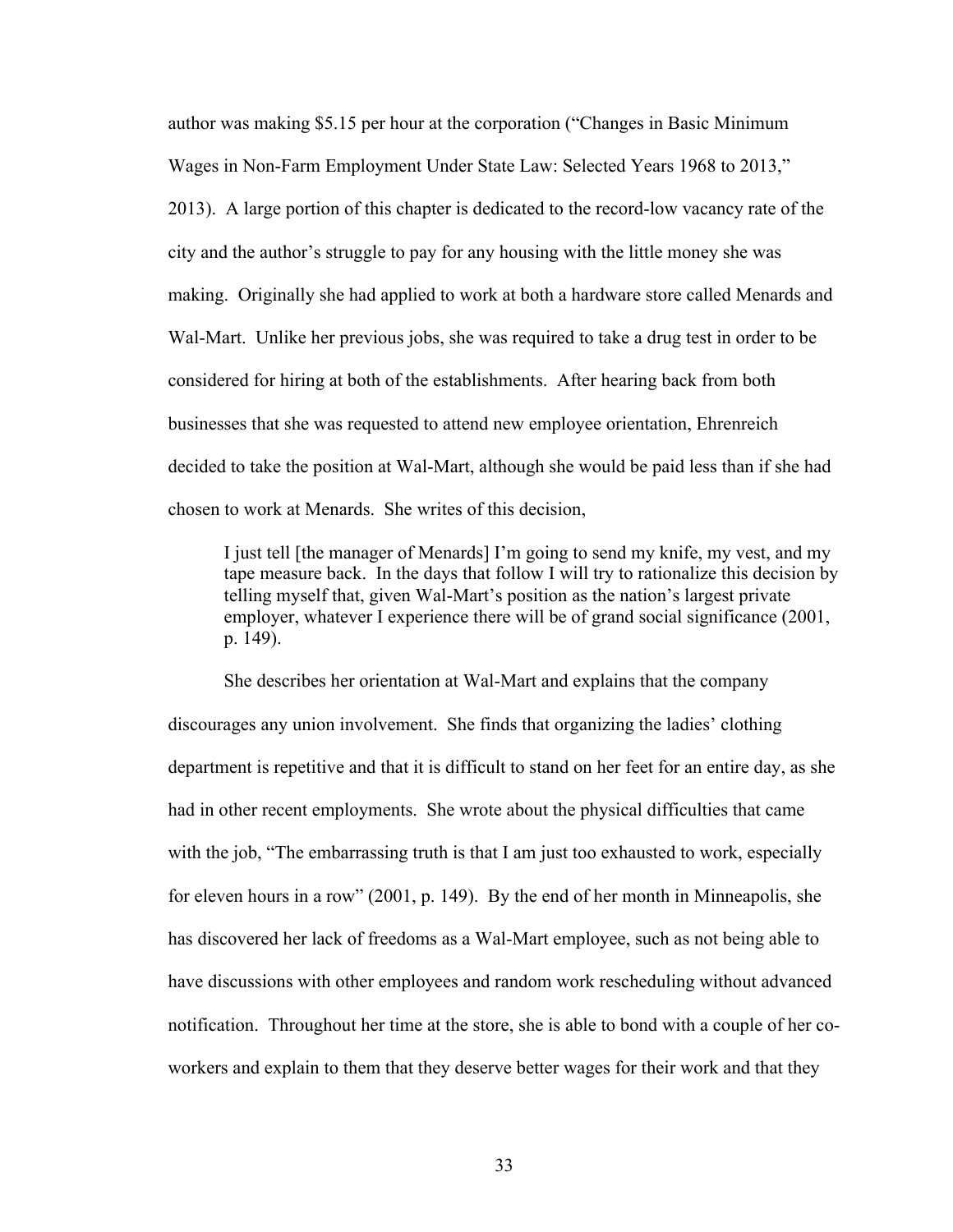could benefit from the intervention of union rules.

In this section that would be seen as controversial to Wal-Mart in regard to the

corporation's stance of staying clear of unions, Ehrenreich recounts,

Then I get a little reckless. When an associate meeting is announced over the loudspeaker that afternoon, I decide to go… we're meeting in lawn and garden today, and chat with whoever shows up, today a gal from the optical department…forced to take the job because of a recent divorce, she tells me, and sorry now that she's found out how crummy the health insurance is. There follows a long story about preexisting conditions and deductibles and her COBRA running out. I listen vacantly because, like most of the other people in my orientation group, I hadn't opted for the health insurance—the employee contribution seemed too high. "You know what we need here?" I finally respond. "We need a union." There it is, the word is out. Maybe if I hadn't been feeling so footsore I wouldn't have said it, and I probably wouldn't have said it either if we were allowed to say "hell" and "damn" now and then or, better yet, "shit." But no one has outright banned the word union and right now it's the most potent couple of syllables at hand. "We need something," she responds (2001, p. 181-182).

She continues by explaining the conversations that she has with other workers about the

conditions in which they work,

After that, there's nothing to stop me. I'm on a mission now: Raise the questions! Plant the seeds! Breaks finally have a purpose beyond getting off my feet. There are hundreds of workers here…I reject the break room for this purpose because the TV inhibits conversation, and for all I know that's what it's supposed to do...Almost everyone is eager to talk, and I soon become a walking repository of complaints. No one gets paid overtime at Wal-Mart, I'm told, though there's often pressure to work it. Many feel the health insurance isn't worth paying for. There's a lot of frustration over schedules, especially in the case of the evangelical lady who can never get Sunday morning off, no matter how much she pleads. And always there are the gripes about managers: the one who is known for sending new hires home in tears, the one who takes a ruler and knocks everything off what he regards as a messy shelf, so you have to pick it up off the floor and start over. Sometimes, I discover, my favorite subject, which is the abysmal rate of pay, seems to be a painful one (2001, p. 182-183).

The book closes with a section titled "Evaluation," in which the author describes

how she beleives she performed in each job. She writes that the jobs she held, which

required little previous knowledge, were socially, mentally and physically challenging.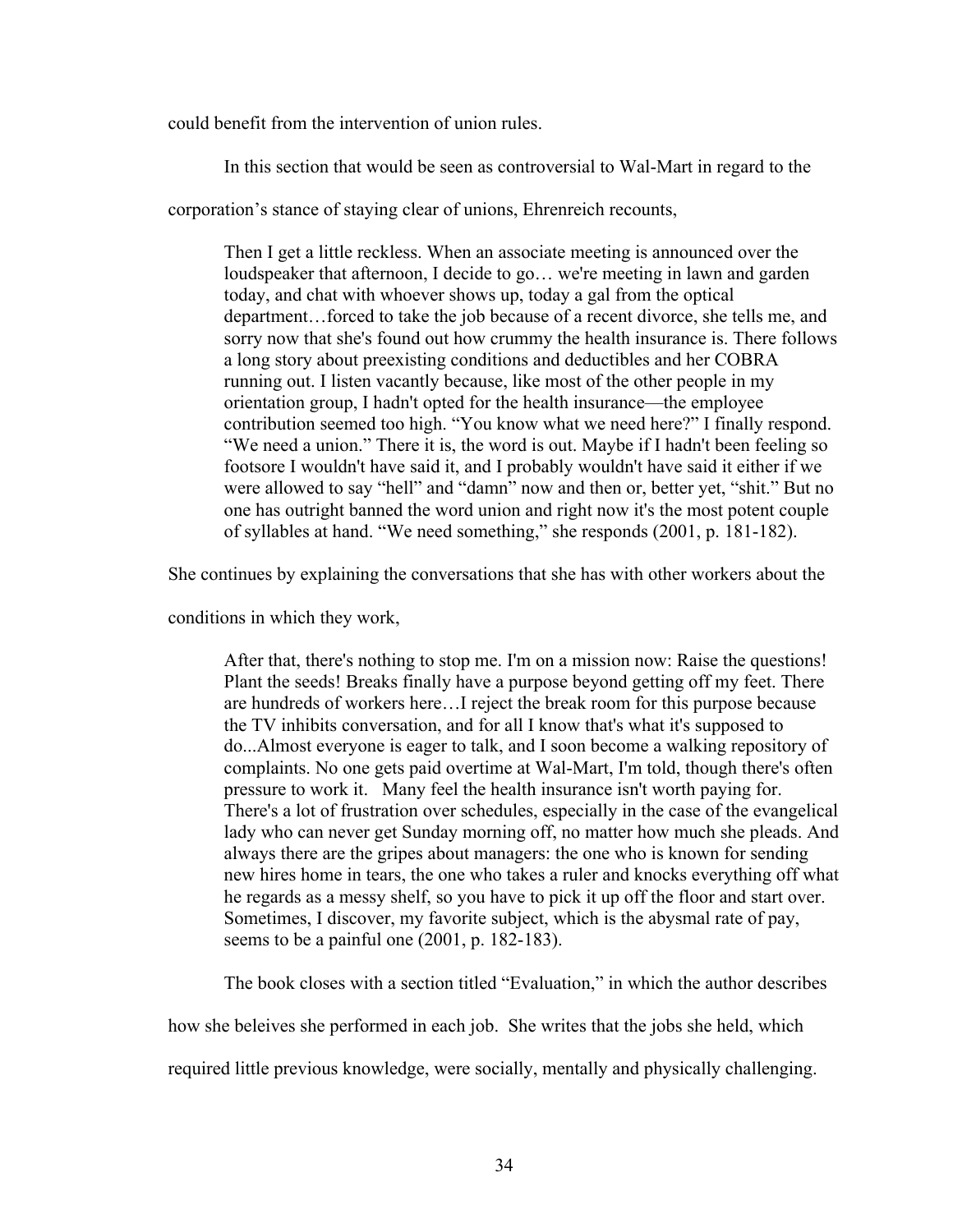She concludes that these jobs maintain such low wages because of their various

reinforcements of low self-esteem, high demand for employment and lack of education

available to low-income Americans.

Ehrenreich is no more critical of Wal-Mart than she was of her other mentioned

employers in *Nickel and Dimed*, but the fact that Wal-Mart is the most well-known of the

establishments means that they had the most to lose as a consequence of her journalism.

Scott Sherman explains in his profile on the author in the *Columbia Journalism* 

*Review* that,

Ehrenreich is hardly the first journalist to delve into the world of the poor. *Nickel and Dimed* fits neatly into a literary tradition that includes Jack London's *The People of the Abyss* (1903) and George Orwell's *The Road to Wigan Pier* (1937). London and Orwell, who provided stunning descriptions of England's slum dwellers and coal miners, respectively, endeavored to shatter the complacency of middle-class readers — to show them, in Orwell's words, "a world apart which one can quite easily go through life without ever hearing about." Like Orwell, Ehrenreich wanted to shock her readers, and shame them, and show them "a world apart"...*Nickel and Dimed* is not the work of a novice, but of a seasoned writer (2003).

### Corporate Response

Reports as early as 1994 display that the Wal-Mart corporate officials take the

company's image and reputation management very seriously. Former Wal-Mart

spokesman, Don Shinkle wrote in a 1994 article for *Public Relations Quarterly*,

How do you measure the benefits of public relations? Even in a perfect world, you don't. The best professionals among us earn their keep by knowing what the public wants, persuading the other top executives to respond to the public, and then educating the public about what the company does for them...What is easy to monitor is the number of times the media cover a story on your company or its products...For the past eighteen months, Wal-Mart has been able to track, measure and analyze—on a monthly basis—all of our electronic and print clips. This has allowed our company to compare our sales and adjust our public relations efforts by ADI. We know precisely where to focus special attention next month, based on last month's report.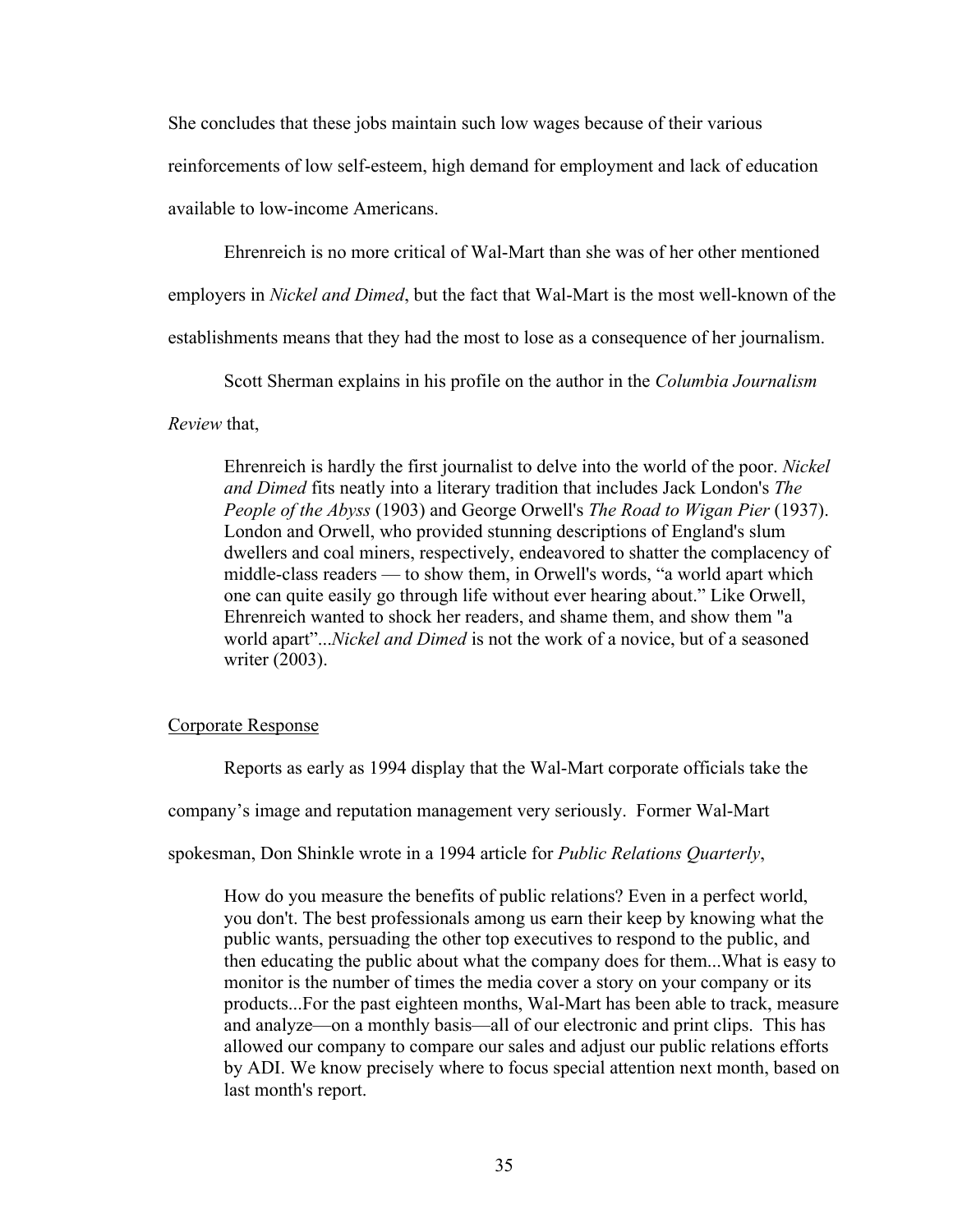Shinkle continues by clarifying the advanced purposes of their database,

We also know, through this database, which reporters are more balanced and which ones need special stroking based on previous reporting. The service identifies each piece as a news story, letter to the editor, editorial, or opinion piece. It also includes the media outlet and reporter's name, so we can see exactly how our company is being portrayed in each ADI...We know if our negative press is coming from a ruling on a legal case or on a new market entry. We know if it comes from a mistake in something we said. As a result, we can work more closely with the appropriate Wal-Mart departments to ensure that both the court of law and the court of public opinion—our customers, associates and shareholders—get the whole story. Essentially, we have a map to tell exactly where to put our budget dollars each and every month.

The article concludes with the spokesman's explanation of how the company views

public relations from a budgetary standpoint,

Wal-Mart is known for being extremely frugal with its dollars...Now, we have a cost-saving tool that we are using successfully in our public relations budgeting...It's a valuable tool, one that could strengthen the overall public relations industry, especially at budget time (Shinkle, 1994).

While Wal-Mart did not make a direct statement regarding Ehrenreich's 2001

work, it is clear that the corporation and its public relations specialists did not agree with

the statements that *Nickel and Dimed* made about its standards. Before and even after the

work was published, Wal-Mart stood beside their decision to keep employee wages low.

As company creator Sam Walton said, "I pay low wages. I can take advantage of that.

We're going to be successful, but the basis is a very low-wage, low-benefit model of

employment" ("Is Wal-Mart Good For America: Inside the World's Largest Company,"

2004).

Although most of Wal-Mart's television commercials focus on the benefits of shopping at their store, two of the company's commercials that aired in 2001 following Ehrenreich's book were specifically about the happiness that working at Wal-Mart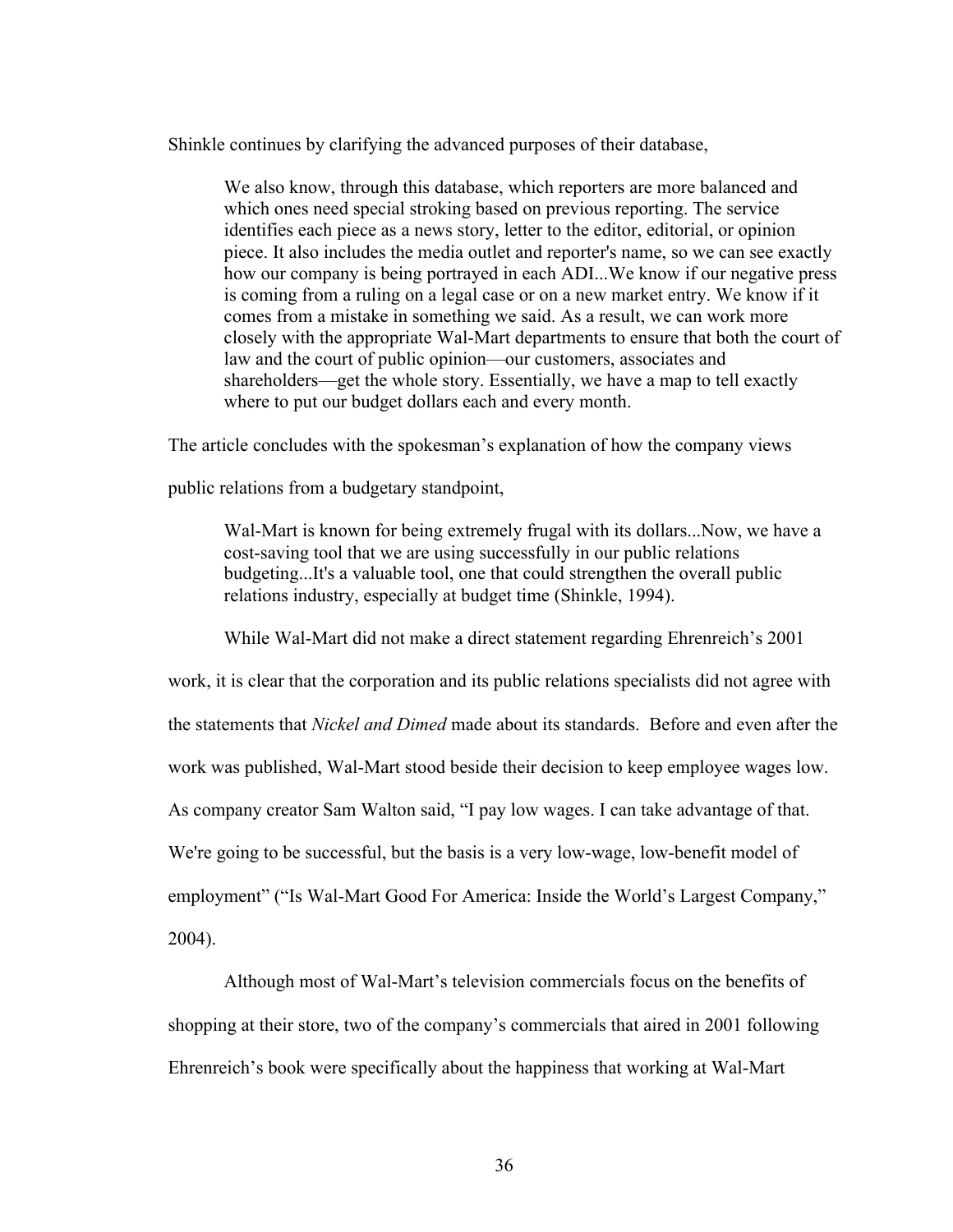brings. A commercial that aired (about two months after *Nickel and Dimed*'s release date) on Fox during a February 25, 2001 showing of *Malcom in the Middle* featured five Wal-Mart sales associates. Each of them had something positive to say about their employer. Phillip, one of the employees says looking into the camera, "I always had heard that Wal-Mart was a great company to work for." Another employee, Lori, says, "We laugh at Wal-Mart—we have fun," which is followed by a camera panning over a line of workers in their royal blue Wal-Mart-branded vests who cheer "Wal-Mart." The commercial concludes with lines including, "It's like a family. It's like big happy family," "I love coming to work every day (laughs). How many people can say that?" and "Wal-Mart is a great place to work for anybody" ("Walmart is a great place to work," 2001).

Shortly after the first advertisement aired, another appeared on television that featured the bond between employee and customer. Carolyn, a sales associate says, "I love my work—I really have the best job in the world. Everyone that I have ever met likes everyday low prices. You can go into Wal-Mart and know that there's a huge team effort to ensure you're getting these low prices. Everyone likes to save money—it makes you feel good." The majority of the employees that appeared in both advertisements were approximately Ehrenreich's age when she wrote *Nickel and Dimed* (50s), and all but one were female ("Walmart commercial 2001," 2001).

In the years prior to the release of *Nickel and Dimed* in 2001, Wal-Mart released few commercials regarding the feelings of their employees about the corporation. In the 2002 Wal-Mart corporate report an article titled "The Company We Keep: Associates Keep Wal-Mart Thriving in a Difficult Year for Retail." One of the company's public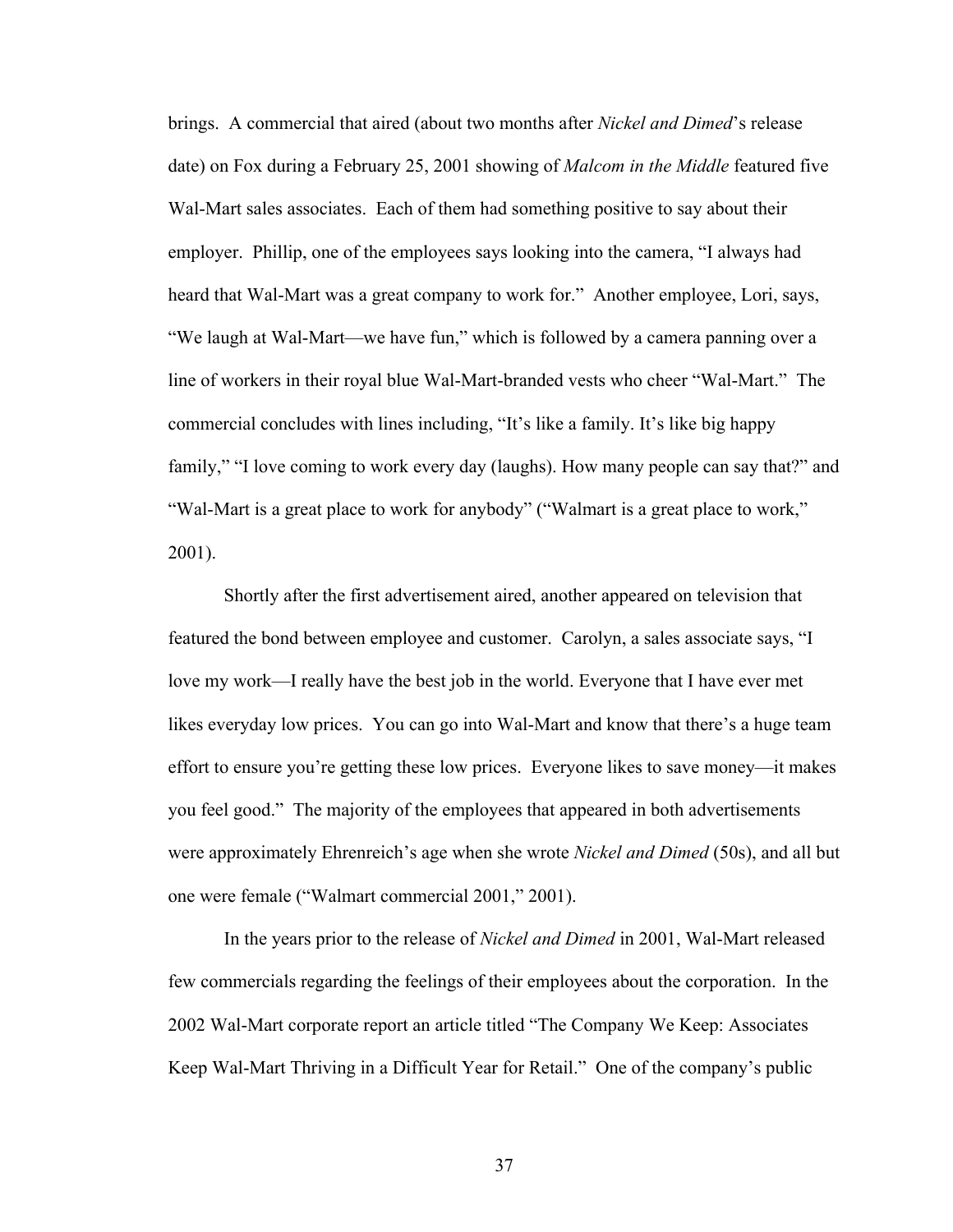relations specialists wrote,

Our Associates keep Wal-Mart thriving during the difficult times. For this Company's success to continue, we must constantly develop future leaders who understand our goals, especially in relation to our customers. To do that, we nurture these leaders from their earliest days with the Company. More than 60 percent of our store managers were "grown" through the Wal-Mart organization, starting as store Associates who served customers as part of their daily responsibilities. As the Company moves forward, it is even more important that we help develop from within the talent needed to run these stores, clubs and distribution centers (2002, p. 4).

The article continues:

Cutting across all of these job roles and store formats are the core values that apply to our Associates worldwide: "Respect for the Individual," "Service to Customers," and "Strive for Excellence." We truly believe that our Associates make the difference, and that our greatest responsibility as a Company is to ensure the continued development of this invaluable asset. If we succeed in this, we can be confident that we are doing our best for our stakeholders: customers, Associates and investors. This is the Company we keep (2002, p. 5).

In March 2002, *Fortune* magazine released a piece that included a statement made

by Wal-Mart Vice President of Corporate Affairs, Jay Allen,

If we didn't practice respect for the individual, didn't operate in an open-door environment, we would not be living up to the expectations that our associates have of us...Managing payroll—managing expenses in general—has always been a huge priority...To get everyday low prices you have to have everyday low costs. There's always been a huge intensity for managing expenses (Gimein, 2002).

Some bystanders to this situation may view Wal-Mart as having done relatively

little to combat Ehrenreich's critical words about their company, but upon further

investigation, it becomes clear that the company did respond in a specific manner of

public relations crisis management. This form of crisis management, described in

William L. Benoit's 1997 article in Public Relations Review, "Image Repair Discourse

and Crisis Communication," is known as "Reducing Offensiveness of Event: Bolstering."

When a company bolsters its image in an effort to reduce offensiveness, it stresses its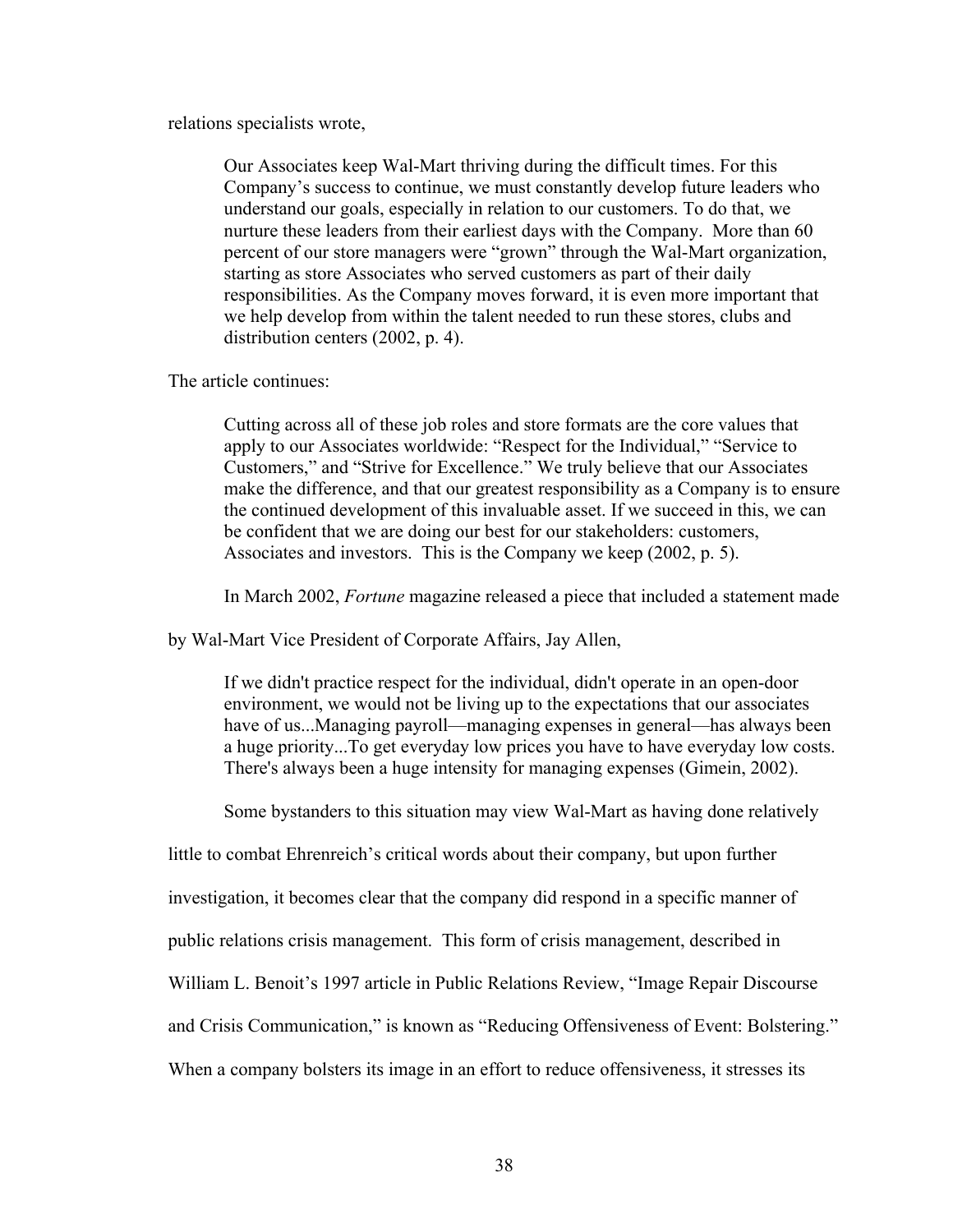positive traits rather than attempting to refute negative claims. Benoit wrote of this

strategy,

First, a corporation may use bolstering to strengthen the audience's positive feelings toward itself, in order to offset the negative feelings connected with the wrongful act. Businesses may describe positive characteristics they have or positive acts they have done in the past. After the Valdez oil spill, for example, Exxon's Chairman Rawl declared that "Exxon has moved swiftly and competently to minimize the effect this oil will have on the environment, fish, and other wild- life." He expressed his sympathy to "the residents of Valdez and the people of the State of Alaska." These sentiments, if accepted, should bolster its image and offset damage to its reputation (1997, p. 179-180).

Ehrenreich's work is credited with having sparked other critical views of Wal-

Mart. Thomas Jessen Adams wrote in his essay, "Wal-Mart and the Making of

'Postindustrial Society'":

Beginning with Barbara Ehrenreich's bestselling 2001 muckraking study of the modern working poor, *Nickel and Dimed*, and followed by a host of television specials, documentary films, academic conferences, and popular business and sociological studies, the Bentonville, Arkansas, firm has resoundingly entered American discourse. Academic and popular interest have firmly ensconced the corporation and its relationship to politics, economics, labor, culture, and community cohesion as a major cultural problem in the modern United States (2001, p. 117).

As time progressed and more people began to understand the opportunity for

discourse about the Wal-Mart corporation, provided in part by Ehrenreich's call for action, an increasing number of analyses, criticisms and critiques about the brand emerged. Unions throughout the United States began rioting in several locations in 2002 to urge employees to join, as Ehrenreich had suggested in "Selling in Minnesota" (Cleeland and Goldman, 2002). Wal-Mart has claimed it is not anti-union, but rather that it is "pro-associate." The company argues that its open-door policy between employees and managers prevents the need for employees to pay dues to a union, as it claims that complaints and suggestions are considered even at the top of the corporate ladder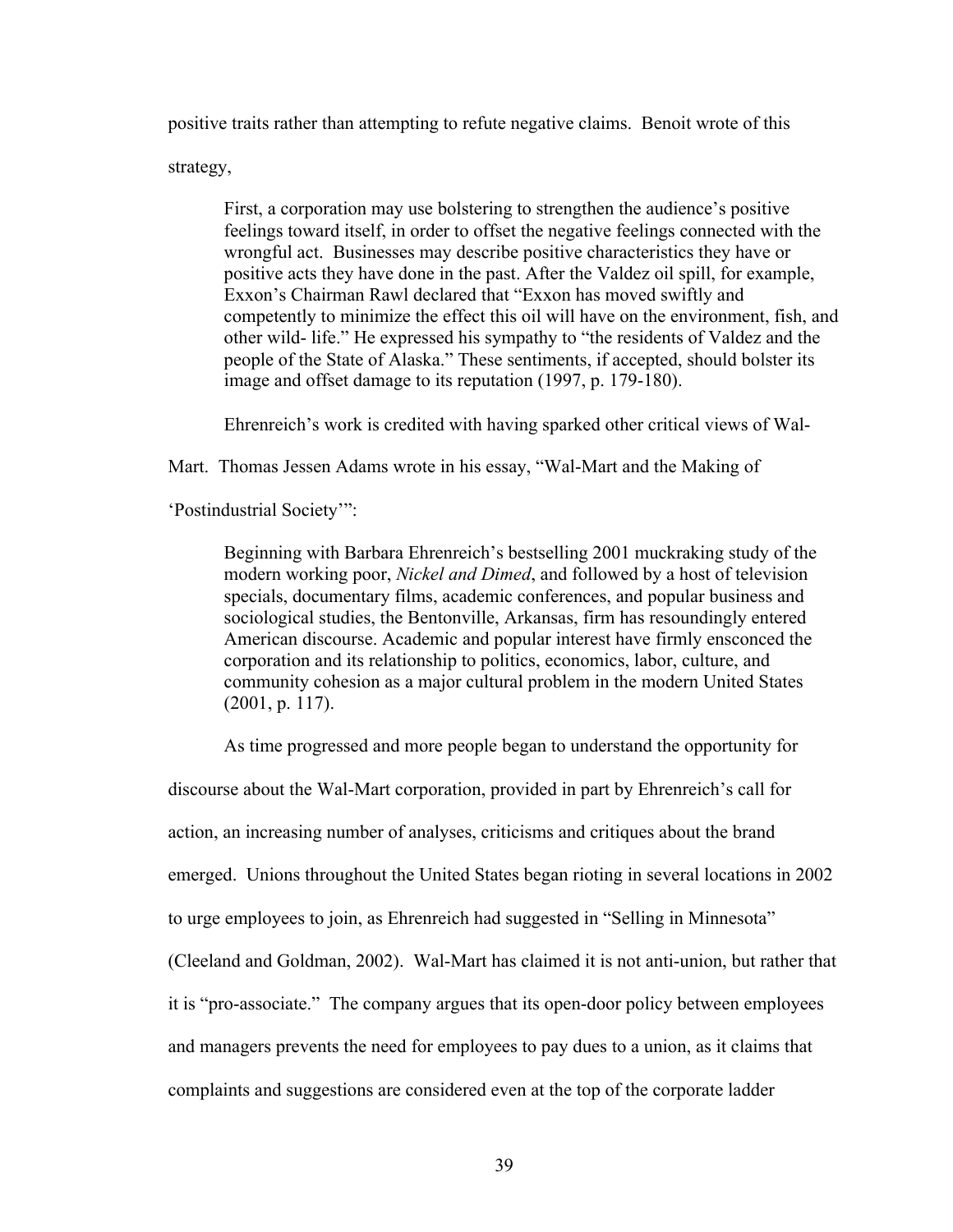("Walmart's Position on Unions (For U.S. Operations Only)," 2006).

The company always has and still continues to disagree with Ehrenreich's suggestion of unionizing. As early as 1970, the company's founder, Sam Walton, hired a professional union buster in an attempt to resist unionization being suggested in Missouri by Retail Clerks International Union (Olsson, 2003). In 1997 the store's corporate staff created and distributed a pamphlet to store managers, more than 50 pages in length, titled "A Manager's Toolbox to Remaining Union Free." A section of the pamphlet marked "The Open Door" says, "Open communication is the key to stopping a union organizing attempt before it ever gets started" ("Wal-Mart: A Manager's Toolbox to Remaining Union Free," 1997).

In response to the 2002 labor union protest, the company made a statement saying,

We have denied the allegations made by the unions many times...We have clear policies to follow the nation's labor laws and to pay our associates properly for every minute that they work. If we ever fall short in these or other areas, we take corrective action…We're not a union company. But we're a big help to working families throughout the nation [by charging low prices]…Whatever the union says about us, that won't change (Schooley, 2002).

Analyses of the Wal-Mart corporation and its relationship with employees continued in 2003, when *USA Today* and *Bloomberg Businessweek Magazine* asked whether the company was "too powerful." The *USA Today* article published in February said that more than fourty lawsuits had been filed by employees forced to work overtime with no pay. The article also discussed the labor rallies held in the prior year, sexual discrimination and low-wages (Armour, 2003). The October *Businessweek* article weighs the cost and benefits of the corporation's presence in America, stating that, "Wal-Mart might well be both America's most admired and most hated company" ("Is Wal-Mart Too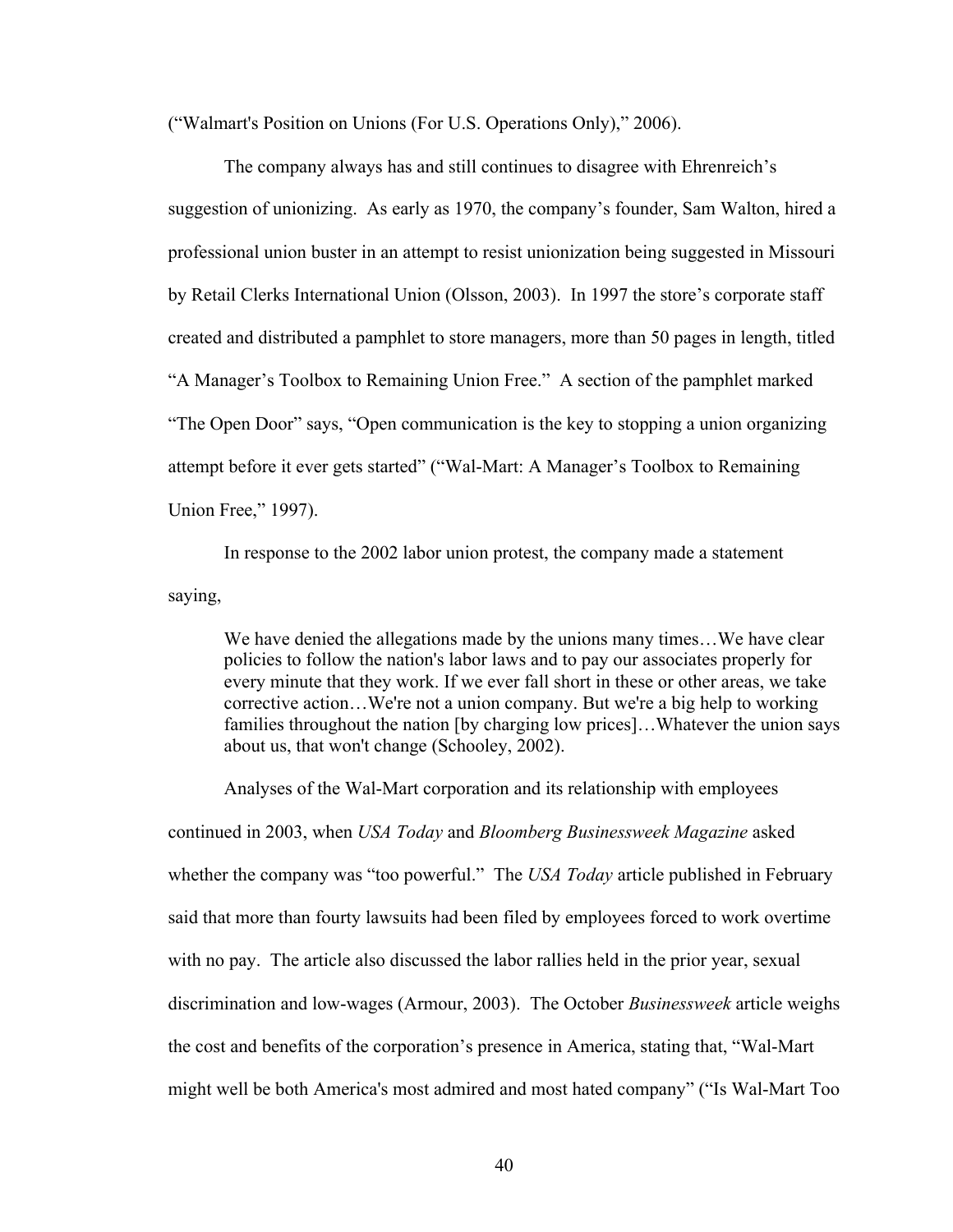Powerful?," 2003).

More discussions and debate about Wal-Mart surged in 2004 with the PBS Frontline feature, "Is Wal-Mart Good For America," and in November 2005 with the release of a documentary titled *Wal-Mart: The High Cost of Low Price*. The PBS special and its companion literature featured sections titled "The Secrets of Wal-Mart's Success," "Transforming America" and "The China Connection" ("Is Wal-Mart Good for America?," 2004).

According to an article in a 2004 volume PRSA's *The Strategist*, Wal-Mart made substantial donations to foundations and causes it had never supported before, including National Public Radio, which is associated with PBS. Of these charitable contributions *Strategist* writer Alison Stateman says,

The retailer's recent efforts to do good by be-coming a sponsor of National Public Radio and providing \$500,000 in scholarships to minority students at journalism programs around the country, have been met with skepticism. Media accounts of the retailer's plans point out that Wal-Mart has not supported any of these organizations in the past and that the financial contributions seemed an attempt to portray the much-maligned company in a positive light to audiences that have opposed its expansion (2004, p. 9).

The following 2005 documentary, directed by Robert Greenwald, focuses on Wal-Mart's poor value of worker rights, low-wages, destruction of mom-and-pop shops and lack of environmental concern (Burr, 2005). In response to *Wal-Mart: The High Cost of Low Price*, Wal-Mart's corporate communications team released a press kit in October 2005 titled "Robert Greenwald to Release Another Misleading Video: Most Recent Effort Attacks Wal-Mart With Blatant Disregard For the Facts." The kit included a press release, negative reviews of the film, a list of Wal-Mart's contributions to working families and a section with evidence to prove Greenwald's statements wrong, titled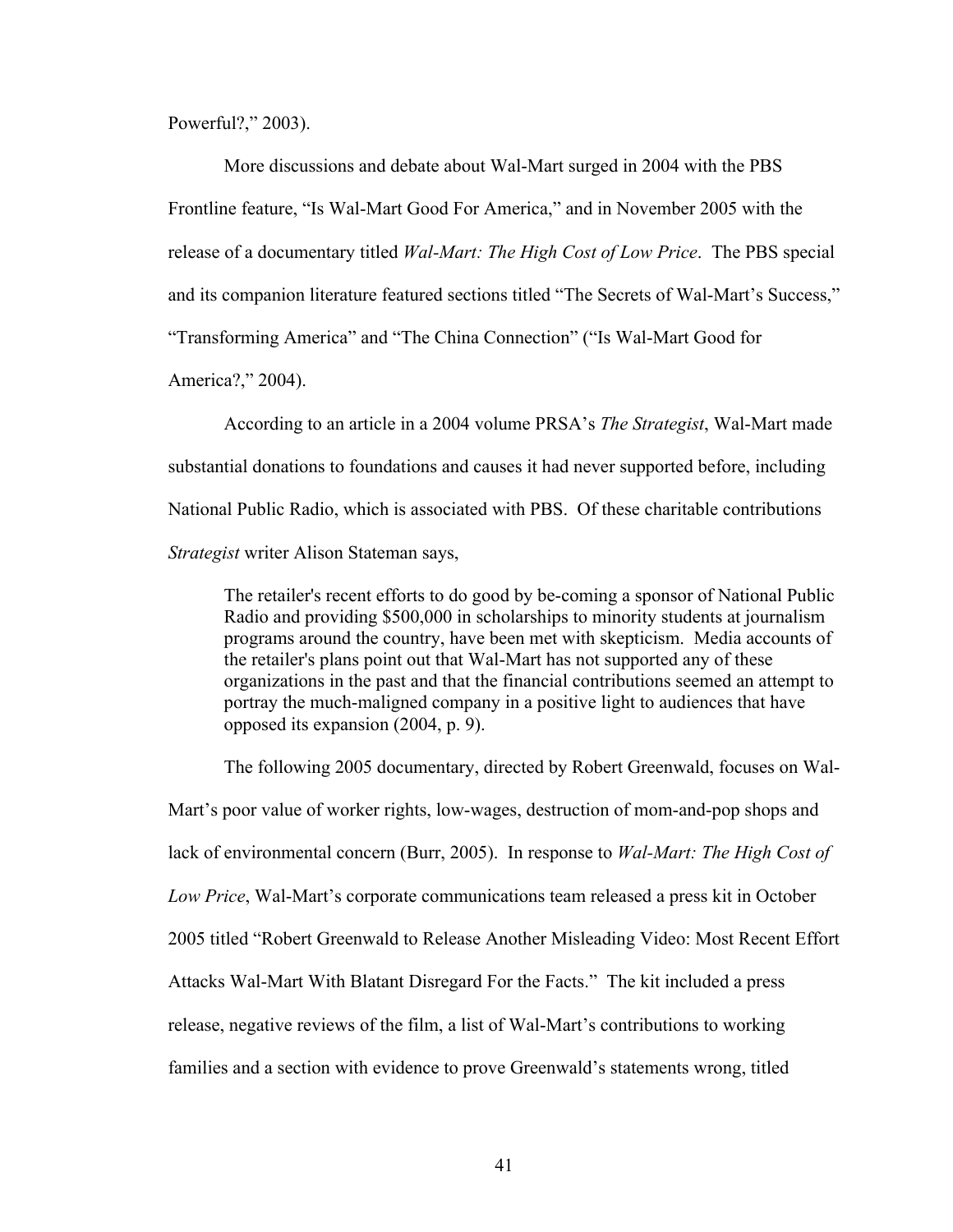"Robert Greenwald: Three Errors in Three Minutes" ("Robert Greenwald to Release Another Misleading Video," 2005). The corporation hired former presidential advisers to assist in maintaining the brand's image after it was, "under fire from well-organized opponents who have hammered the retailer with criticisms of its wages, health insurance and treatment of workers," according to a November 1, 2005 *New York Times* article. The article cited Wal-Mart's overseer of corporate communications, Robert McAdam, as saying that Wal-Mart "has to run a campaign...It's simply nonsense for us to let some of these attacks go without a response" (Barbado, 2005).

In response to further criticism, investigative articles and debate about the corporation in 2005, Wal-Mart executive H. Lee Scott, said, "I'd suggest a better headline, 'Wal-Mart is great for America'," when discussing headlines on editorial pages such as "Wal-Mart's low prices come at too high a cost" (Greenhouse, 2005). Scott continued in a subsequent discussion by saying, "If they don't want Wal-Mart in their community, then just say it. Don't hide behind all this malarkey…The critics are the ones who simply want to maintain the status quo because change isn't necessarily fun. Innovation and competition changes the status quo" (Bhatnagar, 2005).

To continue promoting a positive public image, the company hired Richard Eldeman, the president and chief executive officer of the public relations company, Edelman. According to a 2006 *Wall Street Journal* article,

In its pitch for the account, Edelman had warned Wal-Mart that Google results for a "Wal-Mart" search yielded mostly unflattering material, potentially overshadowing the company's own sites. Edelman sought to balance that equation by funneling positive information about Wal-Mart to bloggers. Later in the summer, Edelman booked [Wal-Mart CEO Scott] in several unfamiliar forums, such as Mr. [Al Sharpton]'s radio show, where the CEO fielded questions from listeners. In July, Mr. [Leslie Dach] arranged for former Vice President [Al Gore] to speak about environmental issues and screen his global-warming movie "An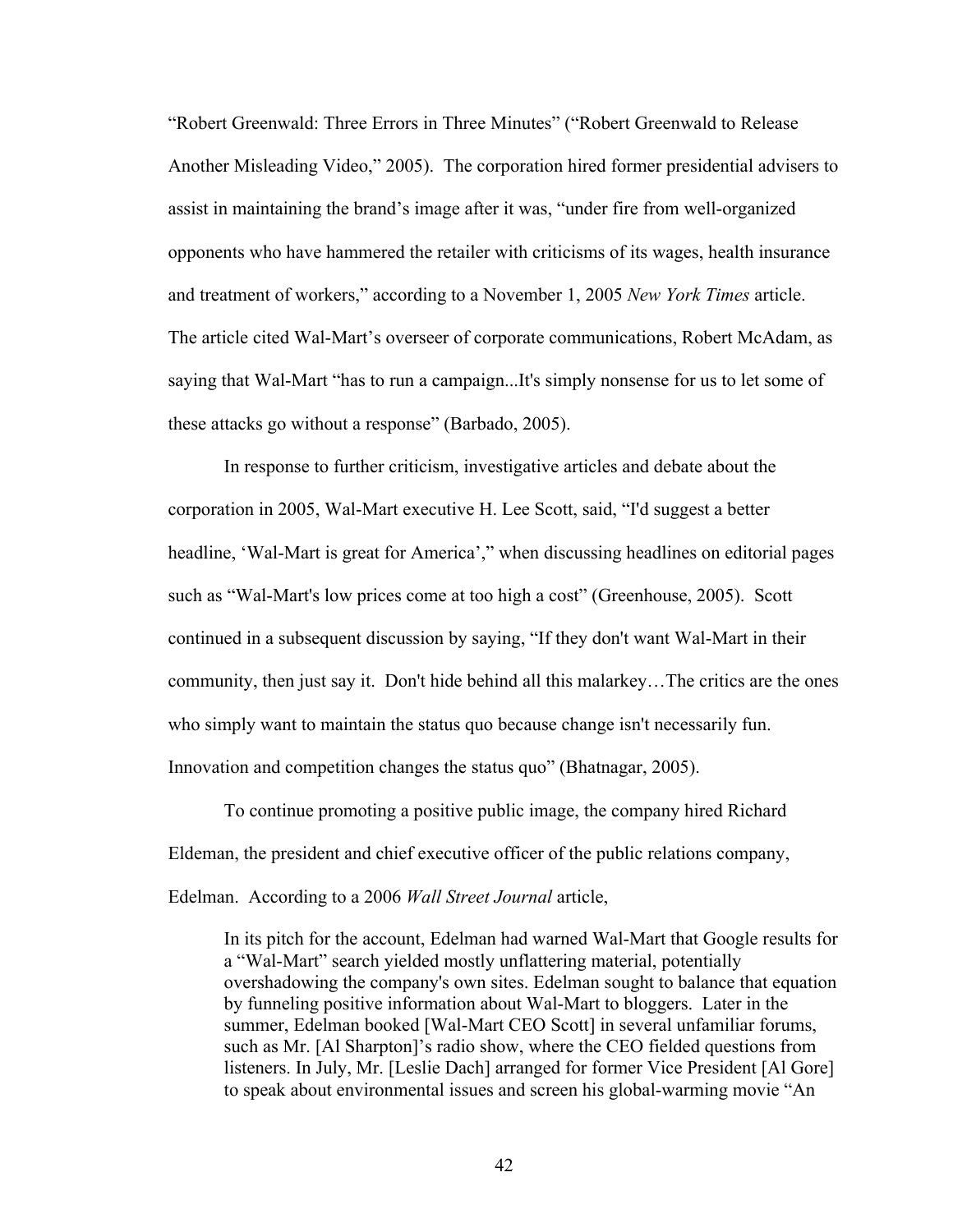Inconvenient Truth" at a quarterly meeting of Wal-Mart employees and environmental groups. Mr. Gore's camp initially had concerns about Wal-Mart's sincerity on the issue, but Mr. Dach helped allay them. "Leslie brings some credibility and integrity," said Roy Neel, Mr. Gore's chief of staff (Hudson, 2006).

One of the only documented Wal-Mart responses to *Nickel and Dimed* is

discussed in *Wal-Mart: The Bully of Bentonville*. The work, originally published in 2006

states that, although the author did not score perfectly on her initial test to become a Wal-

Mart employee, "Ehrenreich was hired anyway, an error the company had cause to regret

when her book *Nickel and Dimed: On (Not) Getting By in America*, an exposé of working

poverty, became a bestseller in 2001."

*The Bully of Bentonville* continues explaining that rather than responding to

Ehrenreich's documented discussion with another store employee, Marlene, about high

turnover rates, they emphasize the application rate. Of speaking with Marlene,

Ehrenreich writes,

In her view, Wal-Mart would rather just keep hiring new people than treating the ones it has decently. You can see for yourself there's a dozen new people coming in for orientation every day—which is true. Wal-Mart's appetite for human flesh is insatiable; we've even been urged to recruit any Kmart employees we may happen to know (2001, p. 184).

The text from *Bully of Bentonville* explains,

[Wal-Mart CEO] Scott rarely mentions Wal-Mart's turnover rate when he steps forward to argue that the company is a great place to work. Instead the CEO focuses attention on the application rate. "We had 500 job openings, we had 5,000 applications," said Scott of a new store opening in Phoenix. "Maybe it's different where you live, but where we live, people don't line up to get a job that pays les and has less benefits. The world does not work that way" (Bianco, 2009).

Furthermore, in the 2006 book, *Wal-Mart World: The World's Biggest* 

*Corporation in the Global Economy*, authors Jennifer Bair and Sam Bernstein write,

"Wal-Mart has come under attack of late from a wide variety of constituencies for the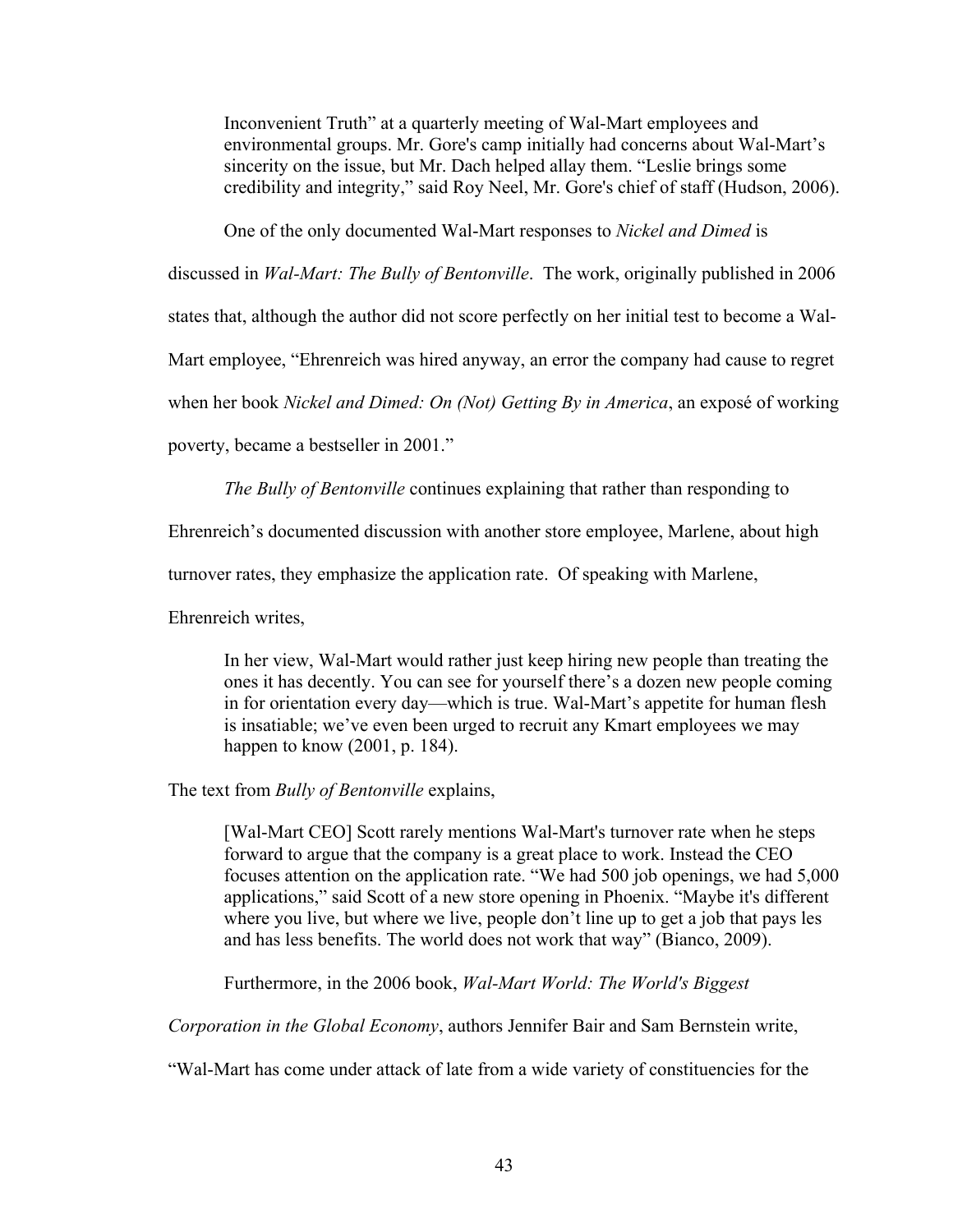treatment of those who labor for the company." After citing Ehrenreich's work as one of these attacks, the writers explain,

These attacks have generated negative publicity, but the impact on the company's performance is ambiguous. Even as Wal-Mart continues to grow, its stock has remained more or less flat for several years. It is clear, however, that the recent deluge of criticism has put the company on the defensive. This is reflected in its decision to hire a new public relations firm, to emphasize its financial support of various community organizations, to invite academics studying the company to search findings at a conference, and to inaugurate a Web site designed to counter what it contends is a lot of misinformation disseminated by ill-informed or selfinterested critics (Brunn, 2006, p. 100).

Despite the fact that the company continues to claim to provide benefits and opportunities to all of its employees, former Wal-Mart worker, Julie Heimeshoff, brought her case to the United States Supreme Court, after she had been denied benefits after 20 years of service. Wal-Mart and its long-term disability insurance provider won the 2011 suit, however, claiming that the statute of limitations had expired ("Heimeshoff v. Hartford Life & Accident Insurance Co.," 2013).

Today, Wal-Mart continues to publically reinforce its support and appreciation of its employees. In a thirty-one-video playlist titled "Associate Stories," on Wal-Mart Corporate's YouTube channel, in which associates, managers and other employees share their positive stories about working at Wal-Mart. One of the videos posted in October 2013 features several employees making statements including, "I have a 401k-retirement plan," "I started part-time, now I'm a manager," "I get bonuses, even working part-time," "Where I work, over 400 people are promoted every day," "Healthcare starting under \$40 a month," "I got education benefits" and "There's more to Wal-Mart than you think...Opportunity, that's the real Wal-Mart" ("Walmart Corporate," 2013).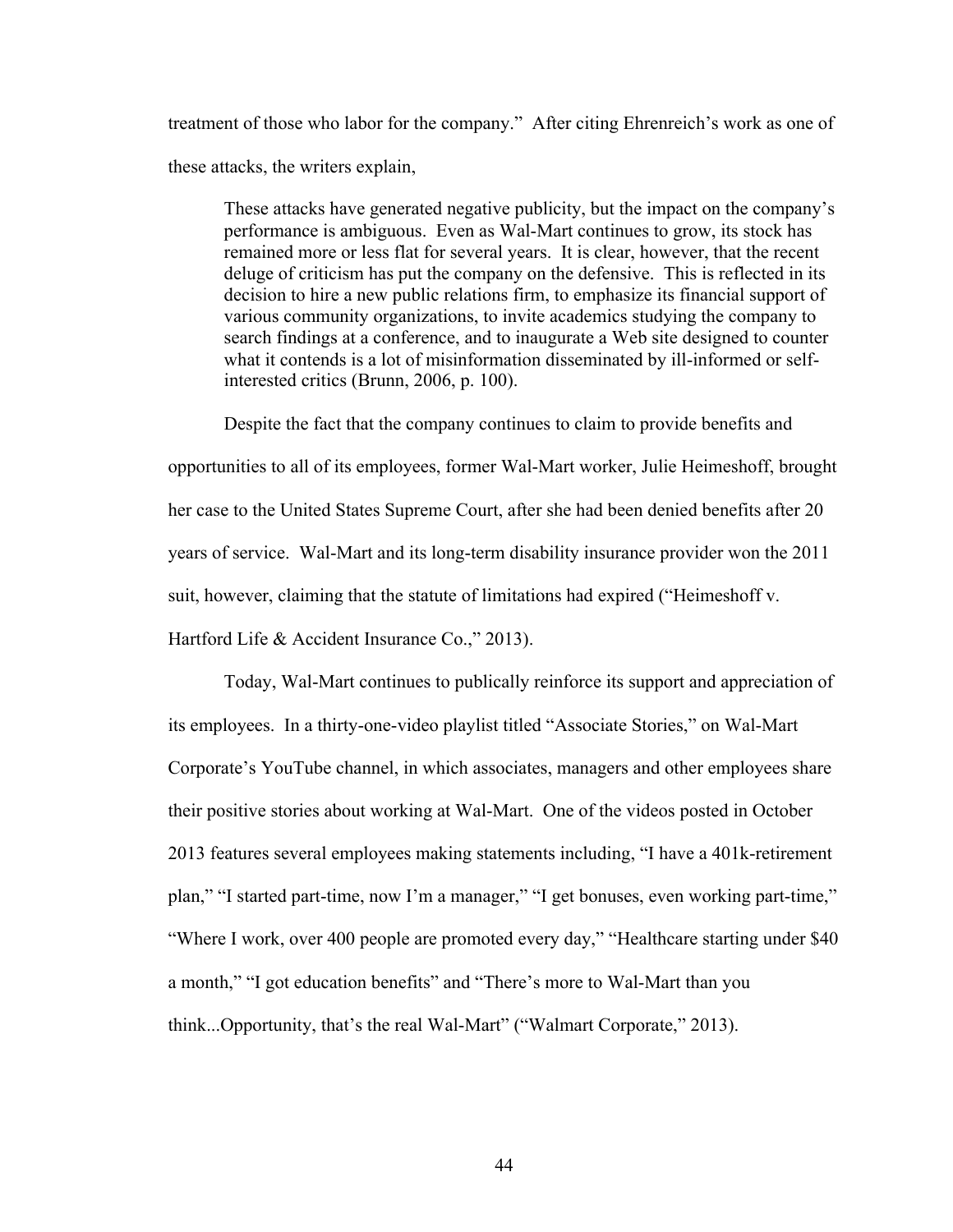# Conclusion

Barbara Ehrenreich's 2001 book *Nickel and Dimed: On (Not) Getting By in America* provided a platform for America's concerns about Wal-Mart to be heard. While the corporation did not make a direct statement regarding Ehrenreich's work, it bolstered its image in response to the book's release and responded with comments to the subsequent discussions of the corporation. Even though the company came under fire for several accusations regarding negative treatment of employees, the company's net sales, net income and return on assets continued to increase each year.

It is important to realize that Wal-Mart did not directly attack Ehrenreich or her work when it was published in 2001. There is a possibility that the corporation did not take the work seriously enough to make a direct statement, as she was not a trained journalist, nor had her work had exposure in the media, but it is also possible that timing played a part in the reception of her work. The author offers some insight in regards to why her work did not receive the attention it deserved in interview with Sherman for

## *Columbia Journalism Review*,

Some reviewers have likened *Nickel and Dimed* to Harrington's *The Other America*, but Ehrenreich herself resists the comparison. *The Other America*, published in 1962, was rapturously received in the Kennedy White House, and the book eventually did much to inspire the War on Poverty of the 1960s. "There was nothing magical like that" happening with *Nickel and Dimed*, she explains, owing to a very different political climate in Washington. "My moment of maximum influence was in the summer of 2001 when it first came out and I was invited to Washington to speak to a lunch of Democratic senators." She also met with some progressive members of Congress. "I had all these Democratic senators and congresspeople listening to me, and nodding, 'yes, yes, we must do something!' I said to myself, 'Wow, I am so influential!' But then came  $9/11$  and they forgot all that" (Sherman, 2003).

In addition to the tragic events of September 11, 2001, Wal-Mart was facing what has become known as the "the largest civil rights class-action case against a private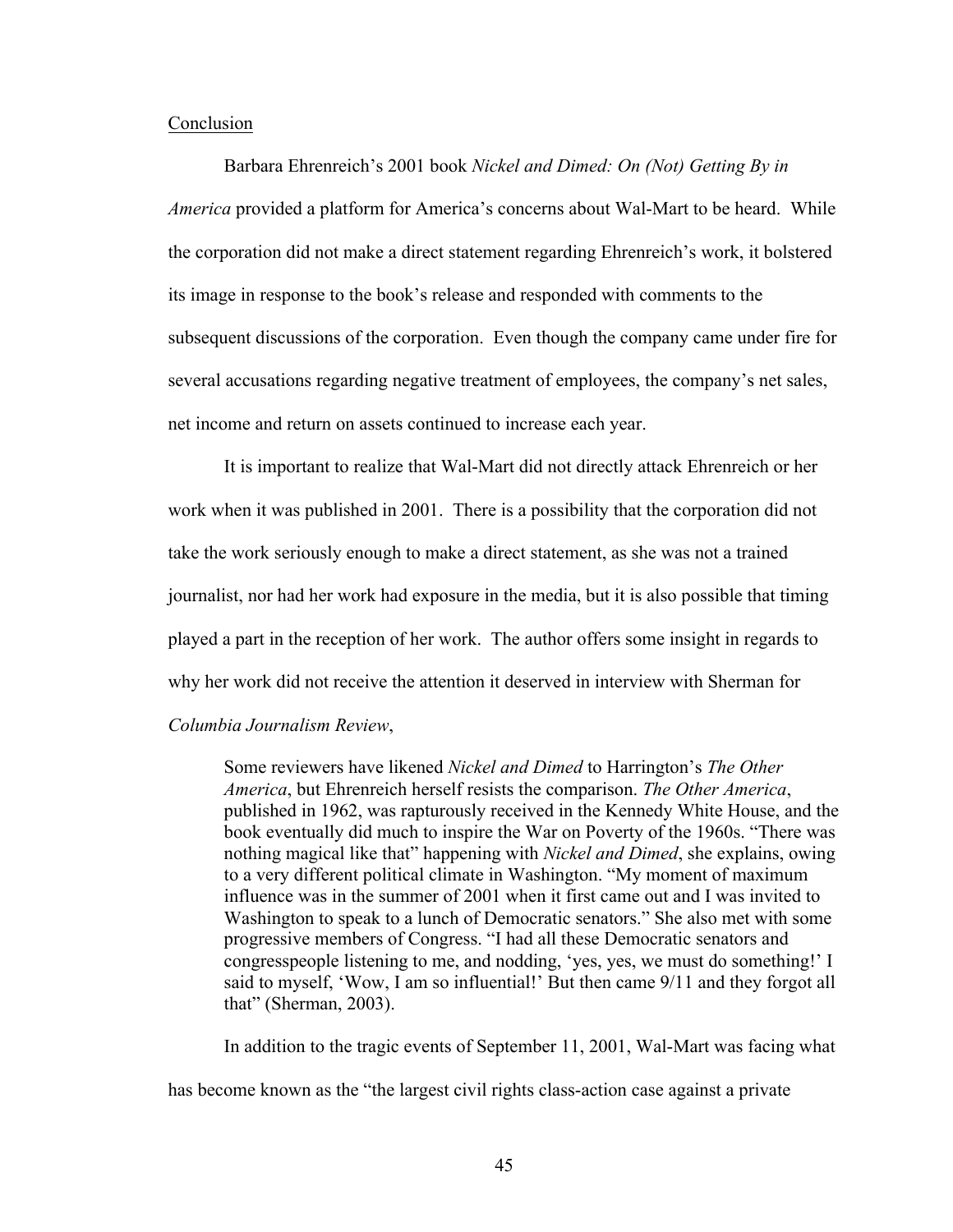employer in US history," in which six female employees filed a discrimination suit, according to the *Mother Jones* article, "TIMELINE: How Walmart Conquered the World" (Lee, 2012). It is possible that, had the book been released at another time, its content could have been more influential. It is clear, however, that the work quickly gained the attention of legislators and scholars. By 2003, Columbia University sociologist Herbert Gans said that *Nickel and Dimed* was "probably the best-selling book about poverty of the last quarter century," as the work had sold over 800,000 copies in its first two years of existence in print.

Exposure may have also played a role in Wal-Mart's reaction to Ehrenreich's book, as the company has a history of responding to its well-known and more observable critics, even prior to the 2000s. A little over eight years before the publishing of *Nickel and Dimed*, a December 1992 airing of *Dateline NBC* made claims that the store's "Made in the USA" signs were placed on foreign goods, and according to a journal article that ran in *Communication Quarterly,*

[Foreign] goods were bought from foreign factories that exploit children, business was shifted from domestic to foreign manufacturers, and goods were sold that violated import quotas. The attack focused primarily on the offensiveness of these actions (Benoit, 1996, p. 463-477).

In response to the broadcast seen in nearly fourteen million households, the then thirty-year-old corporation, launched its "Buy America" program and its CEO, David Glass, made a statement on the day following the program saying that "several points made on the program were 'inaccurate' and 'misleading.' But he acknowledged that the company, based in Bentonville, Ark., had made some errors," according to a *New York Times* December 1992 article (Hayes, 1992).

Ehrenreich's work has made a lasting impression, regardless of the amount of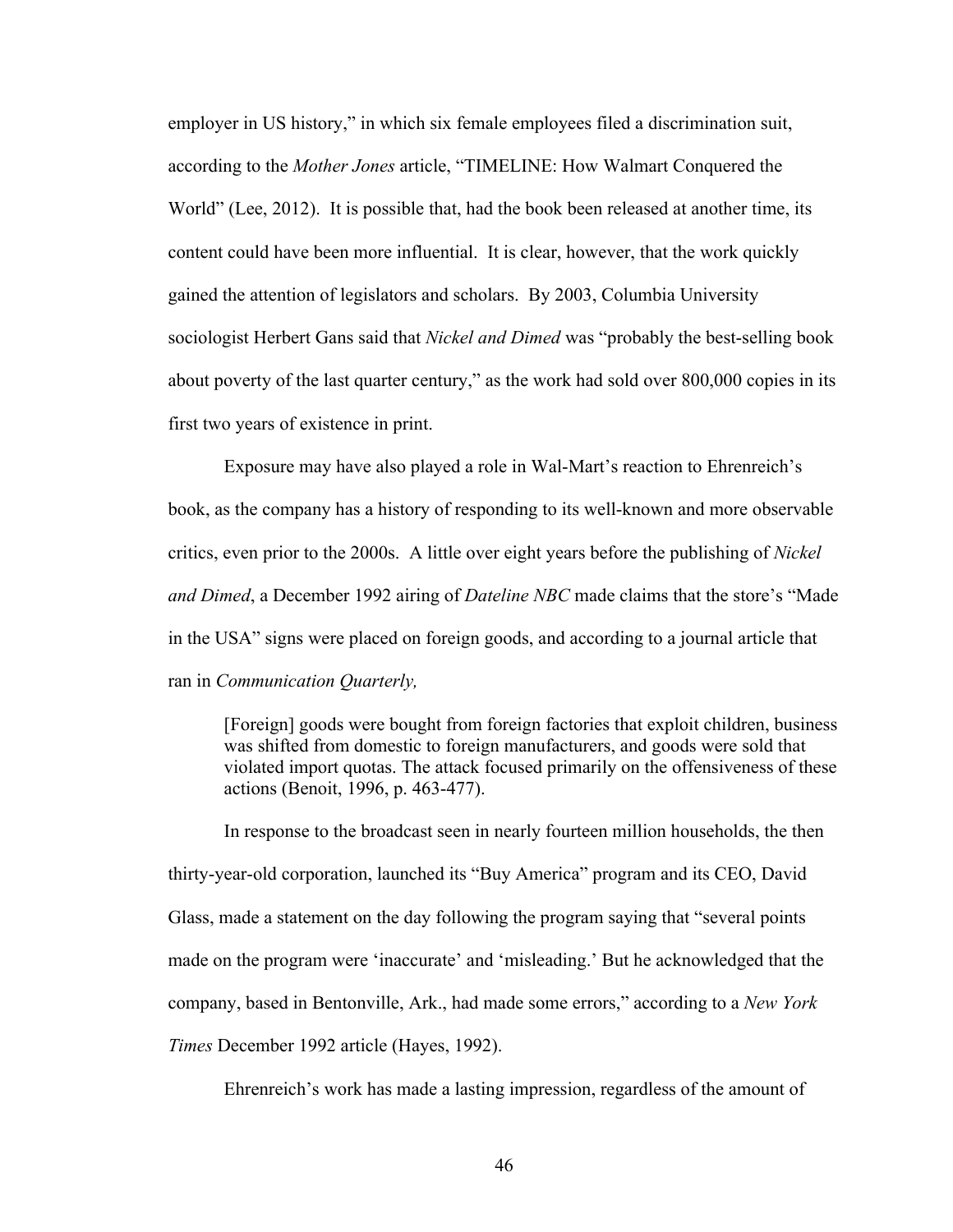visible corporate response it received, as can be observed by its mention in several recent articles by newspapers, including the *New York Times*, *Mother Jones* and *The Huffington Post*. Ten years after the release of her monumental work, Ehrenreich writes in an article for the *Huffington Post* about *Nickel and Dimed*,

To my own amazement, *Nickel and Dimed* quickly ascended to the bestseller list and began winning awards...Even more gratifying to me, the book has been widely read among low-wage workers. In the last few years, hundreds of people have written to tell me their stories...At the time I wrote *Nickel and Dimed,* I wasn't sure how many people it directly applied to—only that the official definition of poverty was way off the mark, since it defined an individual earning \$7 an hour, as I did on average, as well out of poverty. But three months after the book was published, the Economic Policy Institute in Washington, D.C., issued a report entitled "Hardships in America: The Real Story of Working Families," which found an astounding 29% of American families living in what could be more reasonably defined as poverty...The big question, 10 years later, is whether things have improved or worsened for those in the bottom third of the income distribution, the people who clean hotel rooms, work in warehouses, wash dishes in restaurants, care for the very young and very old, and keep the shelves stocked in our stores. The short answer is that things have gotten much worse, especially since the economic downturn that began in 2008 (2011).

Despite the fact that Ehrenreich's work did not directly lead to immediate social

change or legislative movement, many have compared *Nickel and Dimed* to monumental

muckrakers, from Ida Tarbell to George Orwell ("Reviews of Nickel and Dimed," 2006).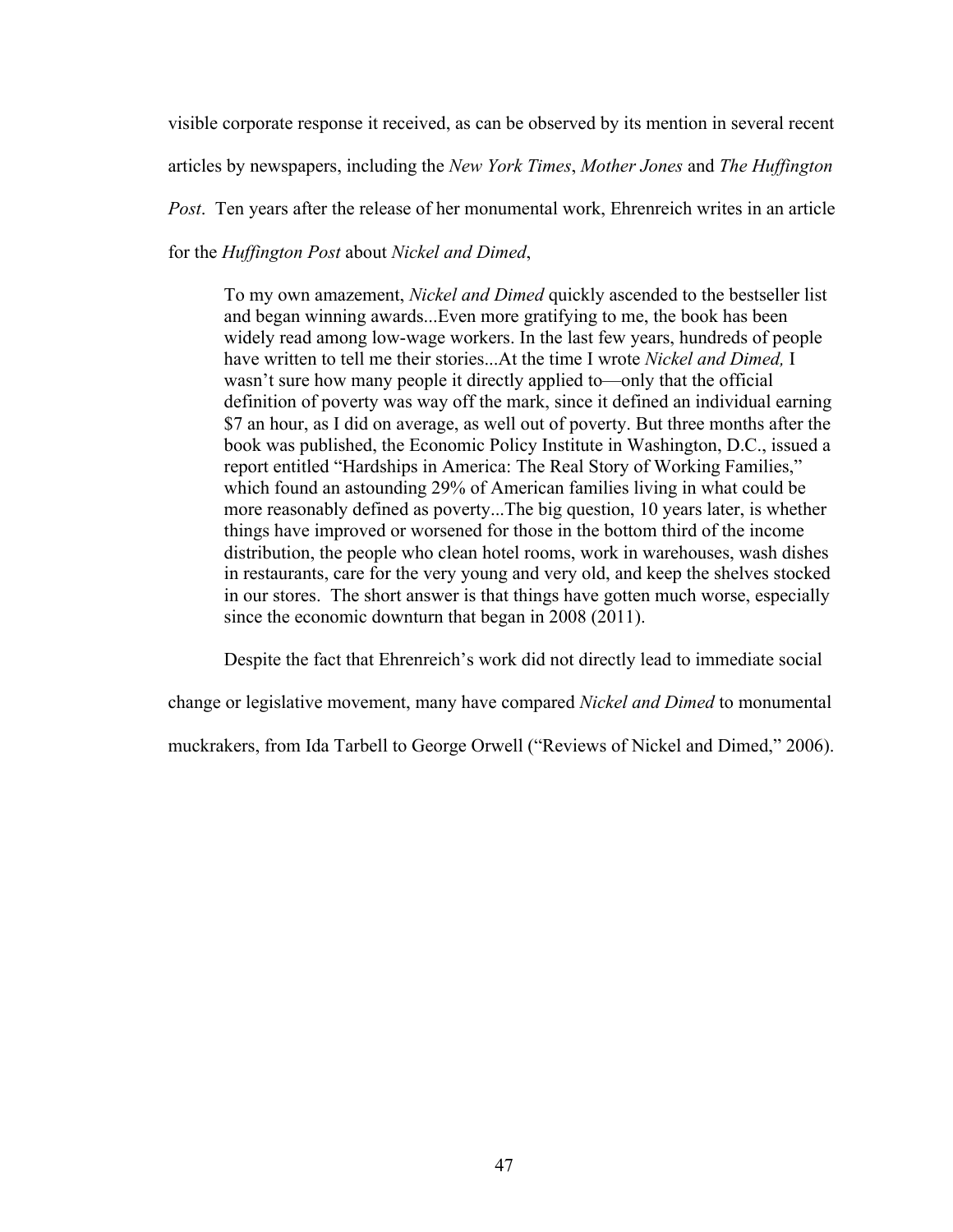#### CHAPTER 3

This chapter will discuss Eric Schlosser's 2001 book, *Fast Food Nation*, which exposed McDonald's negative practices. The work sparked discussion of the dangers of fast food in the entertainment field, as well as a defensive corporate public relations response by McDonald's. As a result of the relationship between Schlosser's investigative journalism and McDonald's corporate communications efforts, a great deal of change occurred in the form of healthier marketing campaigns and menu items.

"There is this deliberate veil, this curtain that's drawn between us and where our food is coming from. The industry doesn't want you to know the truth about what you're eating because if you knew, you might not want to eat it," said Eric Schlosser in the 2008 documentary, *Food Inc.*, of the battle for the public's right to know about the American food industry (2008).

This deception, employed by companies including McDonald's, is the reason that Schlosser set out to expose the truth about how the nation's food comes to be what is found available at fast food restaurants. He said in a 2006 *PR Watch* interview regarding his book *Fast Food Nation*, "Once I realized how powerful the industry had become and how different it was in reality from the images it was marketing—that's when I became intrigued. Whenever there's something that I think deliberately is being kept from people or deceptive that's when I become curious" (Rosenblum, 2006).

While Schlosser's 2001 exposé of the fast-food industry quickly gained popularity, it became clear that McDonald's, one of the most examined offenders within the text, was working to restore its friendly image.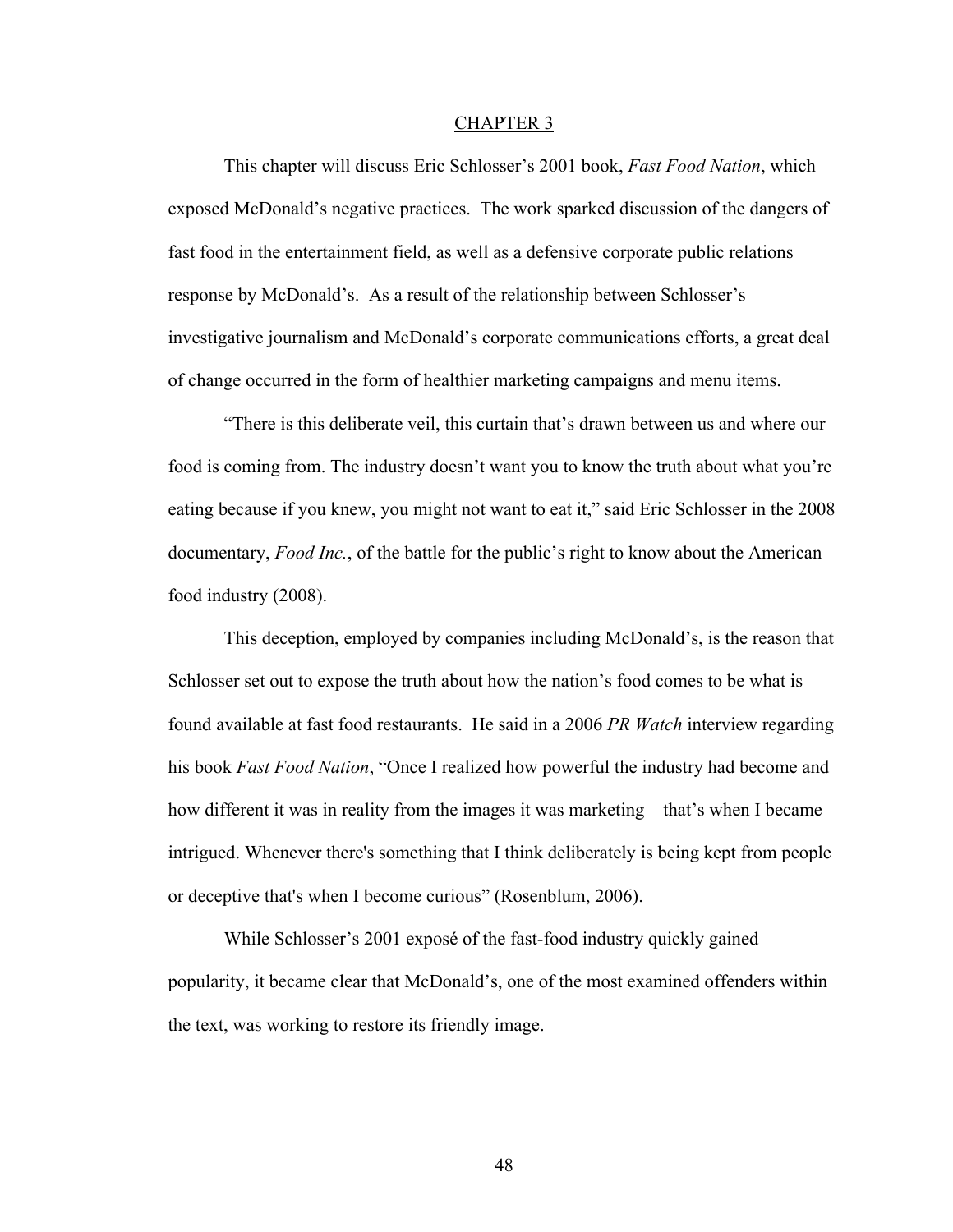### Eric Schlosser

Schlosser was born in New York City in 1959 and studied history at Princeton University. While growing up in the Upper East Side of Manhattan, his father, Herbert Schlosser, was the chairman of the NBC television network. The now world-famous journalist studied American history at Princeton and conducted his postgraduate research on British history at Oxford University. He said of his education, "I thought about being an academic and teaching history."

Schlosser said in a 2003 *Telegraph* interview that he always wanted to write. In the early 1990s he tried his hand at screenwriting and editing for Tribeca Productions, but upon submitting his journalistic works to *The Atlantic*, he decided to pursue journalism as a full-time career in his thirties. The magazine rejected his article on homosexuals in the military, but as the result of what he calls "an incredibly fortuitous fluke," the author was offered another assignment writing about the New York City bomb squad after the World Trade Center bombing of 1993 (Leith, 2003).

Within two years of joining the Atlantic staff, he had won the National Magazine Award for his two-part article, "Reefer Madness" and "Marijuana and the Law," which appeared in the publication in September 1994. He went on to receive the Sidney Hillman Foundation award for his article, "In the Strawberry Fields," which appeared in the magazine the following November ("About Eric Schlosser and Michael Pollan," 2010).

The author went on to work for publications including *Rolling Stone*, *Vanity Fair*, *The New Yorker*, *The New York Times* and *The Nation*. During his time at *Rolling Stone*, Schlosser began working on a two-part article on the fast food industry for the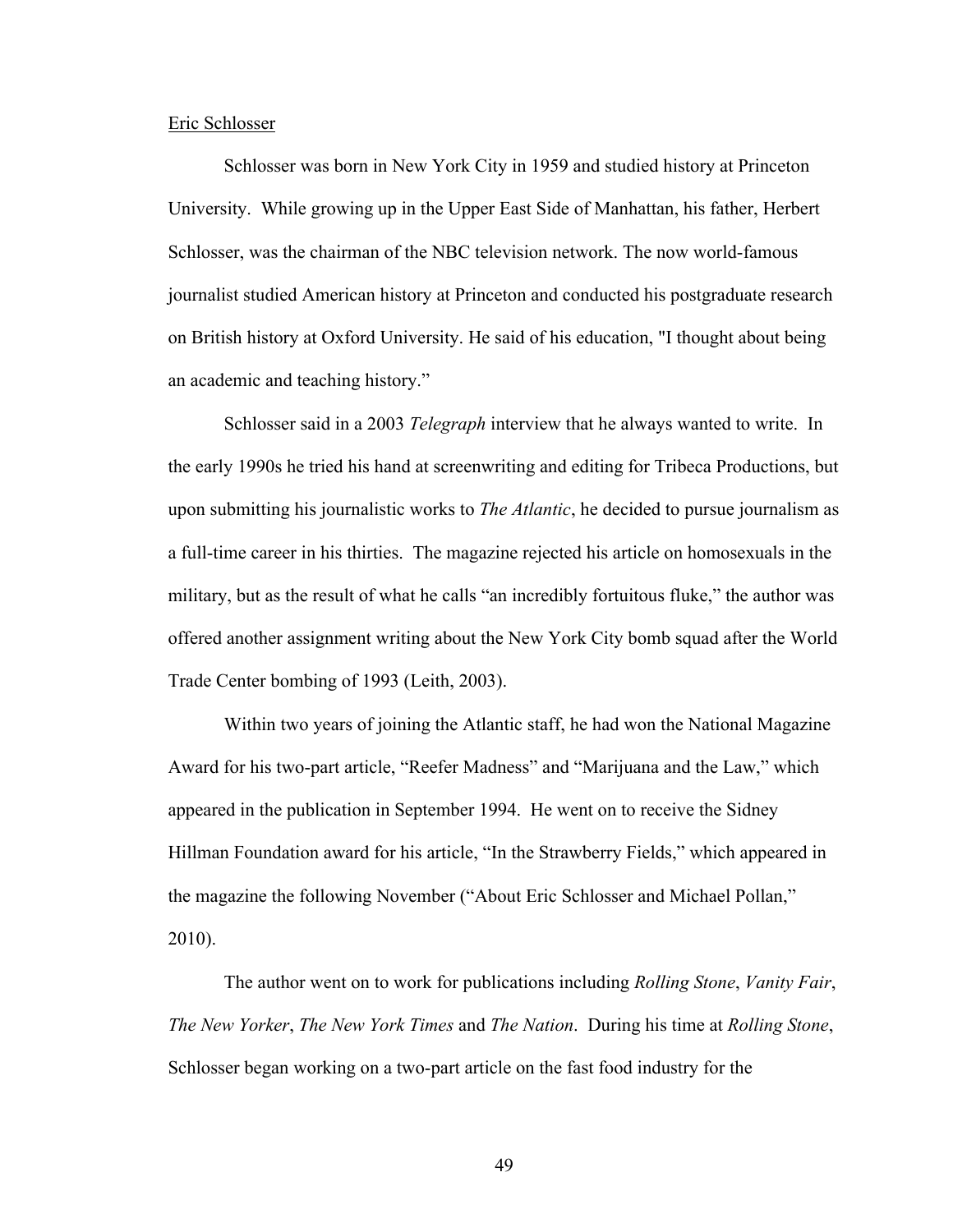publication in 1998, which was the beginning of his research for *Fast Food Nation: The Dark Side of the All American Meal*. The first part of the article was titled "Fast-Food Nation Part One: The True Cost of America's Diet" and was published in September and was followed with the second installment, "Fast-Food Nation Part Two: Meat and Potatoes" in November. After three years of work on his exposé, the book landed on *The New York Times* bestseller list for more than two years, as well as on various bestseller lists in Canada, Great Britain and Japan ("About Eric Schlosser and Michael Pollan," 2010).

*Fast Food Nation* has since been translated into more than 20 languages ("About Eric Schlosser and Michael Pollan," 2010). Within five years of its publishing date, the book had sold more than 1.4 million copies and inspired a movie loosely based on the book's themes of examining the health, environmental and social consequences of the fast food industry (Severson, 2006). Schlosser's book is used frequently to educate students about topics ranging from health to history, as he "has been likened to a latter day Upton Sinclair—exposing the abattoirs and abuses in the meatpacking and caloriepacking processed food industry" (Rosenblum, 2006).

After publishing *Fast Food Nation*, the author went on to publish *Reefer Madness* in 2003 and has since been credited with writing a total of six investigative works (Boynton, 2006).

### *Fast Food Nation*

Eric Schlosser's 2001 book, *Fast Food Nation*, examines the influence the fast food industry has had nationally and globally. The book is comprised of 10 chapters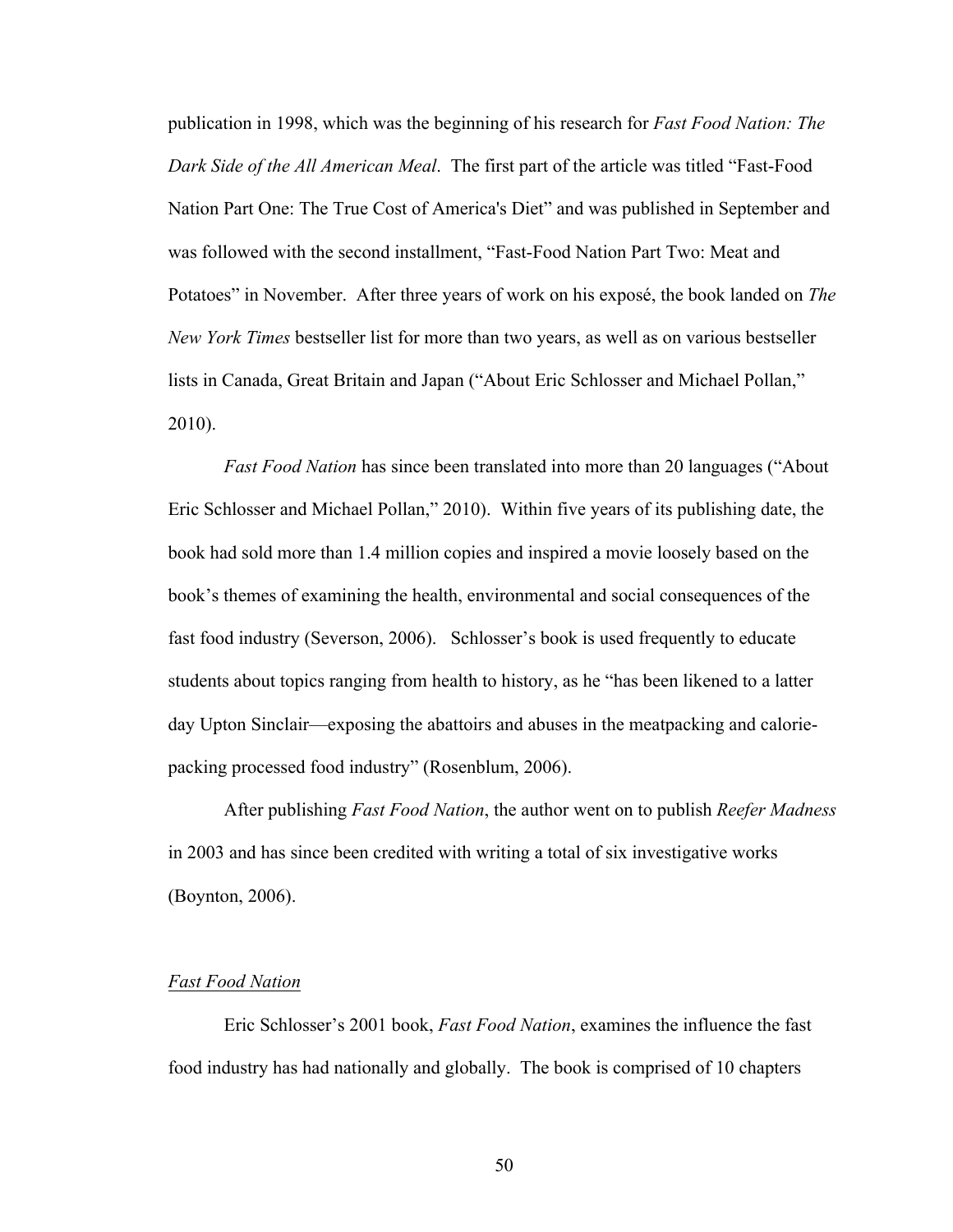which aim to inform its readers about the fast-food industry, from its beginnings in 1948 with the first McDonald's restaurant to its marketing campaigns intended to lure children and the slaughterhouses through which the meat used in their products is processed (Sagon, 2001).

As the work is described in John Pilger's *Tell Me No Lies: Investigative* 

# *Journalism and its Triumphs*,

Eric Schlosser exposed the global 'fast food' industry in his landmark book, *Fast Food Nation*. In his investigation of famous names like McDonald's, Burger King and Kentucky Fried Chicken, Schlosser shows how industrial food production has transformed and endangered not only our diet, but our environment, economy and culture, even basic human rights. This exploitation of the most vulnerable workers and children, the ethos of a robotic assembly line, the relentless lobbying and pressure to standardize, monopolize, automate and, above all, dehumanize— Schlosser reveals this as the true face behind its seductive corporate mask (2011, p. 482).

The work opens with "Chapter 1: The Founding Fathers," which addresses the motivation for the emerging fast-food industry during the mid-1900s. The chapter paints a picture of a society focused on developing standards of convenience and consistency based on a "drive-in" lifestyle. Meanwhile, the McDonald brothers, who began their restaurant in 1940, were looking to have a business that was different and more efficient than the period's typical drive-ins. They fired the restaurant's carhops, waitresses and dishwashers and "produced a limited menu, concentrating on just a few items—burgers, fries and beverages—which allowed them to focus on quality at every step" ("The Ray Kroc Story," 2010). Several other fast-food restaurants also began doing business, including Dunkin' Donuts, Burger King, Wendy's, and Kentucky Fried Chicken, but several others were not as financially stable, which led to the failures of Henry's, Winky's, Sandy's, and Carrol's. By the 1960s, McDonald's was competing for business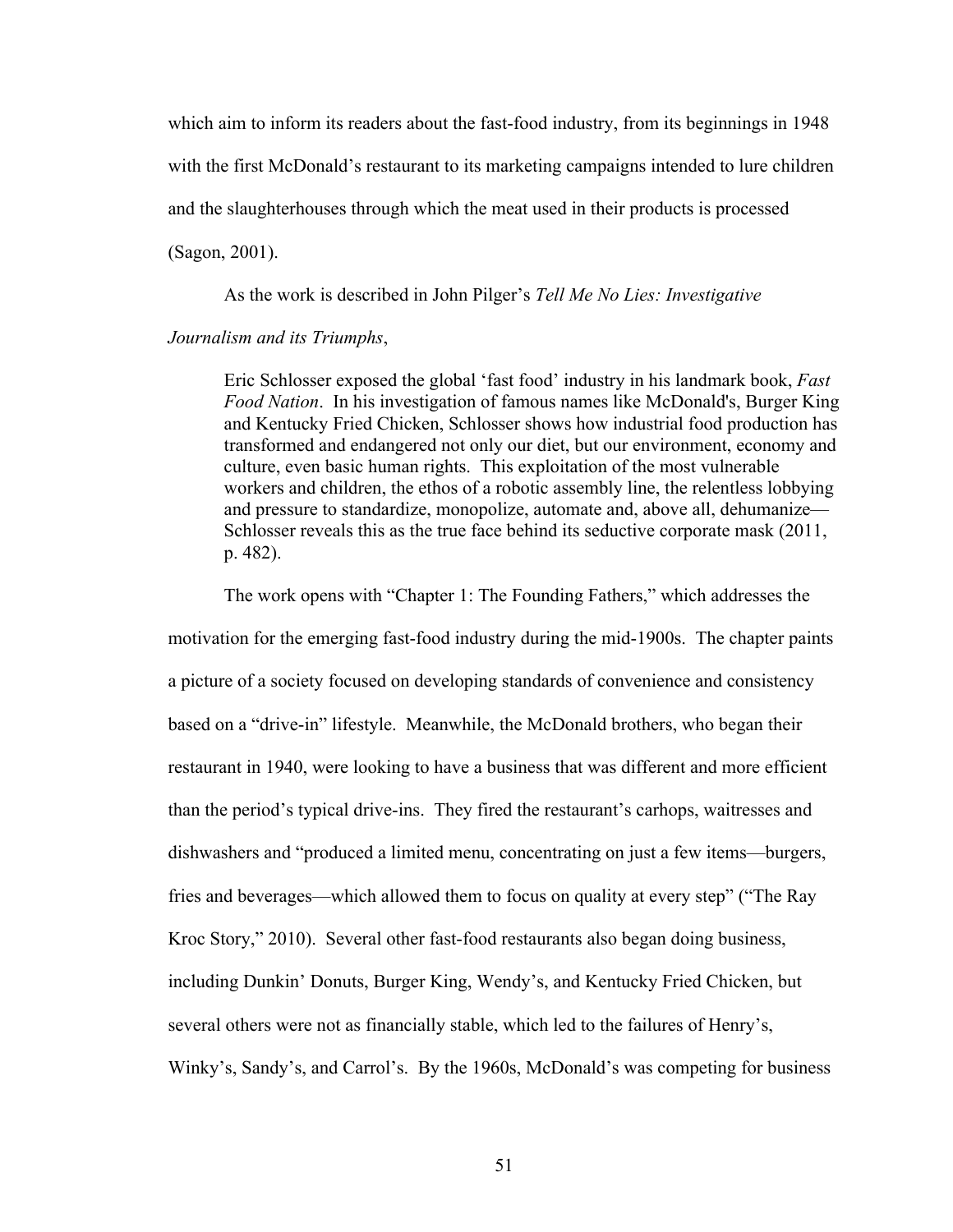with Taco Bell and Carl's Jr., which caused the industry to grow quickly, and within the years between 1960 and 1973, McDonald's had expanded from having 250 restaurants to having 3,000.

Schlosser's second chapter, "Your Trusted Friends" discusses the ways in which fast food is marketed to children. The section opens with a description of the McStore located at the McDonald's corporate headquarters in Oak Brook, Illinois, as well items sold within the storefront. These items include McBurglar dolls, lunch boxes, baby clothes, toy trucks and telephones shaped to like French fries. Schlosser explains that McDonald's pioneer, Ray Kroc and his colleague, business magnate, Walt Disney, were known for marketing their products and services to children. Schlosser wrote in the chapter,

The Internet has become another powerful tool for assembling data about children. In 1998 a federal investigation of Web sites aimed at children found that 89 percent requested personal information from kids; only 1 percent required that children obtain parental approval before supplying the information. A character on the McDonald's Web site told children that Ronald McDonald was "the ultimate authority in everything." The site encouraged kids to send Ronald an email revealing their favorite menu item at McDonald's, their favorite book, their favorite sports team — and their name. Fast food Web sites no longer ask children to provide personal information without first gaining parental approval; to do so is now a violation of federal law, thanks to the Children's Online Privacy Protection Act, which took effect in April of 2000 (2001, p. 45).

It has been found by market researchers that children can recognize brand logos as early as age two, and based on this vulnerability, the fast-food industry expanded its advertising into United States schools by providing corporate sponsorship. This section closes with the author's statement that children are in no way benefitting from being exposed to advertisements that encourage poor nutritional practices.

In his third chapter, "Behind the Counter," Schlosser focuses on the labor force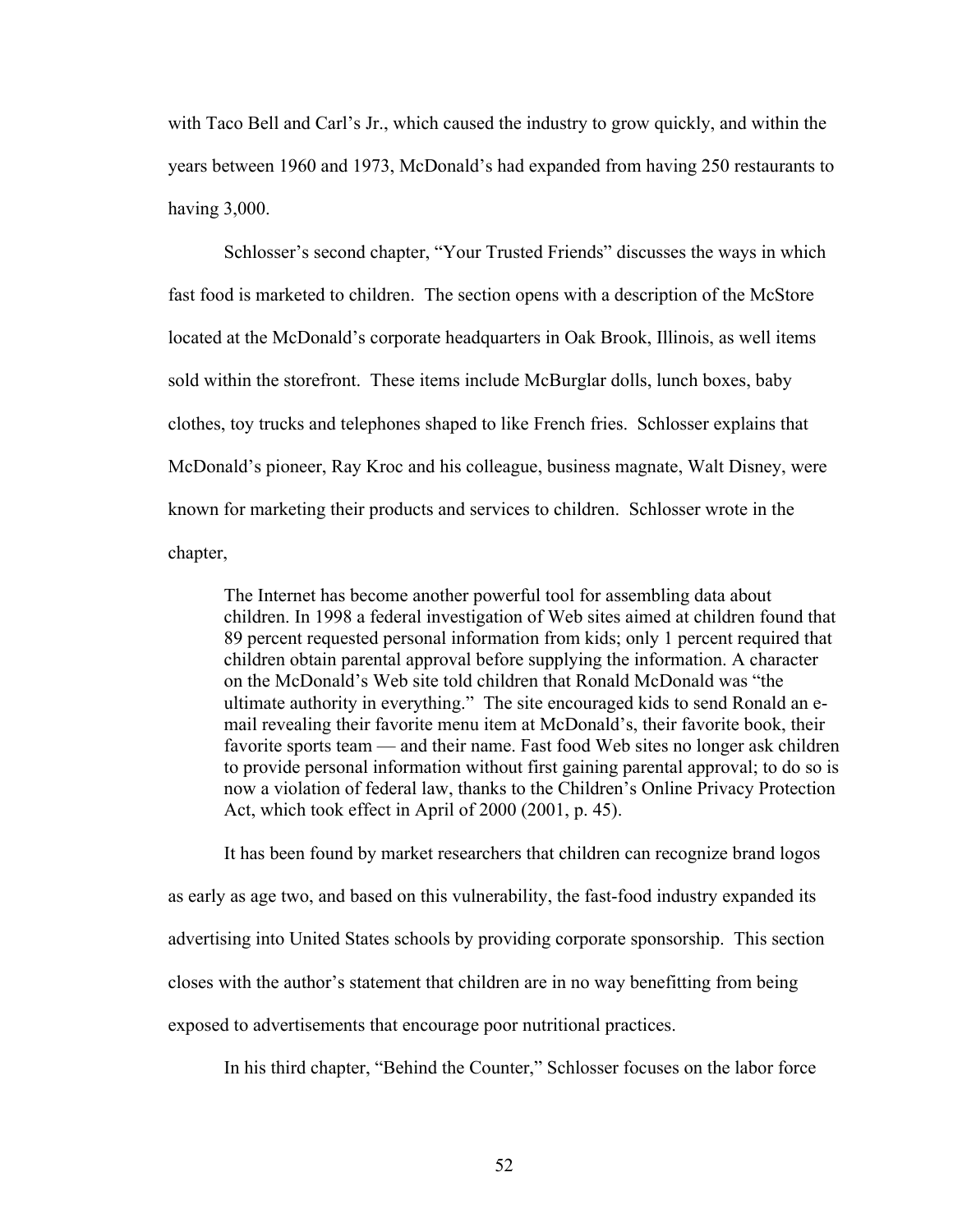that makes the fast-food industry possible. The section begins with a description of political and population changes that occurred during the last three decades of the twentieth century. He goes on to explain that, as McDonald's was Colorado's largest overall employer in the late 1990s, McDonald's used its Colorado Springs stores in order to test cutting labor costs and boosting production speeds. These tests were meant to make the already efficient "Speedee Service System," (used by the McDonald brothers) even more cost-effective. Schlosser says that the fast-food industry manages to keep its wages low by paying minimum wages to the majority of its workers, rarely allowing overtime and hiring teenagers. The section concludes with information about high rates of on-the-job injuries in teenagers working in fast-food restaurants, lacking OSHA regulations and the corporation's aversion to allowing employees unionize.

"Chapter 4: Success" is about the franchise system of the fast-food industry. Schlosser writes about McDonald's owner, Ray Kroc, and his efforts to recruit people to operate their own McDonald's restaurants throughout the United States by paying the corporation a franchising fee. While Kroc asked his franchise owners for their loyalty, many of the people who had become part of his company became millionaires. With the opening of various McDonald's franchises, Kroc gained the development of the Big Mac, Egg McMuffin, Filet-O-Fish and Ronald McDonald. Schlosser also includes insights about the costs and benefits of owning a franchise, as well as data about the increasing prices of the McDonald's franchising fee.

The central theme of work's fifth chapter, titled "Why the Fries Taste So Good," is the processing of fast food. The first portion of the chapter discusses developments in the method of preserving potatoes, especially dehydrating and freezing. The author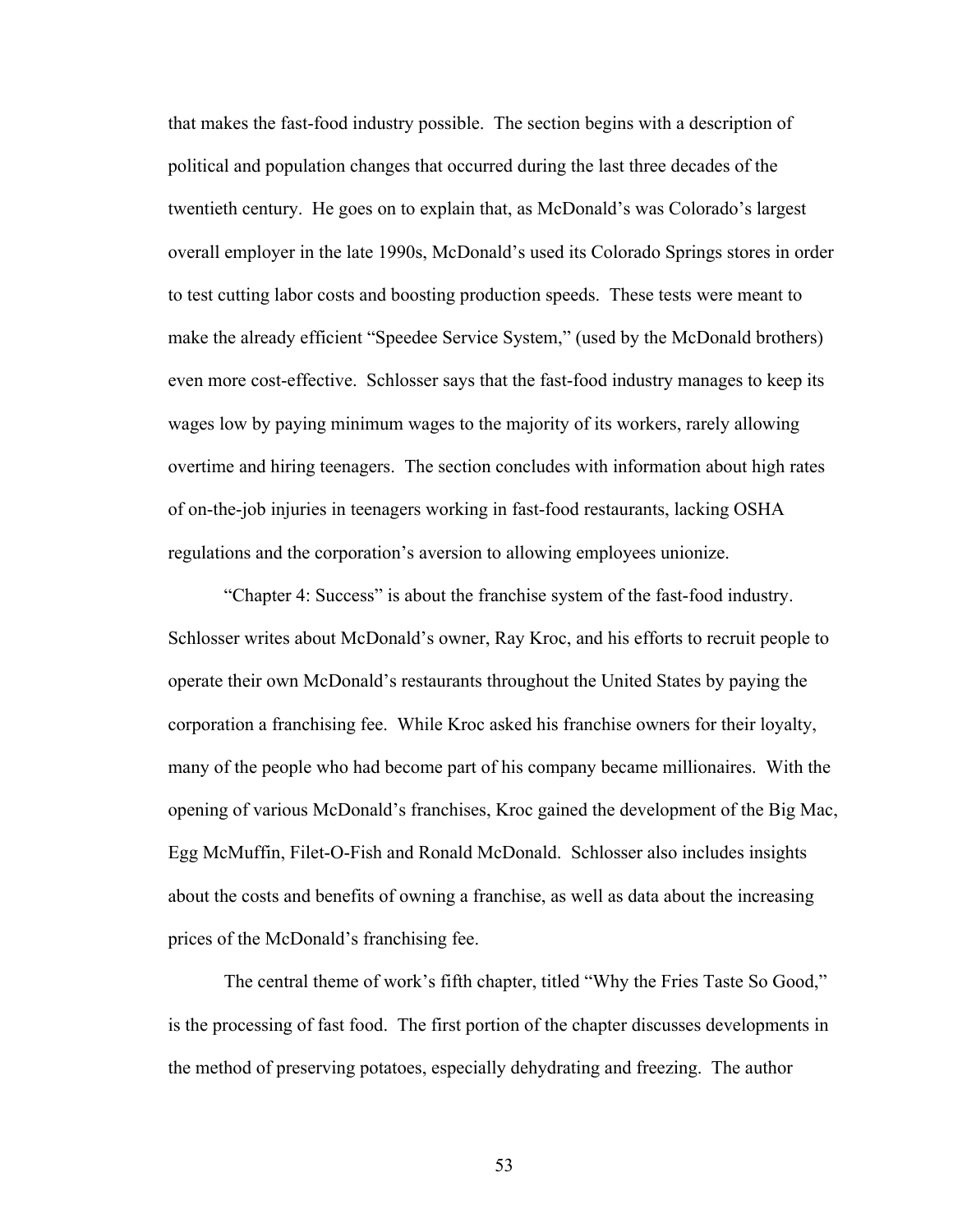offers a history of the growing popularity of freezing foods after WWII, explaining that the 1950s became known as the "Golden Age of Food Processing," with the increased production of frozen products, from orange juice to TV dinners. He continues by writing about the partnership between McDonald's and the Simplot Company, who provided the restaurant's frozen French fries. By the 2001, when the book was published, it was estimated that the average American ate more than 30 pounds of frozen French fries per year. Schlosser tells his reader that the popular flavor of McDonald's fries did not originally come from the quality of the potatoes from which they are made, but rather from the oil in which they are cooked. Schlosser explained,

Some of the most important advances in flavor manufacturing are now occurring in the field of biotechnology. Complex flavors are being made through fermentation, enzyme reactions, fungal cultures, and tissue cultures. All of the flavors being created through these methods — including the ones being synthesized by funguses — are considered natural flavors by the FDA. The new enzyme-based processes are responsible for extremely lifelike dairy flavors. One company now offers not just butter flavor, but also fresh creamy butter, cheesy butter, milky butter, savory melted butter, and super-concentrated butter flavor, in liquid or powder form. The development of new fermentation techniques, as well as new techniques for heating mixtures of sugar and amino acids, have led to the creation of much more realistic meat flavors. The McDonald's Corporation will not reveal the exact origin of the natural flavor added to its French fries. In response to inquiries from *Vegetarian Journal*, however, McDonald's did acknowledge that its fries derive some of their characteristic flavor from "animal products" (2001, p. 128).

Until 1990, this oil was made of 7 percent cottonseed oil and 93 percent beef tallow and contained more saturated beef fat per ounce than the classic McDonald's hamburger. Once the company began receiving criticism about the contents of their cooking oils, they switched to pure vegetable oil, which contains an unidentified ingredient that McDonald's calls "natural flavor." These chemically created additives, he explains, are the way that fast-food restaurants are able to maintain their distinct flavors.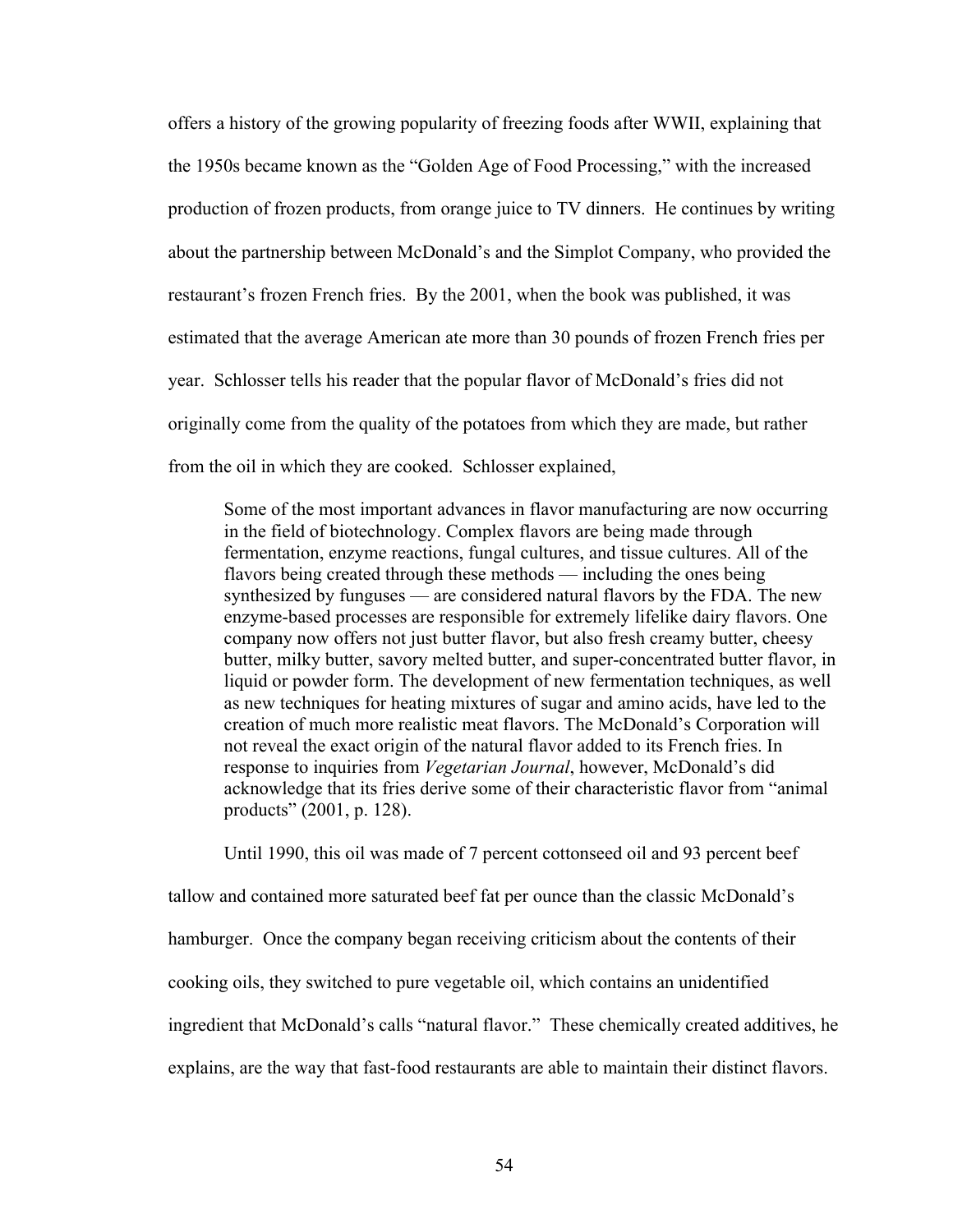"On the Range," the sixth chapter of Schlosser's work, is centered around the economic problems that ranchers and poultry growers face as a result of the consolidation of the meatpacking industry, which stem from the growth of fast-food chains. When Schlosser wrote the work, he noted that many ranchers had sold both their cattle and land, and another large portion of ranchers were nearly out of business. He explained that 84 percent of the nation's slaughtered cattle come from four meatpacking plants, which use unjust schemes in order to drive down the cost of cattle. Schlosser continues by discussing the struggles of poultry growers, about half of whom leave the business within three years, as they often become bankrupt by the processes they must follow in order to complete their contracts with various buyers. The author concludes the chapter with a powerful statistic: the suicide rate of those working within these meat-related jobs were triple those of the rest of America.

The work's seventh chapter, "Cogs in the Great Machine," describes the negative effects of meatpacking operation on the towns in which they are present. Although they were formerly in the nation's largest cities, such as New York City and Chicago, they are now in rural parts of the United States, particularly those that have an exceptionally low tolerance for unions. Schlosser tells the reader about the revolting smells that permeate through the towns in which such operations are located, which are the result of pits of manure. He continues by writing that the jobs at these plants have an extremely low payrate of "one-half union rates" and immigrants from Southeast Asia, Central America, and Mexico primarily hold them. The turnover rate for work at these companies, such as ConAgra, is around 80 percent per year. As the workers were not provided with medical insurance, their injuries and other health-related expenses caused the rural towns' medical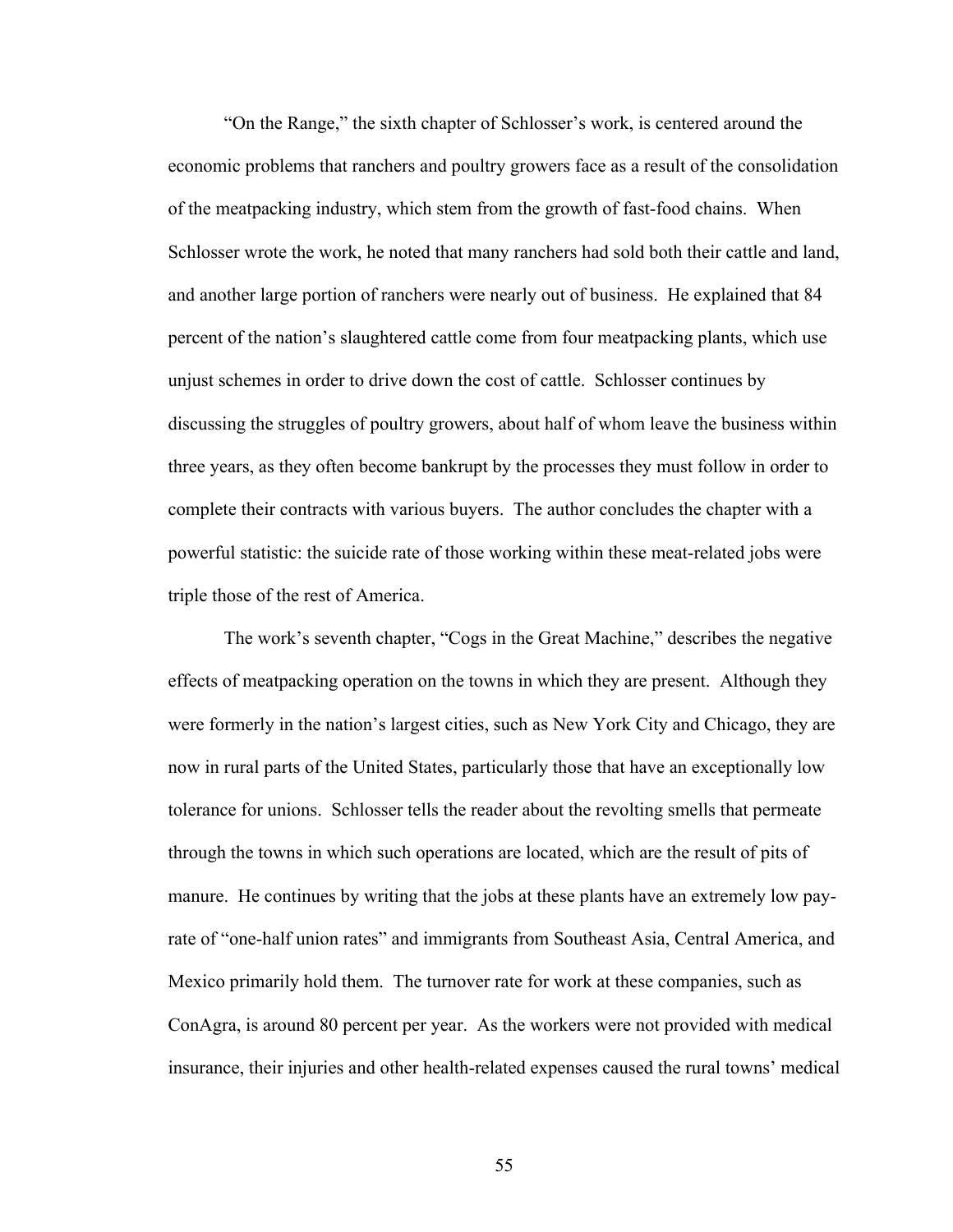costs to increase, while poverty, drug abuse and crime were also on the rise.

In "Chapter 8: The Most Dangerous Job" Schlosser describes the typical work of a slaughterhouse employee. He writes that the environment is humid and workers typically have jobs with titles such as Knocker, Sticker, Shackler, Rumper, Navel Boner or First Legger that require them to do various tasks which are brutal in nature. Each year, he explains, more than 25 percent of the workers at meatpacking companies suffer from injuries sustained on the job, a rate which is three times higher than the number of injuries sustained in other factory environments in America. As most work in slaughterhouses is done by hand, the most common types of injuries from which employees suffer is lacerations. Employees often lose fingers, arms or even their lives when in certain slaughterhouse situations. Further explanations for such injuries include language barriers between the workers and their typically English-speaking supervisors, a factor that often prohibits injured workers from filing claims to pay for disability expenses.

Schlosser's second to last chapter in *Fast Food Nation* is titled, "What's In the Meat," which discusses the various illnesses that have been spread by eating contaminated meats. The author writes that foodborne pathogens that can cause reactions as severe as death can also cause long-term health issues ranging from heart disease to neurological problems. It has been found that children who have eaten contaminated products are the most vulnerable to e coli outbreaks, which have even been linked to USDA-approved ground meat served as part of the National School Lunch Program. Studies conducted by the USDA found that over 78 percent of ground beef in 1996 was contaminated by microbes spread primarily by fecal matter. The chapter goes on to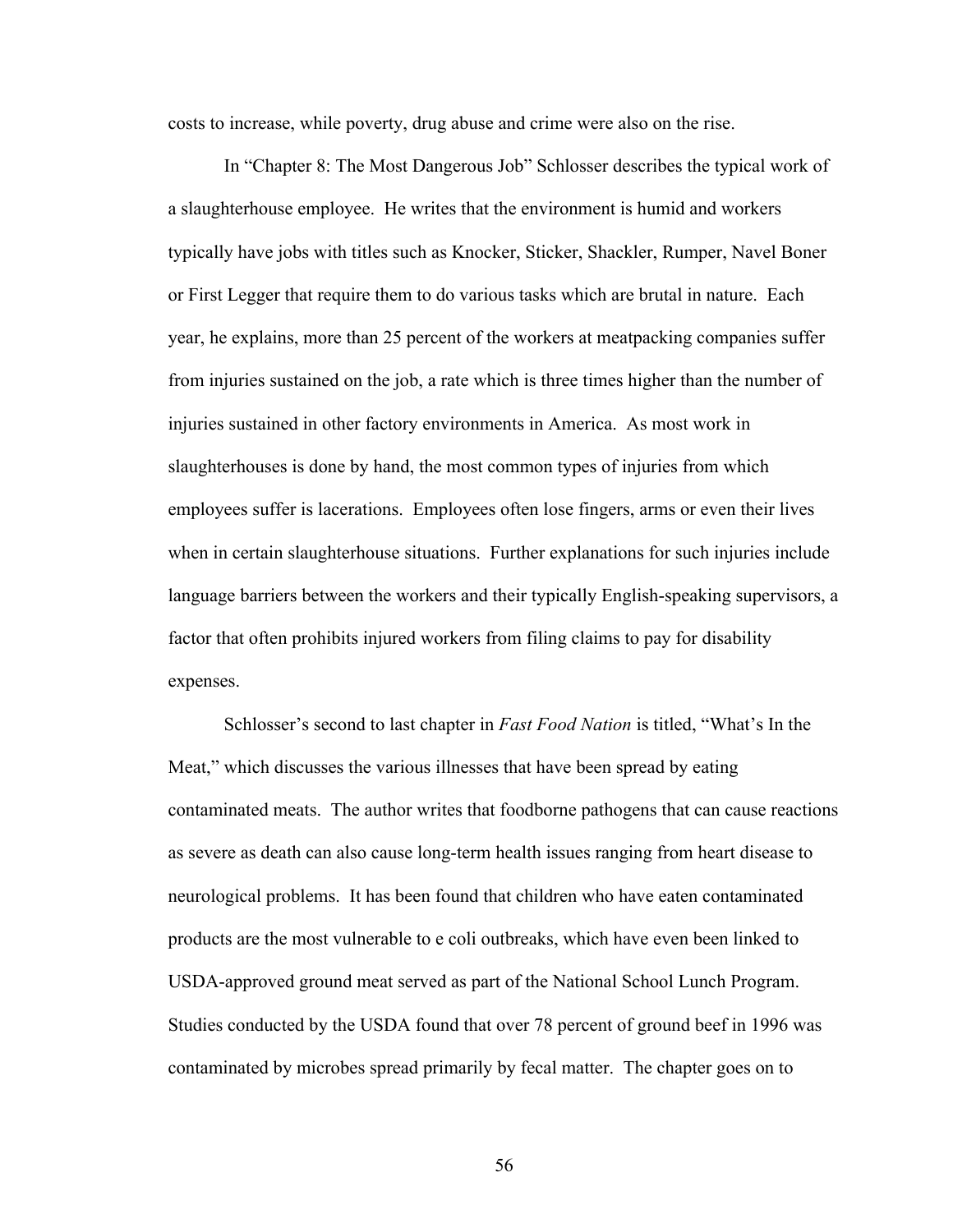explain that the least expensive ground meat was also most likely to contain spinal cord, bone and gristle. The author explains,

The meatpacking system that arose to supply the nation's fast food chains — an industry molded to serve their needs, to provide massive amounts of uniform ground beef so that all of McDonald's hamburgers would taste the same — has proved to be an extremely efficient system for spreading disease...The CDC estimates that more than three-quarters of the food-related illnesses and deaths in the United States are caused by infectious agents that have not yet been identified. While medical researchers have gained important insights into the links between modern food processing and the spread of dangerous diseases, the nation's leading agribusiness firms have resolutely opposed any further regulation of their food safety practices. For years the large meatpacking companies have managed to avoid the sort of liability routinely imposed on the manufacturers of most consumer products (2001, p. 196).

Schlosser concludes his ninth chapter by informing his readers about the dangers

of bringing raw ground beef into their homes, which he refers to as a "potential

biohazard."

The book closes with "Global Realization," which discusses the ways in which

the majority of United States fast-food chains have made slight menu changes and

expanded into international markets.

The author wrote,

A number of attempts to introduce healthy dishes (such as the McLean Deluxe, a hamburger partly composed of seaweed) have proven unsuccessful. A taste for fat developed in childhood is difficult to lose as an adult. At the moment, the fast food industry is heavily promoting menu items that contain bacon. "Consumers savor the flavor while operators embrace [the] profit margin," Advertising Age noted..."Make It Bacon" is one of the new slogans at McDonald's. With the exception of Subway (which promotes healthier food), the major chains have apparently decided that it's much easier and much more profitable to increase the size and the fat content of their portions than to battle eating habits largely formed by years of their own mass marketing.

He continues by telling his readers that,

The cost of America's obesity epidemic extends far beyond emotional pain and low self-esteem. Obesity is now second only to smoking as a cause of mortality in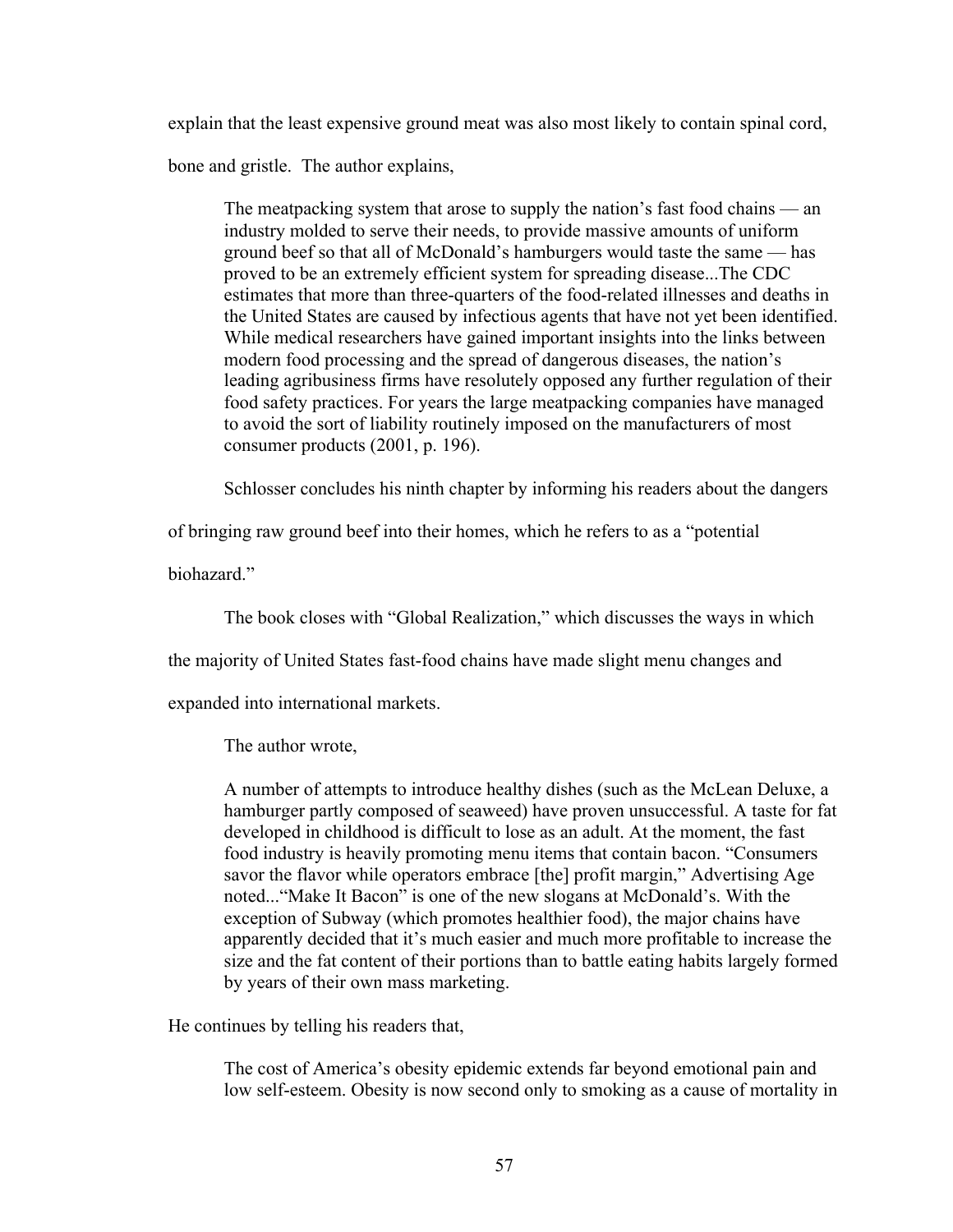the United States. The CDC estimates that about 280,000 Americans die every year as a direct result of being overweight...A 1999 study by the American Cancer Society found that overweight people had a much higher rate of premature death. Severely overweight people were four times more likely to die young than people of normal weight. Moderately overweight people were twice as likely to die young. "The message is we're too fat and it's killing us," said one of the study's principal authors. Young people who are obese face not only long-term, but also immediate threats to their health. Severely obese American children, aged six to ten, are now dying from heart attacks caused by their weight (2001, p. 241).

Schlosser continued this chapter by writing that McDonald's was operating in 120 foreign countries by 2001 and that four out of the five new restaurants that the corporation opened everyday was located outside of the United States. At the time the work was written, most chain restaurants earned the majority of their sales from international locations. While these fast-food companies have gained recognition and brand interest in other locations, several nations into which they have expanded have begun to experience increasing childhood obesity rates. Finally the author says that this rapid international expansion has brought with it issues of environmental disregard, decreased labor standards and health problems.

This work was the first of many in the first decade of the 21st century regarding an increased concern regarding the problem of obesity. Works that followed *Fast Food Nation* in the food movement include *Super Size Me*, *Chew On* This, Food*, Inc*. and *Omnivore's Dilemma*.

### Corporate Response

Dick and Mac McDonald started McDonald's in 1940, in San Bernardino, California. In 1961 Ray Kroc bought the company from the McDonalds brothers for \$2.7 million ("McDonald's Corporation and the Issue of Health and Nutrition," n.d., p. 6). In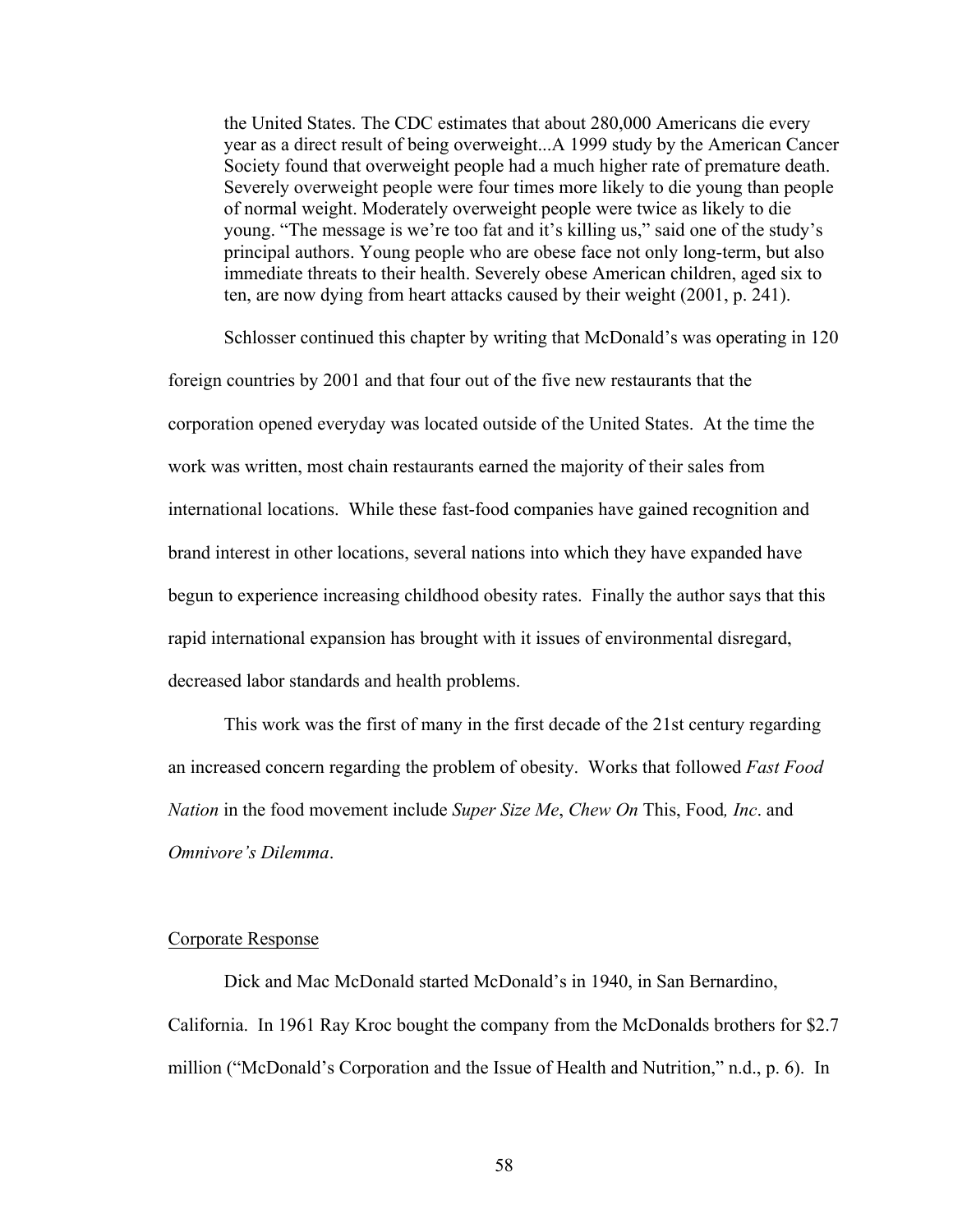the years since, McDonald's has expanded exponentially, serving over 46 million customers every day.

After fifty years of success, the 1990s were fraught with negative publicity over poor treatment of employees, factory farming and most notably providing unhealthy food to an uninformed public. In 1994 a Greenpeace affiliate located in England released a flyer titled "What's Wrong with McDonald's? What They Don't Want You to Know" as a protest. McDonald's was quick to quell the distribution of the flyer, and subsequently became involved in a lawsuit against Greenpeace members ("McDonald's Corporation and the Issue of Health and Nutrition," n.d., p. 10). Though the court ruled in favor of McDonald's, this was not enough to keep concerned citizens from investigating McDonald's as a whole. In the years following, the company was involved in what is known now as the "McLawsuit," in which several minors accused McDonald's of causing their obesity and related health problems. In this case, the court ruled in favor of the multi-billion dollar company.

McDonald's has had a notably present public relations and corporate communications staff for decades. In 1998, PR Week reported that,

McDonald's has more than 100 in-house communications staff globally. The largest foreign markets—UK, Germany, France, Japan, Australia, Canada and Brazil - have teams of between eight and 12 PR pros each. McDonald's has an ingrained culture of being able to coordinate communications using in-house resources...'One of the key things at McDonald's is that we are very much a locally managed company,' says Mike Gordon, McDonald's vice president of international communications...The McDonald's in-house staff, scattered across the world, are briefed with the broad corporate positioning and key messages to ensure the same level of consistency in communications (Gray, 1998).

When threatened by negative publicity, the McDonald's corporation has a history of

responding with the backing of its corporate communications team.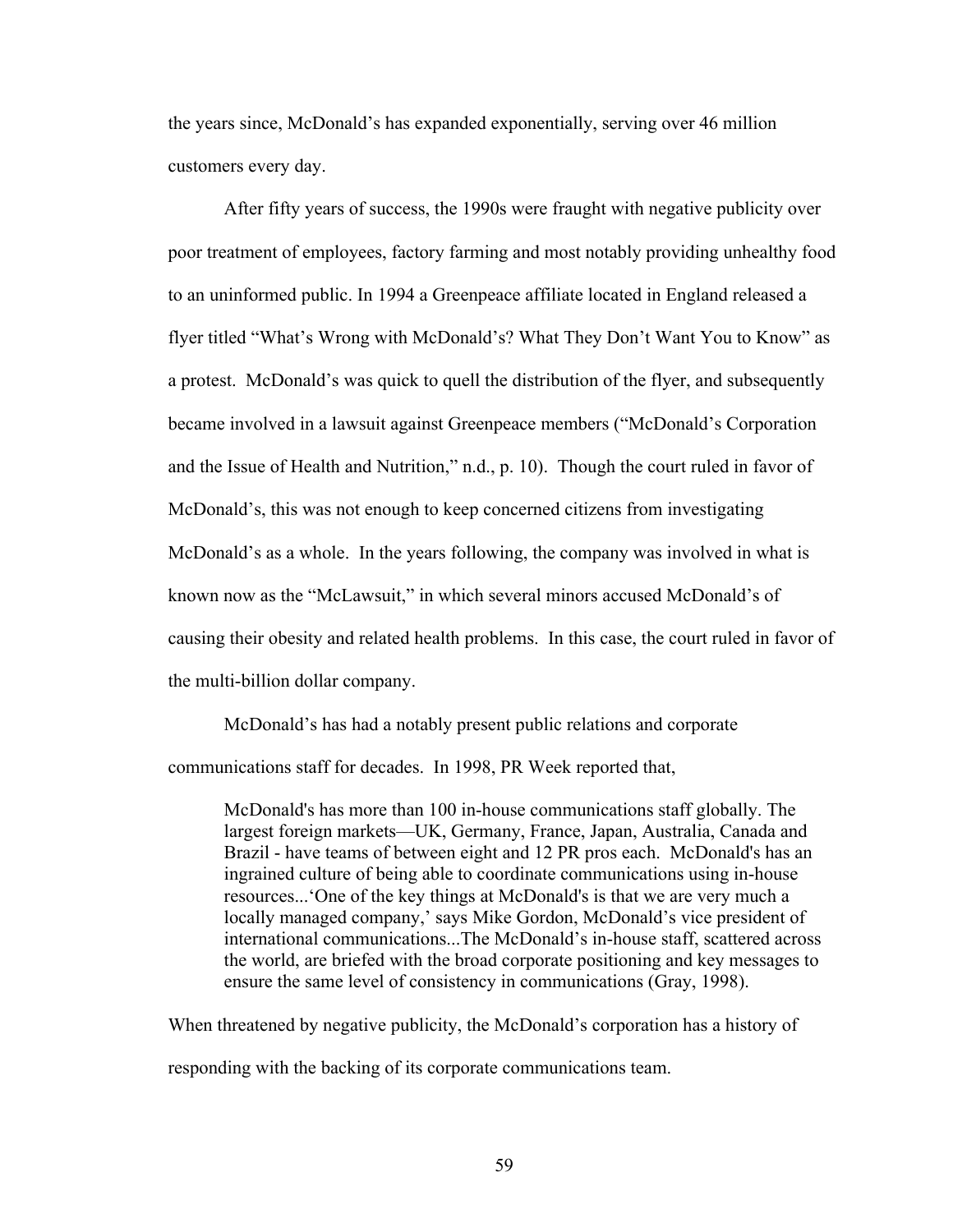Schlosser's 2001 work, *Fast Food Nation*, was clearly not the first attempt at looking at the health, social and economical issues caused by the fast-food industry. Although Schlosser was not the first, nor the last, to criticize the ethical standards of McDonald's, his work continues to be recognized internationally as one of the most influential pieces of journalism in recent years. The work began to "heighten awareness of the adverse health effects of heavy consumption of fast food" from the time it was published (Mello, 2003). With all of the negative attention that McDonald's received as a consequence of the work, the corporation released a single statement regarding *Fast Food Nation*, but the corporation also went on to make observable changes that are linked to issues discussed within the book.

According to *ABC News*, McDonald's released a statement saying, "His [Schlosser's] opinion is outvoted 45 million to 1 every single day, because that's how many customers around the world choose to come to McDonald's for our menu of variety, value and quality" ("Will Fast Food Be The Death of Us?," 2002).

In the 2001 McDonald's Annual Report, the company addressed its concern about beef safety. McDonald's also went on to introduce new menu items that were exceedingly high in fat content, including the McPhilly Cheesteak, Cheddar Bacon Sausage McMuffin, Chicken Strips and Tin Roof Waffle Cone Sundae (2001).

McDonald's Vice President of Corporate Media Relations Walt Ricker was reported to have said that "the bottom line, not the book, prompted the company to examine its core business." After having reported a record loss of \$344 million during its 2002 fourth quarter, the company "retooled stores and pumped up both its dollar menus and marketing to restore profit levels," which illustrates that the public wanted a healthy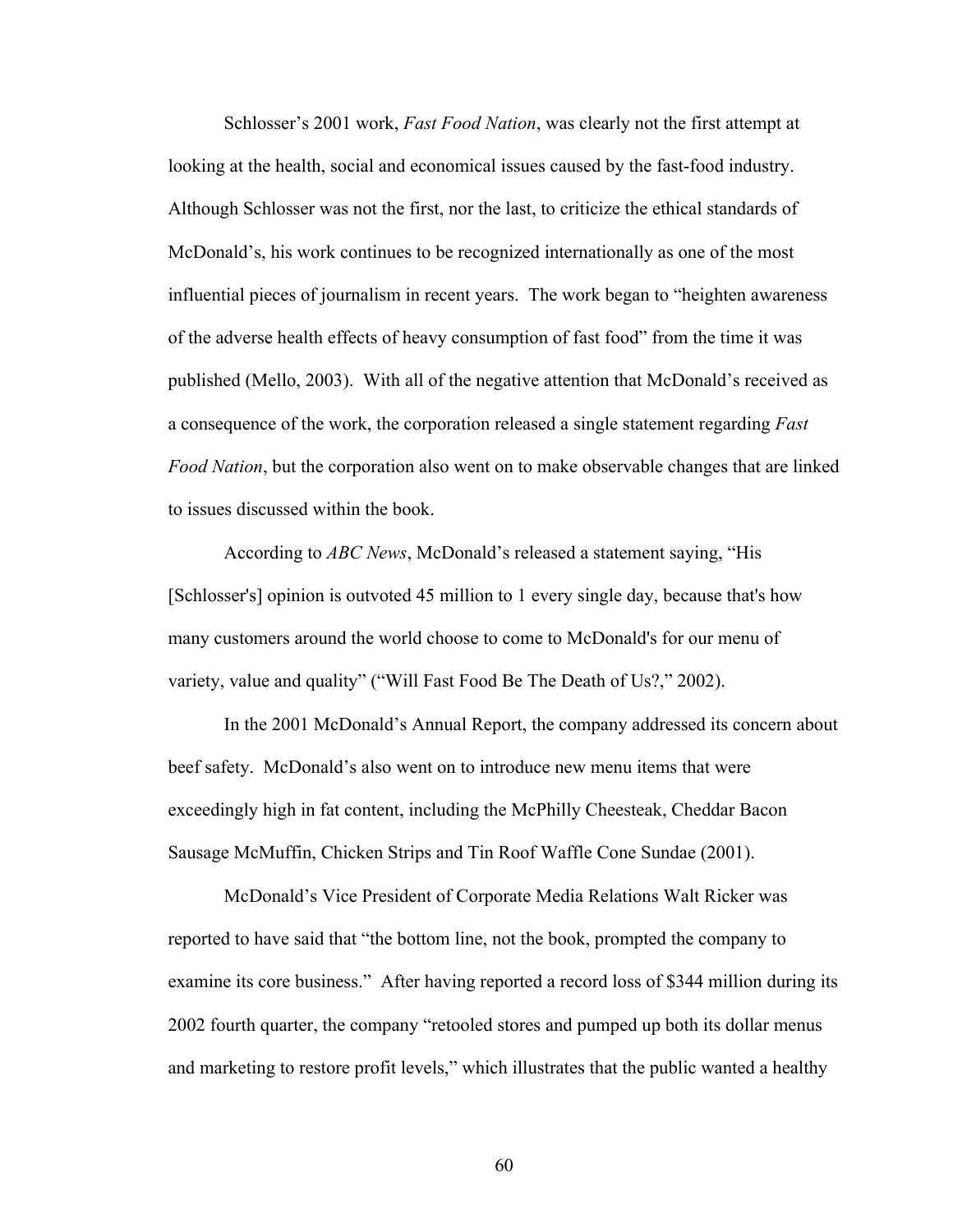change rather than gimmicks in the form of new menu items (Severson, 2006). By the end of 2002, the company introduced its new line of "Premium Salads" in the 2002 McDonald's Annual Report.

Spokesman Ricker went on to explain:

To try to pick out a point in time and try to attach it to a movement or a book is really missing the point...We have to stay true to our customers. If people raise concerns, we have the responsibility to provide answers and balance. If it's talking more about animal welfare standards, quality and where the food really comes from, different from myth-making and misinformation, it's what we need to do" (Severson, 2006).

After suffering from its first significant financial loss, the company launched "Plan to Win" in 2003, announcing the strategy in its annual report saying that the plan was, "aimed at making McDonald's our customers' favorite place and way to eat by implementing the key drivers of an exceptional customer experience—people, products, price, place and promotion" ("McDonald' annual report summary," 2003). McDonald's rehired its CEO, Jim Cantalupo, in 2003 to implement the "Plan to Win" (Martin, 2009). Cantalupo also worked with U.S. operations chief Mike Roberts to launch the company's "Eat Smart, Be Active" initiative, which was an attempt to revive McDonald's U.S. sales ("McDonald's phasing out super-size fries, drinks," 2004).

Throughout 2003, McDonald's marketed their new salads to "health-conscious women" as part of the "Eat Smart, Be Active" campaign according to a *USA Today* article. The article said of this development,

A new line of Premium Salads with Newman's Own salad dressings helped McDonald's boost same-store sales 6.3% in May. It's the biggest gain in four years. McDonald's has been trying to sell salads for more than a decade. At first, they were sold in containers displayed in countertop refrigerators. More recently, the featured offering was McSalad Shakers — a sort of a salad in a cup. These are being replaced by the Premium Salads, which are finally getting salad sales traction (Howard, 2003).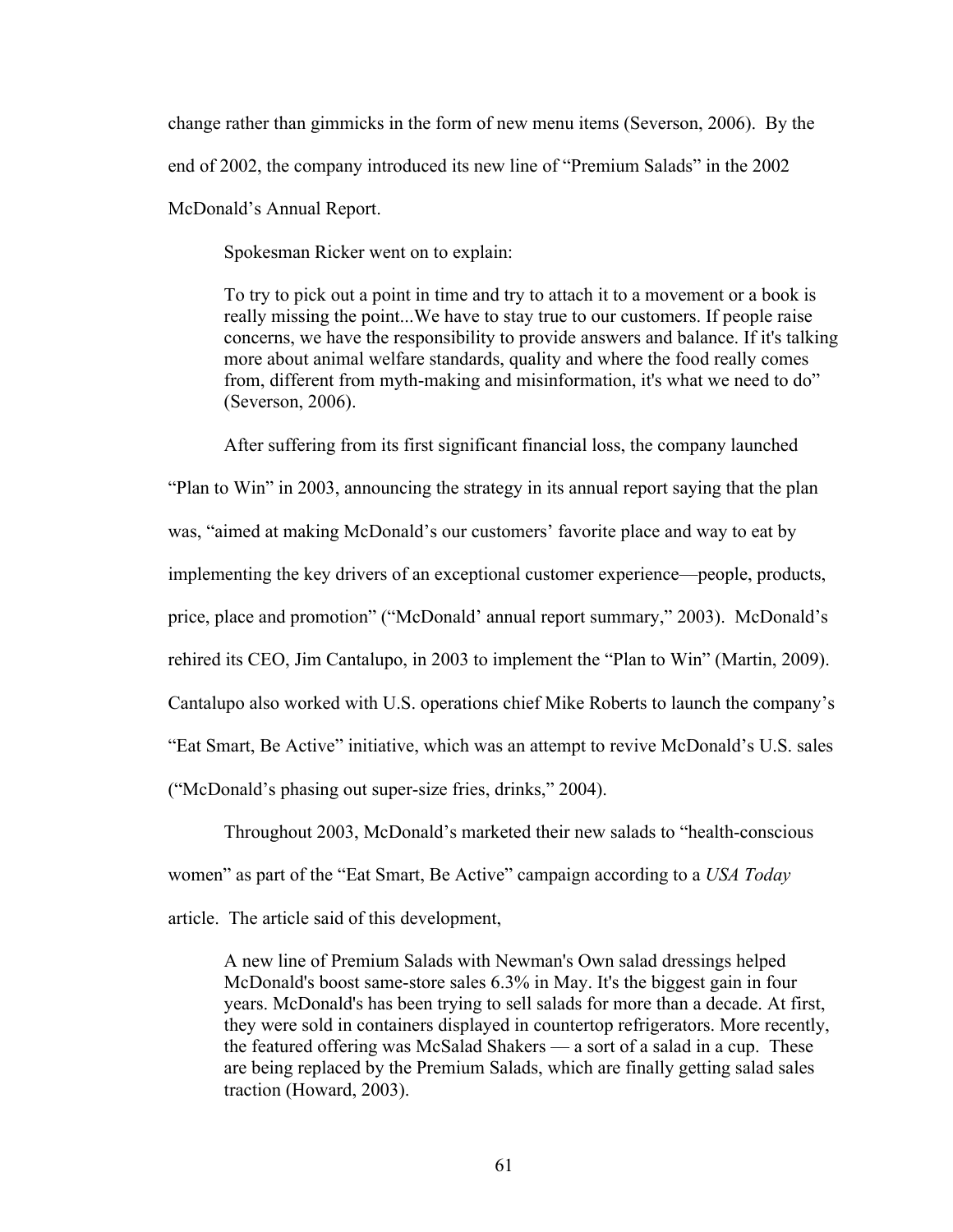These premium salads became the central feature of McDonald's "Go Active Meal" campaign in 2003 and 2004. A *USA Today* article from 2003 says, "Instead of Happy Meal standards like a burger and a toy, the new Go Active meal will include a salad, an exercise booklet and a pedometer meant to encourage walking." The company also hired Oprah Winfrey's trainer at the time, Bob Greene, to design some new products (Ward, 2004).

This effort was rewarded by positive commentary from health experts, but also greeted with some skepticism. The previously mentioned *USA Today* article said,

McDonald's has a "long, long way to go" to solidify a reputation for promoting healthy foods, said Bob Goldin, an analyst at Chicago-based food consultancy Technomic. But Goldin is willing to give the company credit for trying. "McDonald's sees some major trends, and the company is trying to be responsive," Goldin said. "Whether these initiatives will actually move the needle (to boost sales), I don't know" ("McDonald's testing healthier, adult 'Go Active' meal," 2003).

In addition to adding healthier choices to the adult-geared menu of the restaurant,

*USA Today* reported in July 2003 that McDonald's planned to begin offering apple slices

as a substitute in the child-marketed Happy Meal ("McDonald's to test fruit in Happy

Meal," 2003) after a 15-month sales decline of the iconic menu item (Acitelli, 2004).

On the corporate communications front, the company launched another campaign

in late 2003 and early 2004. In September 2003, McDonald's began marketing with the

phrase, "i'm lovin' it". As was explained in a *PR Newswire* article, the

'i'm lovin' it' campaign is a new way of connecting with our customers," said Bill Lamar, senior vice president and chief marketing officer, McDonald's USA. "It will rekindle the emotional bond our customers have with McDonald's through a campaign that depicts how people live, what they love about life and what they love about McDonald's" ("McDonald's(R) USA Launches 'I'm lovin' it(TM)' Brand Campaign," 2003).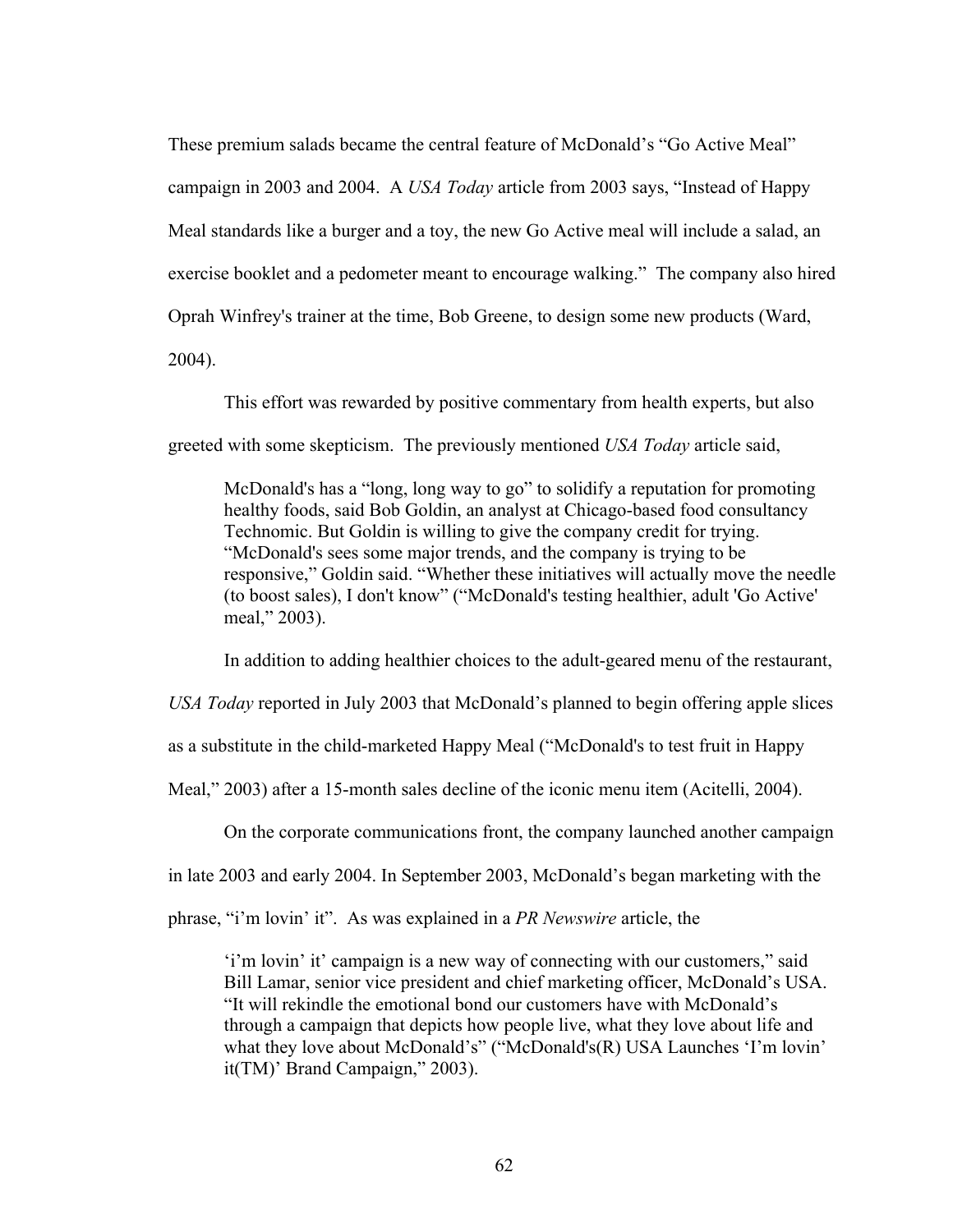*PR Week* reported in January 2004:

McDonald's sees PR as a key part of its overall marketing plans in 2004, particularly as it rolls out its successful salad offerings to countries in Europe and elsewhere...McDonald's has dubbed its new marketing effort "Rolling Energy." The effort was designed to focus on increasing credibility with consumers at a time when people are becoming more interested in taking an active role in their diets..."Public relations is a very important part of our whole Rolling Energy program," Light said. "Paid advertising has its limitations. PR will get us into media that has high credibility, particularly with young adults. Our whole new brand strategy is to communicate a more youthful strategy."...In the US, it kicked off its salad with a New York press conference featuring Paul Newman, whose salad dressings McDonald's offers..."Rolling Energy is about creating energy with our customers all across the world," explained Dean Barrett, SVP and global brand business officer. Advertising, marketing, and PR are "all key components of our Rolling Energy plan," he said (Frank, 2004).

Despite the company's efforts to provide healthy choices and roll out new

communications efforts, the next work that would inspire more criticism against McDonald's was already in the works. Morgan Spurlock's 2004 documentary *Super Size Me*, which was somewhat motivated by the reception of Schlosser's 2001 work, set out to investigate the influence of the fast-food industry while simultaneously examining the negative effects of eating solely McDonald's food over the course of one month. Writer and director Spurlock said in his documentary, "The bottom line: They're a business, no matter what they say. And by selling you unhealthy food, they make millions. And no company wants to stop doing that" (2004). Before it's wide release in May 2004, Spurlock won an award for film direction at Sundance Film Festival ("McDonald's phasing out super-size fries, drinks," 2004).

Just two months before *Super Size Me* was released, McDonald's began phasing out its menu's "Supersize" option. McDonald's spokesman Ricker said of this change that is had "nothing to do with that (film) whatsoever." A March 2003 *NBC* article reported, "The company has called the documentary 'a super-sized distortion of the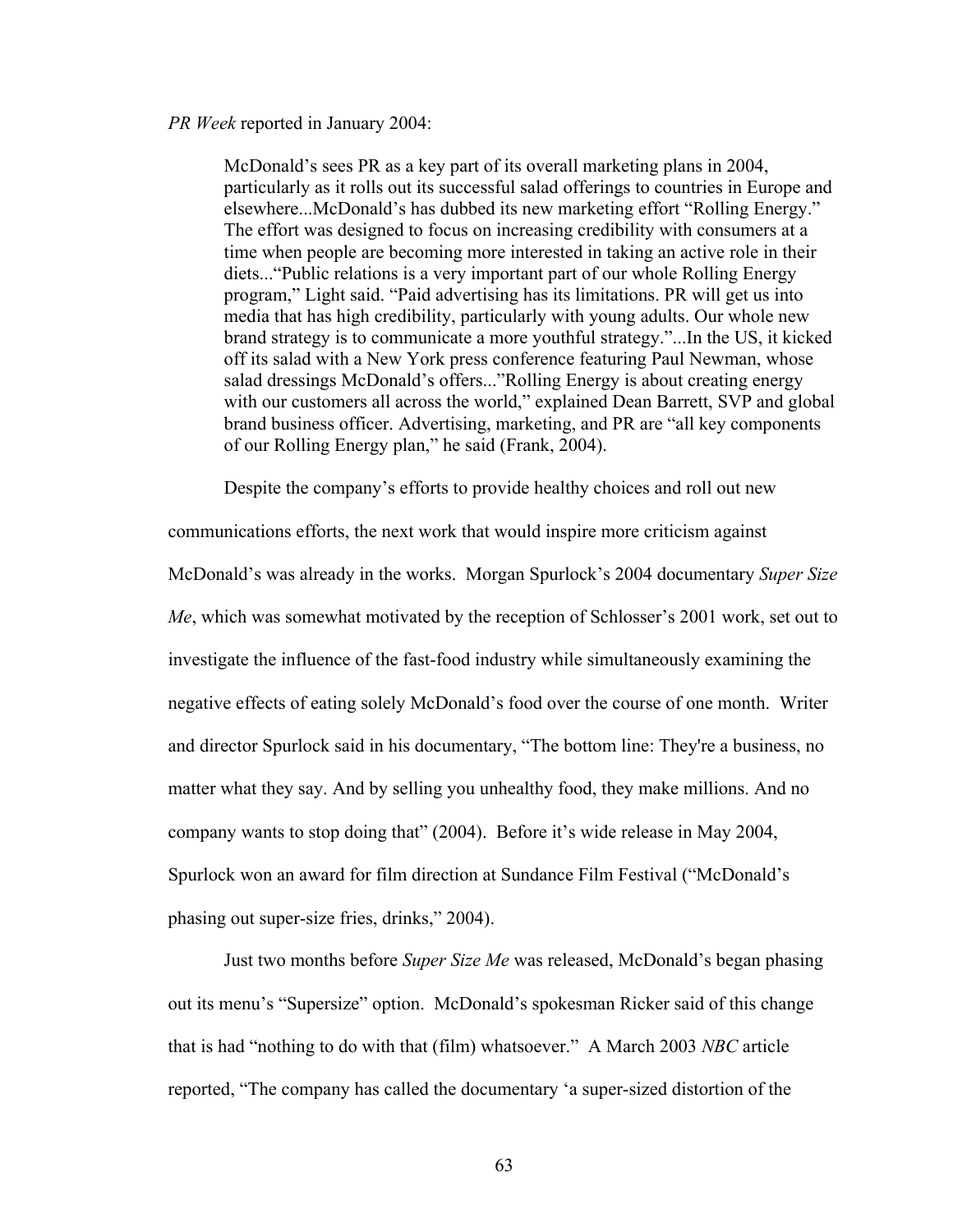quality, choice and variety available at McDonald's.' It says the film is not about McDonald's but about Spurlock's decision to act irresponsibly by eating 5,000 calories a day — 'a gimmick to make a film.'" In a seven-page memo released by the corporation, McDonald's stated that, "The reason for reducing the number of fry sizes is to simplify operations and enhance our ability to deliver better service to our guests... [the 7-ounce French fry carton] will be eliminated as part of our healthy lifestyle initiative" ("McDonald's phasing out super-size fries, drinks," 2004).

With the enormous success that the food movement was having, Fox Searchlight released its film adaptation of *Fast Food Nation* on November 17, 2006. This time McDonald's was prepared to combat its critics. In a 2006 *New York Times* article, Kim Severson wrote:

That's not to say McDonald's and other leaders in the fast-food industry aren't keeping an eye out for the film version of "Fast Food Nation." McDonald's marketing executives have created a strategy to handle reactions to the film, and the company briefed franchise owners about it as part of a 2006 overview of communications and marketing plans, Advertising Age magazine reported last month" (2006).

Also during the same time frame, Schlosser published *Chew on This* with Charles Wilson, a journalist for *New York Times Magazine* and *The New Yorker*, who had gained recognition for his exploration of broad social issues by using the perspective of personal stories. The work, which was released in 2006, focused on the fast-food industry, McDonald's in particular. *Chew On This* covered much of the subject material that Schlosser's 2001 work had discussed, but unlike *Fast Food Nation*, the work was aimed toward young adult readers (specifically those that are middle-school age) ("About Eric Schlosser and Charles Wilson," 2007).

In response to these reiterations of *Fast Food Nation*, Richard Ellis, VP of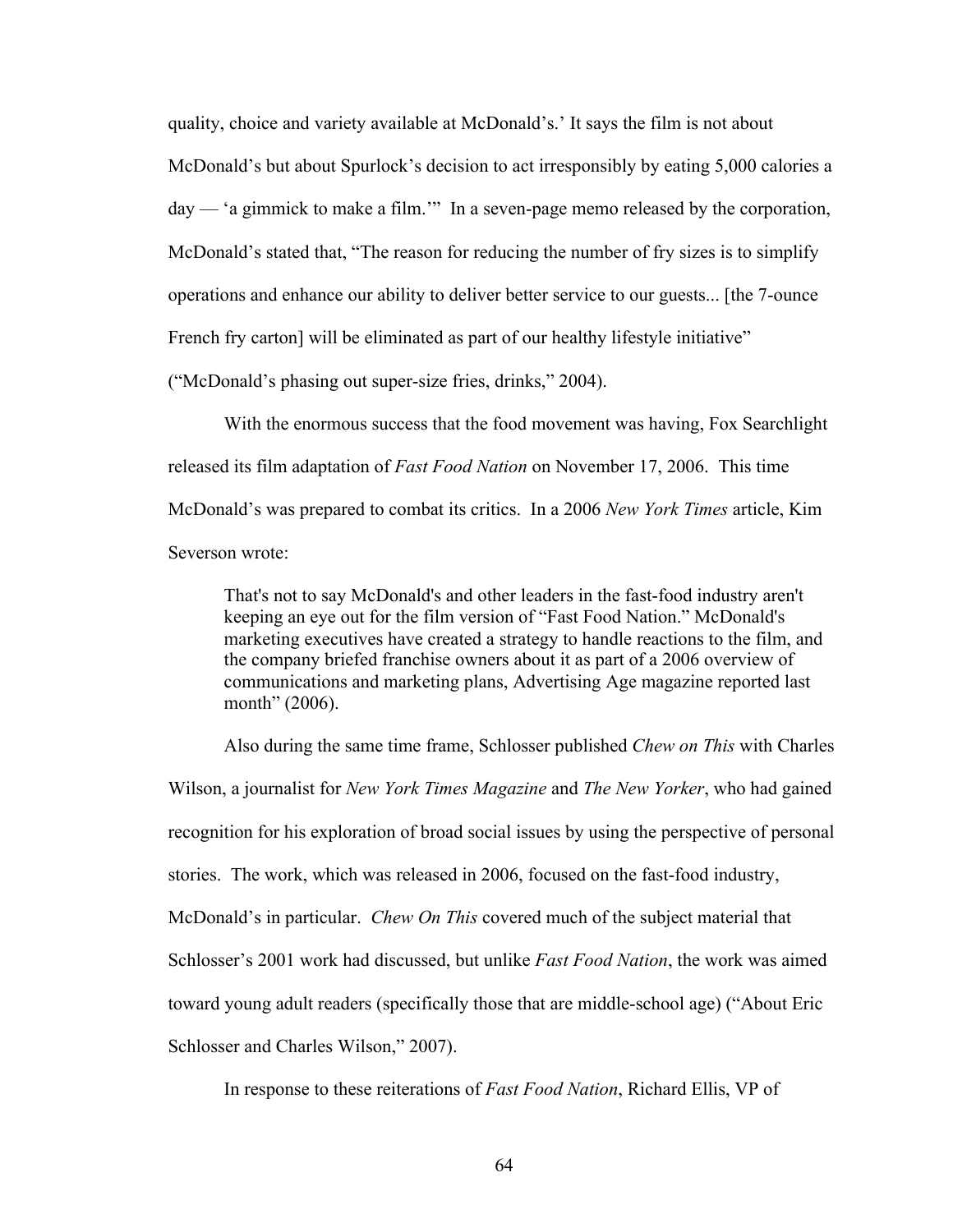communications for McDonald's U.S said, "When things are topical and timely, it's a good opportunity to communicate to our operators and make sure they have information about things that affect our industry," when he confirmed that both the film and book had been discussed with franchisees as part of a 2006 overview of the corporation's communications and marketing plans.

Ellis continued by explaining in an article published by Advertising Age, "The company is always concerned about anything that is a potential reputational hit. But neither the book nor the movie are out yet so it would be premature to speculate what that might look like." The VP of communications went on to confirm that legal recourse was discussed briefly, but "until we saw either, we wouldn't have a legal opinion" (Macarthur, 2006).

The article explained that the film of *Fast Food Nation* was using creative license

to illustrate its themes and plot.

"McDonald's is concerned because the film can take creative license and people can perceive those licenses with direct associations to McDonald's...It's hard to control." said another executive close to the situation. And that's not the only threat the chain faces from Mr. Schlosser. By the time his "Fast Food Nation" hits theaters later this year, he will already have been through an intense promotional schedule for the May release of "Chew on This: Everything You Don't Want to Know About Fast Food."

Another McDonald's executive came forward to speak about the release of *Chew* 

*On This*. As was reported in PR Week on April 21, 2006,

Walt Riker, head of corporate communications at McDonald's, said these efforts, which will include an increase in the number of media tours, are not being done in response to the movie version of Eric Schlosser's book, Fast Food Nation, and the follow-up book that is aimed at teens..."These are proactive initiatives that have been in place around the world for some time now," Riker said. "We feel that if it's a book or a movie, a news story, or a program, and it brings more attention to us, we're going to be prepared to tell our story and we see that as opportunity." Riker stressed that this is not a campaign or initiative suddenly thrown together by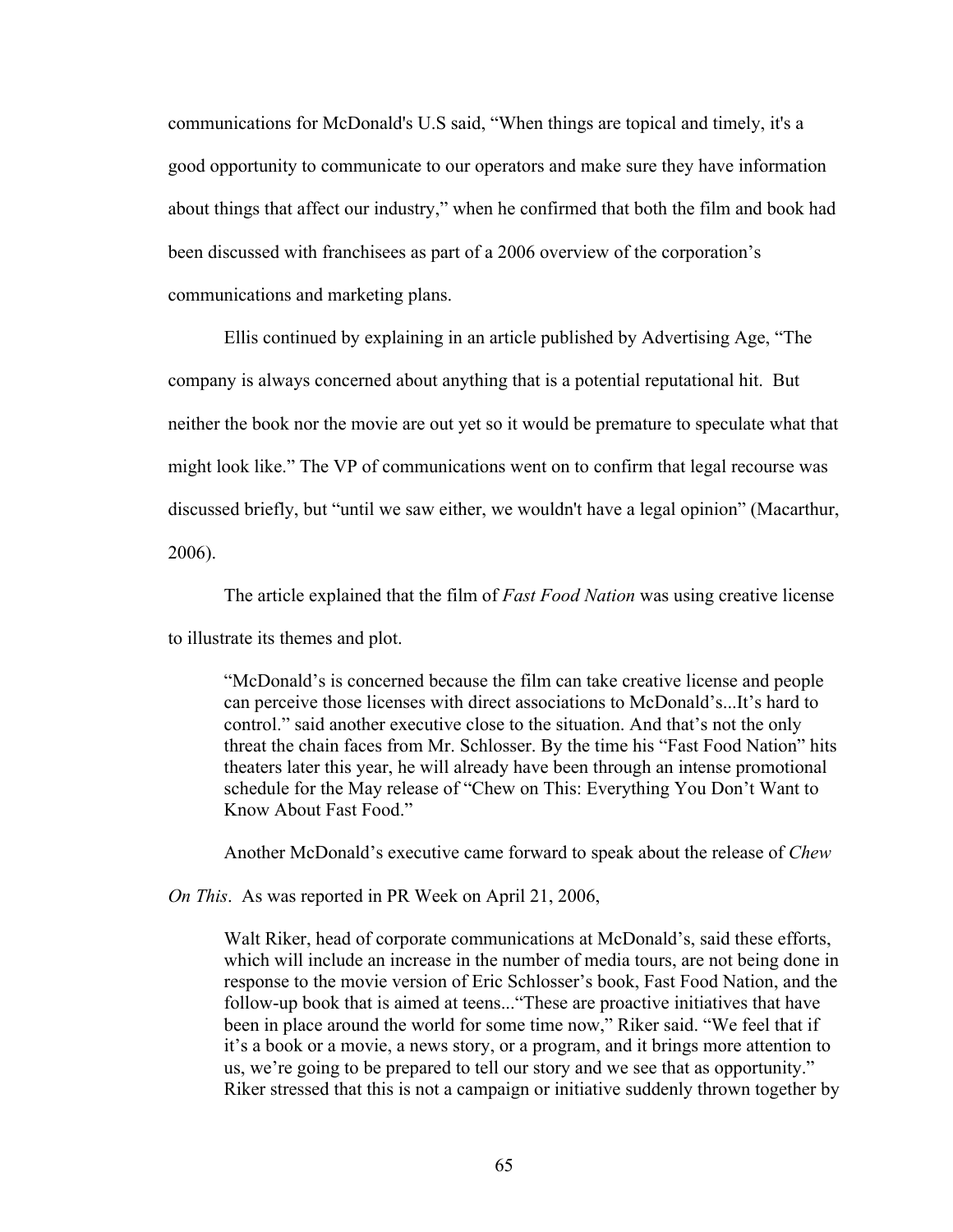McDonald's to battle misperceptions. He said it's simply a "ramping up" of the company's current programs..."More facts, more numbers, and more real validation that we can talk about - I think that's a better way to talk about ourselves," Riker said. "At the end of the day, facts are the best anecdote to any misperceptions or claims" (Bush, 2006).

While the statements made by Ellis, Riker and their anonymous colleague seemed thoughtful, other players in the fast-food industry took matters into their own hands. In a May 11, 2006 report from *PR Watch*, John Stauber informed readers of an effort called "Best Food Nation." This was a "sound-alike website" that was funded by the American Farm Bureau Federation, American Meat Institute, National Cattlemen's Beef Association, National Council of Chain Restaurants, and 14 other food lobbies. The website, which has now been removed from its previous domain, highlighted "anti-Schlosser rants by industry-funded front groups including Heartland Institute and the American Council on Science and Health."

The article explained that,

Chicago-based Heartland Institute distributed a news release saying Schlosser was: 'tricking young people . . . to lead them away from capitalism into his failed socialist ideology.' " The corporate food industry's coordinated attack on Schlosser flies in the face of much conventional advice about "crisis management" PR and how best to discredit critics. Funding front groups such as the Heartland Institute to harass an author as respected and popular as Schlosser is likely to create a controversy that will simply give him a bigger stage. But the corporate food industry is not known for its subtlety (Stauber, 2006).

In May 2006, for the first time since Schlosser's 2001 work was published, a

McDonald's UK Chief Executive, Steve Esterbrook, appeared on *BBC Newsnight* with

Schlosser to discuss the journalist's claims against the corporation. Schlosser's opening

statement on the program was,

I respect him for appearing in public. No one from McDonald's has appeared in public with me since the first book was written five years ago and for me, this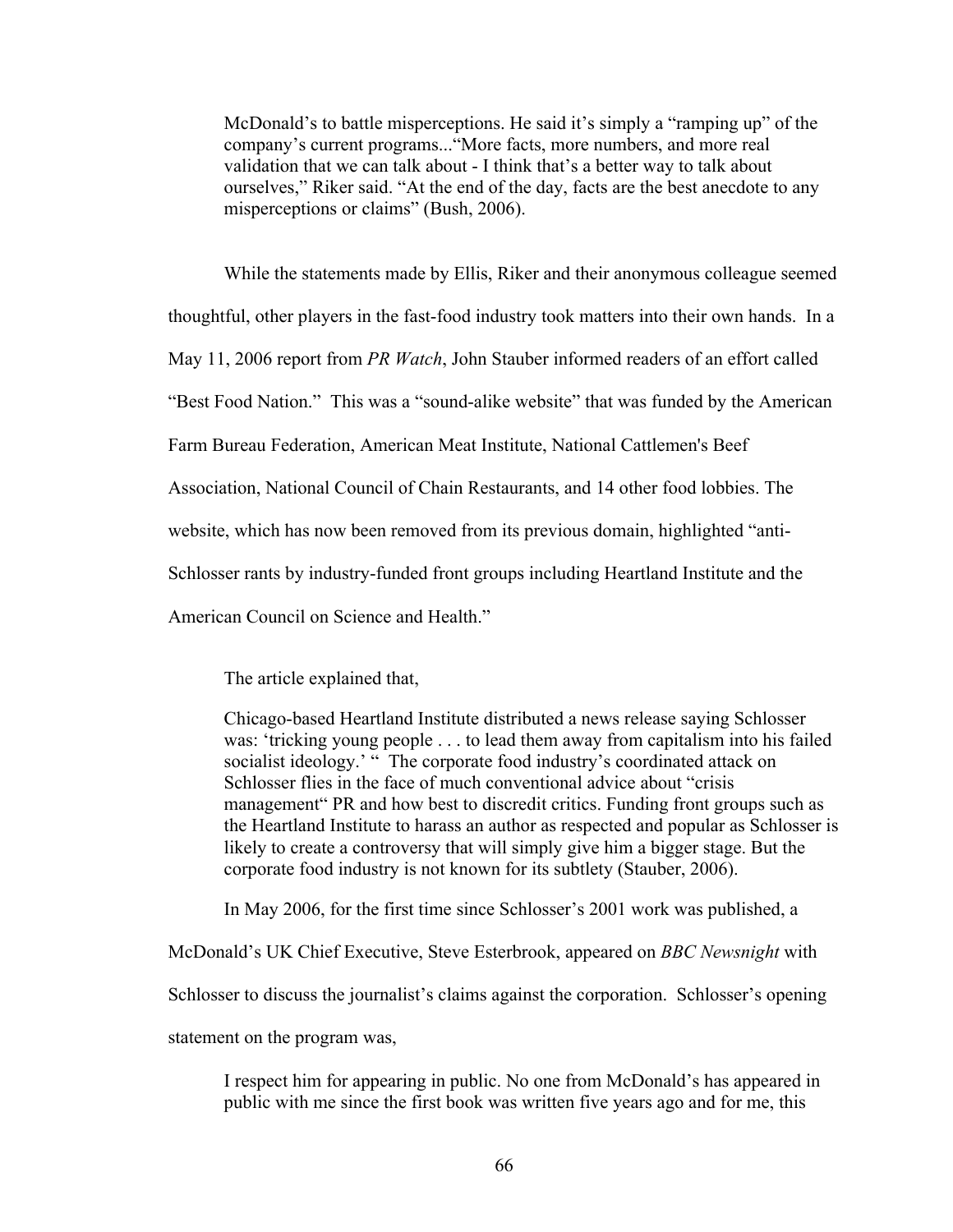isn't a personal vendetta. I've never criticized McDonald's executives by name. My complaint is mainly with the business practices of McDonald's, which I think are harming children, are harming animals, and one thing I need to bring up is the history of McDonald's and how it handles anyone who criticizes them. I'm portrayed as an extremist...The emphasis shouldn't be on the critics, it should be on the issues, so I'm happy that there is now a discussion and I think that McDonald's really needs to look carefully at how it markets to children, what kind of products it markets to children, the kinds of jobs it provides and the environmental impact of it's food ("McDonald's vs. Schlosser," 2006).

While Schlosser made mentions of the McDonald's low standards for ethical meat production and marketing tactics, Esterbrook often responded by explaining the differences between McDonald's in the United States and McDonald's in the United Kingdom. When asked about the relative healthiness of the food, he stressed the company's healthy changes to salt and fat content and menu selections.

"The average customer comes into McDonald's three to four times a month and I am absolutely convinced that that can fit in very comfortably into a balanced diet," said Esterbrook during the 2006 interview. When asked if it were healthy to consume the restaurant's famous burgers more than the average three to four times per month, Esterbrook responded, "If we continue to expand our menu, if we continue to expand to evolve and modernize our menu and we create new options, such as salads, toasted deli sandwiches, then I believe [it could be part of a balanced diet]...It depends on what they're buying" ("McDonald's vs. Schlosser," 2006).

In response to Schlosser's claim about the McDonald's advertising being directed at children, Esterbrook said, "We've made absolute statements of intent...We said that we will always place one item of fruit or one item of vegetables in every Happy Meal advert. Now that is progress. That is us acting as a modern progressive company" ("McDonald's vs. Schlosser," 2006).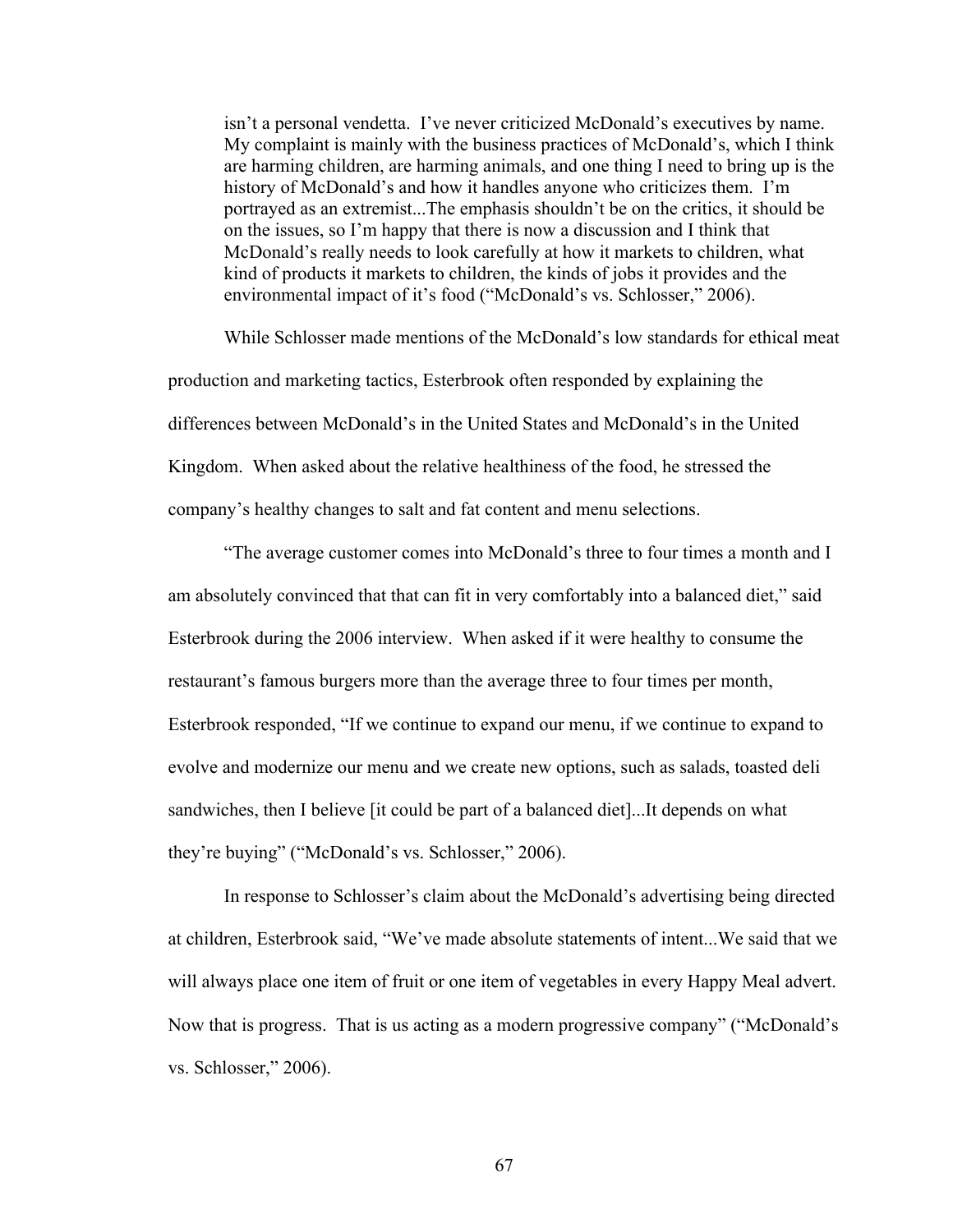The interview of the corporate representative and the journalist did not settle any

arguments, but it did serve as a platform for the dialectic relationship between

investigative journalism and corporate public relations to be presented.

Furthermore, *The Public Relations Strategic Toolkit* mentions of the company's

international efforts,

Nick Hindle (2011) was McDonald's UK vice president for communications and was tasked with dealing with the company's reputational problems after *Fast Food Nation* in 2001 and *Supersize Me* in 2004...McDonald's became associated with obesity...McDonald's commissioned research to see exactly how much the negative connotations were costing it...[Hindle] stresses that...fundamental problems must be fixed to rebuild trust...Journalists and stakeholders were taken to see where core ingredients were sourced...The company also paid attention to its internal communications and policies. *Fast Food Nation* had introduced the term 'McJob' to mean a dead end job with no prospects. McDonald's challenged this and made it possible for employees to take basic qualifications through the company and became an accredited examination body...A website was launched called 'Make up your own mind', where the public were invited to ask questions of the company. Journalists from the Sun were invited to work shifts in restaurants...The company experienced nineteen quarter of growth up to April 2011 (Theaker and Yaxley, 2012, p. 162-163).

Over the course of several years of criticism, debate and corporate change, it is became clear that McDonald's had responded to Schlosser's work and the work that it inspired on several occasions and in multiple ways. The company originally used the public relations tactic referred to as "Denial" in William L. Benoit's "Image Repair Discourse and Crisis Communication". Benoit describes denial when, "a firm may deny that the act occurred, that the firm performed the act, or that the act was harmful to anyone." McDonald's moved forward in 2002 through 2004 to what Benoit calls, "Corrective Action," which essentially means "the company promises to correct the problem. This action can take the form of restoring the state of affairs existing before the offensive action, and/or promising to prevent the recurrence of the offensive act."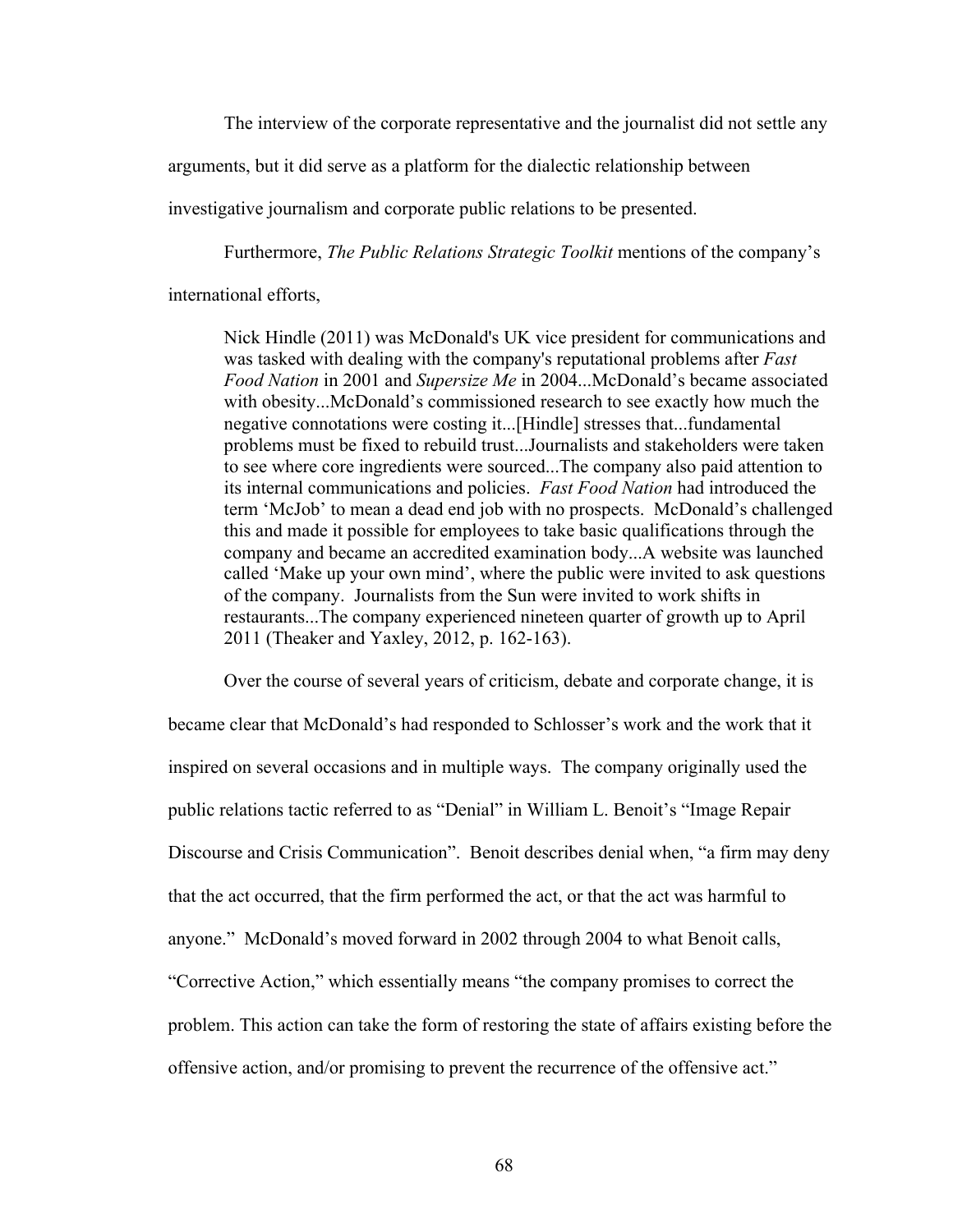In 2006, with the release of the *Fast Food Nation* movie and *Chew On This*, the corporation used two variations of image repair in order to reduce offensiveness of the claims against them. These methods included attacking their accuser and bolstering. Benoit describes attacking the accuser as "reducing credibility of accuser," while bolstering is defined as "strengthen[ing] the audience's positive feelings toward the itself, in order to offset the negative feelings connected with the wrongful act" (1997, p. 177).

## Conclusion

While Schlosser's book and the works it inspired that informed the general public about the dangers of eating fast food have had a major impact on the current outlook on food consumption in America, the author still believes that there is work to be done. He wrote in a March 2012 article for *The Beast*,

More than a decade has passed since Fast Food Nation was published, and I'd love to report that the book is out of date, that the many problems it describes have been solved, and that the Golden Arches are now the symbol of a fallen empire, like the pyramids at Giza. Sadly, that is not the case. Every day about 65 million people eat at a McDonald's restaurant somewhere in the world, more than ever before. Everything that I've learned since Fast Food Nation was published has made me more, not less, optimistic about the possibilities for change. I believe, more than ever before, that nothing about our current food system was inevitable. And when things aren't inevitable, that means things don't have to be the way they are. I hope that 10 years from now this book really is irrelevant and that the world it describes, so full of greed and lacking in compassion, is just a bad memory (2012).

Today McDonald's acknowledges that it learned from its public relations

struggles during the period in which *Fast Food Nation* (in book and film forms), *Super* 

*Size Me* and *Chew On This* were released. In *PR Week*, the company's Senior Vice

President of UK Corporate Affairs, Nick Hindle, has given the following insight as what

the international corporation has learned,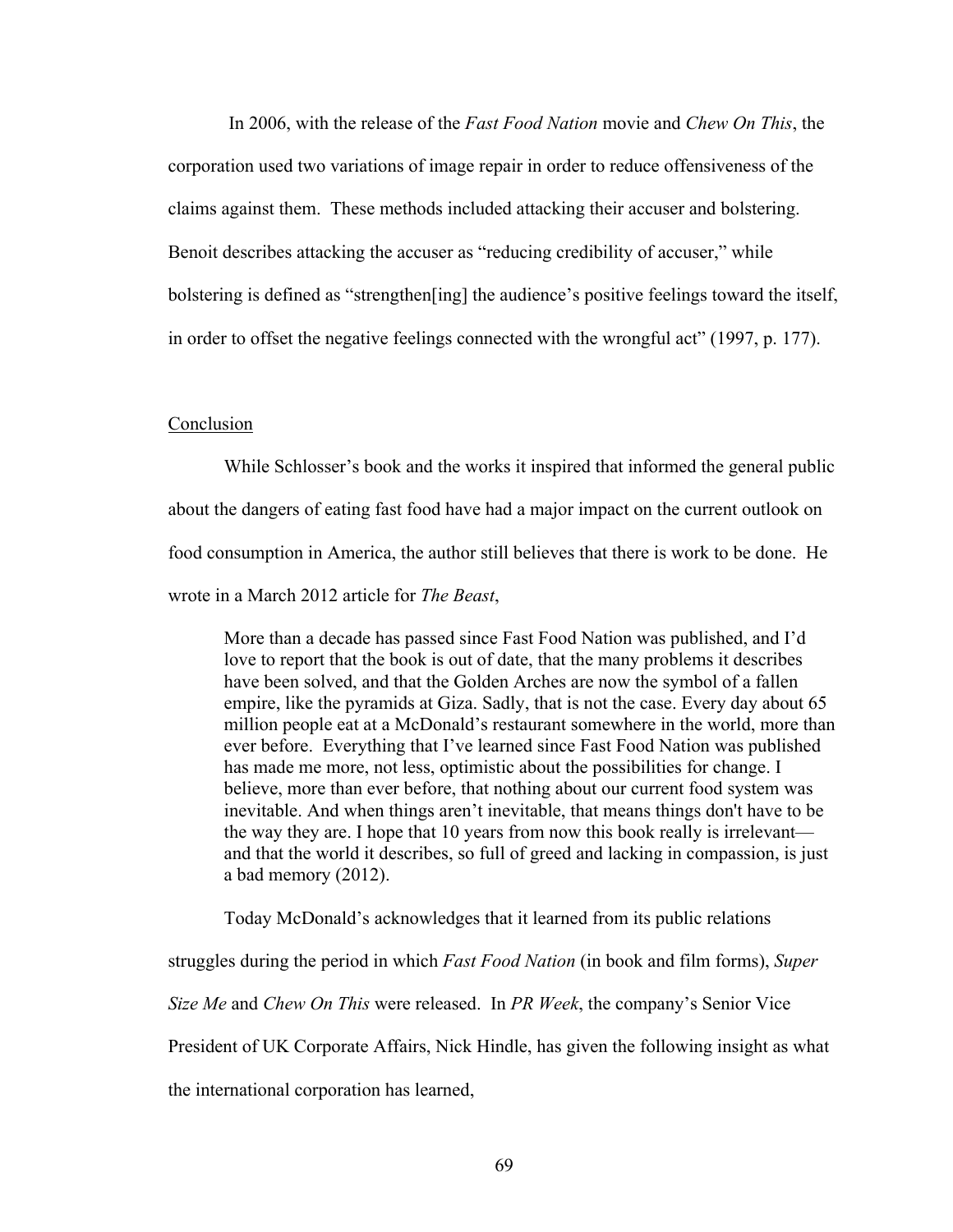Since then, we have learned a lot about how you rebuild brand reputation. First, you need to be long-sighted and see the bigger picture. Rediscovering strategy is vital to rediscovering your voice. You must strike a new balance between sales and investing in who you are and how you communicate that. Second, you have to be honest about how much a negative sentiment costs you. Third, advertising is not the answer. You cannot advertise your way out of operational problems. If there is a fundamental disconnect between what you say and what your customers see every day, you undermine trust. You have to fix the fundamentals and be honest about what you are and why.

The senior VP continued by saying,

We have made more changes to the menu in the past five years than the previous 30. We went right to the heart of the business, offering more choice and cutting the amount of fat, salt and sugar in old favorites. We overhauled Happy Meals and we have become one of the biggest UK sellers of cut fruit. Fourth, you have to communicate differently when trust is on the floor. We had to step forward and challenge prejudice, correct inaccurate allegations and debate the important issues in the open. This cannot be done defensively or by wagging fingers at critics. We recognized that a progressive company is open and frank. This meant inviting engagement, admitting failings, and opening doors to scrutiny without fear. We needed to be more confident of who we were and make some big moves. We changed from what I would call a  $1+1+1$  incremental comms strategy to one that is more like McDonald's squared (Hindle, 2011).

This is one story where the relationship between corporate public relations and

investigative journalism seemed to reach an admirable conclusion. As *The Times*

reported upon the release of *Fast Food Nation*, "Schlosser could do for the fast food

industry what Rachel Carson's *Silent Spring* did for producers of pesticides" (*Fast Food* 

*Nation*, 2001).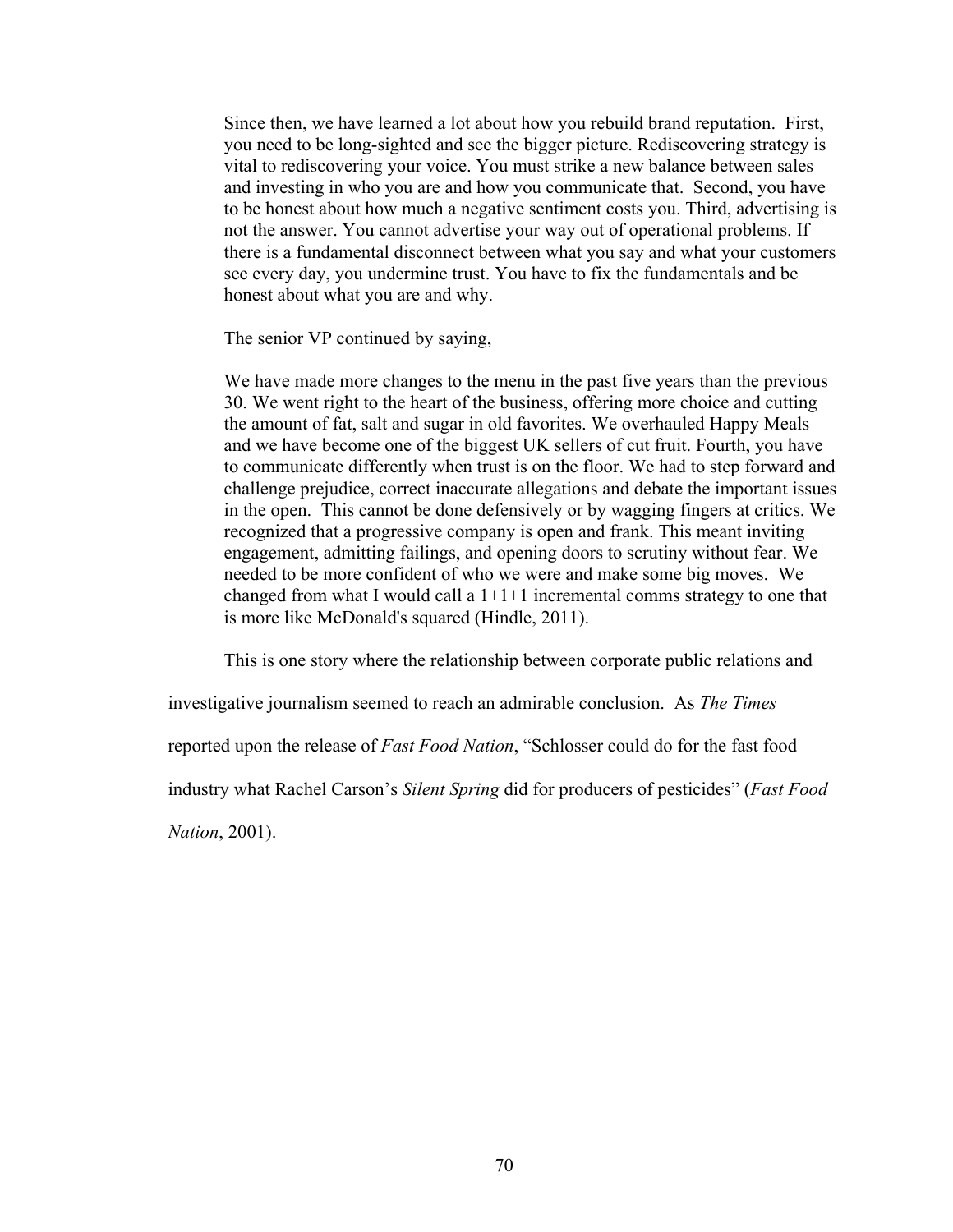## CONCLUSION

This analysis of three cases of modern muckraking and their contested relationships with corporate public relations shows that corporate reactions are often based on the extremity of claims and accusations within the journalistic works. While *Silent Spring* and *Fast Food Nation* were the target of more intense corporate-created criticisms than *Nickel and Dimed*, each of the works managed to inform the public and create visible change.

Throughout this examination of the dynamic between investigative journalism and corporate public relations an increased understanding within the corporate communications field as to the appropriate response to crisis is evident. This is illustrated by the change and evolution in the methods of image restoration from the time of *Silent Spring* to *Nickel and Dimed* and *Fast Food Nation*. In the early days of public relations, communications professionals were centrally focused on discrediting the claims of those who were threatening business. At the turn of the twenty-first century, however, it is clear that a shift occurred, leading to the realization that boosting and reinforcing corporate image is more effective. In response to *Fast Food Nation*, McDonald's corporate public relations team exhibited a hybrid of both attacking and bolstering to maintain its image. While it is debatable whether this hybrid is the most effective form of corporate response, upon reviewing data from the individual case studies, it appears that it does create the most continual and visible change in communication and practice.

It is also important to evaluate what makes one piece of journalism intensely controversial to a corporation. As exhibited by the comparatively slight response of Wal-Mart to Ehrenreich's book, a moderately controversial piece of journalism may not be

71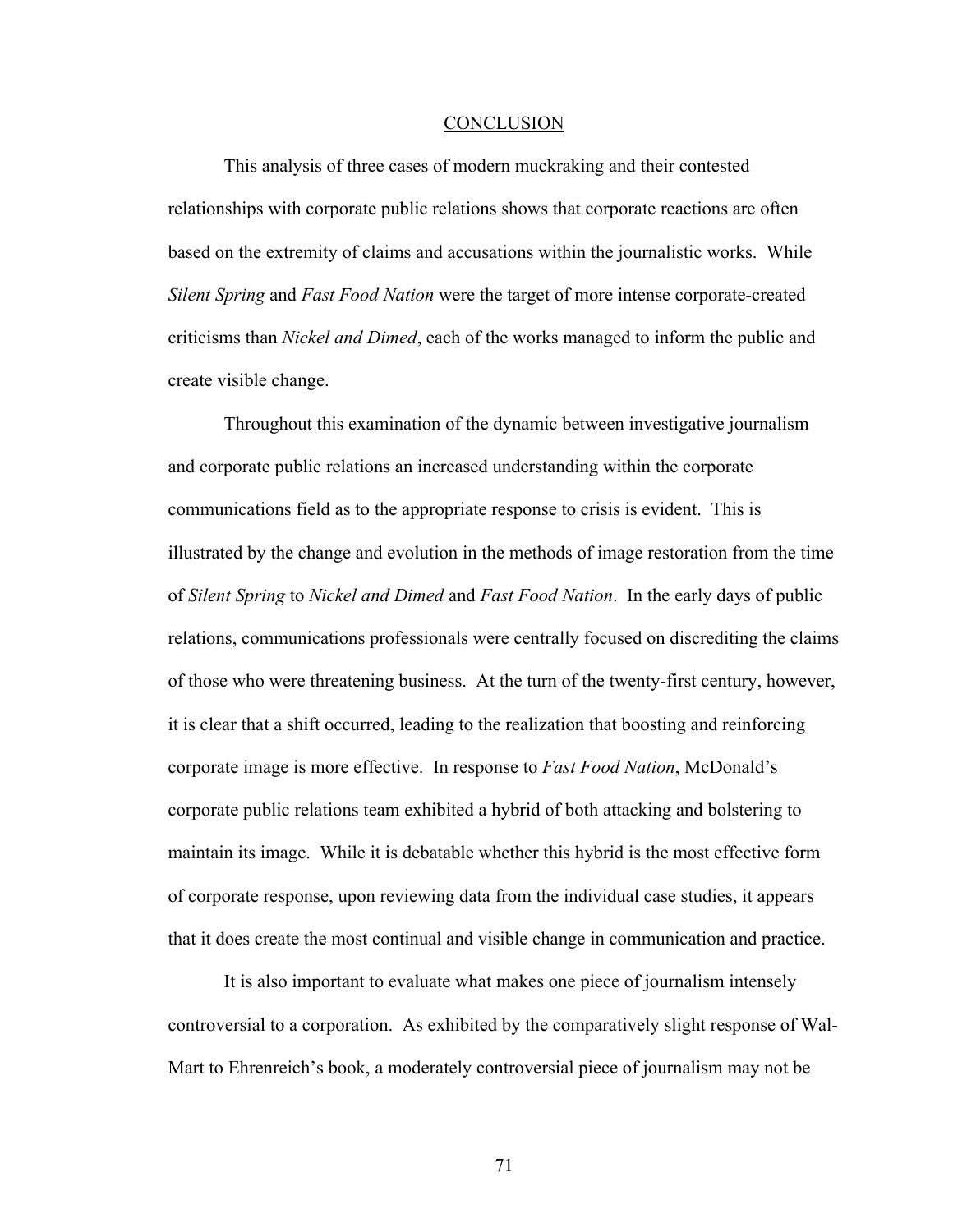exclusively focused on one corporation, may not be backed by hard evidence and may be based on personal opinion. Carson and Schlosser's works, however, exhibited characteristics that made their works highly controversial to chemical companies and McDonald's, respectively, as they used science-backed facts and were not based primarily on personal experiences.

Despite the fact that the three works discussed in the thesis involved different levels of reception and methods of image restoration by effected corporations, each proved to be important to the current understanding of corporate communications, as well as the importance of investigative reporting.

In discussing the significance of investigative reporting within the three discussed case studies, it is important to reiterate the similarities between these influential journalists. Carson, Ehrenreich and Schlosser were able to reach a broad audience and make change because they were all reputable intellectuals who felt a responsibility to share the truth about serious dangers and corruption. When closely examining the work of these three highly educated individuals, it becomes clear that people who have this level of intellect and skill for expressing complex facts have a duty to provide the public with this type of life-changing information in terms the public can easily understand.

While none of the three "modern muckrakers" discussed in this thesis studied specifically to become journalists, each of them found a relevant way to portray significant issues to mass public audiences. This fact demonstrates that anyone with enough motivation, evidence, education and intellect has the ability to make visible changes.

72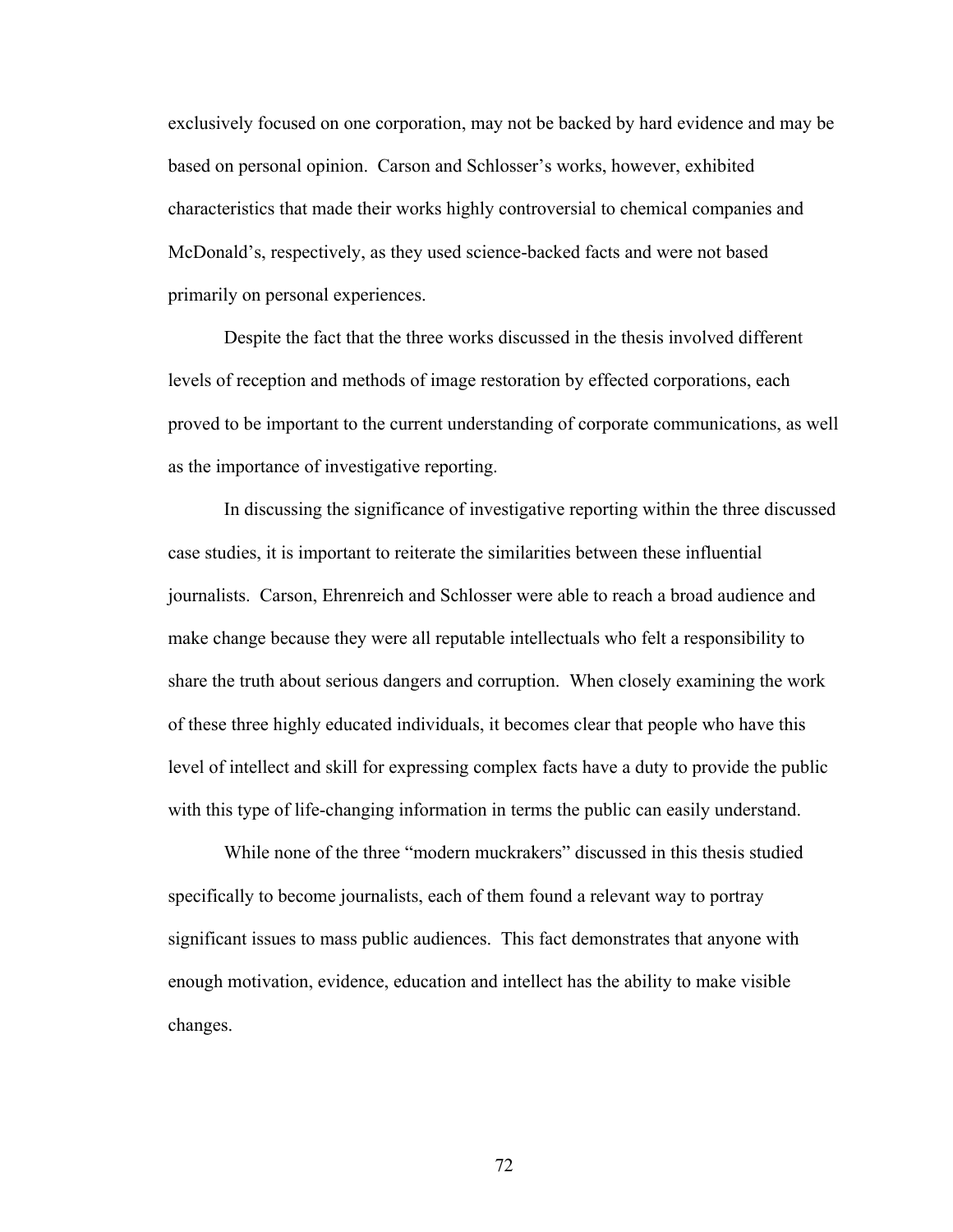Interestingly, while the companies that responded to the message of these worldfamous journalists all had a substantial amount of money to repair their images, the voices of Carson, Ehrenreich and Schlosser all made a social impact. Although large corporations have the ability to spend their money on philanthropic causes, they often still decide to use a significant amount of their budgets on bolstering and repairing their images. This indicates that corporations have an understanding of profitability that places reputation above all other factors and pays close attention to the words of those who threaten it.

In conclusion, the three case studies demonstrate that muckraking continues to be provocative field that has the ability to create real change in corporations, while corporate public relations maintain flexibility in their varying image crisis responses. Through this examination of the dialectic relationship between muckraking and public relations, it becomes clear that investigative journalism is a public service that often leads to catalyzing a public relations response that completes a corresponding public service.

Ultimately, the dynamic tension between muckraking journalism and public relations displays a relationship of progressive duality. This duality exists in the sense that, while the two opposing forces have different motives that often hinder the public's access to accurate information, their interaction often creates change that is both lasting and powerful. Whether it is the protection of nature, quality of life standards or health of a nation, modern muckraking ensures that people across America, and increasingly, the world, have the right to information that has the power to bring justice and save lives.

Informative reporting is not a newfound idea; it is an essential part of America's groundwork within the First Amendment of the Constitution. As Thomas Jefferson

73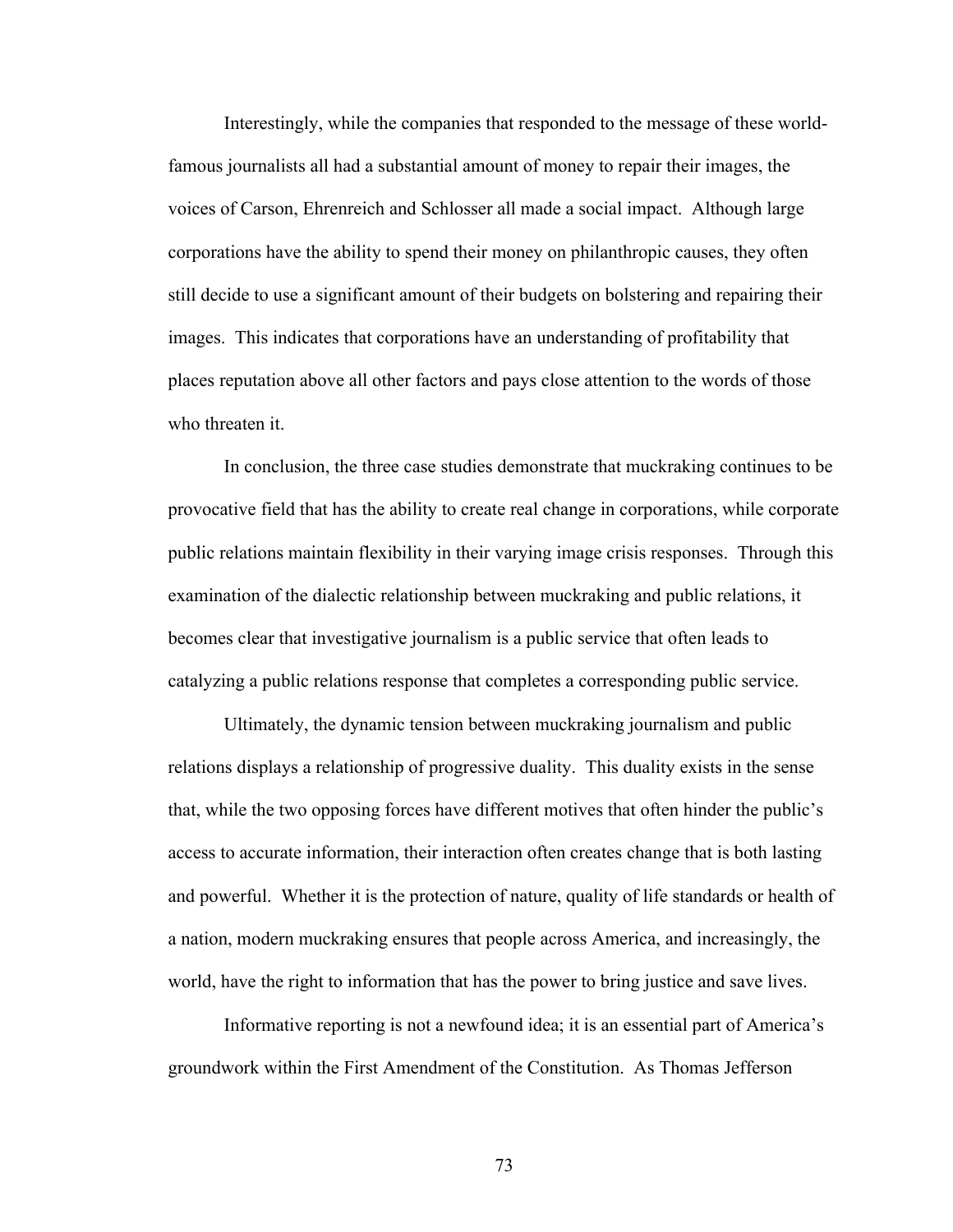wrote, "To preserve the freedom of the human mind then and freedom of the press, every spirit should be ready to devote itself to martyrdom; for as long as we may think as we will, and speak as we think, the condition of man will proceed in improvement" (1799). Muckraking and its related communications field of public relations are important because they play an increasingly large role in the understanding of democracy, economy and society.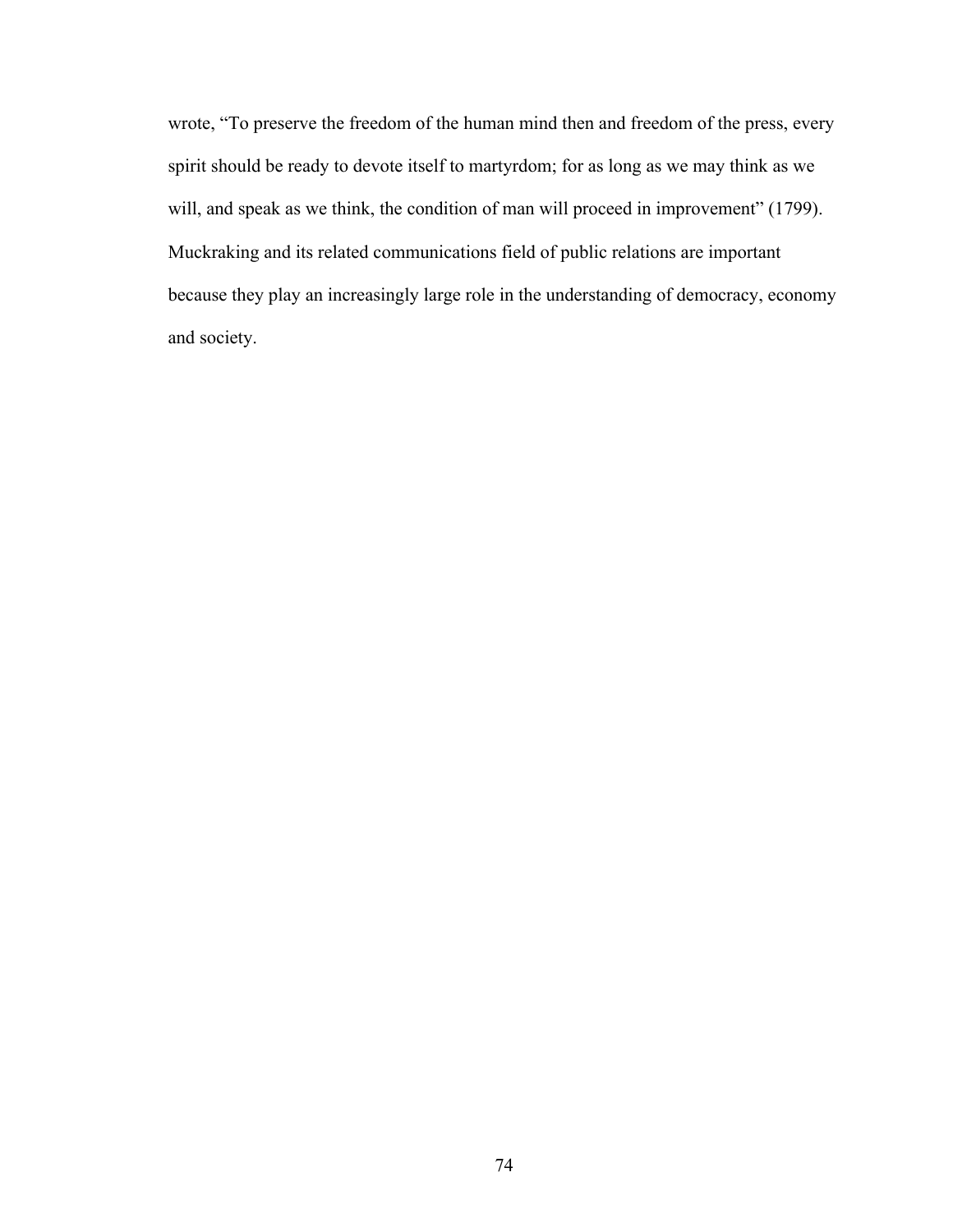## BIBLIOGRAPHY

About Barbara. (2005, October 30). *Barbara Ehrenreich author of Nickel and Dimed*. Retrieved January 17, 2014, from

http://www.barbaraehrenreich.com/barbara\_ehrenreich.htm

About Eric Schlosser and Charles Wilson. (2007, May 1). *Houghton Mifflin Harcourt*. Retrieved March 7, 2014, from

http://www.houghtonmifflinbooks.com/features/chewonthis/authors.shtml

- About Eric Schlosser and Michael Pollan. (2010, April 10). *POV Documentaries with a Point of View*. Retrieved January 17, 2014, from http://www.pbs.org/pov/foodinc/collaborators.php
- About the U.S. Fish and Wildlife Service. (2007, May 13). *U.S. Fish and Wildlife Service*. Retrieved January 30, 2014, from http://www.fws.gov/help/about\_us.html
- Acitelli, T. (2004, July 26). Product Launch: McDonald's hoists Happy Meal sales with fresh freebies. *PR Week.* Retrieved March 6, 2014, from http://www.prweekus.com/article/product-launch-mcdonalds-hoists-happy-mealsales-fresh-freebies/1245380
- Adams, T. J. (2011). Walmart and the Making of 'Postindustrial Society'. *Labor, 8*, 117- 125.
- Armour, S. (2003, February 10). Wal-Mart takes hits on worker treatment. *USA Today*. Retrieved February 22, 2014, from http://usatoday30.usatoday.com/money/workplace/2003-02-09-wal-martcov2\_x.htm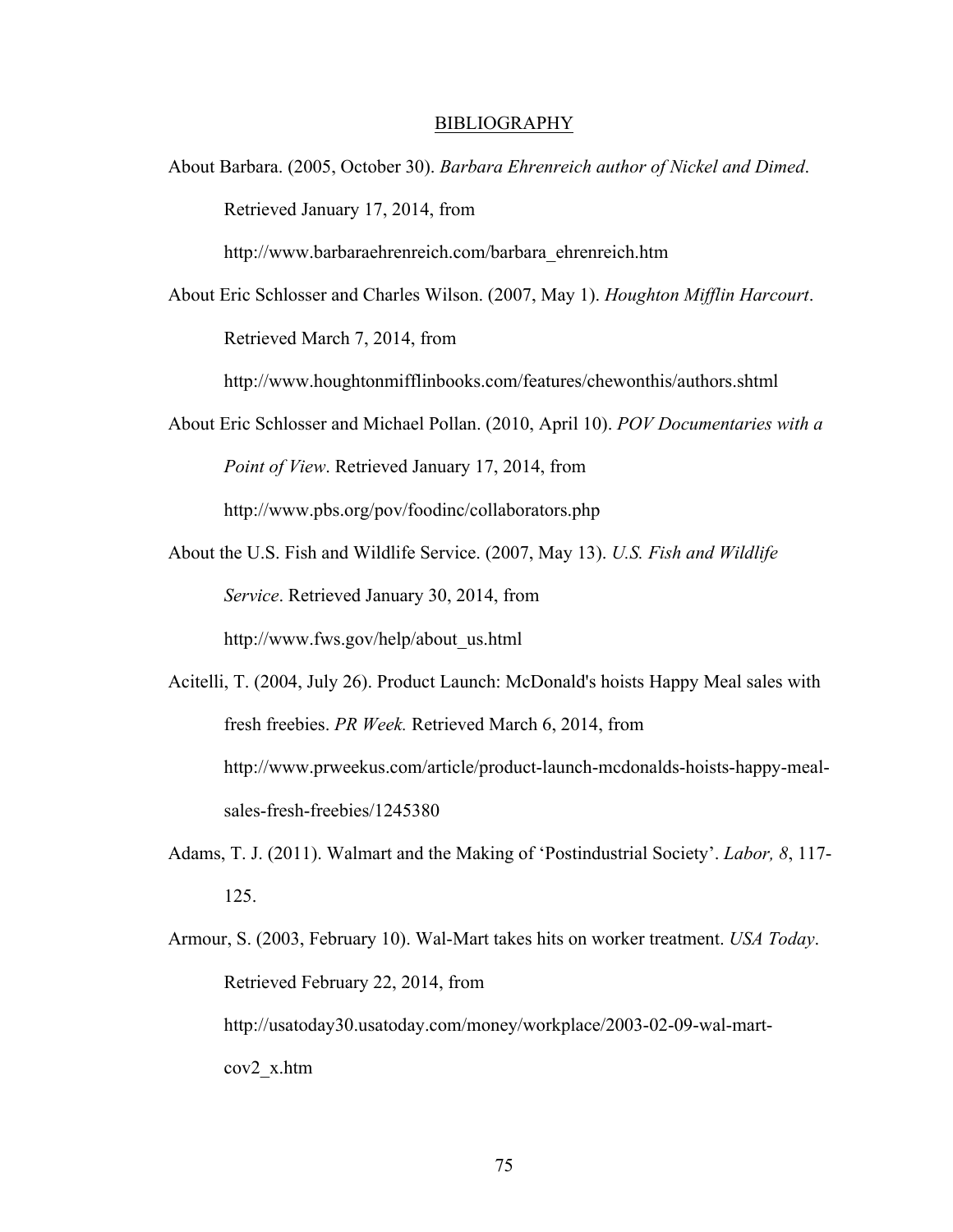- Barbara Ehrenreich. (2013, January 16). *Harper's Magazine*. Retrieved March 22, 2014, from http://harpers.org/author/barbaraehrenreich/
- Barbara Ehrenreich: Dorsett Fellow Winter 2008. (2008, February 28). *Dartmouth University Dorsett Fellowship*. Retrieved February 17, 2014, from http://www.dartmouth.edu/~ethics/programs/dorsett\_fellowship/barbara\_ehrenrei ch.html

Bausum, A. (2007). *Muckrakers.* Des Moines, Iowa: National Geographic Books.

- Benoit, W. (1996). Dateline NBC's persuasive attack on Wal-Mart. *Communication Quarterly , 44* (4), 463-477.
- Benoit, W. L. (1997). Image Repair Discourse and Crisis Communication. *Public Relations Review* , 177.
- Bianco, A. (2009). *Wal-Mart: The Bully of Bentonville.* New York, New York, United States of America: Random House.
- Boynton, R. (2006, April 30). Eric Schlosser. *The New Journalism*. Retrieved March 3, 2014, from http://www.newnewjournalism.com/bio.php?last\_name=schlosser
- Brooks, P. (1972). *House of Life.* Boston, Massachusetts, United States of America: Houghton Mifflin.
- Brunn, S. D. (2006 ). *Wal-Mart World: The World's Biggest Corporation in the Global Economy.* Abingdon, England: Taylor & Francis.
- Burr, T. (2005, November 11). Dogged documentary presents a damning case against Wal-Mart. *The Boston Globe*. Retrieved February 15, 2014, from http://www.boston.com/ae/movies/articles/2005/11/11/dogged\_documentary\_pres ents a damning case against wal mart/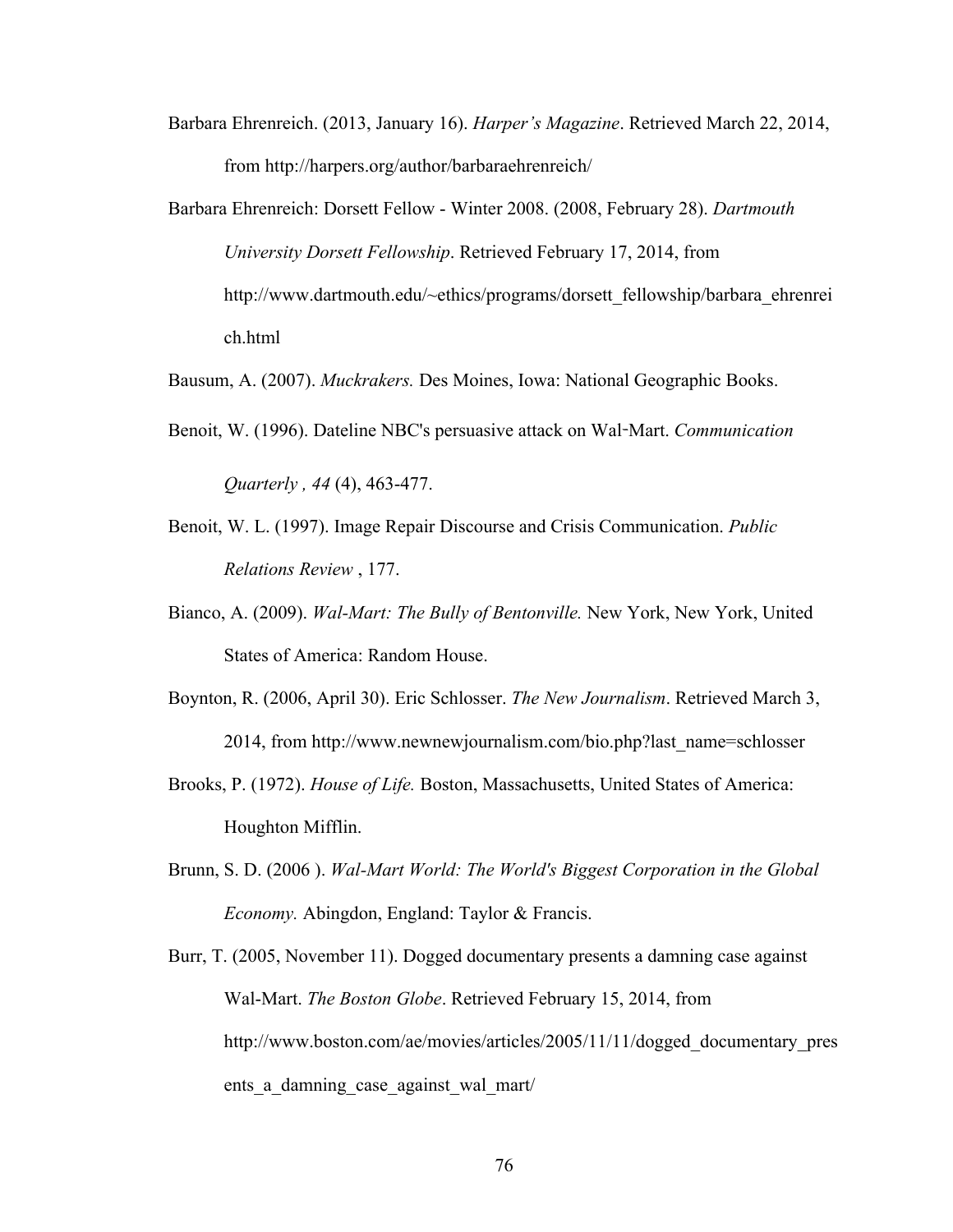- Bush, M. (2006, April 21). McDonald's ramping up consumer, media efforts. *PR Week.*  Retrieved March 8, 2014, from http://www.prweekus.com/article/mcdonaldsramping-consumer-media-efforts/1261511
- Carson, R. (1956). Help your child to wonder. released by Council of Liberal Churches (Universalist-Unitarian) Incorporated, Division of Education.
- Carson, R. (2011, April 17). Rachel Carson to The Readers Digest. *Center for Global Food Issues.* Retrieved January 28, 2014, from http://www.cgfi.org/materials-andpublications/atrazine/rachel-carson-to-the-readers-digest/
- Carson, R. (2002). *Silent Spring.* New York, New York, United States of America: Mariner Books.
- Chang, H. (2007). *An Element of Controversy.* London, England: University College London.
- Changes in Basic Minimum Wages in Non-Farm Employment Under State Law: Selected Years 1968 to 2013 (2013, January 3). *United States Department of Labor*. Retrieved April 14, 2014, from

http://www.dol.gov/whd/state/stateMinWageHis.htm

- Cleeland, N., & Goldman, A. (2002, November 22). Unions protest at Wal-Marts across the U.S*. Chicago Tribune*. Retrieved February 20, 2014, from http://articles.chicagotribune.com/2002-11-22/news/0211220340\_1\_wal-martstores-wal-mart-spokeswoman-mona-williams-commercial-workers-union
- Congressional Record. (2010, April 22). *U.S. Government Printing Office*. Retrieved January 25, 2014, from http://www.gpo.gov/fdsys/pkg/CREC-2010-04- 22/pdf/CREC-2010-04-22.pdf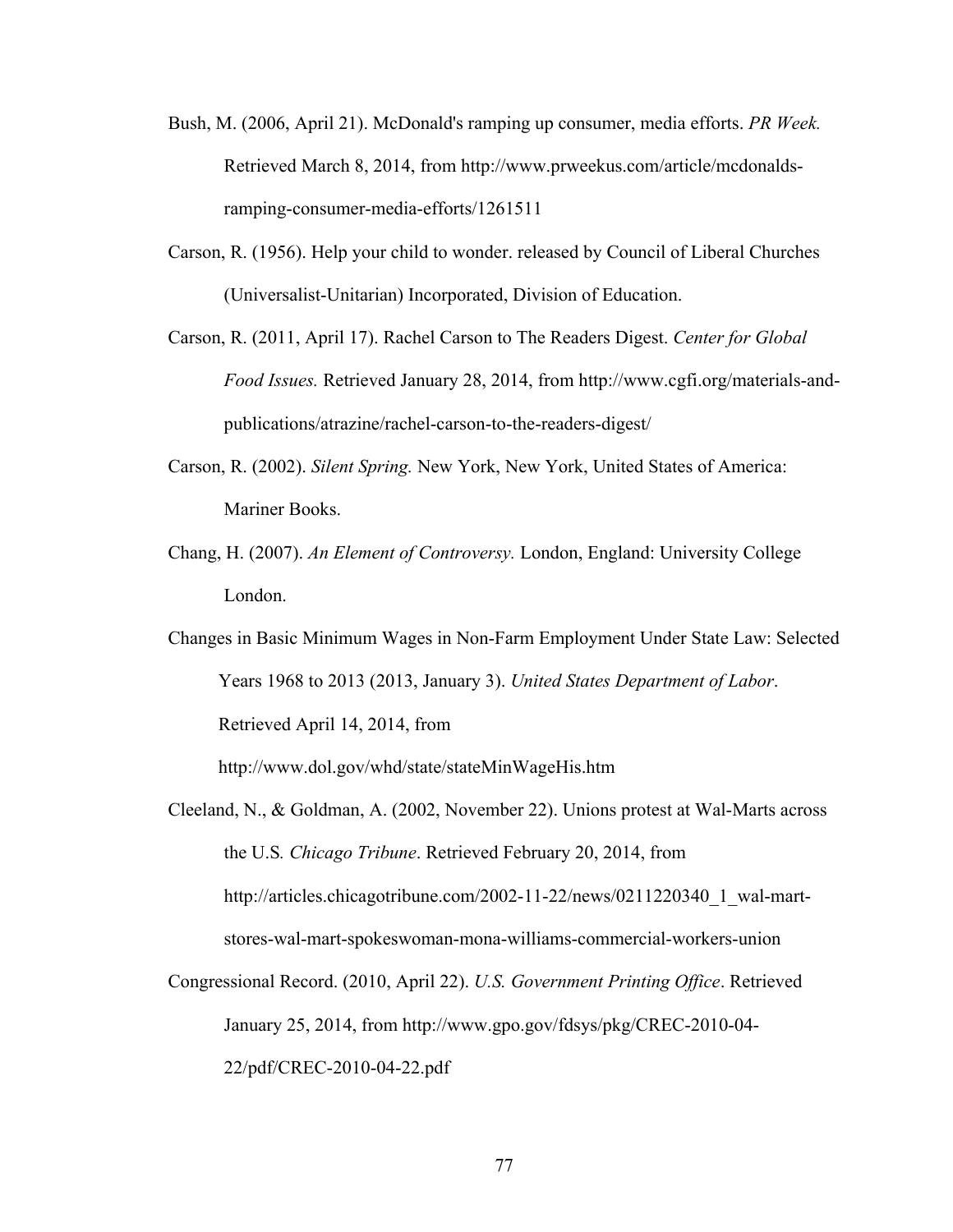- Donovan, R. (2002). 'Nickel and Dimed: On (Not) Getting by in America' by Barbara Ehrenreich is reviewed: Sex Roles. *Plenum Publishing Corporation* , pp. 129-130.
- Dreier, P. (2012). *The 100 Greatest Americans of the 20th Century: A Social Justice Hall of Fame.* New York, New York: Nation Books.
- Ehrenreich, B. (2011, August 9). Nickel and Dimed (2011 Version). *Huffington Post*  Retrieved from http://www.huffingtonpost.com/barbara-ehrenreich/nickel-anddimed-2011-ver\_b\_922330.html
- Ehrenreich, B. (2001). *Nickel and Dimed: On (Not) Getting By in America.* New York, New York, United States of America: Henry Holt and Company.
- Ehrenreich, B. (2011, March 29). *Walmart—it's alive!* Retrieved February 17, 2014, from Prospect: http://prospect.org/article/wal-mart-its-alive
- Ewen, S. (1996). *PR!: A Social History of Spin.* New York, New York, United States of America: Basic Books.

Fact and Fancy*.* (1962). National Agricultural Chemicals Association.

Frank, J. N. (2004, January 5). McDonald's emphasizes PR in new marketing strategy. *PR Week*. Retrieved March 6, 2014, from http://www.prweekus.com/article/mcdonalds-emphasizes-pr-new-marketing-

strategy/1247010

- Gartner, C. (1983). *Rachel Carson.* New York, New York, United States of America: Frederick Ungar.
- Gimein, M. (2002, March 18). Sam Walton Made Us a Promise. *Fortune.* Retrieved February 17, 2014, from

http://money.cnn.com/magazines/fortune/fortune\_archive/2002/03/18/319920/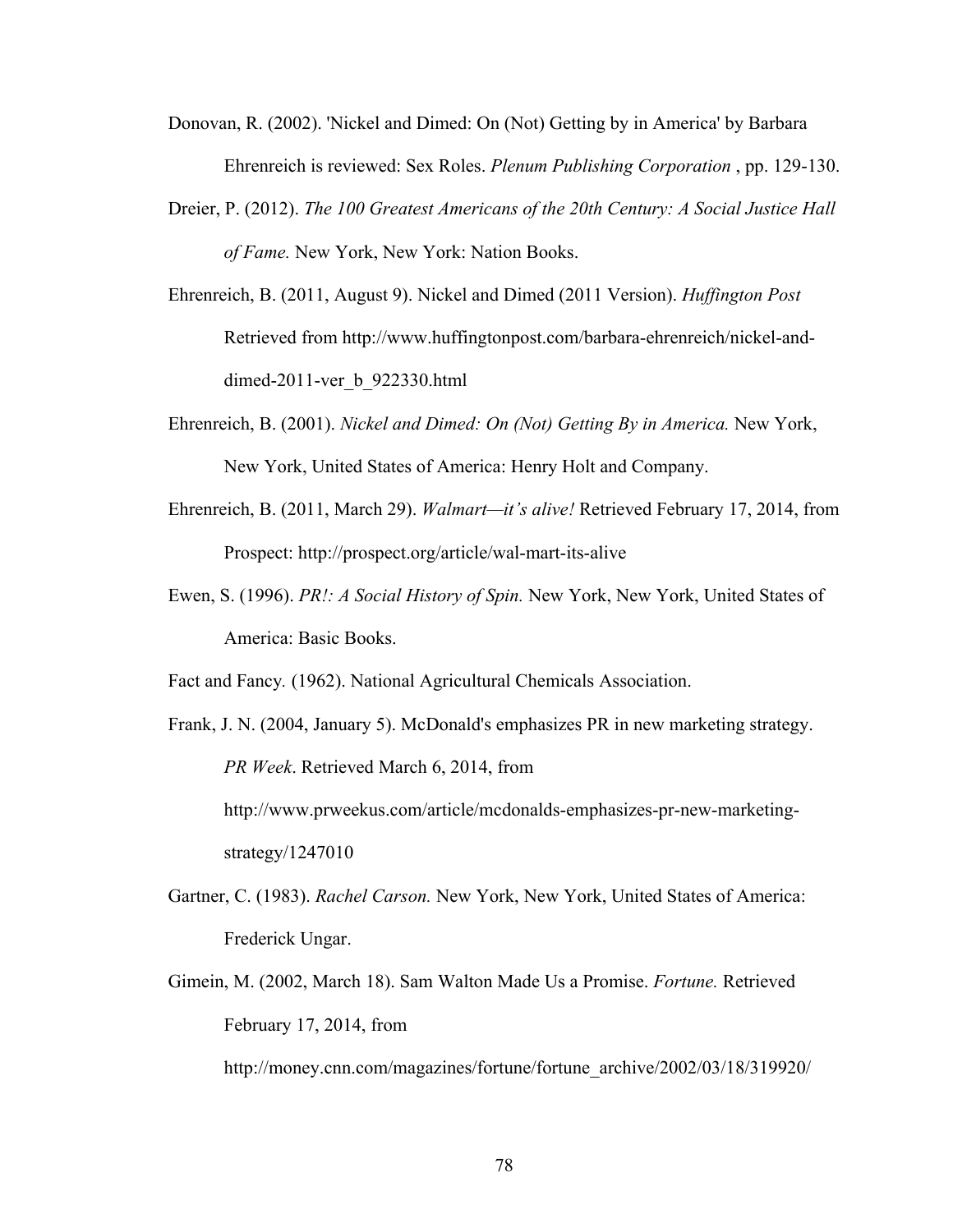- Gray, R. (1998, December 14). Global PR Which way to go? *PR Watch.* Retrieved March 4, 2014, from http://www.prweekus.com/article/global-pr-go-keeping-consistentmessage-across-borders-challenges-worlds/1232482
- Harlan, G., & Scott, A. (1955). *Contemporary Public Relations.* Englewood Cliffs, New Jersey, United States of America: Prentice-Hall.
- Harrison, J. M., & Stein, H. H. (1973). *Muckraking: Past, present and future*. (p. 14). University Park: Pennsylvania State University Press.
- Hayes, T. (1992, December 24). Wal-Mart Disputes Report on Labor. The New York Times. Retrieved February 28, 2014, from http://www.nytimes.com/1992/12/24/business/wal-mart-disputes-report-onlabor.html
- Heimeshoff v. Hartford Life & Accident Insurance Co*.* (2013, October 15). *Cornell University Law School.* Retrieved February 23, 2014, from http://www.law.cornell.edu/supct/cert/12-729
- Hindle, N. (2011, April 7). Client View Nick Hindle, McDonald's: Managing the McFightback. *PR Week*. Retrieved March 2, 2014, from http://www.prweek.com/article/1063766/client-view---nick-hindle-mcdonaldsmanaging-mcfightback
- Howard, T. (2003, June 15). *McDonald's salads lure women*. Retrieved March 3, 2014, from USA Today: http://usatoday30.usatoday.com/money/advertising/adtrack/2003-06-15 mcdonalds\_x.htm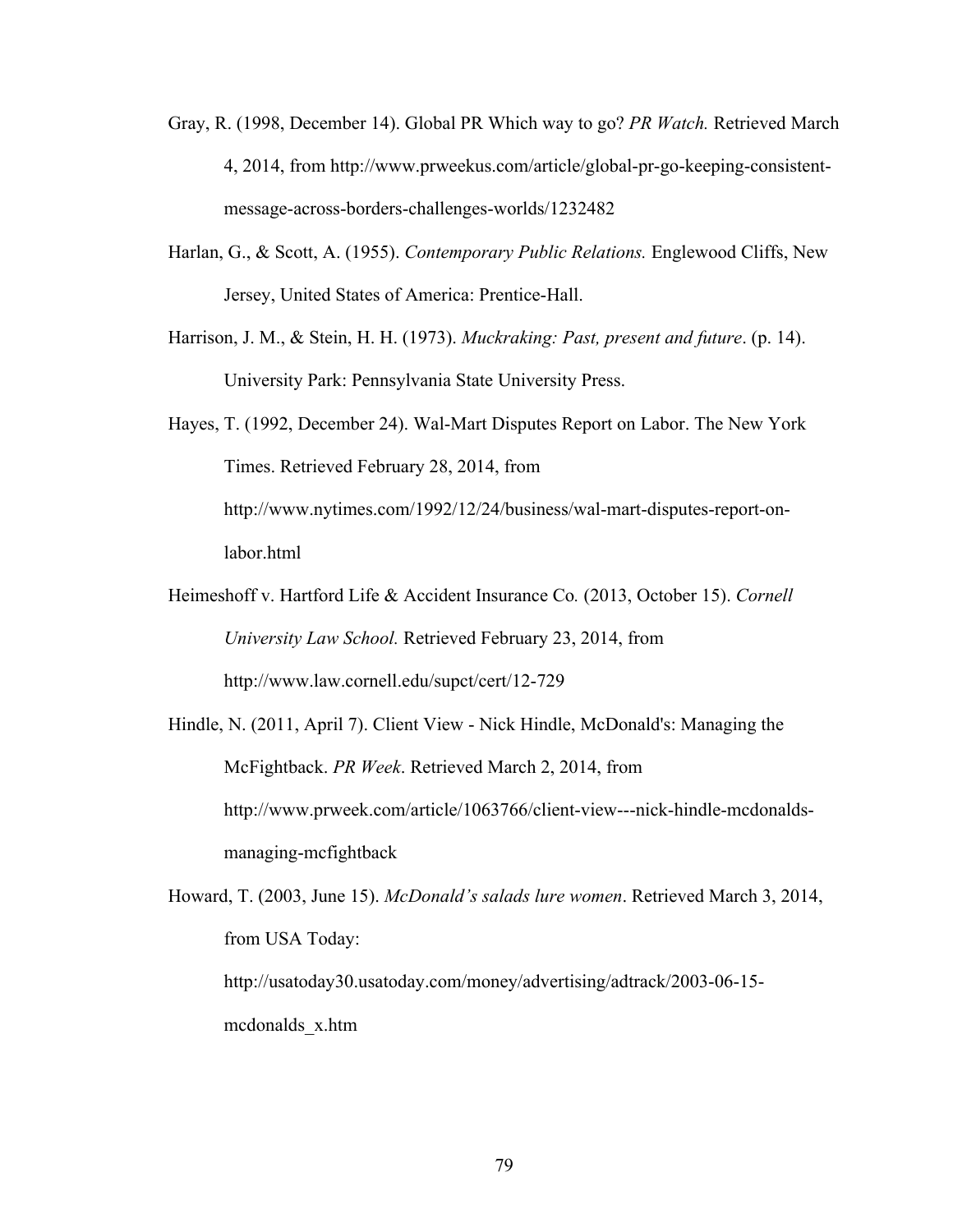- Hudson, K. (2006, December 7). Campaign Tactics: Behind the Scenes, PR Firm Remakes Wal-Mart's Image. *Wall Street Journal*.
- Is Wal-Mart Good For America: Inside the World's Largest Company. (2004, November 19). *PBS Frontline*. Retrieved February 18, 2014, from

http://www.pbs.org/wgbh/pages/frontline/shows/walmart/secrets/inside.html

- Is Wal-Mart Too Powerful? (2003, October 5). *Businessweek*. Retrieved February 25, 2014, from http://www.businessweek.com/stories/2003-10-05/is-wal-mart-toopowerful
- Jefferson, T. (2004). The Papers of Thomas Jefferson. *Princeton University*. Retrieved March 30, 2014, from https://jeffersonpapers.princeton.edu/selecteddocuments/william-g-munford
- Johnson, C. (2007, April 22). The Legacy of Silent Spring. *CBS*. Retrieved January 27, 2014, from http://www.cbsnews.com/news/the-legacy-of-silent-spring/
- Journalism. (2006, December 9). In *Merriam-Webster.com*. Retrieved December 29, 2013, from http://www.merriam-webster.com/dictionary/journalism
- Graham, F. (1970). *Since Silent Spring.* Boston, Massachusetts, United States of America: Houghton Mifflin.
- Kenner, R. (Director). (2008). *Food Inc.* [Motion Picture].
- Lear, L. (1997). *Rachel Carson: Witness for Nature.* New York, New York, United States of America: Mariner Books.
- Lee, J. (2012, March 22). TIMELINE: How Walmart Conquered the World. *Mother Jones.* Retrieved February 27, 2014, from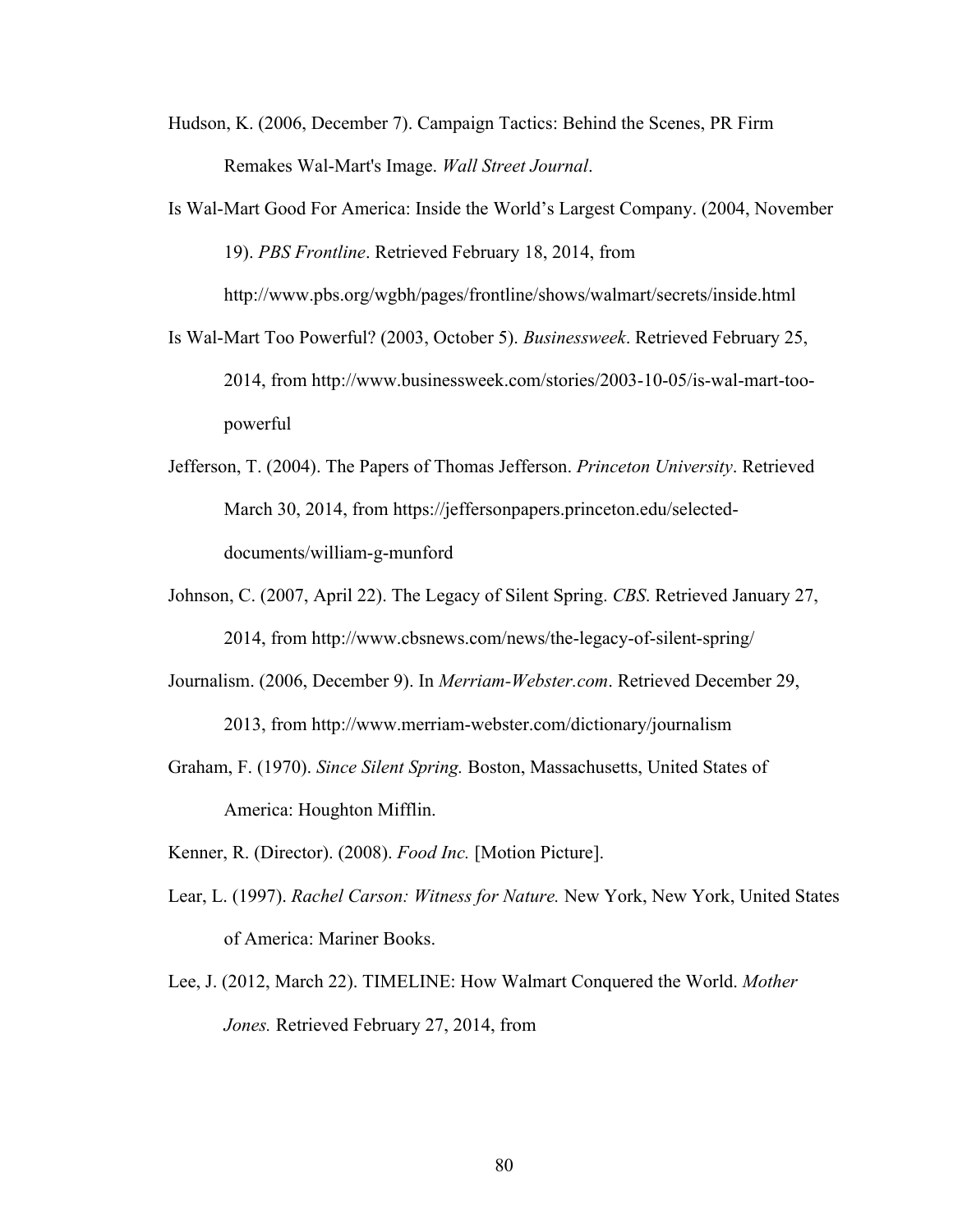http://www.motherjones.com/environment/2012/03/how-walmart-took-overtimeline

- Leith, W. (2003, May 12). A writer's life: Eric Schlosser. *The Telegraph*Retrieved March 2, 2014, from http://www.telegraph.co.uk/culture/books/3595313/A-writers-life-Eric-Schlosser.html
- Leonard, J. (1964, April 15). Rachel Carson Dies of Cancer; 'Silent Spring' Author Was 56. *The New York Times* .
- Louis A. McLean, Vesicol Corporation, to William E. Spaulding. (1962, August 2).
- Macarthur, K. (2006, April 2). McDonald's Steels for Assault on Image. *Advertising Age*. Retrieved March 3, 2014, from http://adage.com/article/news/mcdonald-s-steelsassault-image/108145/
- Markowitz, G., & Rosner, D. (2002). *Deciet and Denial: The Deadly Politics of Industrial Pollution.* Oakland, California, United States of America: University of California Press.
- Marston, J. (1963 ). *The Nature of Public Relations.* New York, New York, United States of America: McGraw-Hill.

Martin, A. (2009, January 10). *At McDonald's,* The Happiest Meal Is Hot Profits. *New York Times*. Retrieved March 3, 2014, from http://www.nbcnews.com/id/4433307/ns/business-us\_business/t/mcdonaldsphasing-out-supersize-fries-drinks/#.UxezTNxg9jQ

McDonald's 2003 annual report summary. (2003). McDonald's Corporate.

McDonald's Corporation and the Issue of Health and Nutrition. (n.d.). McDonald's Corporate.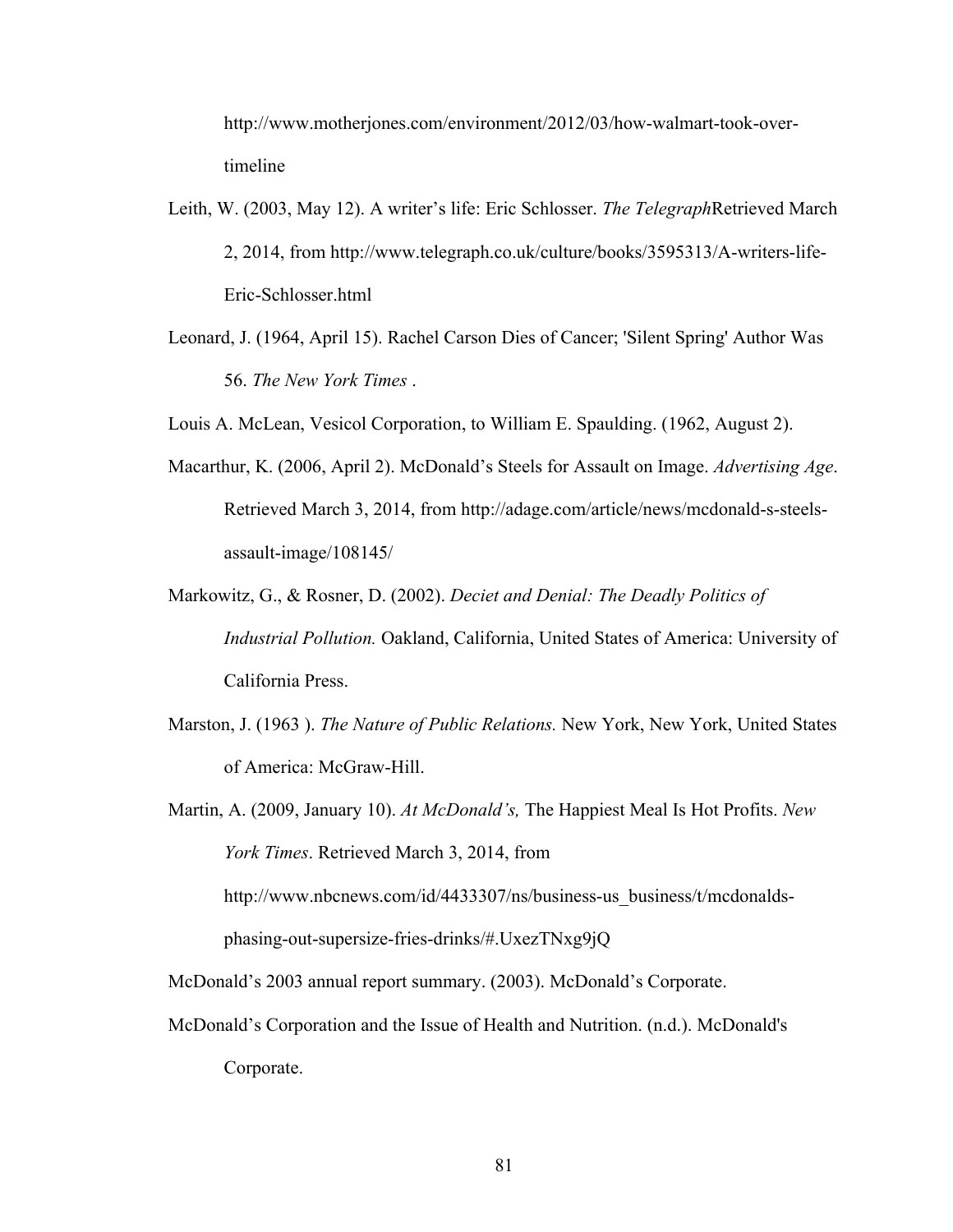McDonald's phasing out super-size fries, drinks. (2004, March 3). *NBC.* Retrieved March

5, 2014, from http://www.nbcnews.com/id/4433307/ns/business-

us business/t/mcdonalds-phasing-out-supersize-fries-drinks/#.UxezTNxg9jQ

*McDonald's vs. Schlosser on BBC Newsnight*. (2006, July 20). *YouTube*. Retrieved

March 2, 2014, from http://www.youtube.com/watch?v=dclZxxaB6XE

McDonald's testing healthier, adult 'Go Active' meal. (2003, September 17). *USA Today.*  Retrieved March 4, 2014, from

http://usatoday30.usatoday.com/money/industries/food/2003-09-17-mcd-goactive\_x.htm

- McDonald's to test fruit in Happy Meal. (2003, July 15). *USA Today*. Retrieved March 6, 2014, from http://www.usatoday.com/money/industries/food/2003-07-15-applein-happy-meal\_x.htm
- McDonald's(R) USA Launches 'i'm lovin' it(TM)' Brand Campaign . (2003). *PR Newswire* .
- McLaughlin, D. (1999, January 27). Silent Spring Revisted. *PBS*. Retrieved January 16, 2014, from

http://www.pbs.org/wgbh/pages/frontline/shows/nature/disrupt/sspring.html

McLean, L. A. (1962). *The Necessity, Value and Safety of Pesticides .*

- Mello, M. M. (2011, February 10). The McLawsuit. *Health Affairs*. Retrieved March 6, 2014, from http://content.healthaffairs.org/content/22/6/207.full
- Morris, T. (2011). *PR Today: The Authoritative Guide to Public Relations.* New York, New York, United States of America: Palgrave Macmillan.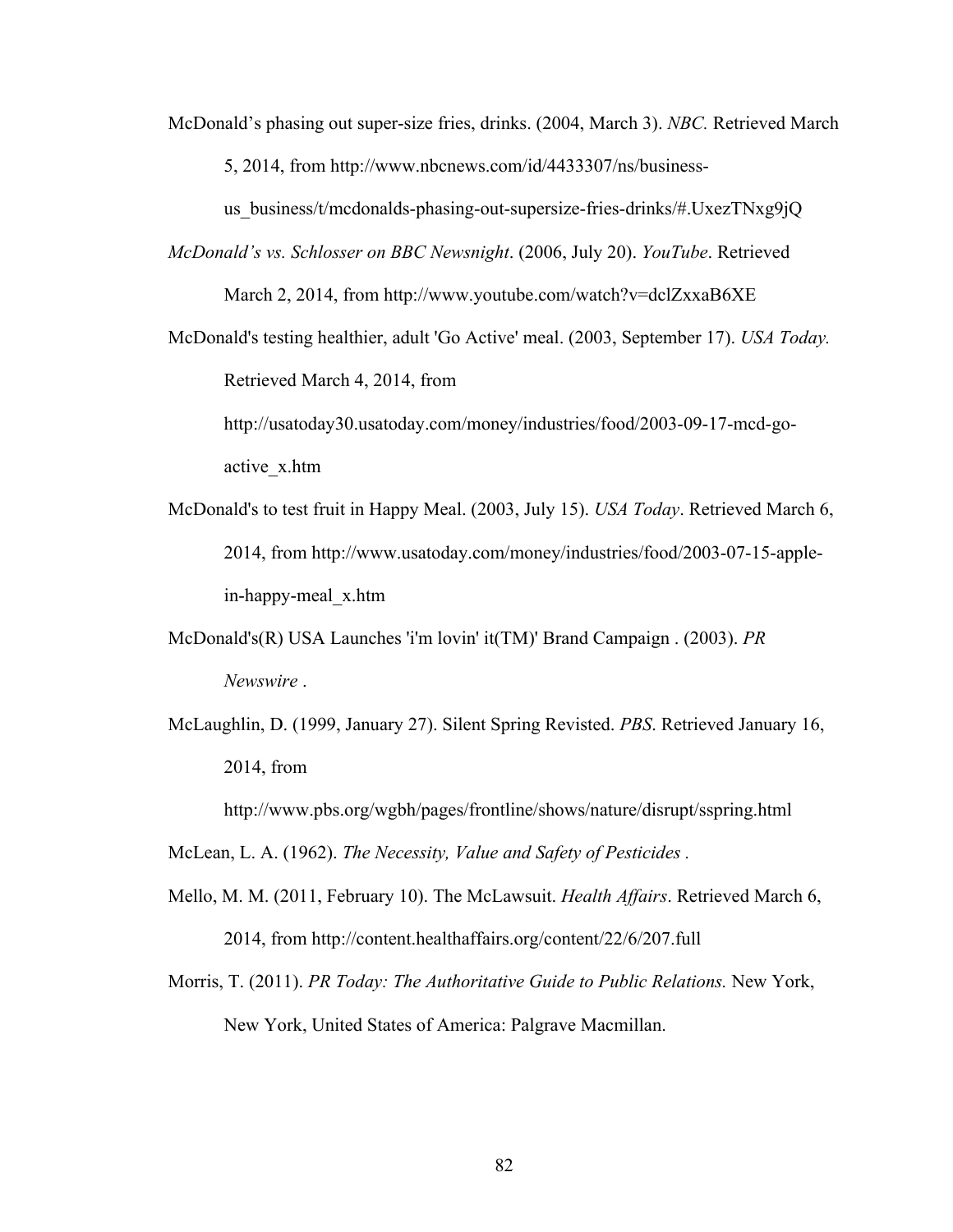- Muckrake. (2007, June 23). In *Merriam-Webster.com*. Retrieved March 25, 2014, from http://www.merriam-webster.com/dictionary/muckrake
- Murphy, P. C. (2005). *What a Book Can Do: The Publication and Reception of Silent Spring.* Amherst, Massachusetts, United States of America: University of Massachusetts Press.

National Agricultural Chemicals Association (1962). *Fact and Fancy.*

National Book Awards 1963. (2002, November 11). *National Book Foundation*. Retrieved January 16, 2014, from

http://www.nationalbook.org/nba1963.html#.Ut11jnn0AdU

Olsson, K. (2003, March). Up Against Walmart. *Mother Jones*.

- Pesticides Are Good Friends, But Can Be Dangerous Enemies if Used by Zealots. (1961, September 2). *Saturday Evening Post*.
- Pilger, J. (2011). *Tell Me No Lies: Investigative Journalism and its Triumphs.* New York, New York, United States of America: Random House.
- Rachel Carson to The Readers Digest. (2011, April 17) *Center for Global Food Issues*, Retrieved January 19, 2014, from http://www.cgfi.org/materials-andpublications/atrazine/rachel-carson-to-the-readers-digest/
- Rachel Louise Carson. (2014). *The Biography Channel website.* Retrieved January 17, 2014, from http://www.biography.com/people/rachel-carson-9239741
- Report of telephone call in memo from Milton Greenstein to "Shawn and Gerdy" . (1962, June 20).
- *Reviews of Nickel and Dimed*. (2002, July 18). *Barbarah Ehrenreich*. Retrieved February 28, 2014, from http://barbaraehrenreich.com/website/nickelanddimed.htm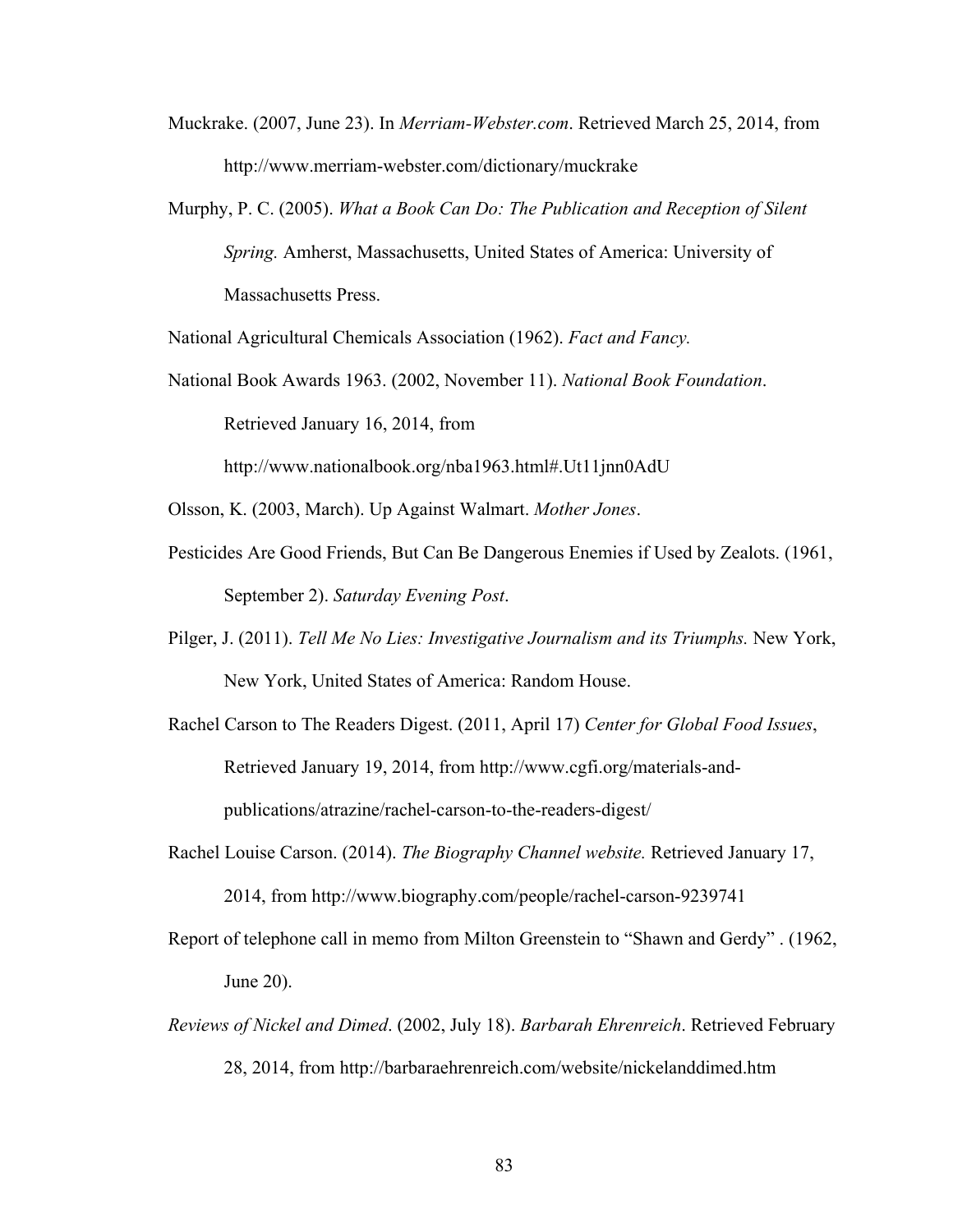- *Robert Greenwald to Release Another Misleading Video*. (2005, October 25). (W.-M. C. Communications, Producer) Retrieved from http://cdn.corporate.walmart.com/7b/0c/a731ea45406e8b0d9bce09640e31/1448\_ oct2005videomakerpresskit\_403742465.pdf
- Sagon, C. (2001, March 14). The Hamburger Critic (and His Own Critics). *Los Angeles Times.* Retrieved 18 2014, January, from http://articles.latimes.com/2001/mar/14/food/fo-37251
- Schlosser, E. (2001). *Fast Food Nation: The Dark Side of The All-American Meal.* New York, New York, United States of America: Houghton Mifflin.
- Schlosser, E. (2012, March 12). Still a Fast-Food Nation: Eric Schlosser Reflects on 10 Years Later. *The Beast*. Retrieved March 3, 2014, from http://www.thedailybeast.com/articles/2012/03/12/still-a-fast-food-nation-ericschlosser-reflects-on-10-years-later.html
- Severson, K. (2006, May 10). A Food Crusader's Alarm Is Supersized. *The New York Times*. Retrieved March 4, 2014, from

http://www.nytimes.com/2006/05/10/dining/10fast.html?pagewanted=all $&\tau=0$ 

Sherman, S. (2003, November). Class Warrior (Columbia Journalism Review: November/December 2003). *The Official Web-Site of Scott Sherman*. Retrieved February 25, 2014, from http://scottgsherman.com/profiles/barbaraehrenreich.php

Shinkle, D. (1994). PR Measurement is the Answer. *Public Relations Quarterly* (3).

Spurlock, M. (Director). (2004). *Super Size Me* [Motion Picture].

Stateman, A. (2004). Being Wal-Mart: Despite Challenges and Criticisms, the Retail Giant's 'Warriors of Reputation' Keep the Faith. *PRSA: The Strategist* , 9.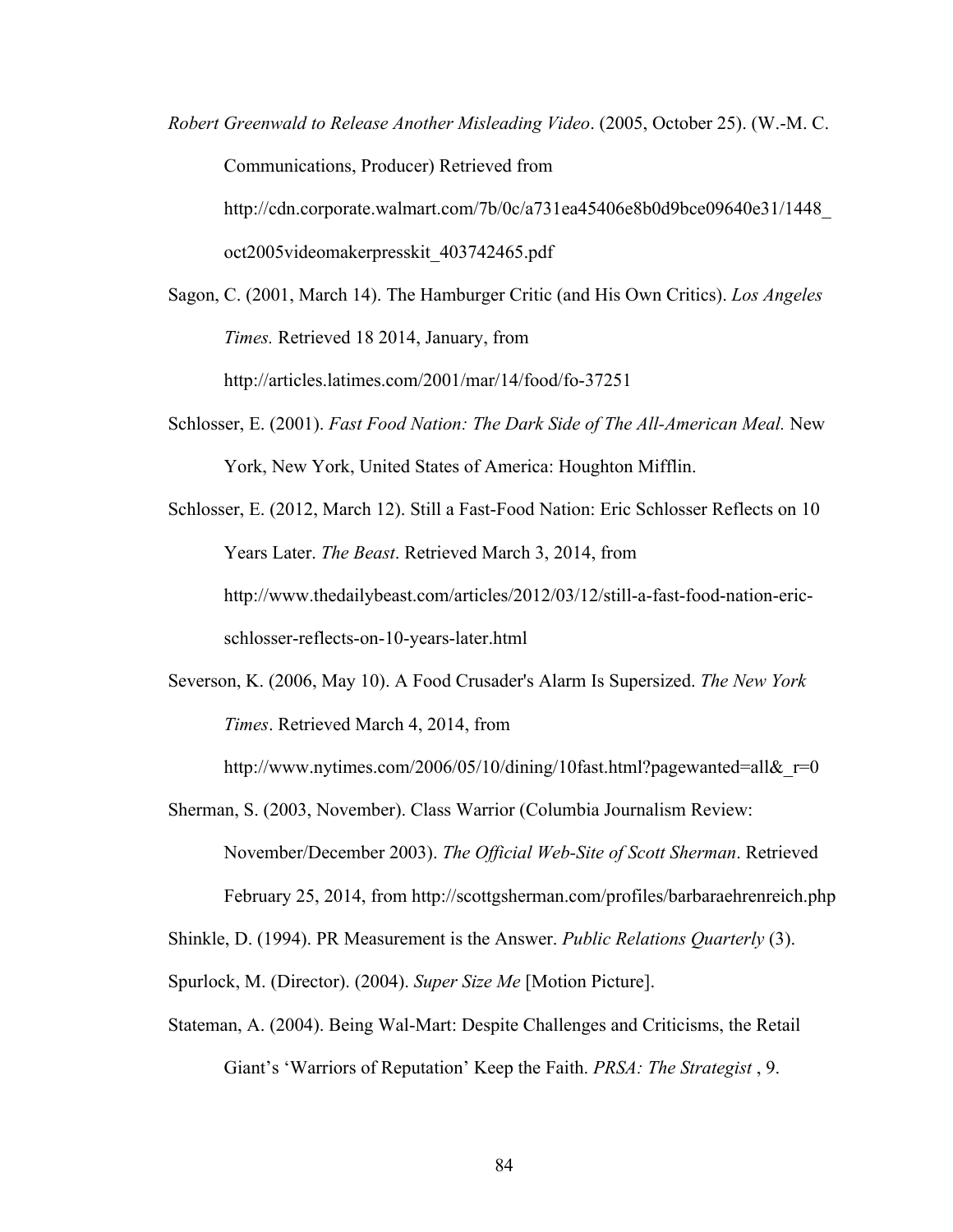Stauber, J. (2006, May 11). Food Flack Nation Attacks Journalist Eric Schlosser. *PR Watch.* Retrieved March 2, 2014, from http://www.prwatch.org/news/2006/05/4800/food-flack-nation-attacks-journalisteric-schlosser

- Stevens, A. (2006, October 11). Evoking Lives Struggling to Exist on Bare Minimums. *The New York Times.* Retrieved from http://www.nytimes.com/2006/10/11/theater/reviews/11nick.html
- Tarbell, I. M. (1904). *The History of the Standard Oil Company* (Vol. 1). McClure Phillips and Company.
- The Chemical Age Dawns in Agriculture. (2004, December 11). *Living History Farm.* Retrieved January 30, 2014, from

http://www.livinghistoryfarm.org/farminginthe40s/pests\_01.html

The Company We Keep. (2002). *Wal-Mart corporate report*.

http://www.nrdc.org/health/pesticides/hcarson.asp

The Ray Kroc Story. (2010, May 1). McDonald's History. Retrieved March 5, 2014, from

http://www.mcdonalds.com/us/en/our\_story/our\_history/the\_ray\_kroc\_story.html

The Story of Silent Spring. (2000, October 20). *Natural Resources Defense Council*. Retrieved February 2, 2014, from

Schooley, Tim. (2002, November 18). Local unions protest Wal-Mart. *The Business Journals*. Retrieved February 19, 2014, from

http://www.bizjournals.com/pittsburgh/stories/2002/11/18/daily49.html?page=all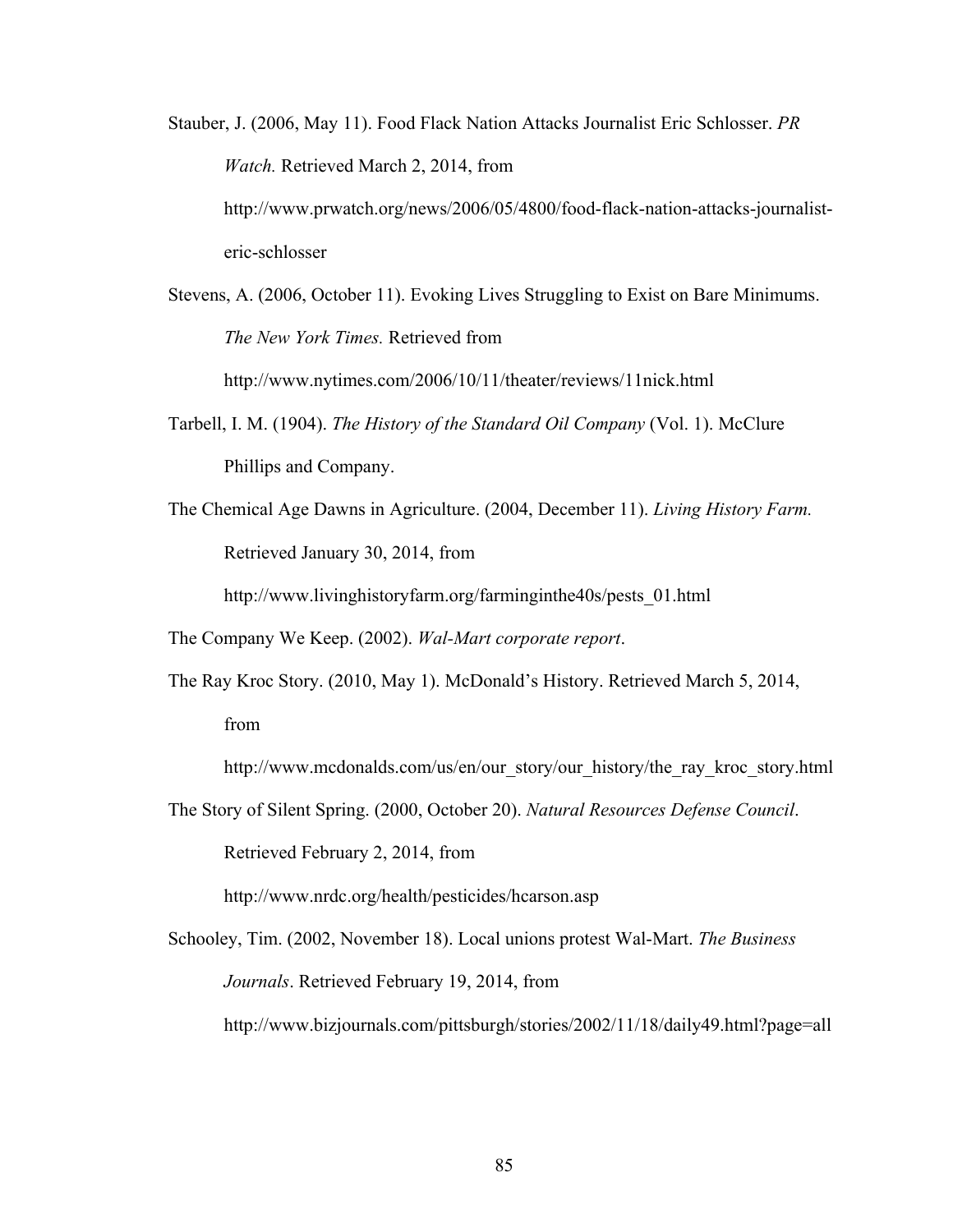- Rosenblum, J. (2006, November 17). Fast Food Nation Interview. *PR Watch*. Retrieved March 5, 2014, from http://www.prwatch.org/news/2006/11/5488/fast-foodnation-interview-eric-schlosser-obesity-kids-and-fast-food-pr
- Theaker, A., & Yaxley, H. (2012). *The Public Relations Strategic Toolkit: An Essential Guide to Successful Public Relations Practice.* London, England: Routledge.
- Tye, L. (2002). *The Father of Spin: Edward L. Bernays and The Birth of Public Relations.* London, England: Macmillan.
- Waddell, C. (Ed.). (2000). And no birds sing: Rhetorical analyses of Rachel Carson's Silent Spring. SIU Press.
- Walmart commercial 2001. (2014, January 5). *YouTube.* Retrieved February 19, 2014, from http://www.youtube.com/watch?v=z6SMCSbtl9c
- Walmart Corporate. (2011, April 24). *YouTube*. Retrieved February 16, 2014, from http://www.youtube.com/user/WalmartCorporate
- Walmart is a great place to work (commercial, 2001). (2011, June 1). *YouTube*. Retrieved February 19, 2014, from http://www.youtube.com/watch?v=GIQtLNx3Umk

Wal-Mart. (1997). Wal-Mart: A Manager's Toolbox to Remaining Union Free.

- Walmart's Position on Unions (For U.S. Operations Only). (2006, October 31). Wal-Mart.
- Ward, D. (2004, May 24). MEDIA ROUNDUP: Fast food hungers for more options. *PR Week*. Retrieved May 2, 2014, from http://www.prweekus.com/article/mediaroundup-fast-food-hungers-options/1245831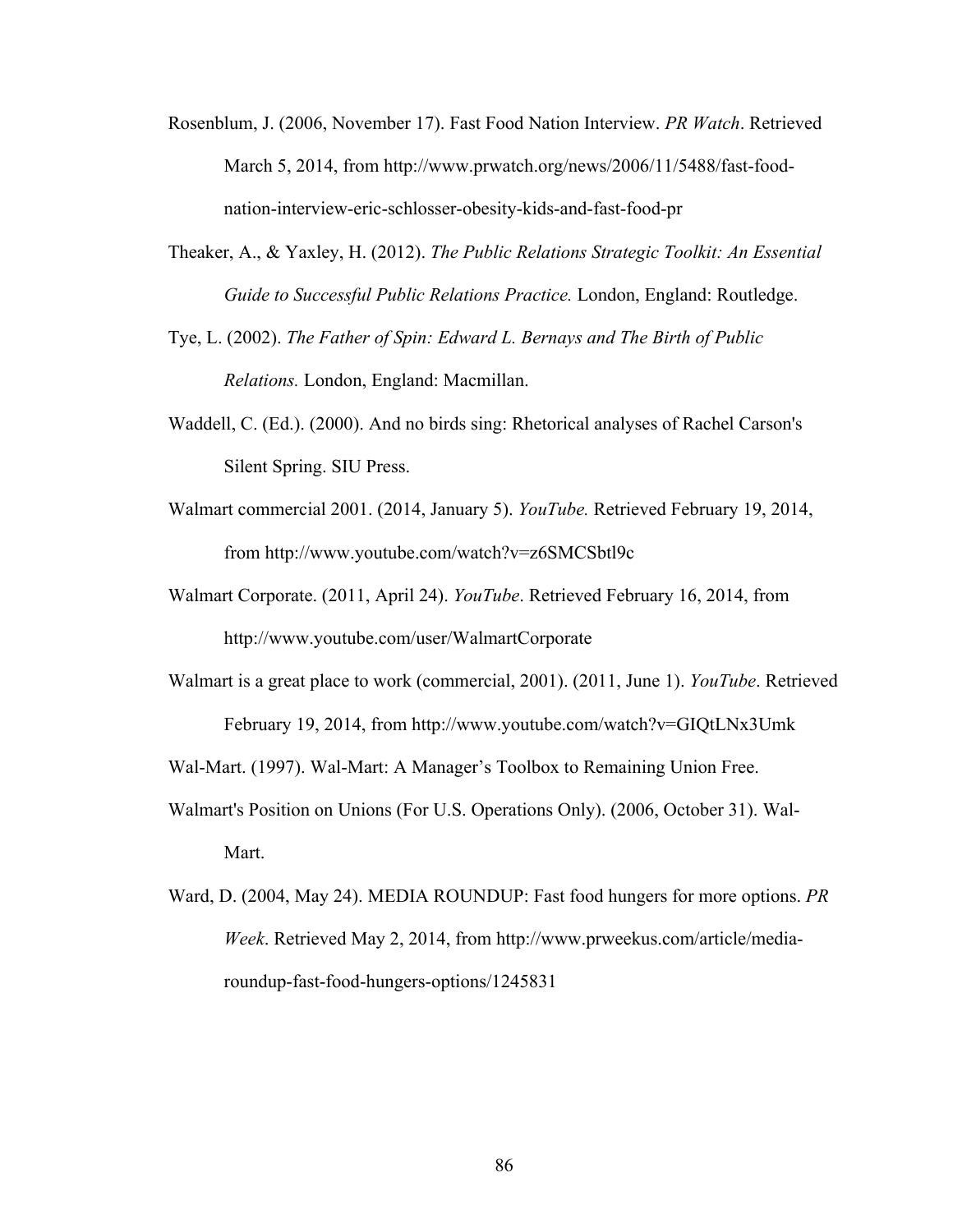What is Public Relations. (2013, February 6). *Public Relations Society of America*. Retrieved March 25, 2014, from

http://www.prsa.org/AboutPRSA/PublicRelationsDefined/#.UzCUc9xg\_Kg

Will Fast Food Be The Death of Us?. (2002, January 8). *ABC News: Good Morning America*. Retrieved March 8, 2014, from

http://abcnews.go.com/GMA/story?id=126450&page=1&singlePage=true